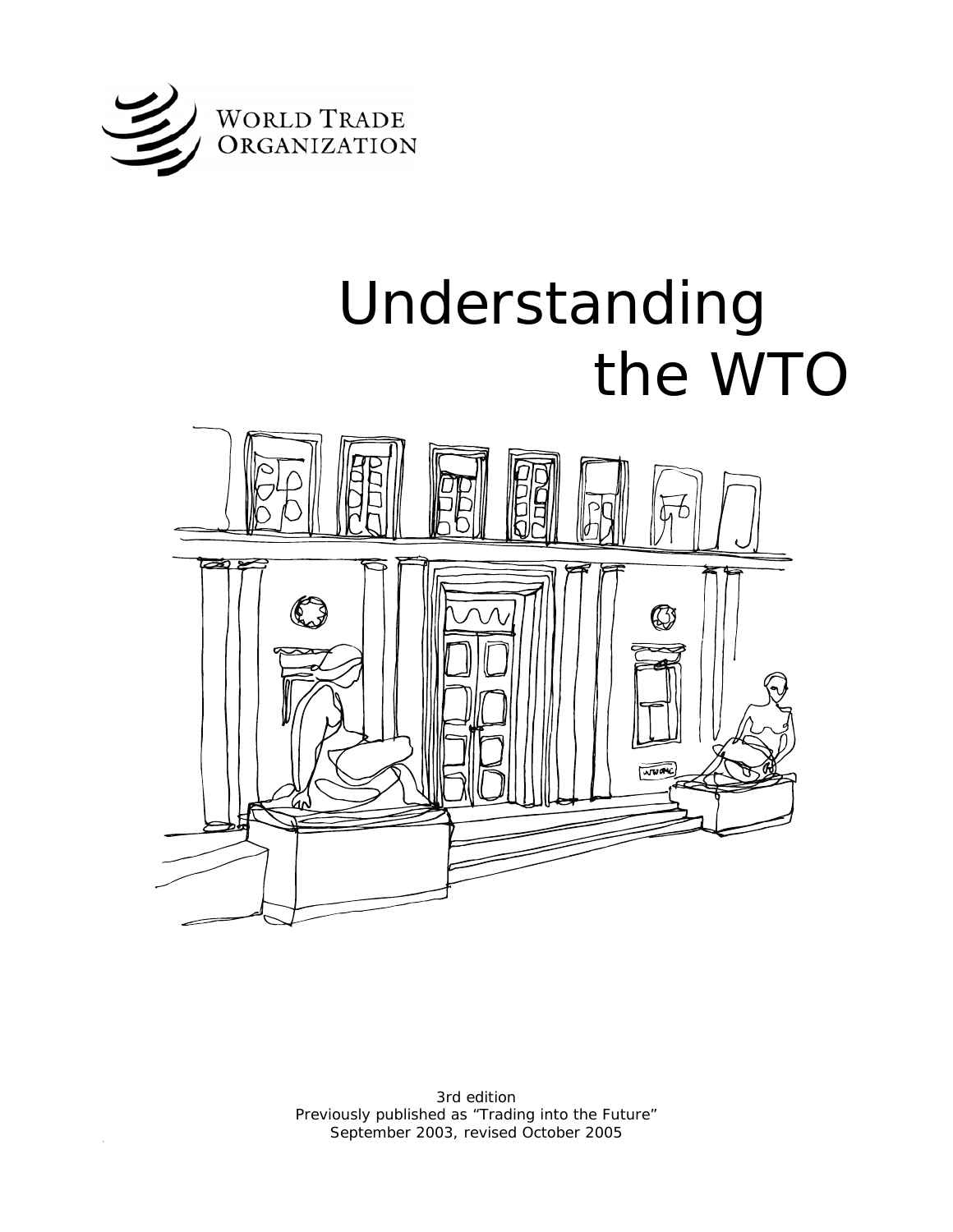# Fact file The WTO

**Location**: Geneva, Switzerland **Established**: 1 January 1995 **Created by**: Uruguay Round negotiations (1986–94) **Membership**: 148 countries (since 13 October 2004) **Budget**: 169 million Swiss francs for 2005 **Secretariat staff**: 630 **Head**: Pascal Lamy (director-general)

# **Functions**:

• Administering WTO trade agreements

- Forum for trade negotiations
- Handling trade disputes
- Monitoring national trade policies

• Technical assistance and training for developing countries

• Cooperation with other international organizations

#### **Third edition**

Previously published as "Trading into the Future"

Written and published by the World Trade Organization Information and Media Relations Division © WTO 1995, 2000, 2001, 2003, 2005

An up-to-date version of this text also appears on the WTO website (**http://www.wto.org**, click on "the WTO"), where it is regularly updated to reflect developments in the WTO.

#### **Contact the WTO Information Division**

rue de Lausanne 154, CH–1211 Genève 21, Switzerland Tel: (41–22) 739 5007/5190 Fax: (41–22) 739 5458 e-mail: enquiries@wto.org

#### **Contact WTO Publications**

rue de Lausanne 154, CH–1211 Genève 21, Switzerland Tel: (41–22) 739 5208/5308 Fax: (41–22) 739 5792 e-mail: publications@wto.org

Printed: October 2005 — 14 000 copies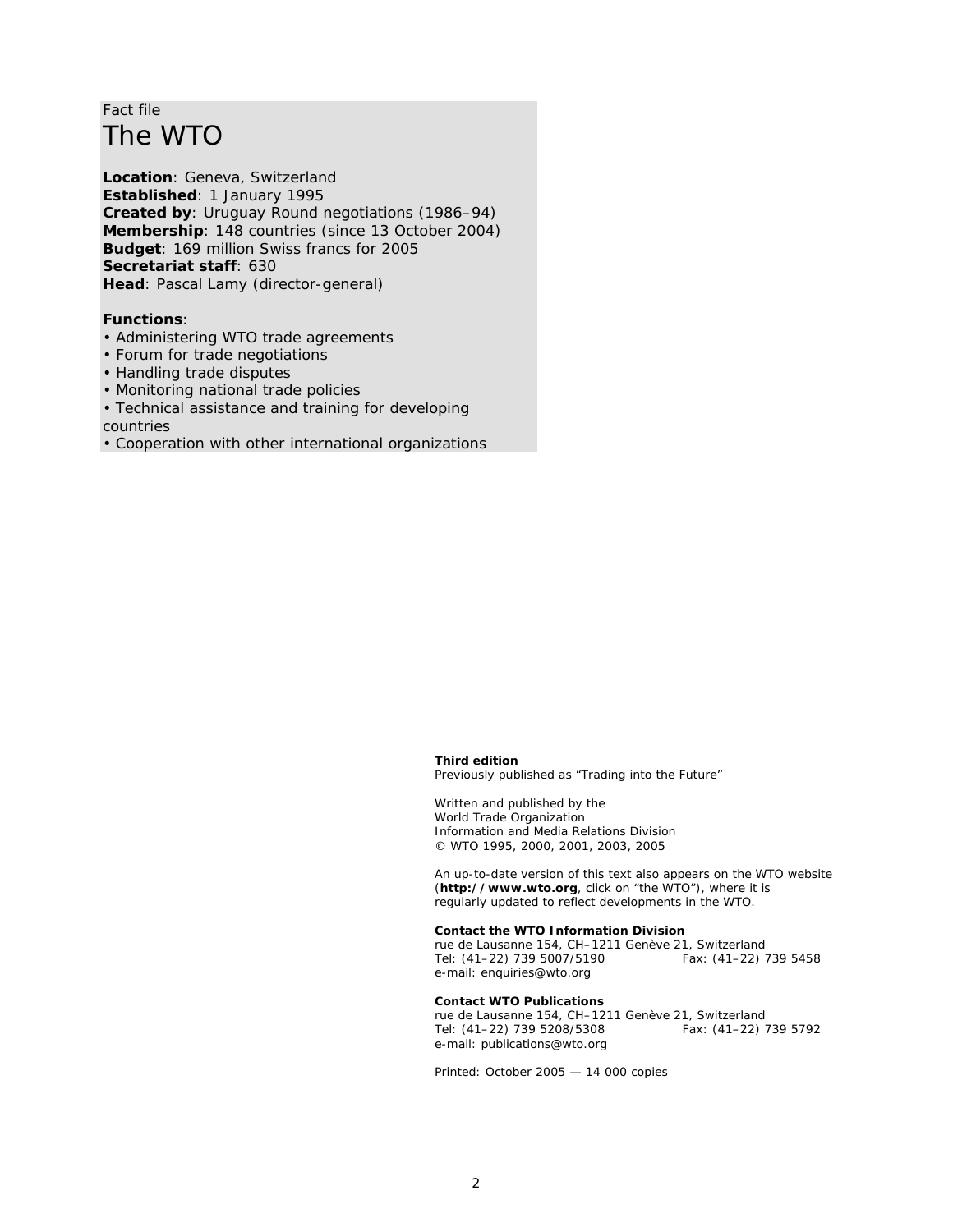The first step is to talk. Essentially, the WTO is a place where member governments go, to try to sort out the trade problems they face with each other.

At its heart are WTO agreements, negotiated and signed by the bulk of the world's trading nations.

But the WTO is not just about liberalizing trade, and in some circumstances its rules support maintaining trade barriers — for example to protect consumers or prevent the spread of disease.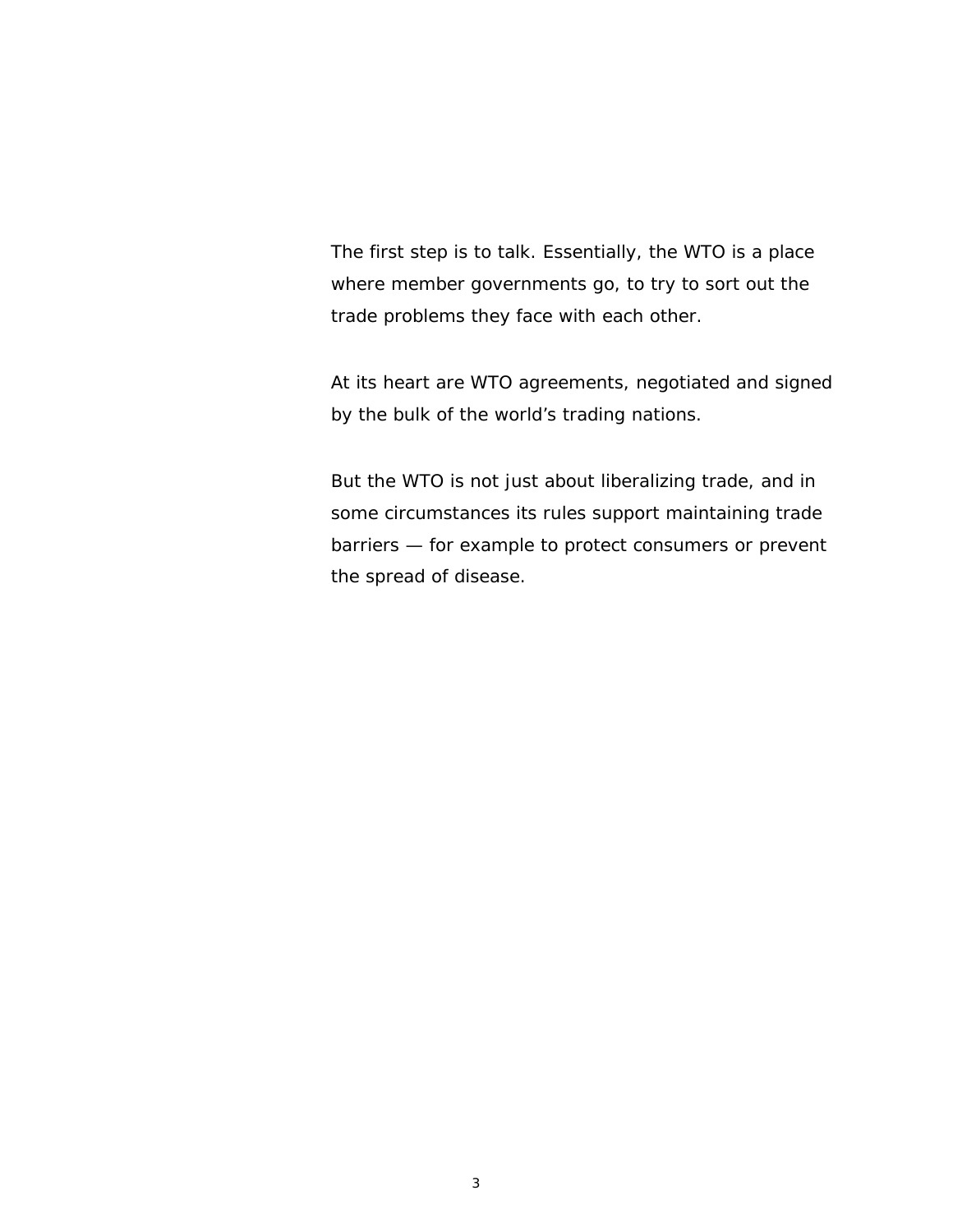# **Abbreviations**

Some of the abbreviations and acronyms used in the WTO:

| ACP             | African, Caribbean and Pacific Group (Lomé Convention)                                |
|-----------------|---------------------------------------------------------------------------------------|
| AD, A-D         | Anti-dumping measures                                                                 |
| <b>AFTA</b>     | <b>ASEAN Free Trade Area</b>                                                          |
| AMS             | Aggregate measurement of support (agriculture)                                        |
| APEC            | Asia-Pacific Economic Cooperation                                                     |
| ASEAN           | Association of Southeast Asian Nations                                                |
| <b>ATC</b>      | Agreement on Textiles and Clothing                                                    |
| CBD             | Convention on Biological Diversity                                                    |
| CCC             | (former) Customs Co-operation Council (now WCO)                                       |
| CER             | [Australia New Zealand] Closer Economic Relations<br>[Trade Agreement] (also ANCERTA) |
| <b>COMESA</b>   | Common Market for Eastern and Southern Africa                                         |
| <b>CTD</b>      | Committee on Trade and Development                                                    |
| <b>CTE</b>      | Committee on Trade and Environment                                                    |
| <b>CVD</b>      | Countervailing duty (subsidies)                                                       |
| <b>DDA</b>      | Doha Development Agenda                                                               |
| <b>DSB</b>      | Dispute Settlement Body                                                               |
| <b>DSU</b>      | Dispute Settlement Understanding                                                      |
| FC.             | European Communities                                                                  |
| EFTA            | European Free Trade Association                                                       |
| EU              | European Union (officially European Communities in                                    |
|                 | WTO)                                                                                  |
| <b>FAO</b>      | Food and Agriculture Organization                                                     |
| <b>GATS</b>     | General Agreement on Trade in Services                                                |
| <b>GATT</b>     | General Agreement on Tariffs and Trade                                                |
| GSP             | Generalized System of Preferences                                                     |
| HS.             | Harmonized Commodity Description and Coding System                                    |
| <b>ICITO</b>    | Interim Commission for the International Trade<br>Organization                        |
| ILO             | International Labour Organization                                                     |
| <b>IMF</b>      | International Monetary Fund                                                           |
| <b>ITC</b>      | <b>International Trade Centre</b>                                                     |
| <b>ITO</b>      | International Trade Organization                                                      |
| MEA             | Multilateral environmental agreement                                                  |
| <b>MERCOSUR</b> | Southern Common Market                                                                |
| <b>MFA</b>      | Multifibre Arrangement (replaced by ATC)                                              |
| MFN             | Most-favoured-nation                                                                  |
| MTN             | Multilateral trade negotiations                                                       |
| NAFTA           | North American Free Trade Agreement                                                   |
| <b>PSE</b>      | Producer subsidy equivalent (agriculture)                                             |
| PSI             | Pre-shipment inspection                                                               |
| S&D, SDT        | Special and differential treatment (for developing<br>countries)                      |
| <b>SAARC</b>    | South Asian Association for Regional Cooperation                                      |
| SDR             | Special Drawing Rights (IMF)                                                          |
| SELA            | Latin American Economic System                                                        |
| SPS             | Sanitary and phytosanitary measures                                                   |
| TBT             | Technical barriers to trade                                                           |
| TMB             | <b>Textiles Monitoring Body</b>                                                       |
| TNC             | <b>Trade Negotiations Committee</b>                                                   |
| TPRB            | Trade Policy Review Body                                                              |
| TPRM            | Trade Policy Review Mechanism                                                         |
| TRIMs           | Trade-related investment measures                                                     |
| <b>TRIPS</b>    | Trade-related aspects of intellectual property rights                                 |
| UN              | <b>United Nations</b>                                                                 |
|                 |                                                                                       |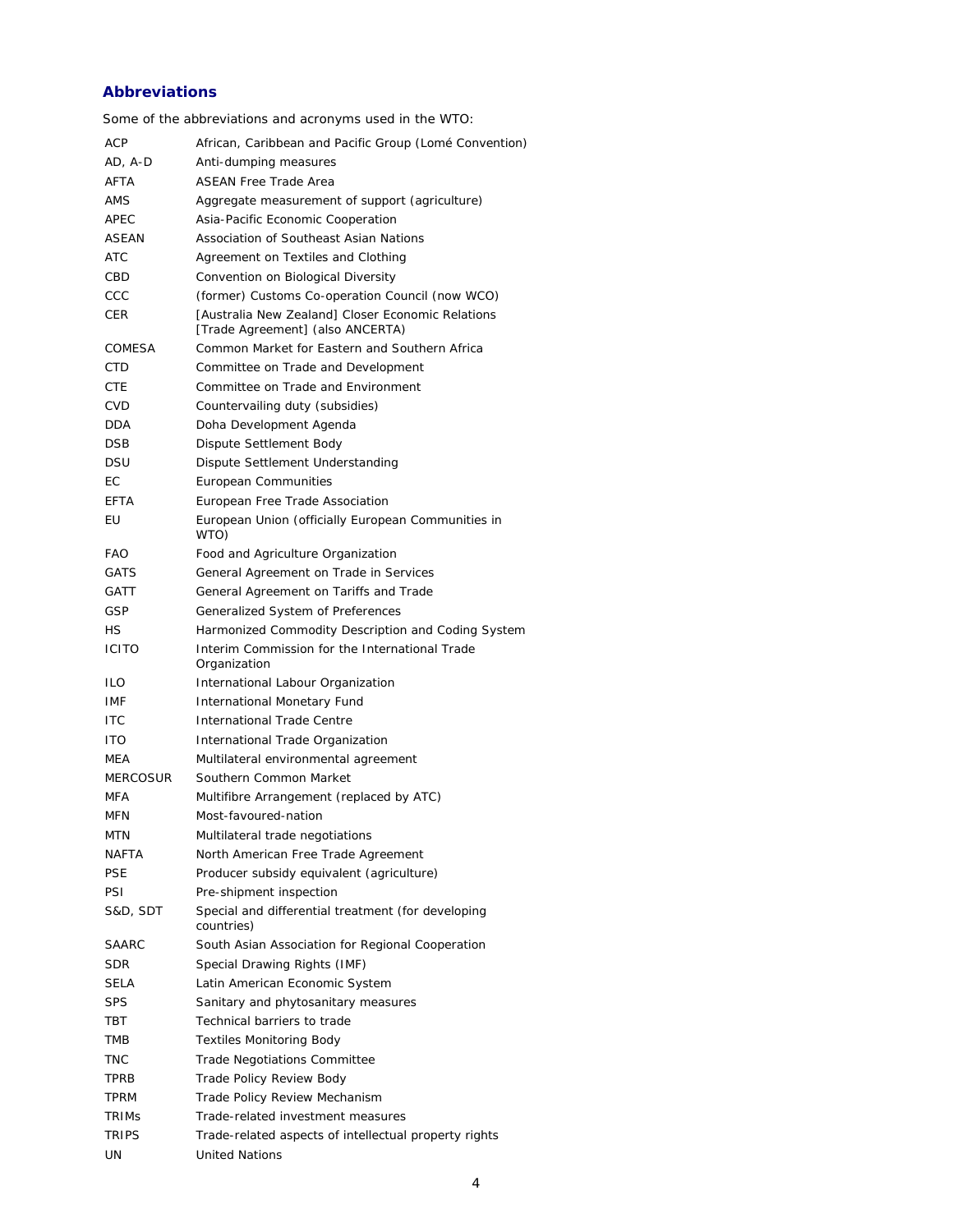| <b>UNCTAD</b> | UN Conference on Trade and Development                               |
|---------------|----------------------------------------------------------------------|
| <b>UNDP</b>   | UN Development Programme                                             |
| <b>UNEP</b>   | UN Environment Programme                                             |
| <b>UPOV</b>   | International Union for the Protection of New Varieties of<br>Plants |
| UR            | Uruguay Round                                                        |
| <b>VER</b>    | Voluntary export restraint                                           |
| <b>VRA</b>    | Voluntary restraint agreement                                        |
| <b>WCO</b>    | World Customs Organization                                           |
| <b>WIPO</b>   | World Intellectual Property Organization                             |
| <b>WTO</b>    | World Trade Organization                                             |

For a comprehensive list of abbreviations and glossary of terms used in international trade, see, for example: Walter Goode, *Dictionary of Trade Policy Terms*, 4th Edition, WTO/Cambridge University Press, 2003.

This and many other publications on the WTO and trade are available from: WTO Publications, World Trade Organization, Centre William Rappard, Rue de Lausanne 154, CH–1211 Geneva, Switzerland. Tel (+41–22) 739 5208 / 739 5308. Fax: (+41–22) 739 5792

e-mail: publications@wto.org

# **ON THE WEBSITE**

You can find more information on WTO activities and issues on **the WTO website**. The site is created around "**gateways**" leading to various subjects — for example, the "trade topics" gateway or the "Doha Development Agenda" gateway. Each gateway provides links to all material on its subject.

References in this text show you where to find the material. This is in the form of a path through gateways, starting with one of the navigation links in the top right of the homepage or any other page on the site. For example, to find material on the agriculture negotiations, you go through this series of gateways and links:

**www.wto.org > trade topics > goods > agriculture > agriculture negotiations** You can follow this path, either by clicking directly on the links, or via drop-down menus that will appear in most browsers when you place your cursor over the "trade topics" link at the top of any web page on the site.

#### **A word of caution: the fine print**

While every effort has been made to ensure the accuracy of the text in this booklet, it cannot be taken as an official legal interpretation of the agreements.

In addition, some simplifications are used in order to keep the text simple and clear.

In particular, the words "country" and "nation" are frequently used to describe WTO members, whereas a few members are officially "customs territories", and not necessarily countries in the usual sense of the word (see list of members). The same applies when participants in trade negotiations are called "countries" or "nations".

Where there is little risk of misunderstanding, the word "member" is dropped from "member countries (nations, governments)", for example in the descriptions of the WTO agreements. Naturally, the agreements and commitments do not apply to non-members.

In some parts of the text, GATT is described as an "international organization". The phrase reflects GATT's *de facto* role before the WTO was created, and it is used simplistically here to help readers understand that role. As the text points out, this role was always ad hoc, without a proper legal foundation. International law did not recognize GATT as an organization.

For simplicity, the text uses the term "GATT members". Officially, since GATT was a treaty and not a legally-established organization, GATT signatories were "contracting parties".

And, for easier reading, article numbers in GATT and GATS have been translated from Roman numbers into European digits.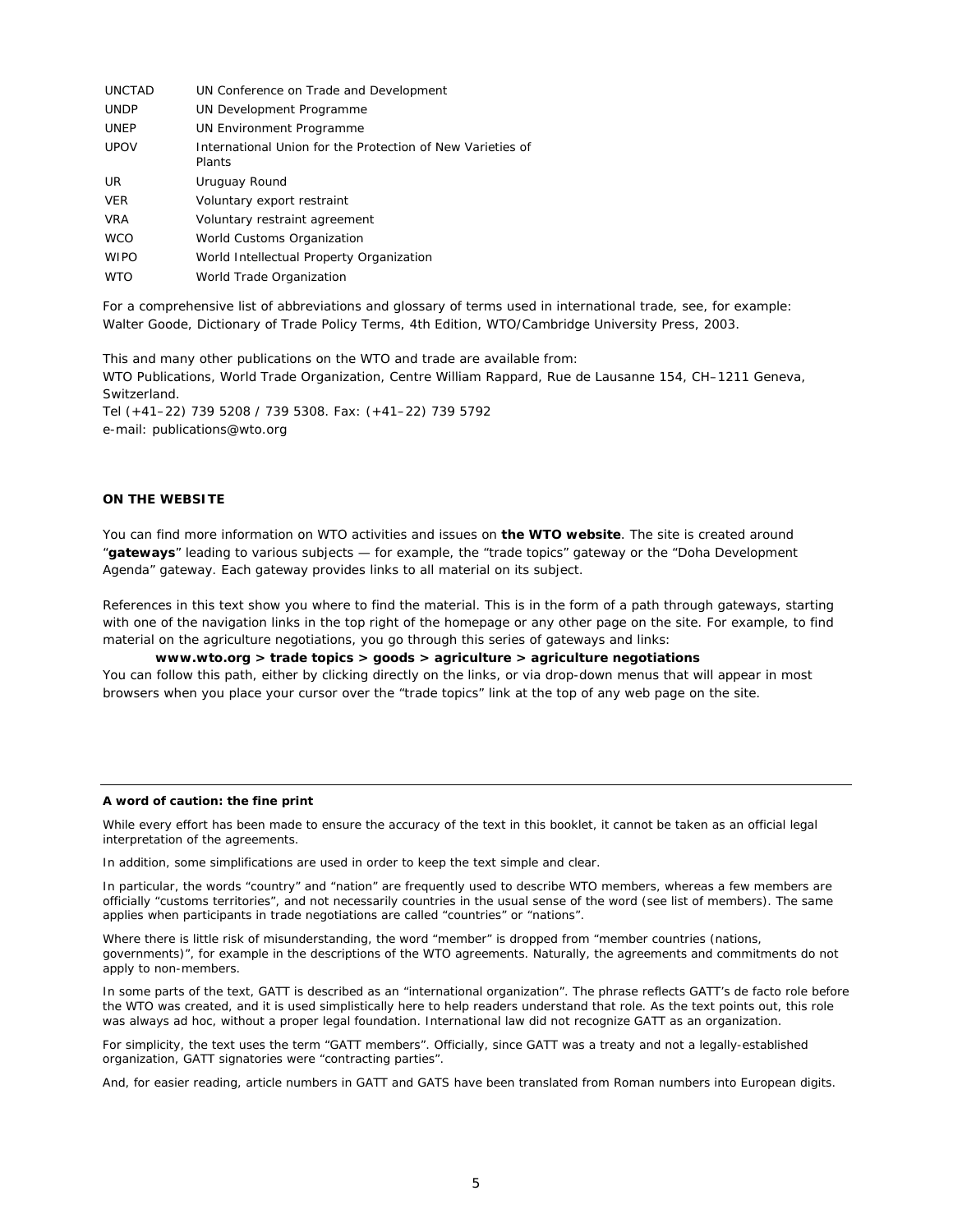# Contents

| Basic principles: national treatment, MFN, and balanced protection  43 |  |
|------------------------------------------------------------------------|--|
|                                                                        |  |
|                                                                        |  |
|                                                                        |  |
|                                                                        |  |
| 8. Anti-dumping, subsidies, safeguards: contingencies, etc48           |  |
|                                                                        |  |
|                                                                        |  |
|                                                                        |  |
|                                                                        |  |
|                                                                        |  |
|                                                                        |  |
|                                                                        |  |
|                                                                        |  |
|                                                                        |  |
|                                                                        |  |
|                                                                        |  |
|                                                                        |  |
|                                                                        |  |
|                                                                        |  |
|                                                                        |  |
|                                                                        |  |
|                                                                        |  |
|                                                                        |  |
|                                                                        |  |
|                                                                        |  |
|                                                                        |  |
|                                                                        |  |
|                                                                        |  |
|                                                                        |  |
|                                                                        |  |
|                                                                        |  |
|                                                                        |  |
|                                                                        |  |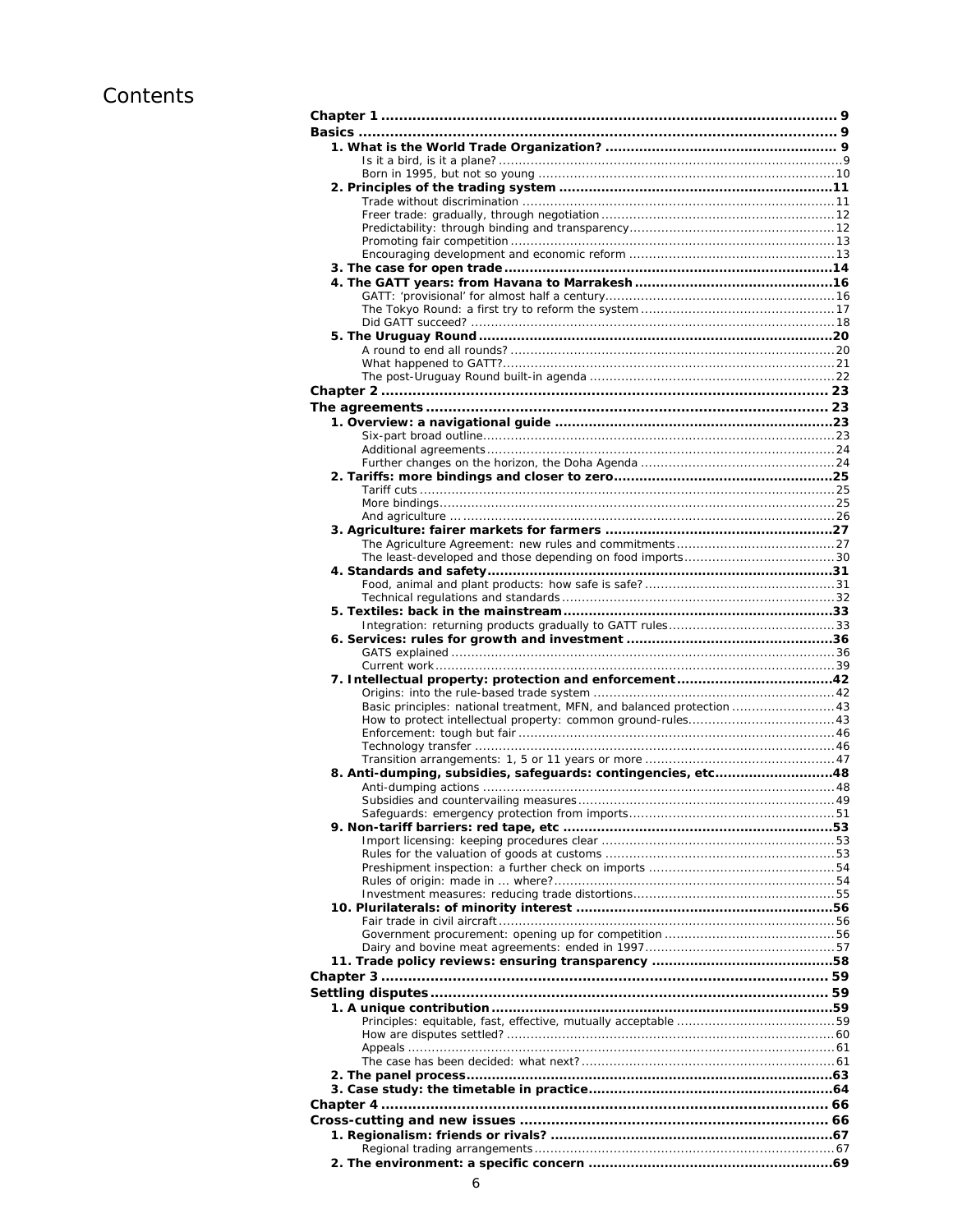| Liberalization and sustainable development: good for each other 75            |  |
|-------------------------------------------------------------------------------|--|
|                                                                               |  |
| 3. Investment, competition, procurement, simpler procedures 76                |  |
|                                                                               |  |
| Transparency in government purchases: towards multilateral rules 77           |  |
|                                                                               |  |
|                                                                               |  |
|                                                                               |  |
|                                                                               |  |
|                                                                               |  |
|                                                                               |  |
|                                                                               |  |
|                                                                               |  |
|                                                                               |  |
|                                                                               |  |
| Trade-related aspects of intellectual property rights (TRIPS) (pars 17-19) 86 |  |
|                                                                               |  |
|                                                                               |  |
|                                                                               |  |
|                                                                               |  |
|                                                                               |  |
|                                                                               |  |
|                                                                               |  |
|                                                                               |  |
|                                                                               |  |
|                                                                               |  |
|                                                                               |  |
|                                                                               |  |
|                                                                               |  |
|                                                                               |  |
|                                                                               |  |
|                                                                               |  |
|                                                                               |  |
|                                                                               |  |
|                                                                               |  |
| 1. Overview ………………………………………………………………………………………97                               |  |
|                                                                               |  |
|                                                                               |  |
|                                                                               |  |
| A 'maison' in Geneva: being present is important, but not easy for all 98     |  |
|                                                                               |  |
|                                                                               |  |
|                                                                               |  |
|                                                                               |  |
|                                                                               |  |
|                                                                               |  |
|                                                                               |  |
|                                                                               |  |
|                                                                               |  |
|                                                                               |  |
|                                                                               |  |
|                                                                               |  |
|                                                                               |  |
|                                                                               |  |
|                                                                               |  |
|                                                                               |  |
|                                                                               |  |
|                                                                               |  |
|                                                                               |  |
|                                                                               |  |
|                                                                               |  |
|                                                                               |  |
|                                                                               |  |
|                                                                               |  |
|                                                                               |  |
|                                                                               |  |
|                                                                               |  |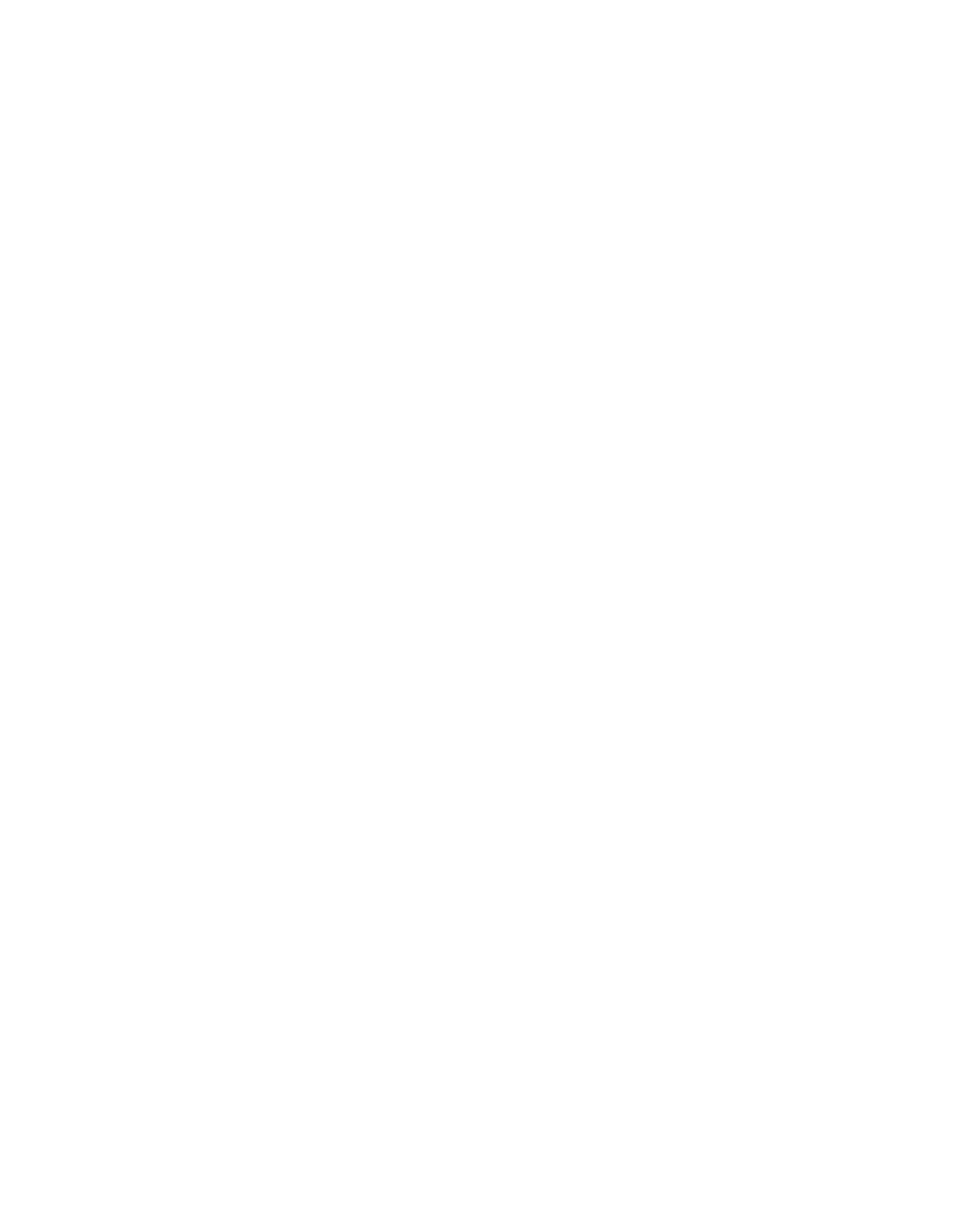# Chapter 1 **Basics**

The WTO was born out of negotiations; everything the WTO does is the result of negotiations

# **1. What is the World Trade Organization?**

Simply put: the World Trade Organization (WTO) deals with the rules of trade between nations at a global or near-global level. But there is more to it than that.

# **Is it a bird, is it a plane?**

There are a number of ways of looking at the WTO. It's an organization for liberalizing trade. It's a forum for governments to negotiate trade agreements. It's a place for them to settle trade disputes. It operates a system of trade rules. (But it's not Superman, just in case anyone thought it could solve — or cause all the world's problems!)

**Above all, it's a negotiating forum …** Essentially, the WTO is a place where member governments go, to try to sort out the trade problems they face with each other. The first step is to talk. The WTO was born out of negotiations, and everything the WTO does is the result of negotiations. The bulk of the WTO's current work comes from the 1986–94 negotiations called the Uruguay Round and earlier negotiations under the General Agreement on Tariffs and Trade (GATT). The WTO is currently the host to new negotiations, under the "Doha Development Agenda" launched in 2001.

Where countries have faced trade barriers and wanted them lowered, the negotiations have helped to liberalize trade. But the WTO is not just about liberalizing trade, and in some circumstances its rules support maintaining trade barriers — for example to protect consumers or prevent the spread of disease.

**It's a set of rules …** At its heart are the WTO agreements, negotiated and signed by the bulk of the world's trading nations. These documents provide the legal ground-rules for international commerce. They are essentially contracts, binding governments to keep their trade policies within agreed limits. Although negotiated and signed by governments, the goal is to help producers of goods and services, exporters, and importers conduct their business, while allowing governments to meet social and environmental objectives.

The system's overriding purpose is to help trade flow as freely as possible — so long as there are no undesirable side-effects. That partly means removing obstacles. It also means ensuring that individuals, companies and governments know what the trade rules are around the world, and giving them the confidence that there will be no sudden changes of policy. In other words, the rules have to be "transparent" and predictable.

#### **... OR IS IT A TABLE?**

**Participants in a recent radio discussion on the WTO were full of ideas. The WTO should do this, the WTO should do that, they said.** 

**One of them finally interjected: "Wait a minute. The WTO is a table. People sit round the table and negotiate. What do you expect the table to do?"**

#### **'Multilateral' trading system ...**

... i.e. the system operated by the WTO. Most nations — including almost all the main trading nations — are members of the system. But some are not, so "multilateral" is used to describe the system instead of "global" or "world".

In WTO affairs, "multilateral" also contrasts with actions taken regionally or by other smaller groups of countries. (This is different from the word's use in other areas of international relations where, for example, a "multilateral" security arrangement can be regional.)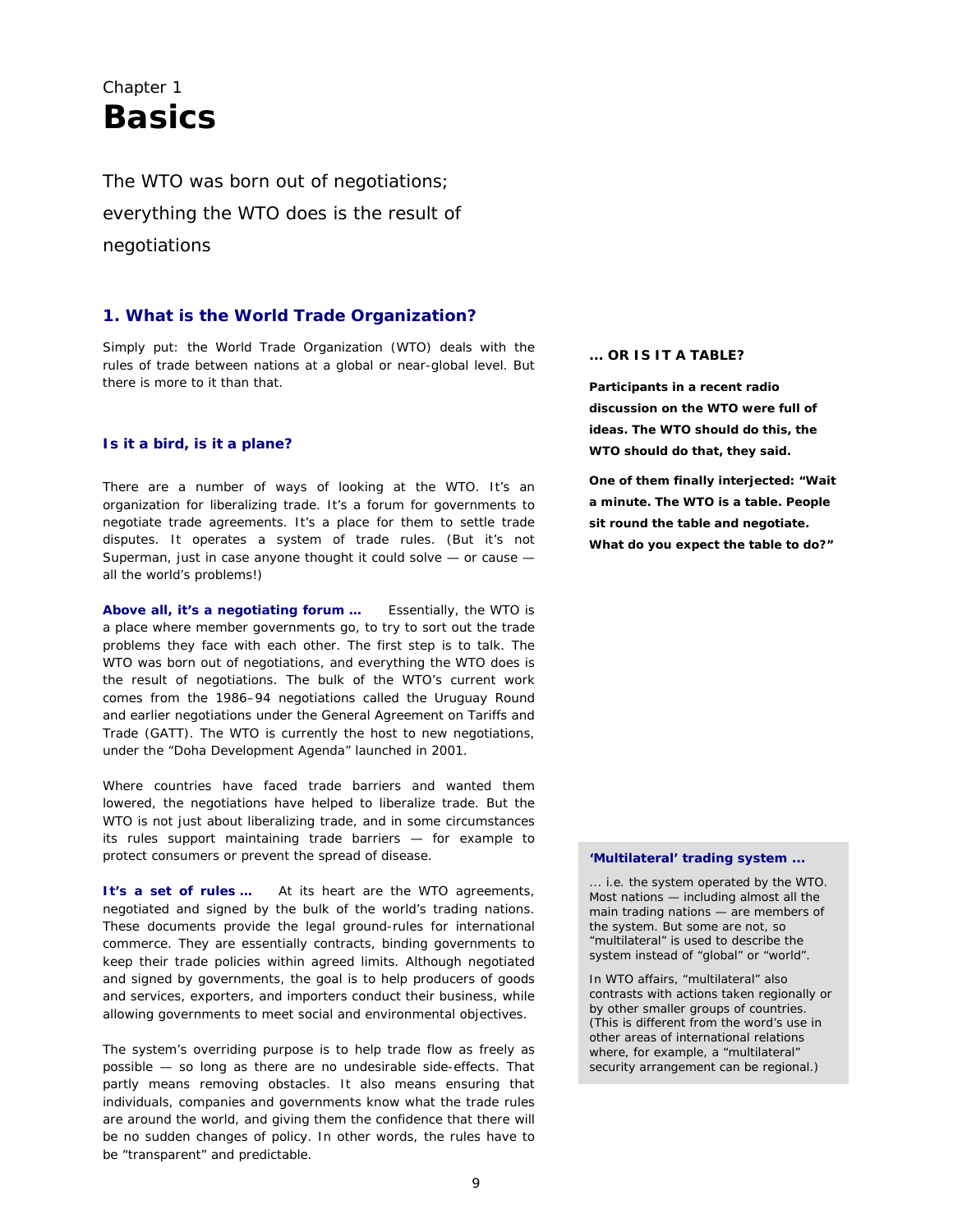**And it helps to settle disputes …** This is a third important side to the WTO's work. Trade relations often involve conflicting interests. Agreements, including those painstakingly negotiated in the WTO system, often need interpreting. The most harmonious way to settle these differences is through some neutral procedure based on an agreed legal foundation. That is the purpose behind the dispute settlement process written into the WTO agreements.

#### **Born in 1995, but not so young**

The WTO began life on 1 January 1995, but its trading system is half a century older. Since 1948, the General Agreement on Tariffs and Trade (GATT) had provided the rules for the system. (The second WTO ministerial meeting, held in Geneva in May 1998, included a celebration of the 50th anniversary of the system.)

It did not take long for the General Agreement to give birth to an unofficial, *de facto* international organization, also known informally as GATT. Over the years GATT evolved through several rounds of negotiations.

The last and largest GATT round, was the Uruguay Round which lasted from 1986 to 1994 and led to the WTO's creation. Whereas GATT had mainly dealt with trade in goods, the WTO and its agreements now cover trade in services, and in traded inventions, creations and designs (intellectual property).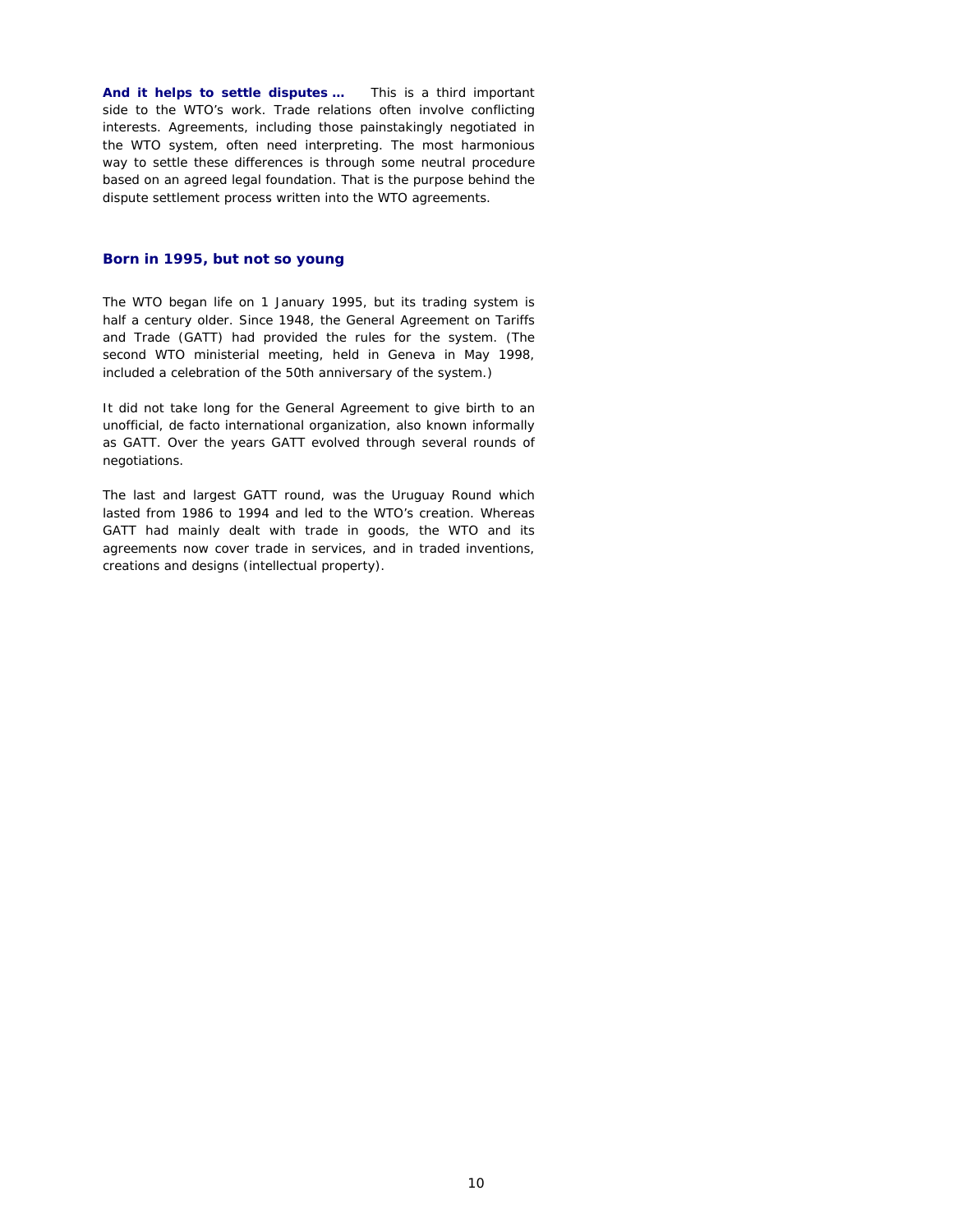# **2. Principles of the trading system**

The WTO agreements are lengthy and complex because they are legal texts covering a wide range of activities. They deal with: agriculture, textiles and clothing, banking, telecommunications, government purchases, industrial standards and product safety, food sanitation regulations, intellectual property, and much more. But a number of simple, fundamental principles run throughout all of these documents. These principles are the foundation of the multilateral trading system.

A closer look at these principles:

#### **Trade without discrimination**

**1. Most-favoured-nation (MFN): treating other people equally** Under the WTO agreements, countries cannot normally discriminate between their trading partners. Grant someone a special favour (such as a lower customs duty rate for one of their products) and you have to do the same for all other WTO members.

This principle is known as most-favoured-nation (MFN) treatment (*see box*). It is so important that it is the first article of the General Agreement on Tariffs and Trade (GATT), which governs trade in goods. MFN is also a priority in the General Agreement on Trade in Services (GATS) (Article 2) and the Agreement on Trade-Related Aspects of Intellectual Property Rights (TRIPS) (Article 4), although in each agreement the principle is handled slightly differently. Together, those three agreements cover all three main areas of trade handled by the WTO.

Some exceptions are allowed. For example, countries can set up a free trade agreement that applies only to goods traded within the group — discriminating against goods from outside. Or they can give developing countries special access to their markets. Or a country can raise barriers against products that are considered to be traded unfairly from specific countries. And in services, countries are allowed, in limited circumstances, to discriminate. But the agreements only permit these exceptions under strict conditions. In general, MFN means that every time a country lowers a trade barrier or opens up a market, it has to do so for the same goods or services from all its trading partners — whether rich or poor, weak or strong.

**2. National treatment: Treating foreigners and locals equally** Imported and locally-produced goods should be treated equally — at least after the foreign goods have entered the market. The same should apply to foreign and domestic services, and to foreign and local trademarks, copyrights and patents. This principle of "national treatment" (giving others the same treatment as one's own nationals) is also found in all the three main WTO agreements (Article 3 of GATT, Article 17 of GATS and Article 3 of TRIPS), although once again the principle is handled slightly differently in each of these.

National treatment only applies once a product, service or item of intellectual property has entered the market. Therefore, charging customs duty on an import is not a violation of national treatment even if locally-produced products are not charged an equivalent tax.

#### **The principles**

The trading system should be ...

• without discrimination — a country should not discriminate between its trading partners (giving them equally "most-favoured-nation" or MFN status); and it should not discriminate between its own and foreign products, services or nationals (giving them "national treatment");

• freer — barriers coming down through negotiation;

• predictable — foreign companies, investors and governments should be confident that trade barriers (including tariffs and non-tariff barriers) should not be raised arbitrarily; tariff rates and market-opening commitments are "bound" in the WTO;

• more competitive - discouraging "unfair" practices such as export subsidies and dumping products at below cost to gain market share;

• more beneficial for less developed countries — giving them more time to adjust, greater flexibility, and special privileges.

#### **Why 'most-favoured'?**

This sounds like a contradiction. It suggests special treatment, but in the WTO it actually means non-discrimination — treating virtually everyone equally.

This is what happens. Each member treats all the other members equally as "most-favoured" trading partners. If a country improves the benefits that it gives to one trading partner, it has to give the same "best" treatment to all the other WTO members so that they all remain "most-favoured".

Most-favoured nation (MFN) status did not always mean equal treatment. The first bilateral MFN treaties set up exclusive clubs among a country's "mostfavoured" trading partners. Under GATT and now the WTO, the MFN club is no longer exclusive. The MFN principle ensures that each country treats its over-140 fellow-members equally.

But there are some exceptions ...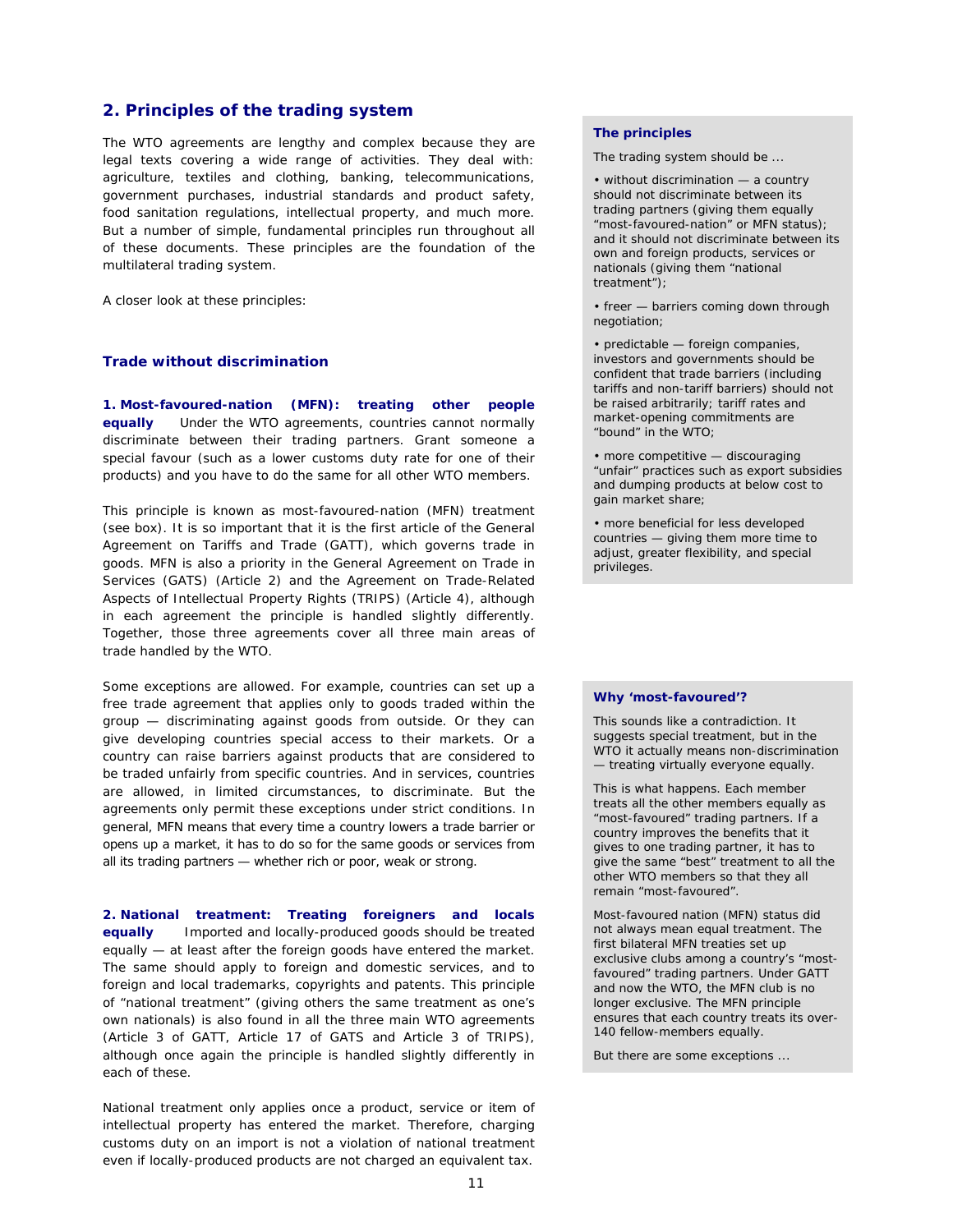#### **Freer trade: gradually, through negotiation**

Lowering trade barriers is one of the most obvious means of encouraging trade. The barriers concerned include customs duties (or tariffs) and measures such as import bans or quotas that restrict quantities selectively. From time to time other issues such as red tape and exchange rate policies have also been discussed.

Since GATT's creation in 1947–48 there have been eight rounds of trade negotiations. A ninth round, under the Doha Development Agenda, is now underway. At first these focused on lowering tariffs (customs duties) on imported goods. As a result of the negotiations, by the mid-1990s industrial countries' tariff rates on industrial goods had fallen steadily to less than 4%.

But by the 1980s, the negotiations had expanded to cover non-tariff barriers on goods, and to the new areas such as services and intellectual property.

Opening markets can be beneficial, but it also requires adjustment. The WTO agreements allow countries to introduce changes gradually, through "progressive liberalization". Developing countries are usually given longer to fulfil their obligations.

# **Predictability: through binding and transparency**

Sometimes, promising not to raise a trade barrier can be as important as lowering one, because the promise gives businesses a clearer view of their future opportunities. With stability and predictability, investment is encouraged, jobs are created and consumers can fully enjoy the benefits of competition — choice and lower prices. The multilateral trading system is an attempt by governments to make the business environment stable and predictable.

In the WTO, when countries agree to open their markets for goods or services, they "bind" their commitments. For goods, these bindings amount to ceilings on customs tariff rates. Sometimes countries tax imports at rates that are lower than the bound rates. Frequently this is the case in developing countries. In developed countries the rates actually charged and the bound rates tend to be the same.

A country can change its bindings, but only after negotiating with its trading partners, which could mean compensating them for loss of trade. One of the achievements of the Uruguay Round of multilateral trade talks was to increase the amount of trade under binding commitments (*see table*). In agriculture, 100% of products now have bound tariffs. The result of all this: a substantially higher degree of market security for traders and investors.

The system tries to improve predictability and stability in other ways as well. One way is to discourage the use of quotas and other measures used to set limits on quantities of imports administering quotas can lead to more red-tape and accusations of unfair play. Another is to make countries' trade rules as clear and public ("transparent") as possible. Many WTO agreements require governments to disclose their policies and practices publicly within the country or by notifying the WTO. The regular surveillance of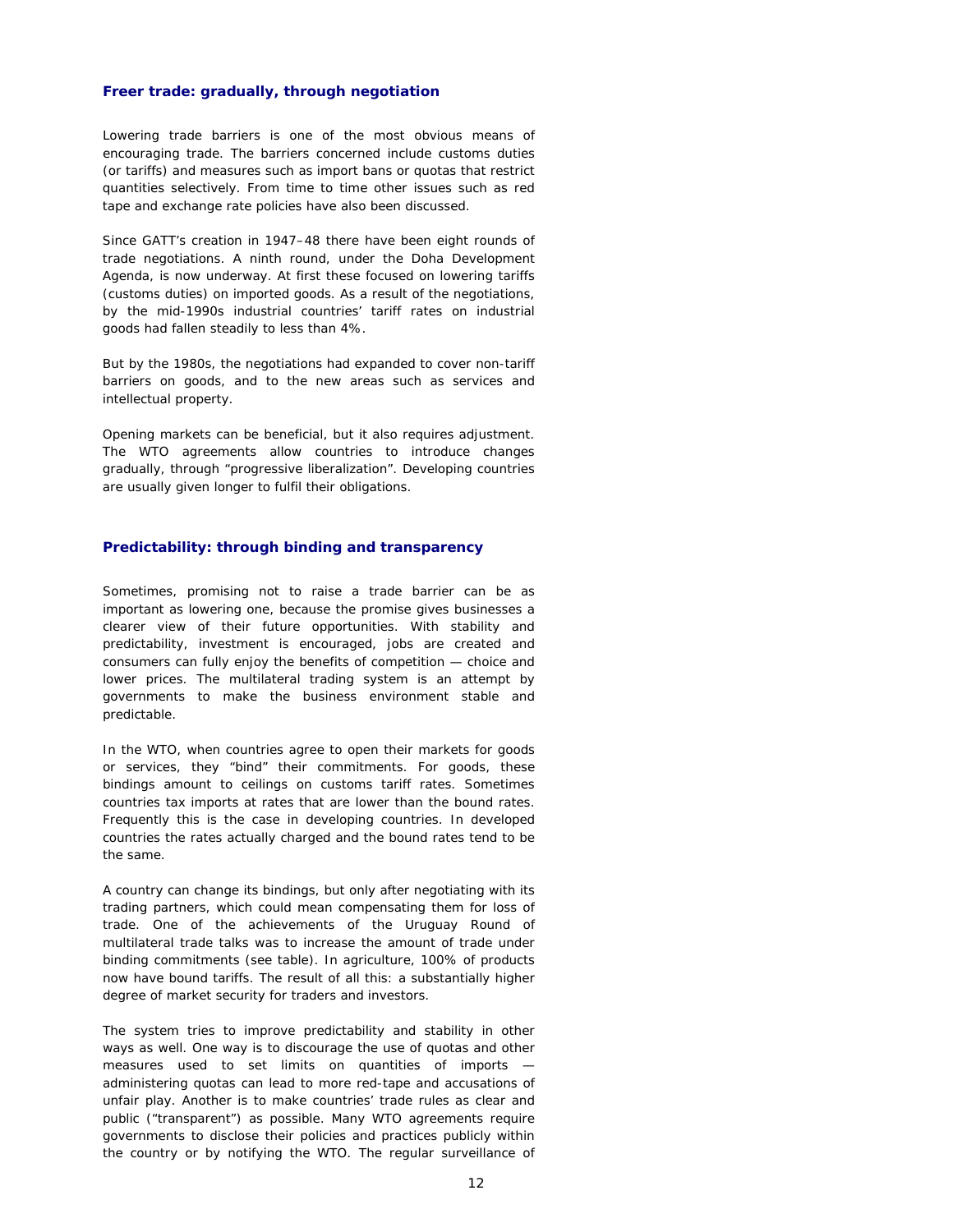national trade policies through the Trade Policy Review Mechanism provides a further means of encouraging transparency both domestically and at the multilateral level.

#### **Promoting fair competition**

The WTO is sometimes described as a "free trade" institution, but that is not entirely accurate. The system does allow tariffs and, in limited circumstances, other forms of protection. More accurately, it is a system of rules dedicated to open, fair and undistorted competition.

The rules on non-discrimination — MFN and national treatment are designed to secure fair conditions of trade. So too are those on dumping (exporting at below cost to gain market share) and subsidies. The issues are complex, and the rules try to establish what is fair or unfair, and how governments can respond, in particular by charging additional import duties calculated to compensate for damage caused by unfair trade.

Many of the other WTO agreements aim to support fair competition: in agriculture, intellectual property, services, for example. The agreement on government procurement (a "plurilateral" agreement because it is signed by only a few WTO members) extends competition rules to purchases by thousands of government entities in many countries. And so on.

#### **Encouraging development and economic reform**

The WTO system contributes to development. On the other hand, developing countries need flexibility in the time they take to implement the system's agreements. And the agreements themselves inherit the earlier provisions of GATT that allow for special assistance and trade concessions for developing countries.

Over three quarters of WTO members are developing countries and countries in transition to market economies. During the seven and a half years of the Uruguay Round, over 60 of these countries implemented trade liberalization programmes autonomously. At the same time, developing countries and transition economies were much more active and influential in the Uruguay Round negotiations than in any previous round, and they are even more so in the current Doha Development Agenda.

At the end of the Uruguay Round, developing countries were prepared to take on most of the obligations that are required of developed countries. But the agreements did give them transition periods to adjust to the more unfamiliar and, perhaps, difficult WTO provisions — particularly so for the poorest, "least-developed" countries. A ministerial decision adopted at the end of the round says better-off countries should accelerate implementing market access commitments on goods exported by the least-developed countries, and it seeks increased technical assistance for them. More recently, developed countries have started to allow duty-free and quota-free imports for almost all products from least-developed countries. On all of this, the WTO and its members are still going through a learning process. The current Doha Development Agenda includes developing countries' concerns about the difficulties they face in implementing the Uruguay Round agreements.

#### **The Uruguay Round increased bindings**

Percentages of tariffs bound before and after the 1986–94 talks

| <b>Before</b> | After |
|---------------|-------|
| 78            | 99    |
| 21            | 73    |
| 73            | 98    |
|               |       |

(These are tariff lines, so percentages are not weighted according to trade volume or value)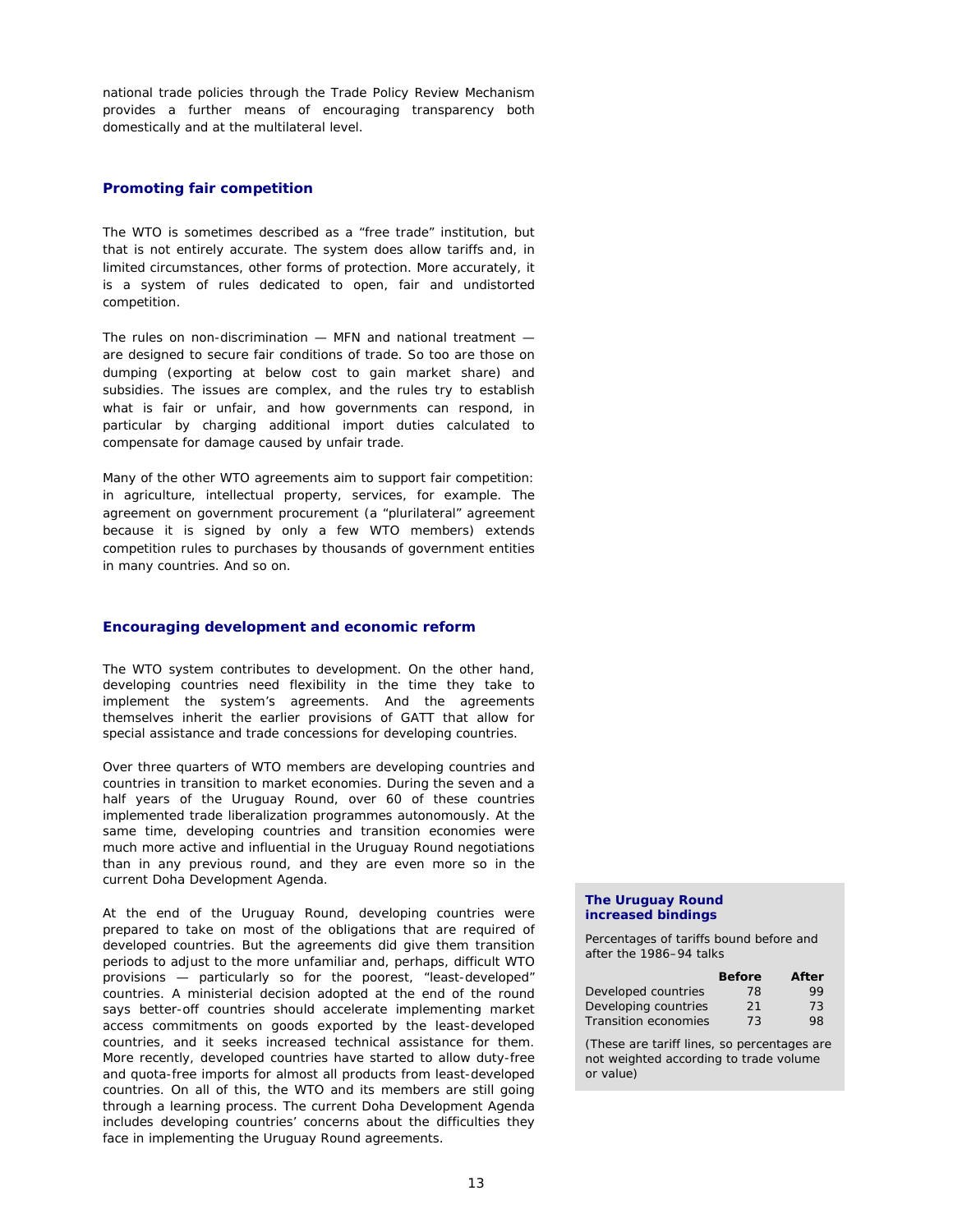# **3. The case for open trade**

The economic case for an open trading system based on multilaterally agreed rules is simple enough and rests largely on commercial common sense. But it is also supported by evidence: the experience of world trade and economic growth since the Second World War. Tariffs on industrial products have fallen steeply and now average less than 5% in industrial countries. During the first 25 years after the war, world economic growth averaged about 5% per year, a high rate that was partly the result of lower trade barriers. World trade grew even faster, averaging about 8% during the period.

The data show a definite statistical link between freer trade and economic growth. Economic theory points to strong reasons for the link. All countries, including the poorest, have assets — human, industrial, natural, financial — which they can employ to produce goods and services for their domestic markets or to compete overseas. Economics tells us that we can benefit when these goods and services are traded. Simply put, the principle of "comparative advantage" says that countries prosper first by taking advantage of their assets in order to concentrate on what they can produce best, and then by trading these products for products that other countries produce best.

In other words, liberal trade policies — policies that allow the unrestricted flow of goods and services — sharpen competition, motivate innovation and breed success. They multiply the rewards that result from producing the best products, with the best design, at the best price.

But success in trade is not static. The ability to compete well in particular products can shift from company to company when the market changes or new technologies make cheaper and better products possible. Producers are encouraged to adapt gradually and in a relatively painless way. They can focus on new products, find a new "niche" in their current area or expand into new areas.

Experience shows that competitiveness can also shift between whole countries. A country that may have enjoyed an advantage because of lower labour costs or because it had good supplies of some natural resources, could also become uncompetitive in some goods or services as its economy develops. However, with the stimulus of an open economy, the country can move on to become competitive in some other goods or services. This is normally a gradual process.

Nevertheless, the temptation to ward off the challenge of competitive imports is always present. And richer governments are more likely to yield to the siren call of protectionism, for short term political gain — through subsidies, complicated red tape, and hiding behind legitimate policy objectives such as environmental preservation or consumer protection as an excuse to protect producers.

Protection ultimately leads to bloated, inefficient producers supplying consumers with outdated, unattractive products. In the end, factories close and jobs are lost despite the protection and subsidies. If other governments around the world pursue the same policies, markets contract and world economic activity is reduced. One of the objectives that governments bring to WTO negotiations is to prevent such a self-defeating and destructive drift into protectionism.

#### **TRUE AND NON-TRIVIAL?**

**Nobel laureate Paul Samuelson was once challenged by the mathematician Stanislaw Ulam to "name me one proposition in all of the social sciences which is both true and non-trivial."** 

**Samuelson's answer? Comparative advantage.** 

**"That it is logically true need not be argued before a mathematician; that it is not trivial is attested by the thousands of important and intelligent men who have never been able to grasp the doctrine for themselves or to believe it after it was explained to them."** 

#### **World trade and production have accelerated**

Both trade and GDP fell in the late 1920s, before bottoming out in 1932. After World War II, both have risen exponentially, most of the time with trade outpacing GDP.



 $(1950 = 100$ . Trade and GDP: log scale)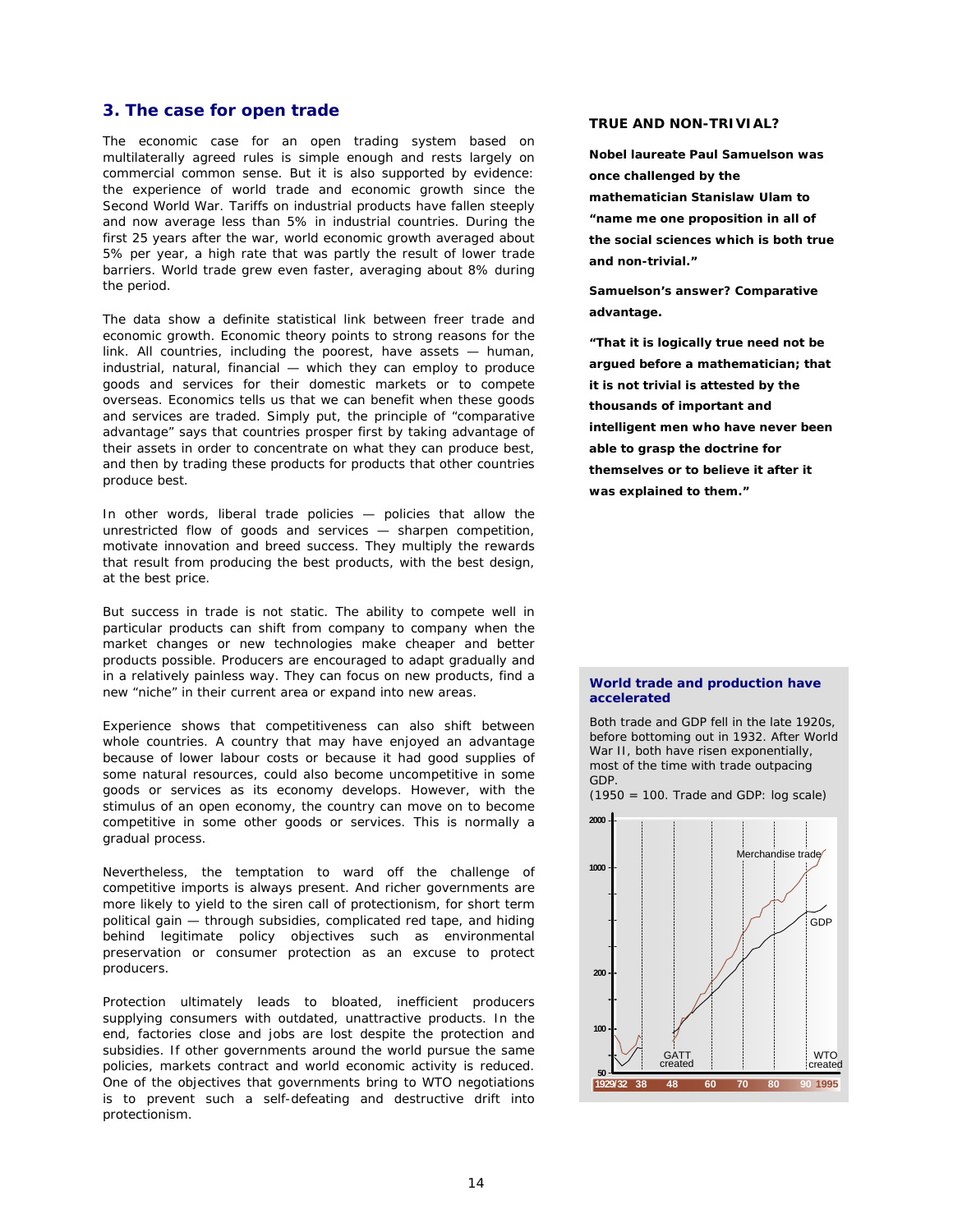#### **Comparative advantage**

This is arguably the single most powerful insight into economics.

Suppose country A is better than country B at making automobiles, and country B is better than country A at making bread. It is obvious (the academics would say "trivial") that both would benefit if A specialized in automobiles, B specialized in bread and they traded their products. That is a case of **absolute advantage**.

But what if a country is bad at making everything? Will trade drive all producers out of business? The answer, according to Ricardo, is no. The reason is the principle of **comparative advantage**.

It says, countries A and B still stand to benefit from trading with each other even if A is better than B at making everything. If A is much more superior at making automobiles and only slightly

superior at making bread, then A should still invest resources in what it does best — producing automobiles — and export the product to B. B should still invest in what it does best — making bread — and export that product to A, even if it is not as efficient as A. Both would still benefit from the trade. A country does not have to be best at anything to gain from trade. That is comparative advantage.

The theory dates back to classical economist David Ricardo. It is one of the most widely accepted among economists. It is also one of the most misunderstood among non-economists because it is confused with absolute advantage.

It is often claimed, for example, that some countries have no comparative advantage in anything. That is virtually impossible.

Think about it ...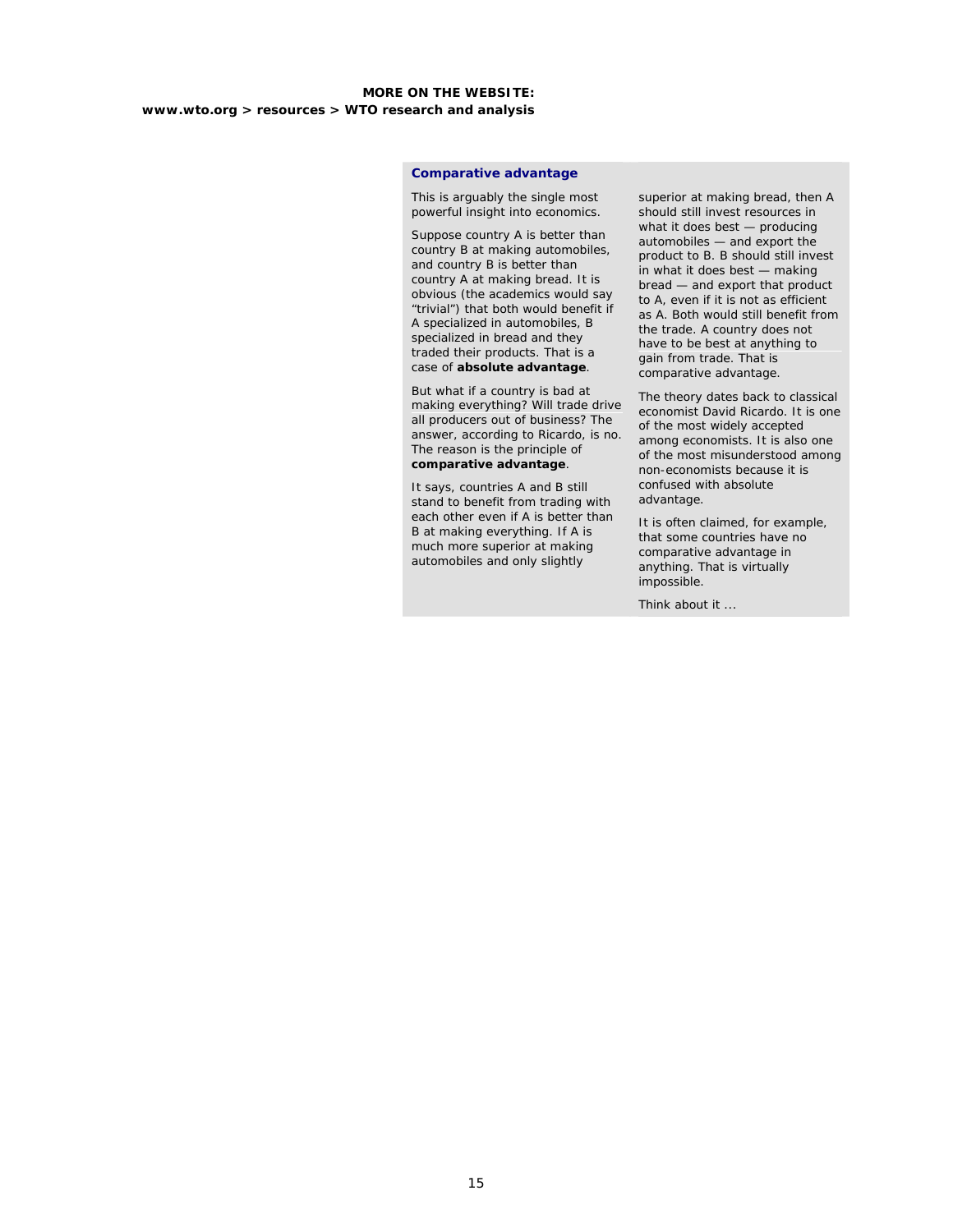# **4. The GATT years: from Havana to Marrakesh**

The WTO's creation on 1 January 1995 marked the biggest reform of international trade since after the Second World War. It also brought to reality  $-$  in an updated form  $-$  the failed attempt in 1948 to create an International Trade Organization.

Much of the history of those 47 years was written in Geneva. But it also traces a journey that spanned the continents, from that hesitant start in 1948 in Havana (Cuba), via Annecy (France), Torquay (UK), Tokyo (Japan), Punta del Este (Uruguay), Montreal (Canada), Brussels (Belgium) and finally to Marrakesh (Morocco) in 1994. During that period, the trading system came under GATT, salvaged from the aborted attempt to create the ITO. GATT helped establish a strong and prosperous multilateral trading system that became more and more liberal through rounds of trade negotiations. But by the 1980s the system needed a thorough overhaul. This led to the Uruguay Round, and ultimately to the WTO.

#### **GATT: 'provisional' for almost half a century**

From 1948 to 1994, the General Agreement on Tariffs and Trade (GATT) provided the rules for much of world trade and presided over periods that saw some of the highest growth rates in international commerce. It seemed well-established, but throughout those 47 years, it was a provisional agreement and organization.

The original intention was to create a third institution to handle the trade side of international economic cooperation, joining the two "Bretton Woods" institutions, the World Bank and the International Monetary Fund. Over 50 countries participated in negotiations to create an International Trade Organization (ITO) as a specialized agency of the United Nations. The draft ITO Charter was ambitious. It extended beyond world trade disciplines, to include rules on employment, commodity agreements, restrictive business practices, international investment, and services. The aim was to create the ITO at a UN Conference on Trade and Employment in Havana, Cuba in 1947.

Meanwhile, 15 countries had begun talks in December 1945 to reduce and bind customs tariffs. With the Second World War only recently ended, they wanted to give an early boost to trade liberalization, and to begin to correct the legacy of protectionist measures which remained in place from the early 1930s.

This first round of negotiations resulted in a package of trade rules and 45,000 tariff concessions affecting \$10 billion of trade, about one fifth of the world's total. The group had expanded to 23 by the time the deal was signed on 30 October 1947. The tariff concessions came into effect by 30 June 1948 through a "Protocol of Provisional Application". And so the new General Agreement on Tariffs and Trade was born, with 23 founding members (officially "contracting parties").

The 23 were also part of the larger group negotiating the ITO Charter. One of the provisions of GATT says that they should accept some of the trade rules of the draft. This, they believed, should be done swiftly and "provisionally" in order to protect the value of the

#### **The trade chiefs**

The directors-general of GATT and WTO

- Sir Eric Wyndham White (UK) 1948–68
- Olivier Long (Switzerland) 1968–80
- Arthur Dunkel (Switzerland) 1980–93
- Peter Sutherland (Ireland) GATT 1993–94; WTO 1995
- Renato Ruggiero (Italy) 1995–1999
- Mike Moore (New Zealand) 1999–2002
- Supachai Panitchpakdi (Thailand) 2002– 2005
- Pascal Lamy (France) 2005–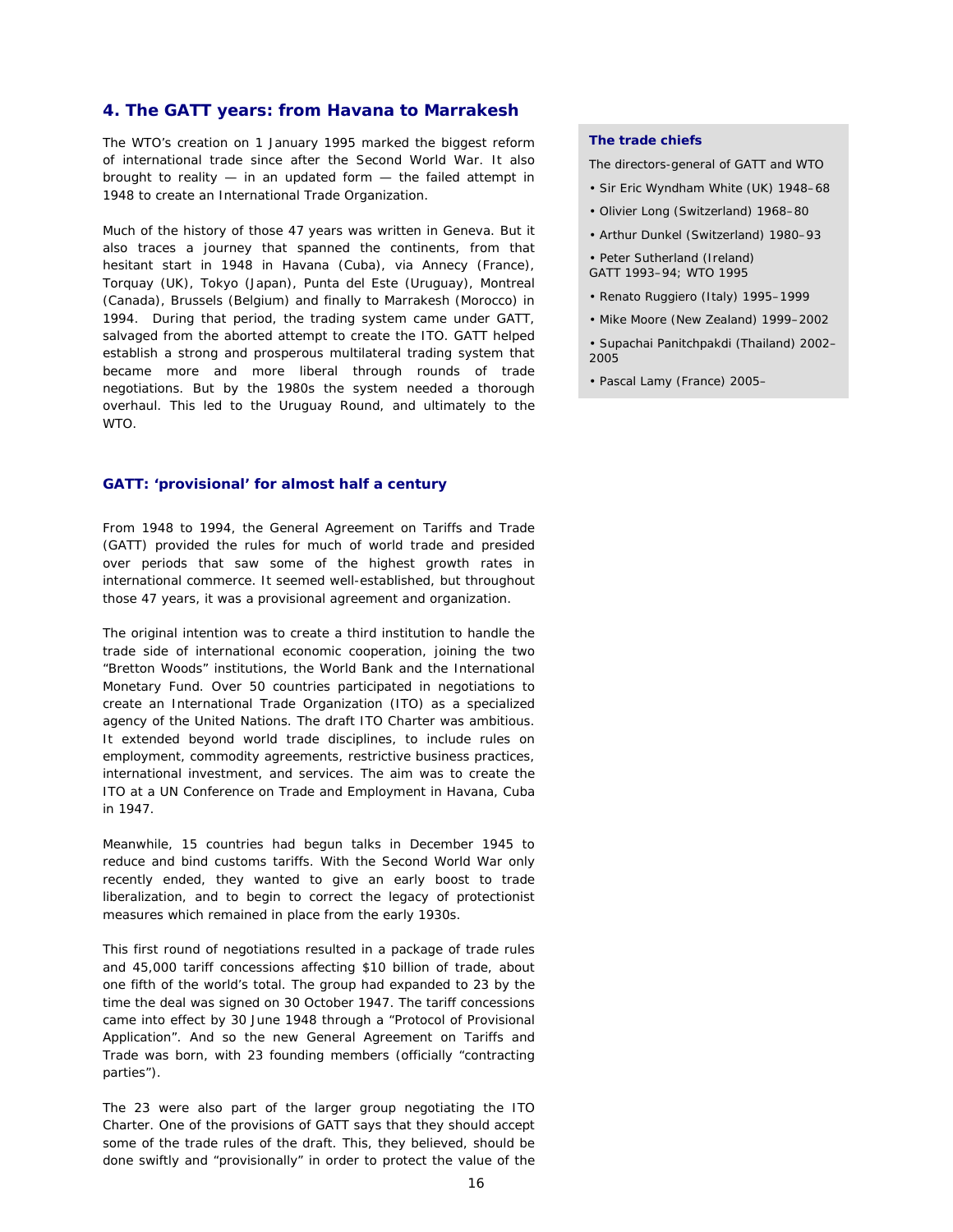tariff concessions they had negotiated. They spelt out how they envisaged the relationship between GATT and the ITO Charter, but they also allowed for the possibility that the ITO might not be created. They were right.

The Havana conference began on 21 November 1947, less than a month after GATT was signed. The ITO Charter was finally agreed in Havana in March 1948, but ratification in some national legislatures proved impossible. The most serious opposition was in the US Congress, even though the US government had been one of the driving forces. In 1950, the United States government announced that it would not seek Congressional ratification of the Havana Charter, and the ITO was effectively dead. So, the GATT became the only multilateral instrument governing international trade from 1948 until the WTO was established in 1995.

For almost half a century, the GATT's basic legal principles remained much as they were in 1948. There were additions in the form of a section on development added in the 1960s and "plurilateral" agreements (i.e. with voluntary membership) in the 1970s, and efforts to reduce tariffs further continued. Much of this was achieved through a series of multilateral negotiations known as "trade rounds" — the biggest leaps forward in international trade liberalization have come through these rounds which were held under GATT's auspices.

In the early years, the GATT trade rounds concentrated on further reducing tariffs. Then, the Kennedy Round in the mid-sixties brought about a GATT Anti-Dumping Agreement and a section on development. The Tokyo Round during the seventies was the first major attempt to tackle trade barriers that do not take the form of tariffs, and to improve the system. The eighth, the Uruguay Round of 1986–94, was the last and most extensive of all. It led to the WTO and a new set of agreements.

#### **The GATT trade rounds**

| Year | Place/ name                      | <b>Subjects covered</b>                                                      | Countries |
|------|----------------------------------|------------------------------------------------------------------------------|-----------|
| 1947 | Geneva                           | <b>Tariffs</b>                                                               | 23        |
| 1949 | Annecy                           | <b>Tariffs</b>                                                               | 13        |
| 1951 | Torquay                          | <b>Tariffs</b>                                                               | 38        |
| 1956 | Geneva                           | <b>Tariffs</b>                                                               | 26        |
|      | 1960-1961 Geneva (Dillon Round)  | <b>Tariffs</b>                                                               | 26        |
|      | 1964–1967 Geneva (Kennedy Round) | Tariffs and anti-dumping measures                                            | 62        |
|      | 1973–1979 Geneva (Tokyo Round)   | Tariffs, non-tariff measures, "framework" agreements                         | 102       |
|      | 1986–1994 Geneva (Uruguay Round) | Tariffs, non-tariff measures, rules, services, intellectual                  | 123       |
|      |                                  | property, dispute settlement, textiles, agriculture, creation of<br>WTO, etc |           |

#### **The Tokyo Round: a first try to reform the system**

The Tokyo Round lasted from 1973 to 1979, with 102 countries participating. It continued GATT's efforts to progressively reduce tariffs. The results included an average one-third cut in customs duties in the world's nine major industrial markets, bringing the average tariff on industrial products down to 4.7%. The tariff reductions, phased in over a period of eight years, involved an element of "harmonization" — the higher the tariff, the larger the cut, proportionally.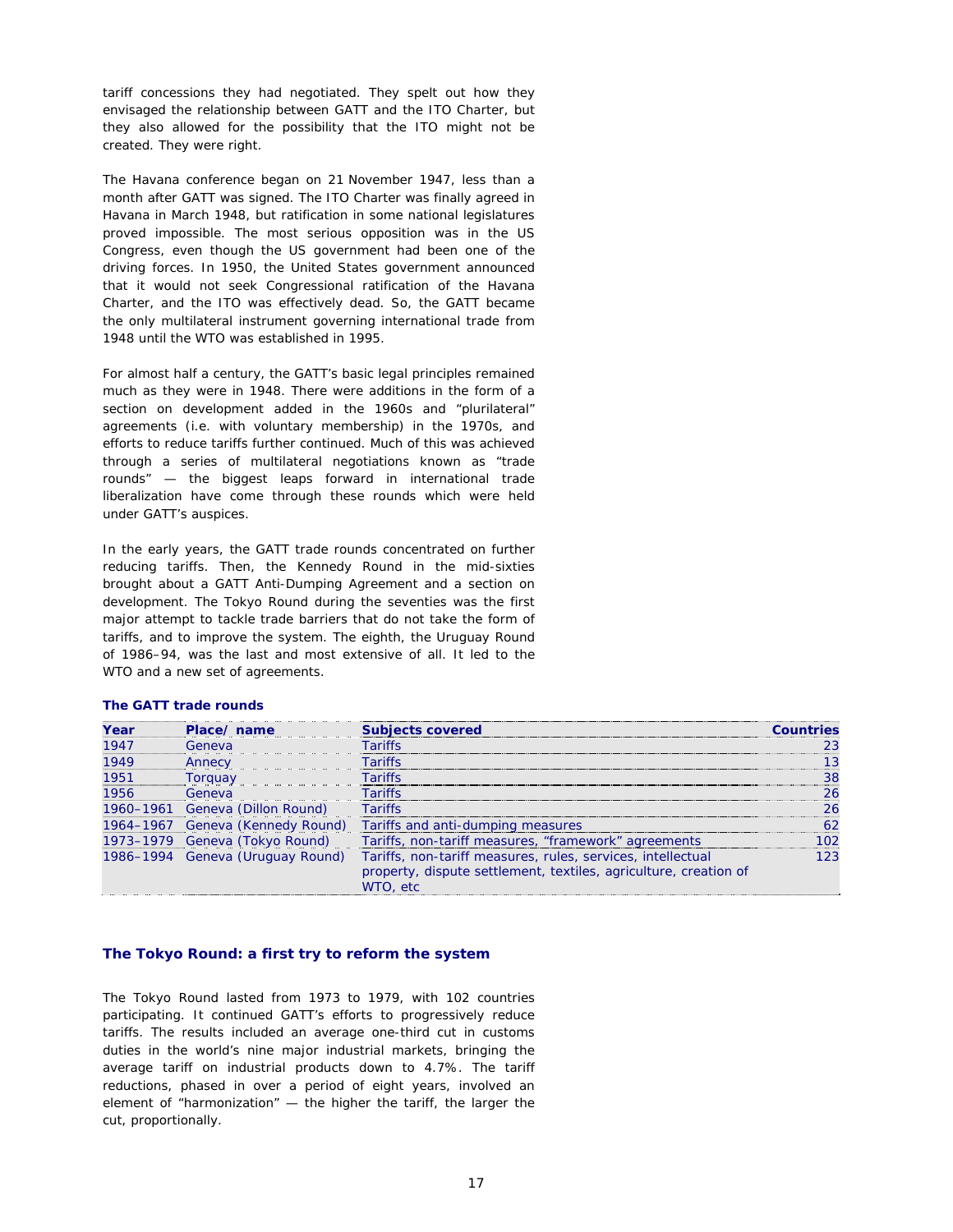In other issues, the Tokyo Round had mixed results. It failed to come to grips with the fundamental problems affecting farm trade and also stopped short of providing a modified agreement on "safeguards" (emergency import measures). Nevertheless, a series of agreements on non-tariff barriers did emerge from the negotiations, in some cases interpreting existing GATT rules, in others breaking entirely new ground. In most cases, only a relatively small number of (mainly industrialized) GATT members subscribed to these agreements and arrangements. Because they were not accepted by the full GATT membership, they were often informally called "codes".

They were not multilateral, but they were a beginning. Several codes were eventually amended in the Uruguay Round and turned into multilateral commitments accepted by all WTO members. Only four remained "plurilateral" — those on government procurement, bovine meat, civil aircraft and dairy products. In 1997 WTO members agreed to terminate the bovine meat and dairy agreements, leaving only two.

# **Did GATT succeed?**

GATT was provisional with a limited field of action, but its success over 47 years in promoting and securing the liberalization of much of world trade is incontestable. Continual reductions in tariffs alone helped spur very high rates of world trade growth during the 1950s and 1960s — around 8% a year on average. And the momentum of trade liberalization helped ensure that trade growth consistently out-paced production growth throughout the GATT era, a measure of countries' increasing ability to trade with each other and to reap the benefits of trade. The rush of new members during the Uruguay Round demonstrated that the multilateral trading system was recognized as an anchor for development and an instrument of economic and trade reform.

But all was not well. As time passed new problems arose. The Tokyo Round in the 1970s was an attempt to tackle some of these but its achievements were limited. This was a sign of difficult times to come.

GATT's success in reducing tariffs to such a low level, combined with a series of economic recessions in the 1970s and early 1980s, drove governments to devise other forms of protection for sectors facing increased foreign competition. High rates of unemployment and constant factory closures led governments in Western Europe and North America to seek bilateral market-sharing arrangements with competitors and to embark on a subsidies race to maintain their holds on agricultural trade. Both these changes undermined GATT's credibility and effectiveness.

The problem was not just a deteriorating trade policy environment. By the early 1980s the General Agreement was clearly no longer as relevant to the realities of world trade as it had been in the 1940s. For a start, world trade had become far more complex and important than 40 years before: the globalization of the world economy was underway, trade in services — not covered by GATT rules — was of major interest to more and more countries, and international investment had expanded. The expansion of services trade was also closely tied to further increases in world merchandise trade. In other respects, GATT had been found wanting. For

#### **The Tokyo Round 'codes'**

- Subsidies and countervailing measures — interpreting Articles 6, 16 and 23 of **GATT**
- Technical barriers to trade sometimes called the Standards Code
- Import licensing procedures
- Government procurement
- Customs valuation interpreting Article 7

• Anti-dumping — interpreting Article 6, replacing the Kennedy Round code

- Bovine Meat Arrangement
- International Dairy Arrangement
- Trade in Civil Aircraft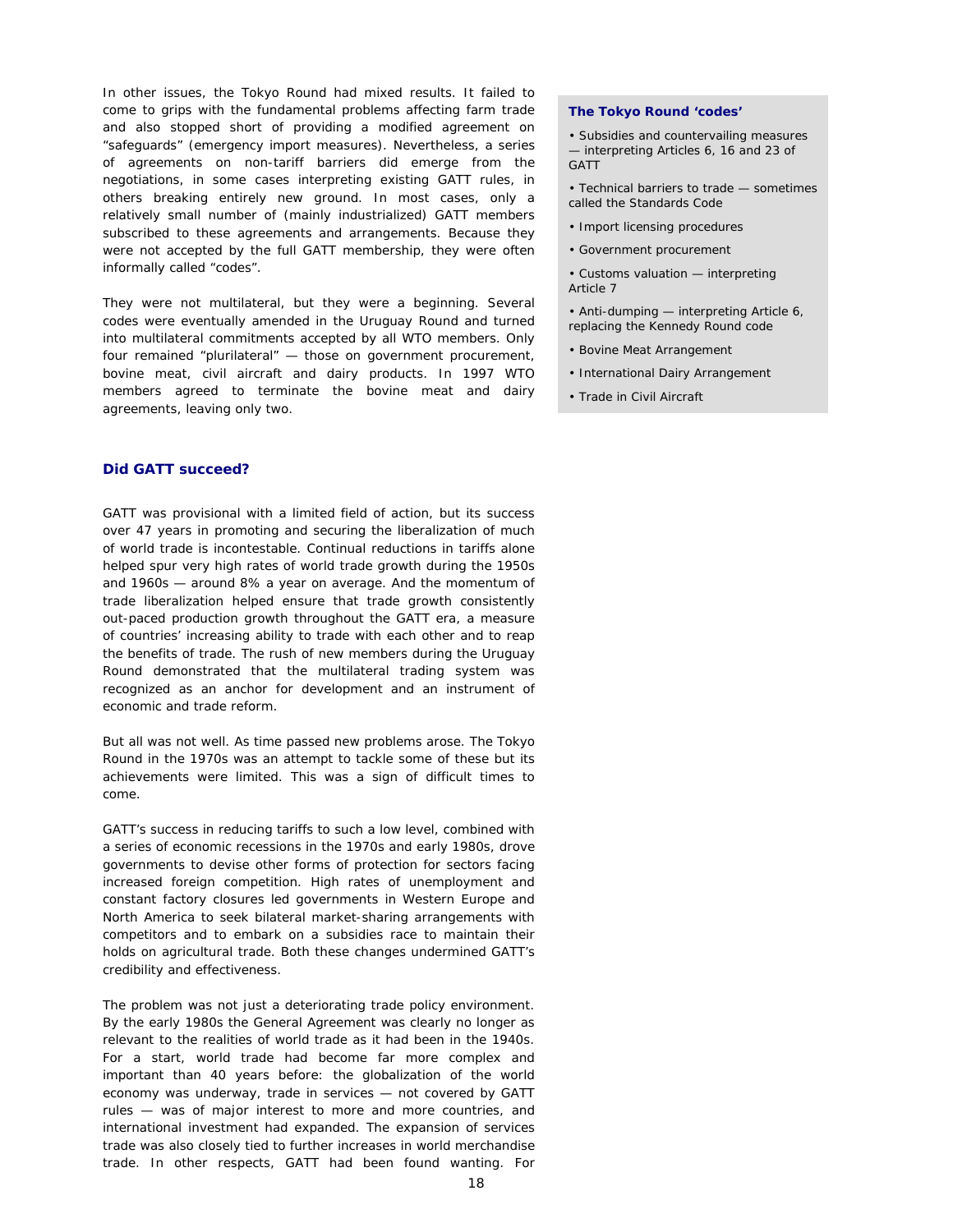instance, in agriculture, loopholes in the multilateral system were heavily exploited, and efforts at liberalizing agricultural trade met with little success. In the textiles and clothing sector, an exception to GATT's normal disciplines was negotiated in the 1960s and early 1970s, leading to the Multifibre Arrangement. Even GATT's institutional structure and its dispute settlement system were causing concern.

These and other factors convinced GATT members that a new effort to reinforce and extend the multilateral system should be attempted. That effort resulted in the Uruguay Round, the Marrakesh Declaration, and the creation of the WTO.

#### **Trade rounds: progress by package**

They are often lengthy — the Uruguay Round took seven and a half years — but trade rounds can have an advantage. They offer a package approach to trade negotiations that can sometimes be more fruitful than negotiations on a single issue.

- The size of the package can mean more benefits because participants can seek and secure advantages across a wide range of issues.
- Agreement can be easier to reach, through trade-offs somewhere in the package there should be something for everyone.

This has political as well as economic implications. A government may want to make a concession, perhaps in one sector, because of the economic benefits. But politically, it could find the concession difficult to defend. A package would contain politically and economically attractive benefits in other sectors that could be used as compensation.

So, reform in politically-sensitive sectors of world trade can be more feasible as part of a global package — a good example is the agreement to reform agricultural trade in the Uruguay Round.

• Developing countries and other less powerful participants have a greater chance of influencing the multilateral system in a trade round than in bilateral relationships with major trading nations.

But the size of a trade round can be both a strength and a weakness. From time to time, the question is asked: wouldn't it be simpler to concentrate negotiations on a single sector? Recent history is inconclusive. At some stages, the Uruguay Round seemed so cumbersome that it seemed impossible that all participants could agree on every subject. Then the round did end successfully in 1993–94. This was followed by two years of failure to reach agreement in the single-sector talks on maritime transport.

Did this mean that trade rounds were the only route to success? No. In 1997, single-sector talks were concluded successfully in basic telecommunications, information technology equipment and financial services.

The debate continues. Whatever the answer, the reasons are not straightforward. Perhaps success depends on using the right type of negotiation for the particular time and context.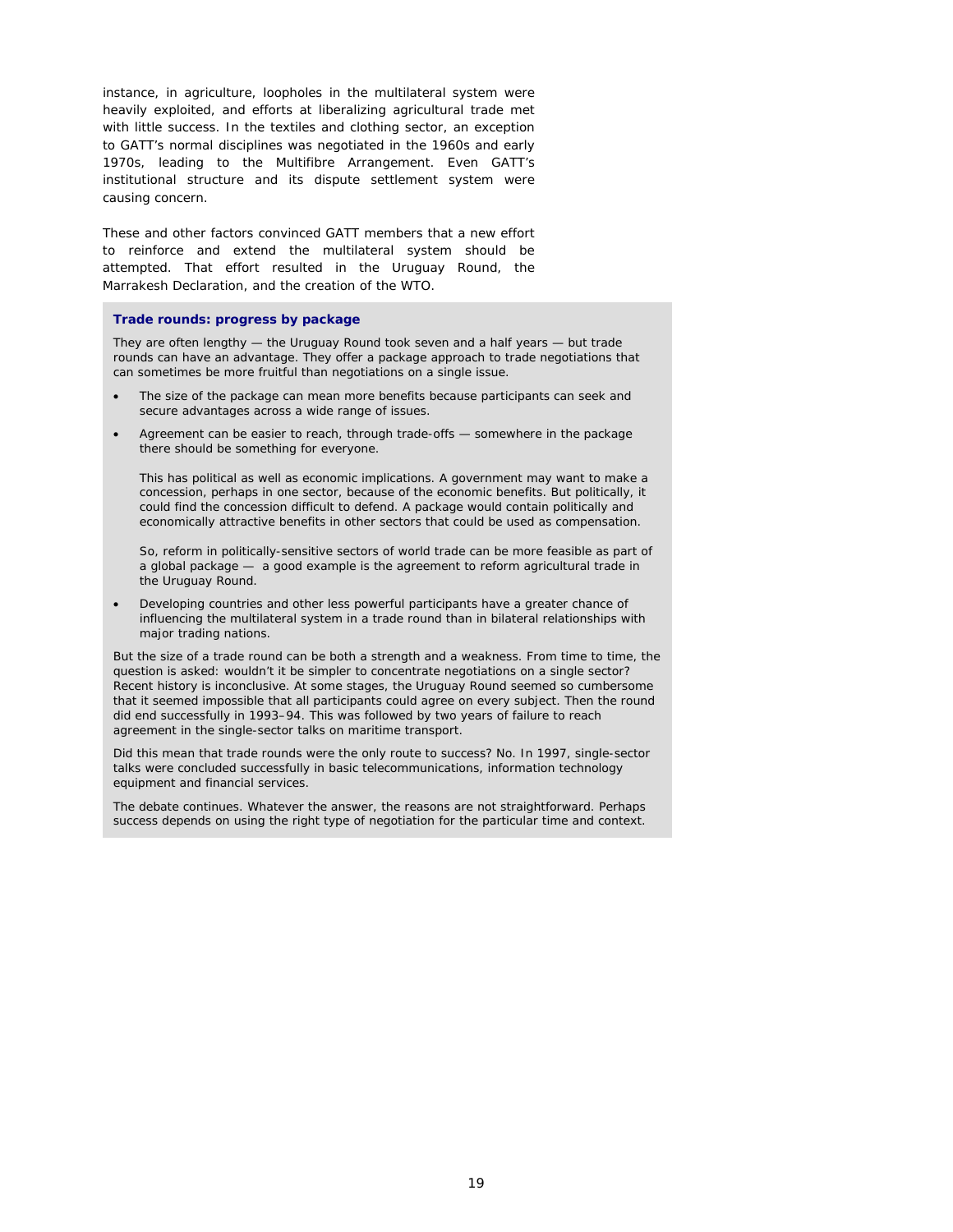# **5. The Uruguay Round**

It took seven and a half years, almost twice the original schedule. By the end, 123 countries were taking part. It covered almost all trade, from toothbrushes to pleasure boats, from banking to telecommunications, from the genes of wild rice to AIDS treatments. It was quite simply the largest trade negotiation ever, and most probably the largest negotiation of any kind in history.

At times it seemed doomed to fail. But in the end, the Uruguay Round brought about the biggest reform of the world's trading system since GATT was created at the end of the Second World War. And yet, despite its troubled progress, the Uruguay Round did see some early results. Within only two years, participants had agreed on a package of cuts in import duties on tropical products which are mainly exported by developing countries. They had also revised the rules for settling disputes, with some measures implemented on the spot. And they called for regular reports on GATT members' trade policies, a move considered important for making trade regimes transparent around the world.

# **A round to end all rounds?**

The seeds of the Uruguay Round were sown in November 1982 at a ministerial meeting of GATT members in Geneva. Although the ministers intended to launch a major new negotiation, the conference stalled on agriculture and was widely regarded as a failure. In fact, the work programme that the ministers agreed formed the basis for what was to become the Uruguay Round negotiating agenda.

Nevertheless, it took four more years of exploring, clarifying issues and painstaking consensus-building, before ministers agreed to launch the new round. They did so in September 1986, in Punta del Este, Uruguay. They eventually accepted a negotiating agenda that covered virtually every outstanding trade policy issue. The talks were going to extend the trading system into several new areas, notably trade in services and intellectual property, and to reform trade in the sensitive sectors of agriculture and textiles. All the original GATT articles were up for review. It was the biggest negotiating mandate on trade ever agreed, and the ministers gave themselves four years to complete it.

Two years later, in December 1988, ministers met again in Montreal, Canada, for what was supposed to be an assessment of progress at the round's half-way point. The purpose was to clarify the agenda for the remaining two years, but the talks ended in a deadlock that was not resolved until officials met more quietly in Geneva the following April.

Despite the difficulty, during the Montreal meeting, ministers did agree a package of early results. These included some concessions on market access for tropical products — aimed at assisting developing countries — as well as a streamlined dispute settlement system, and the Trade Policy Review Mechanism which provided for the first comprehensive, systematic and regular reviews of national trade policies and practices of GATT members. The round was supposed to end when ministers met once more in Brussels, in December 1990. But they disagreed on how to reform agricultural

#### **The 1986 agenda**  The 15 original Uruguay Round subjects

Tariffs Non-tariff barriers Natural resource products Textiles and clothing Agriculture Tropical products GATT articles Tokyo Round codes Anti-dumping **Subsidies** Intellectual property Investment measures Dispute settlement The GATT system Services

#### **The Uruguay Round — Key dates**

**Sep 86** Punta del Este: launch

**Dec 88** Montreal: ministerial mid-term review

**Apr 89** Geneva: mid-term review completed

**Dec 90** Brussels: "closing" ministerial meeting ends in deadlock

**Dec 91** Geneva: first draft of Final Act completed

**Nov 92** Washington: US and EC achieve "Blair House" breakthrough on agriculture

**Jul 93** Tokyo: Quad achieve market access breakthrough at G7 summit

Dec 93 Geneva: most negotiations end (some market access talks remain)

**Apr 94** Marrakesh: agreements signed

Jan 95 Geneva: WTO created, agreements take effect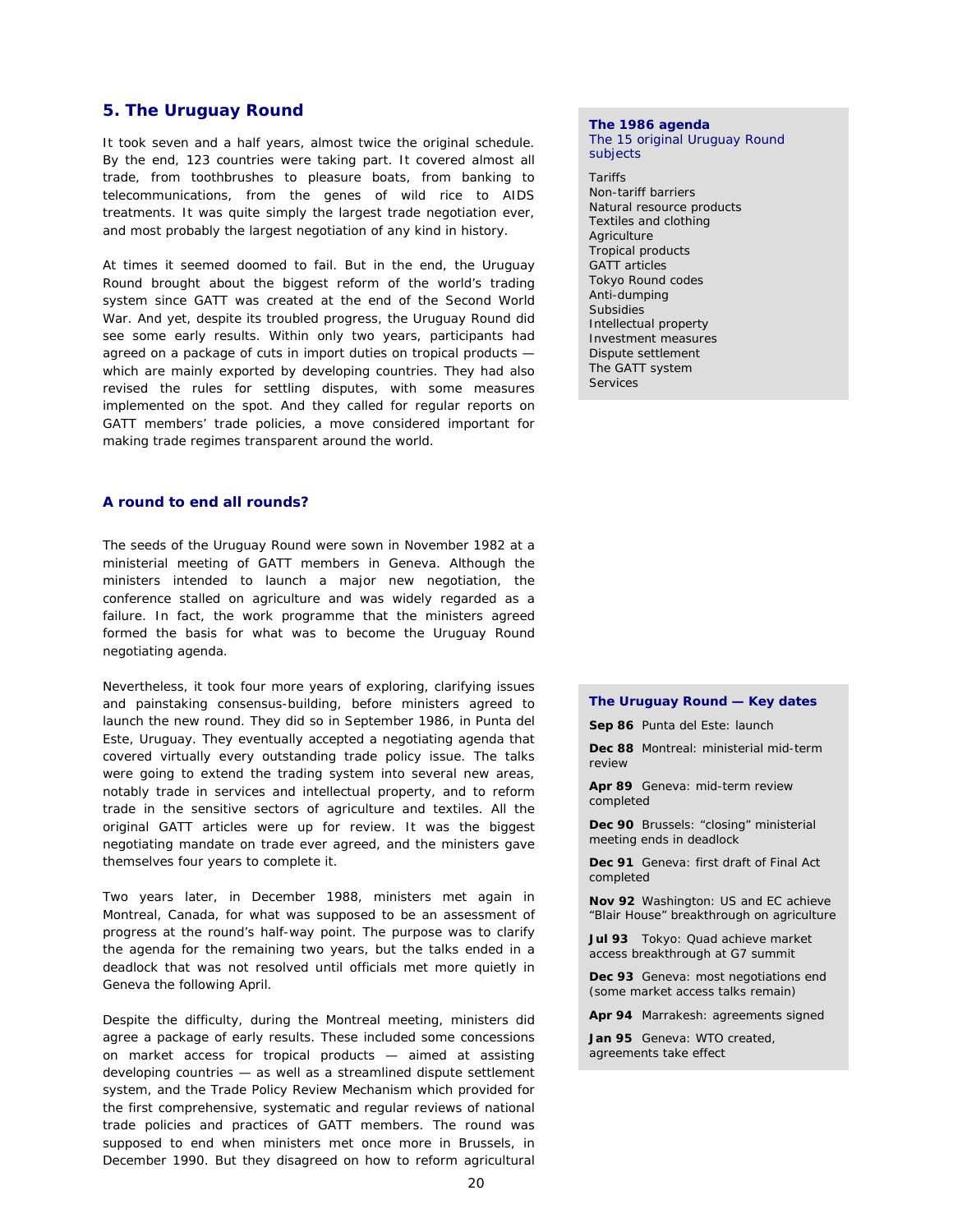trade and decided to extend the talks. The Uruguay Round entered its bleakest period.

Despite the poor political outlook, a considerable amount of technical work continued, leading to the first draft of a final legal agreement. This draft "Final Act" was compiled by the then GATT director-general, Arthur Dunkel, who chaired the negotiations at officials' level. It was put on the table in Geneva in December 1991. The text fulfilled every part of the Punta del Este mandate, with one exception — it did not contain the participating countries' lists of commitments for cutting import duties and opening their services markets. The draft became the basis for the final agreement.

Over the following two years, the negotiations lurched between impending failure, to predictions of imminent success. Several deadlines came and went. New points of major conflict emerged to join agriculture: services, market access, anti-dumping rules, and the proposed creation of a new institution. Differences between the United States and European Union became central to hopes for a final, successful conclusion.

In November 1992, the US and EU settled most of their differences on agriculture in a deal known informally as the "Blair House accord". By July 1993 the "Quad" (US, EU, Japan and Canada) announced significant progress in negotiations on tariffs and related subjects ("market access"). It took until 15 December 1993 for every issue to be finally resolved and for negotiations on market access for goods and services to be concluded (although some final touches were completed in talks on market access a few weeks later). On 15 April 1994, the deal was signed by ministers from most of the 123 participating governments at a meeting in Marrakesh, Morocco.

The delay had some merits. It allowed some negotiations to progress further than would have been possible in 1990: for example some aspects of services and intellectual property, and the creation of the WTO itself. But the task had been immense, and negotiation-fatigue was felt in trade bureaucracies around the world. The difficulty of reaching agreement on a complete package containing almost the entire range of current trade issues led some to conclude that a negotiation on this scale would never again be possible. Yet, the Uruguay Round agreements contain timetables for new negotiations on a number of topics. And by 1996, some countries were openly calling for a new round early in the next century. The response was mixed; but the Marrakesh agreement did already include commitments to reopen negotiations on agriculture and services at the turn of the century. These began in early 2000 and were incorporated into the Doha Development Agenda in late 2001.

#### **What happened to GATT?**

The WTO replaced GATT as an international organization, but the General Agreement still exists as the WTO's umbrella treaty for trade in goods, updated as a result of the Uruguay Round negotiations. Trade lawyers distinguish between GATT 1994, the updated parts of GATT, and GATT 1947, the original agreement which is still the heart of GATT 1994. Confusing? For most of us, it's enough to refer simply to "GATT".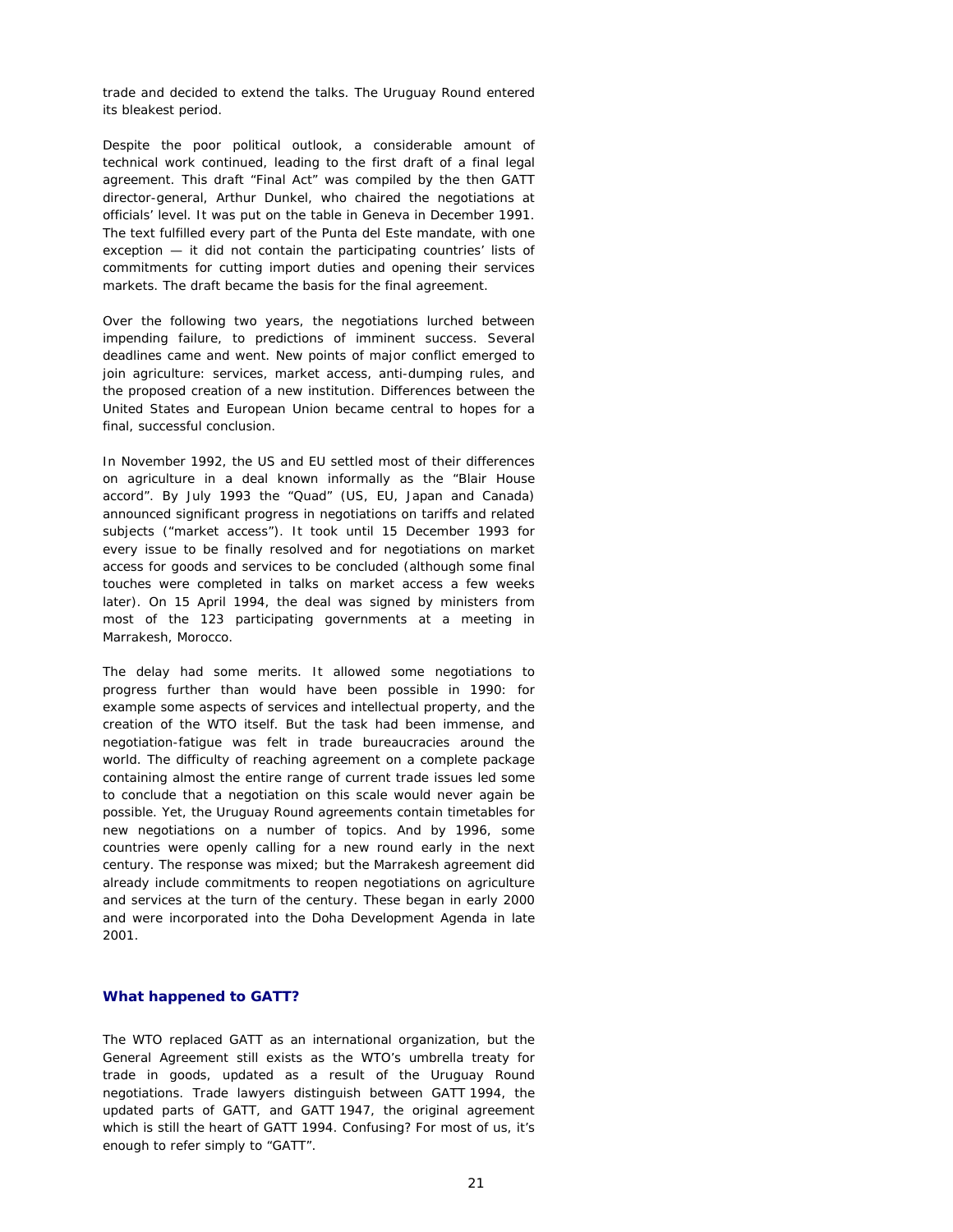#### **The post-Uruguay Round built-in agenda**

Many of the Uruguay Round agreements set timetables for future work. Part of this "built-in agenda" started almost immediately. In some areas, it included new or further negotiations. In other areas, it included assessments or reviews of the situation at specified times. Some negotiations were quickly completed, notably in basic telecommunications, financial services. (Member governments also swiftly agreed a deal for freer trade in information technology products, an issue outside the "built-in agenda".)

The agenda originally built into the Uruguay Round agreements has seen additions and modifications. A number of items are now part of the Doha Agenda, some of them updated.

There were well over 30 items in the original built-in agenda. This is a selection of highlights:

#### **1996**

- Maritime services: market access negotiations to end (30 June 1996, suspended to 2000, now part of Doha Development Agenda)
- Services and environment: deadline for working party report (ministerial conference, December 1996)
- Government procurement of services: negotiations start

#### **1997**

- Basic telecoms: negotiations end (15 February)
- Financial services: negotiations end (30 December)
- Intellectual property, creating a multilateral system of notification and registration of geographical indications for wines: negotiations start, now part of Doha Development Agenda

#### **1998**

- Textiles and clothing: new phase begins 1 January
- Services (emergency safeguards): results of negotiations on emergency safeguards to take effect (by 1 January 1998, deadline now March 2004)
- Rules of origin: Work programme on harmonization of rules of origin to be completed (20 July 1998)
- Government procurement: further negotiations start, for improving rules and procedures (by end of 1998)
- Dispute settlement: full review of rules and procedures (to start by end of 1998)

#### **1999**

• Intellectual property: certain exceptions to patentability and protection of plant varieties: review starts

#### **2000**

- Agriculture: negotiations start, now part of Doha Development Agenda
- Services: new round of negotiations start, now part of Doha Development Agenda
- Tariff bindings: review of definition of "principle supplier" having negotiating rights under GATT Art 28 on modifying bindings
- Intellectual property: first of two-yearly reviews of the implementation of the agreement

#### **2002**

• Textiles and clothing: new phase begins 1 January

#### **2005**

• Textiles and clothing: full integration into GATT and agreement expires 1 January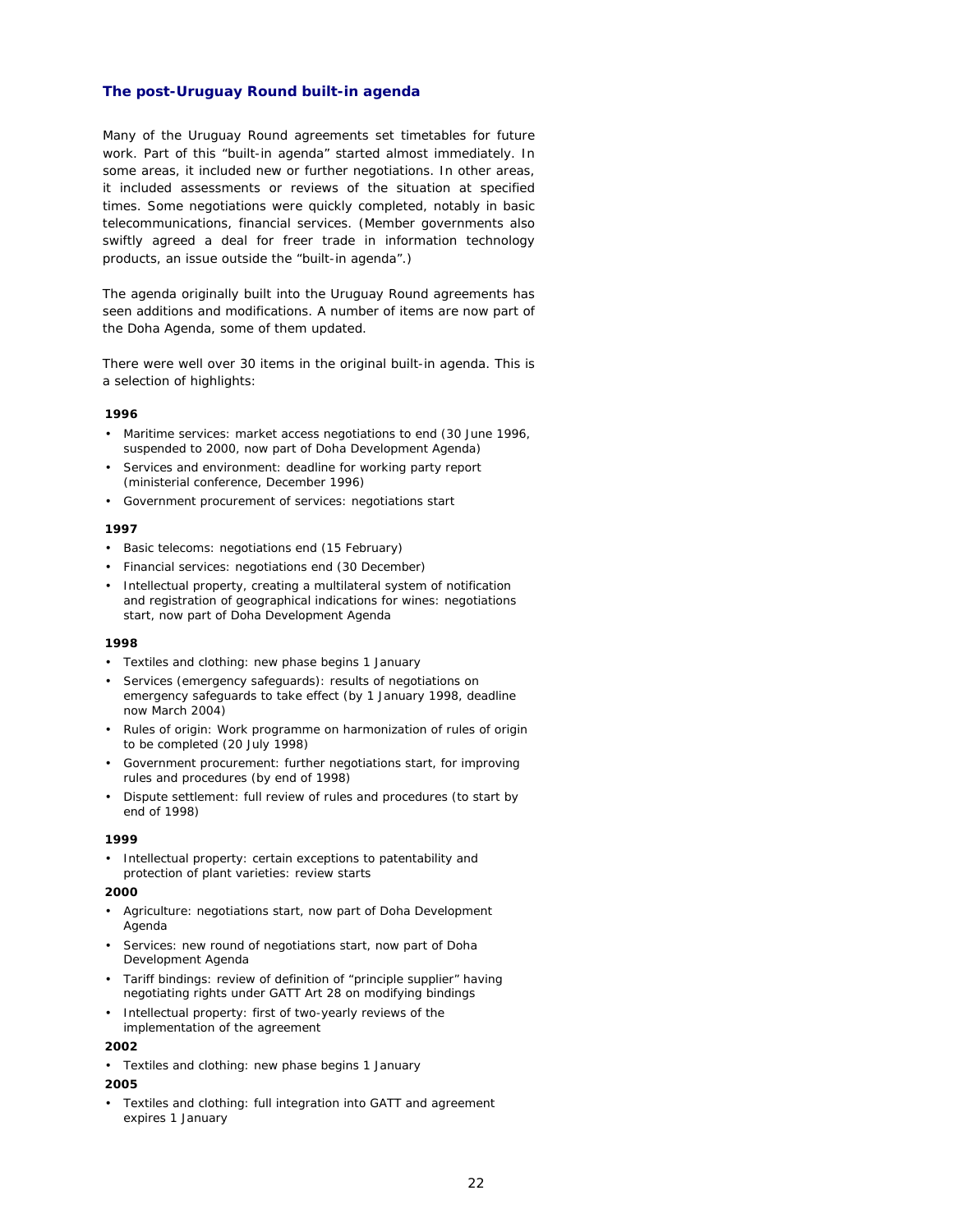# Chapter 2 **The agreements**

The WTO is 'rules-based';

its rules are negotiated agreements

# **1. Overview: a navigational guide**

The WTO agreements cover goods, services and intellectual property. They spell out the principles of liberalization, and the permitted exceptions. They include individual countries' commitments to lower customs tariffs and other trade barriers, and to open and keep open services markets. They set procedures for settling disputes. They prescribe special treatment for developing countries. They require governments to make their trade policies transparent by notifying the WTO about laws in force and measures adopted, and through regular reports by the secretariat on countries' trade policies.

These agreements are often called the WTO's trade rules, and the WTO is often described as "rules-based", a system based on rules. But it's important to remember that the rules are actually agreements that governments negotiated.

This chapter focuses on the Uruguay Round agreements, which are the basis of the present WTO system. Additional work is also now underway in the WTO. This is the result of decisions taken at Ministerial Conferences, in particular the meeting in Doha, November 2001, when new negotiations and other work were launched. (More on the Doha Agenda, later.)

# **Six-part broad outline**

The table of contents of "The Results of the Uruguay Round of Multilateral Trade Negotiations: The Legal Texts" is a daunting list of about 60 agreements, annexes, decisions and understandings. In fact, the agreements fall into a simple structure with six main parts: an umbrella agreement (the Agreement Establishing the WTO); agreements for each of the three broad areas of trade that the WTO covers (goods, services and intellectual property); dispute settlement; and reviews of governments' trade policies.

The agreements for the two largest areas — goods and services share a common three-part outline, even though the detail is sometimes quite different.

- They start with **broad principles**: the General Agreement on Tariffs and Trade (GATT) (for goods), and the General Agreement on Trade in Services (GATS). (The third area, Trade-Related Aspects of Intellectual Property Rights (TRIPS), also falls into this category although at present it has no additional parts.)
- Then come **extra agreements and annexes** dealing with the special requirements of specific sectors or issues.
- Finally, there are the detailed and lengthy **schedules (or lists) of commitments** made by individual countries allowing specific foreign products or service-providers access to their markets.

# **The 'additional details'**

These agreements and annexes deal with the following specific sectors or issues:

For **goods** (under GATT)

- Agriculture
- Health regulations for farm products (SPS)
- Textiles and clothing
- Product standards (TBT)
- Investment measures
- Anti-dumping measures
- Customs valuation methods
- Preshipment inspection
- Rules of origin
- Import licensing
- Subsidies and counter-measures
- Safeguards

For **services** (the GATS annexes)

- Movement of natural persons
- Air transport
- Financial services
- Shipping
- Telecommunications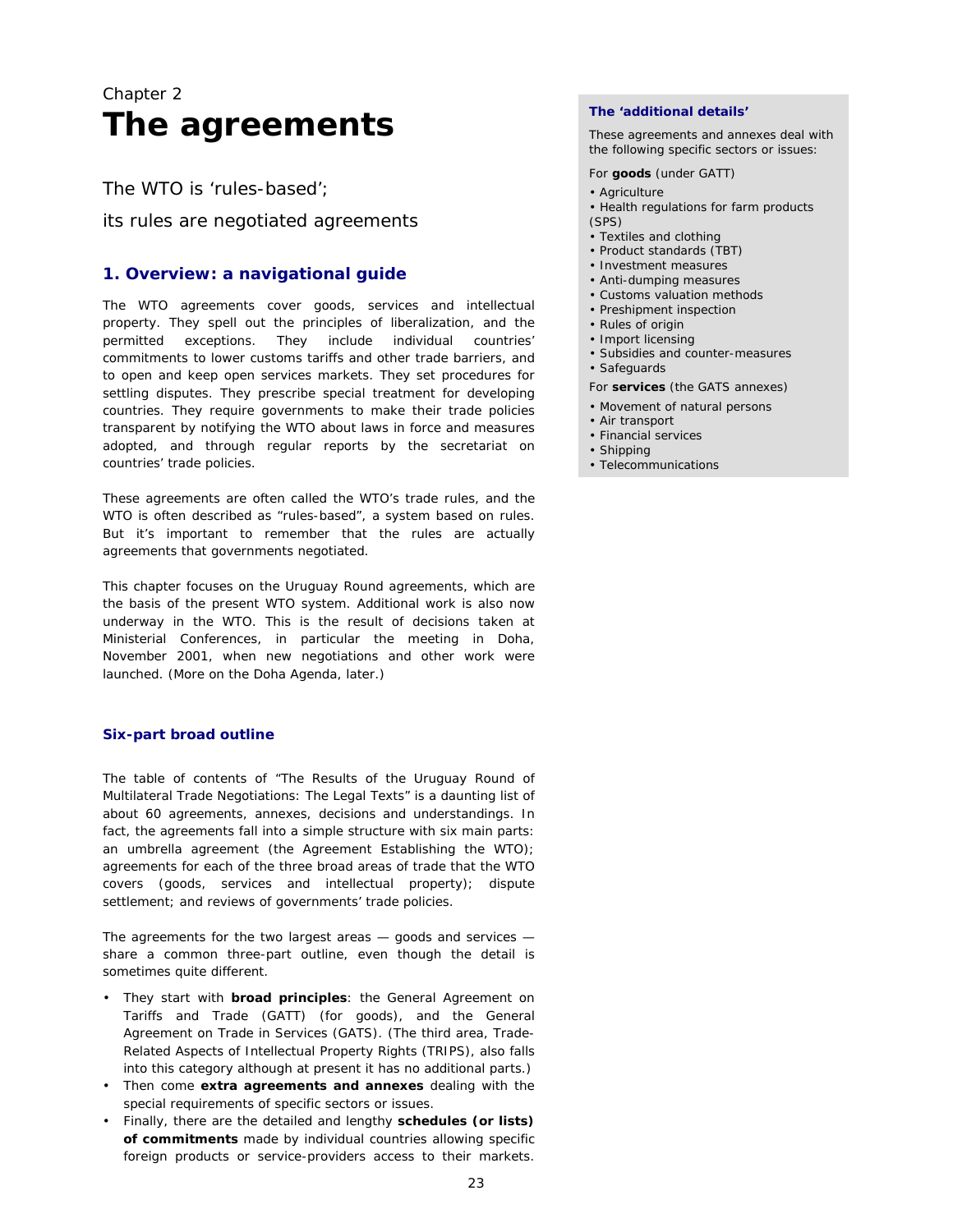For GATT, these take the form of binding commitments on tariffs for goods in general, and combinations of tariffs and quotas for some agricultural goods. For GATS, the commitments state how much access foreign service providers are allowed for specific sectors, and they include lists of types of services where individual countries say they are not applying the "mostfavoured-nation" principle of non-discrimination.

Underpinning these are dispute settlement, which is based on the agreements and commitments, and trade policy reviews, an exercise in transparency.

Much of the Uruguay Round dealt with the first two parts: general principles and principles for specific sectors. At the same time, market access negotiations were possible for industrial goods. Once the principles had been worked out, negotiations could proceed on the commitments for sectors such as agriculture and services.

#### **In a nutshell**

The basic structure of the WTO agreements: how the six main areas fit together — the umbrella WTO Agreement, goods, services, intellectual property, disputes and trade policy reviews.

| Umbrella                     | <b>AGREEMENT ESTABLISHING WTO</b>                           |                                           |                       |
|------------------------------|-------------------------------------------------------------|-------------------------------------------|-----------------------|
|                              | Goods                                                       | Services                                  | Intellectual property |
| <b>Basic principles</b>      | <b>GATT</b>                                                 | <b>GATS</b>                               | <b>TRIPS</b>          |
| Additional details           | Other goods<br>agreements and<br>annexes                    | Services annexes                          |                       |
| Market access<br>commitments | Countries' schedules Countries' schedules<br>of commitments | of commitments<br>(and MFN<br>exemptions) |                       |
| Dispute settlement           | <b>DI SPUTE SETTLEMENT</b>                                  |                                           |                       |
| Transparency                 | <b>TRADE POLICY REVIEWS</b>                                 |                                           |                       |

#### **Additional agreements**

Another group of agreements not included in the diagram is also important: the two "plurilateral" agreements not signed by all members: civil aircraft and government procurement.

#### **Further changes on the horizon, the Doha Agenda**

These agreements are not static; they are renegotiated from time to time and new agreements can be added to the package. Many are now being negotiated under the Doha Development Agenda, launched by WTO trade ministers in Doha, Qatar, in November 2001.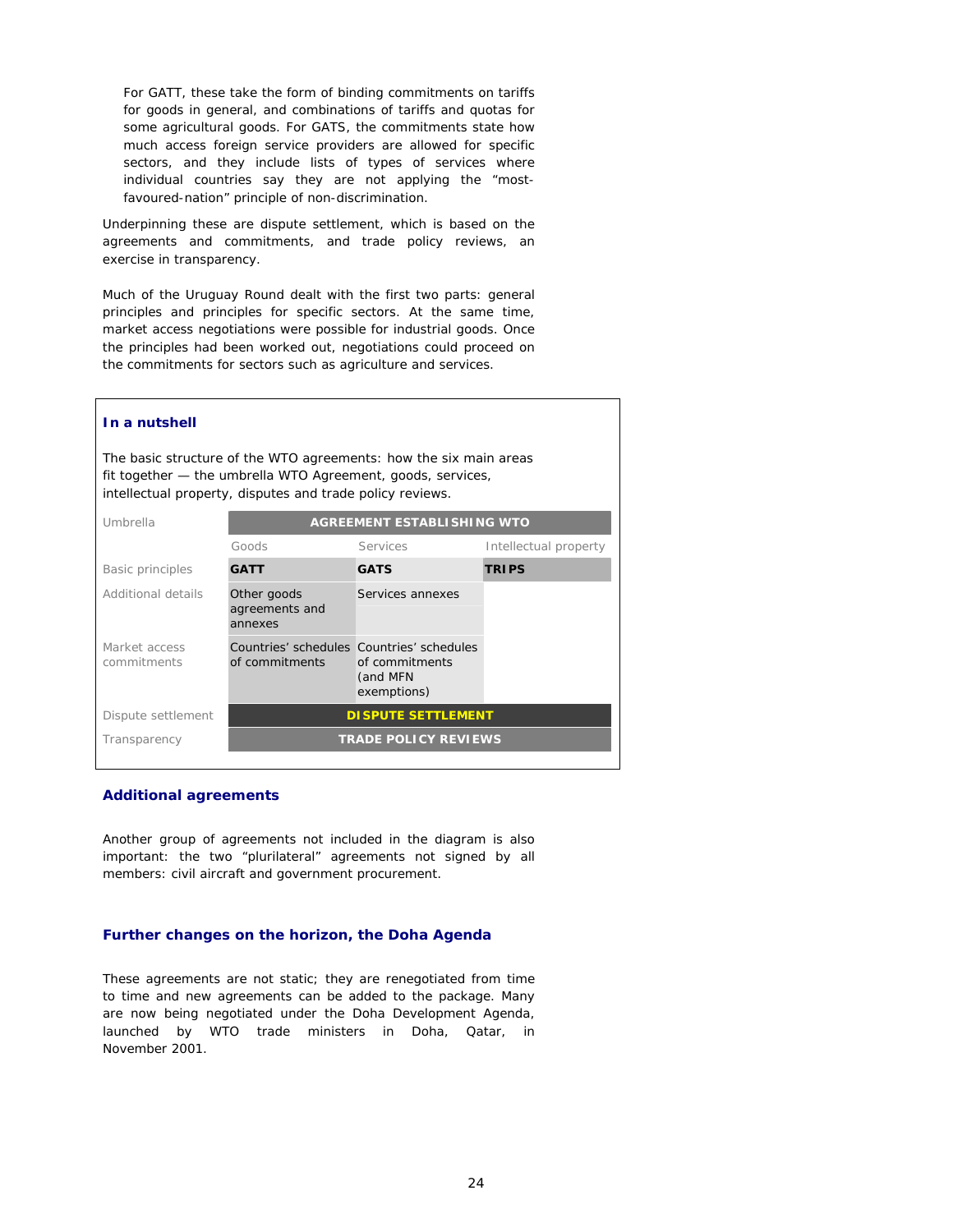# **2. Tariffs: more bindings and closer to zero**

The bulkiest results of Uruguay Round are the 22,500 pages listing individual countries' commitments on specific categories of goods and services. These include commitments to cut and "bind" their customs duty rates on imports of goods. In some cases, tariffs are being cut to zero. There is also a significant increase in the number of "bound" tariffs — duty rates that are committed in the WTO and are difficult to raise.

#### **ON THE WEBSITE:**

**www.wto.org > trade topics > goods > goods schedules www.wto.org > trade topics > services > services schedules** 

#### **Tariff cuts**

Developed countries' tariff cuts were for the most part phased in over five years from 1 January 1995. The result is a 40% cut in their tariffs on industrial products, from an average of 6.3% to 3.8%. The value of imported industrial products that receive duty-free treatment in developed countries will jump from 20% to 44%.

There will also be fewer products charged high duty rates. The proportion of imports into developed countries from all sources facing tariffs rates of more than 15% will decline from 7% to 5%. The proportion of developing country exports facing tariffs above 15% in industrial countries will fall from 9% to 5%.

The Uruguay Round package has been improved. On 26 March 1997, 40 countries accounting for more than 92% of world trade in information technology products, agreed to eliminate import duties and other charges on these products by 2000 (by 2005 in a handful of cases). As with other tariff commitments, each participating country is applying its commitments equally to exports from all WTO members (i.e. on a most-favoured-nation basis), even from members that did not make commitments.

#### **agreement called?** There is no legally binding agreement that sets out the targets for tariff reductions (e.g. by what percentage they were to be cut as a result of the Uruguay Round).

**What is this** 

Instead, individual countries listed their commitments in schedules annexed to Marrakesh Protocol to the General Agreement on Tariffs and Trade 1994. This is the legally binding agreement for the reduced tariff rates. Since then, additional commitments were made under the 1997 Information **Technology** Agreement.

#### **More bindings**

Developed countries increased the number of imports whose tariff rates are "bound" (committed and difficult to increase) from 78% of product lines to 99%. For developing countries, the increase was considerable: from 21% to 73%. Economies in transition from central planning increased their bindings from 73% to 98%. This all means a substantially higher degree of market security for traders and investors.

> **ON THE WEBSITE: www.wto.org > trade topics > market access**

# **'Binding' tariffs**

The market access schedules are not simply announcements of tariff rates. They represent commitments not to increase tariffs above the listed rates the rates are "bound". For developed countries, the bound rates are generally the rates actually charged. Most developing countries have bound the rates somewhat higher than the actual rates charged, so the bound rates serve as ceilings.

Countries can break a commitment (i.e. raise a tariff above the bound rate), but only with difficulty. To do so they have to negotiate with the countries most concerned and that could result in compensation for trading partners' loss of trade.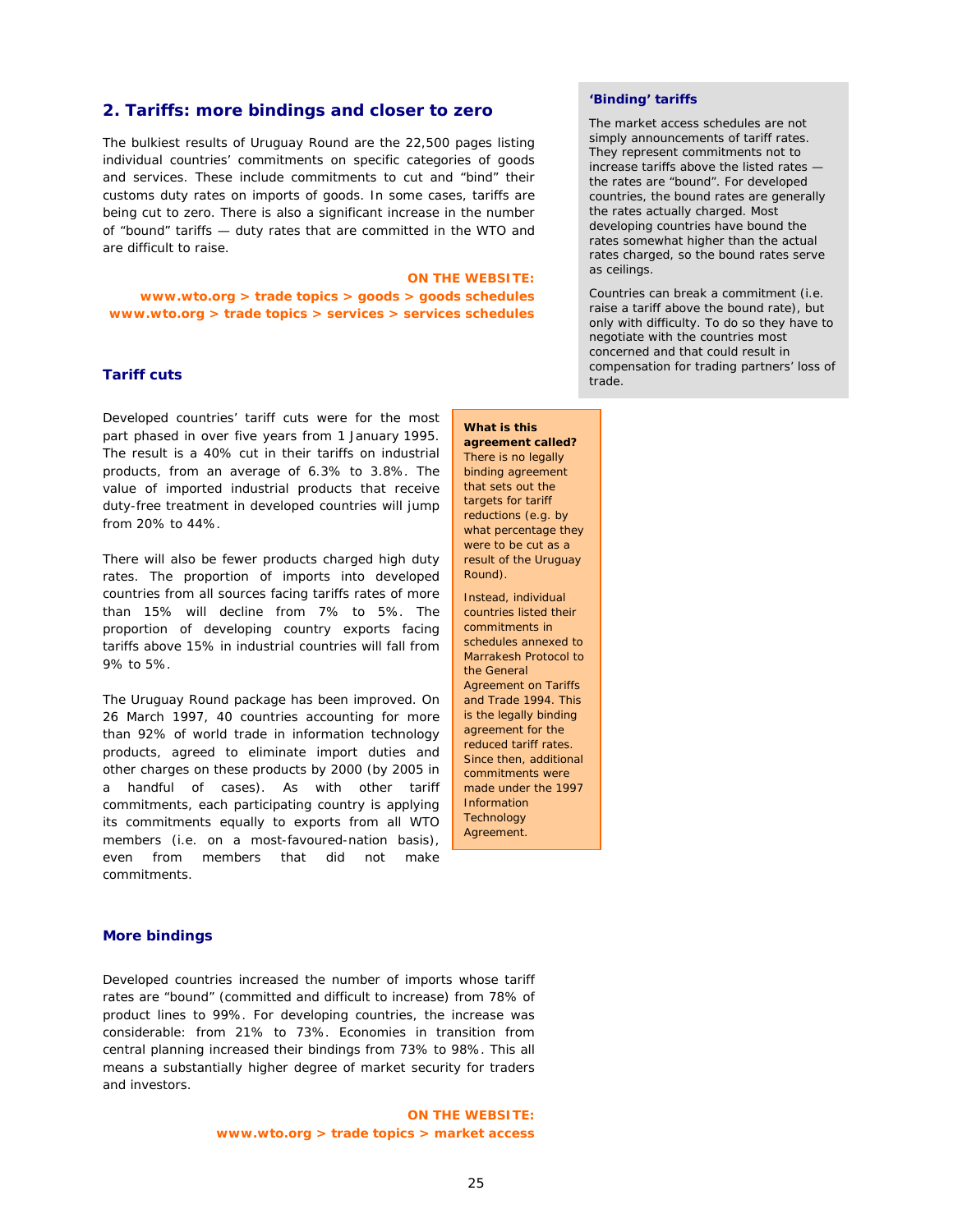#### > See also **Doha Agenda negotiations**

# **And agriculture ...**

Tariffs on all agricultural products are now bound. Almost all import restrictions that did not take the form of tariffs, such as quotas, have been converted to tariffs — a process known as "tariffication". This has made markets substantially more predictable for agriculture. Previously more than 30% of agricultural produce had faced quotas or import restrictions. The first step in "tariffication" was to replace these restrictions with tariffs that represented about the same level of protection. Then, over six years from 1995–2000, these tariffs were gradually reduced (the reduction period for developing countries ends in 2005). The market access commitments on agriculture also eliminate previous import bans on certain products.

In addition, the lists include countries' commitments to reduce domestic support and export subsidies for agricultural products. (*See section on agriculture.*)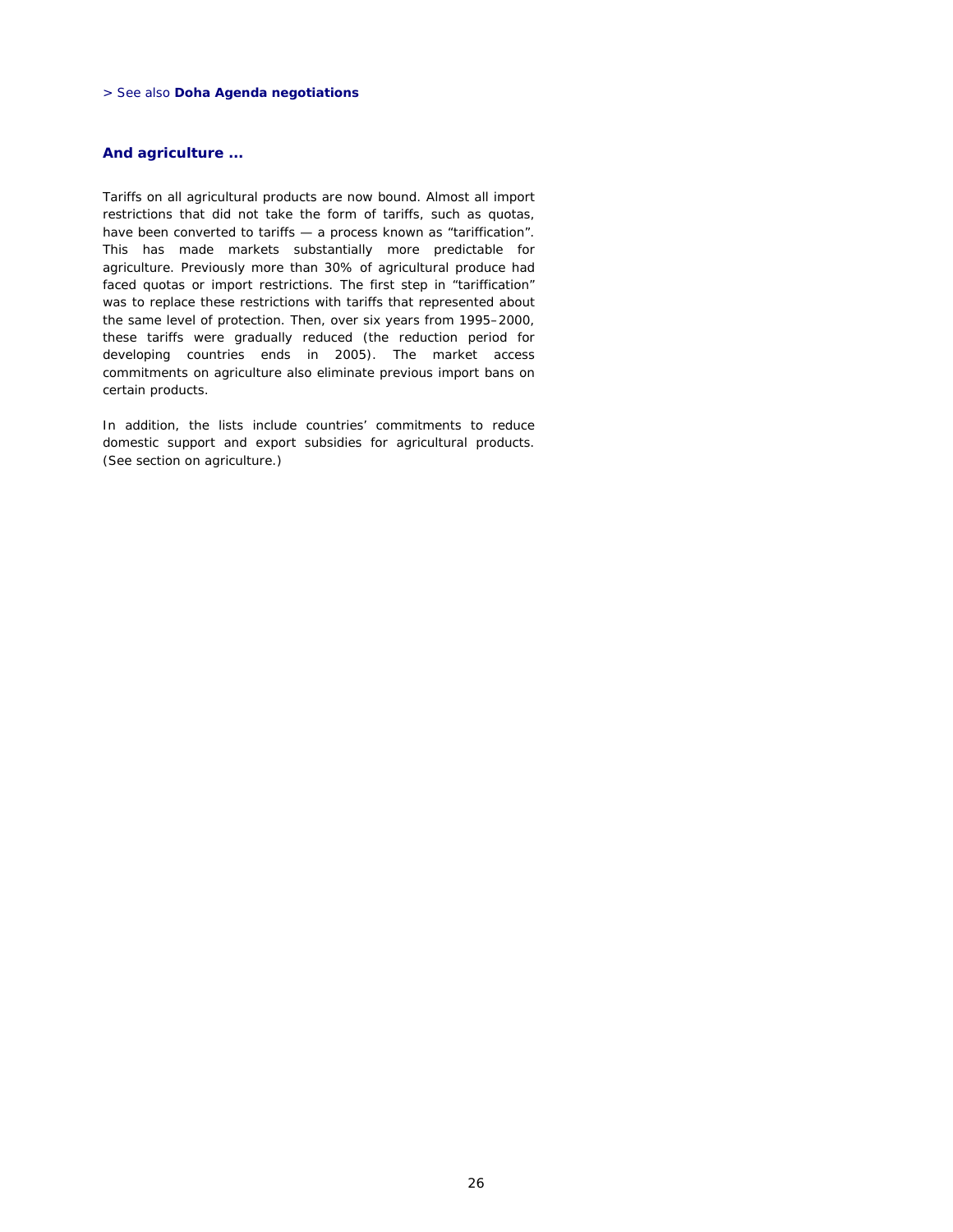# **3. Agriculture: fairer markets for farmers**

The original GATT did apply to agricultural trade, but it contained loopholes. For example, it allowed countries to use some non-tariff measures such as import quotas, and to subsidize. Agricultural trade became highly distorted, especially with the use of export subsidies which would not normally have been allowed for industrial products. The Uruguay Round produced the first multilateral agreement dedicated to the sector. It was a significant first step towards order, fair competition and a less distorted sector. It was implemented over a six year period (and is still being implemented by developing countries under their 10-year period), that began in 1995. The Uruguay Round agreement included a commitment to continue the reform through new negotiations. These were launched in 2000, as required by the Agriculture Agreement.

> See also **Doha Agenda negotiations**

# **The Agriculture Agreement: new rules and commitments**

The objective of the **Agriculture Agreement** is to reform trade in the sector and to make policies more market-oriented. This would improve predictability and security for importing and exporting countries alike.

The new rules and commitments apply to:

- **market access** various trade restrictions confronting imports
- **domestic support** subsidies and other programmes, including those that raise or guarantee farmgate prices and farmers' incomes
- **export subsidies** and other methods used to make exports artificially competitive.

The agreement does allow governments to support their rural economies, but preferably through policies that cause less distortion to trade. It also allows some flexibility in the way commitments are implemented. Developing countries do not have to cut their subsidies or lower their tariffs as much as developed countries, and they are given extra time to complete their obligations. Leastdeveloped countries don't have to do this at all. Special provisions deal with the interests of countries that rely on imports for their food supplies, and the concerns of least-developed economies.

"Peace" provisions within the agreement aim to reduce the likelihood of disputes or challenges on agricultural subsidies over a period of nine years, until the end of 2003.

**What is this agreement called?** Most provisions: Agreement on Agriculture.

Commitments on tariffs, tariff quotas, domestic supports, export subsidies: in schedules annexed to the Marrakesh Protocol to the General Agreement on Tariffs and Trade 1994.

Also: [Ministerial] Decision on Measures Concerning the Possible Negative Effects of the Reform Programme on Least-Developed and Net Food-Importing Developing Countries.

(See also: "Modalities for the establishment of specific binding commitments under the reform programme", MTN.GNG/MA/W/24.)

#### **What is 'distortion'?**

This a key issue. Trade is distorted if prices are higher or lower than normal, and if quantities produced, bought, and sold are also higher or lower than normal — i.e. than the levels that would usually exist in a competitive market.

For example, import barriers and domestic subsidies can make crops more expensive on a country's internal market. The higher prices can encourage overproduction. If the surplus is to be sold on world markets, where prices are lower, then export subsidies are needed. As a result, the subsidizing countries can be producing and exporting considerably more than they normally would.

Governments usually give three reasons for supporting and protecting their farmers, even if this distorts agricultural trade:

• to make sure that enough food is produced to meet the country's needs

• to shield farmers from the effects of the weather and swings in world prices

• to preserve rural society.

But the policies have often been expensive, and they have created gluts leading to export subsidy wars. Countries with less money for subsidies have suffered. The debate in the negotiations is whether these objectives can be met without distorting trade.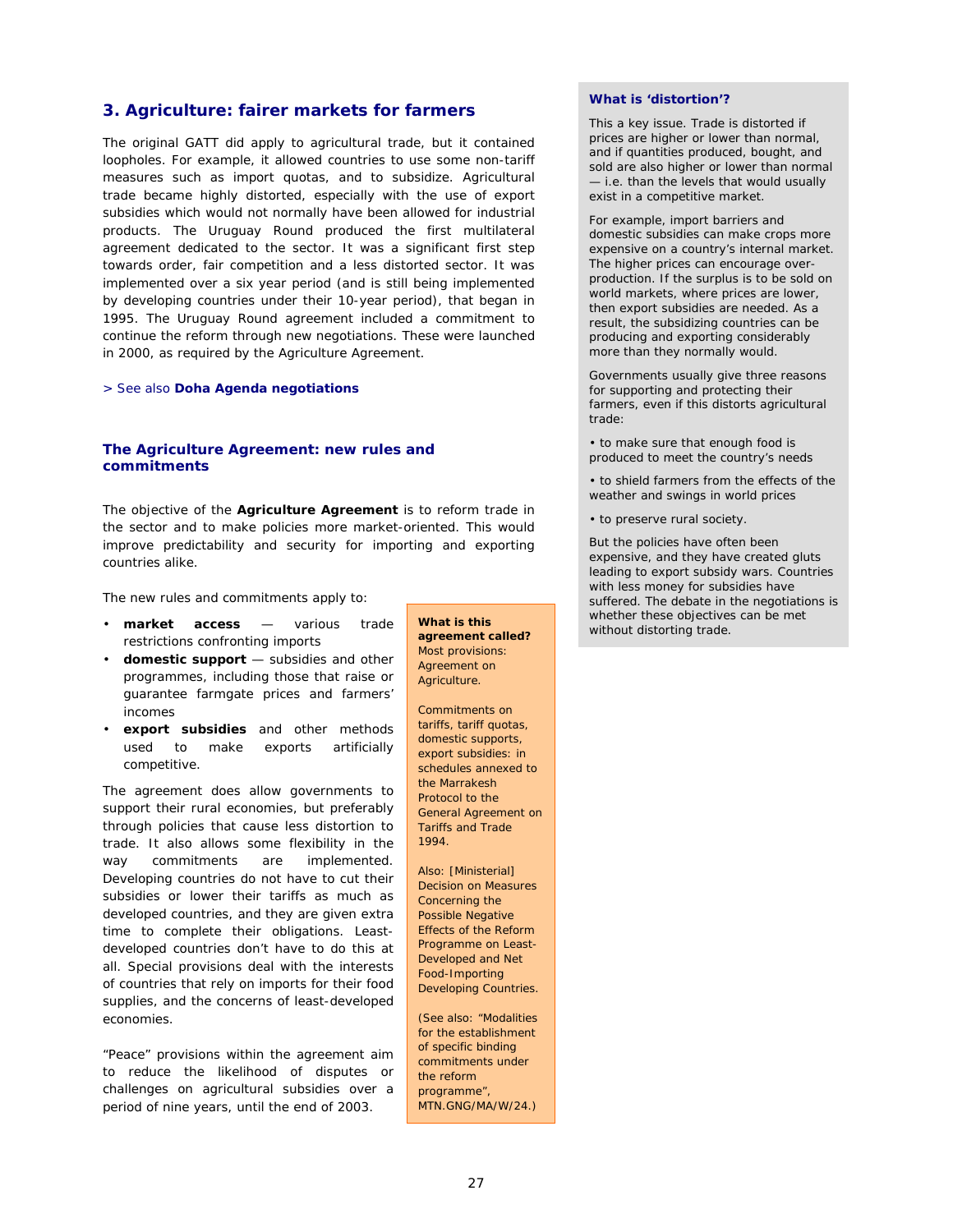# Market access: 'tariffs only', please

The new rule for market access in agricultural products is "tariffs only". Before the Uruguay Round, some agricultural imports were restricted by quotas and other non-tariff measures. These have been replaced by tariffs that provide more-or-less equivalent levels of protection — if the previous policy meant domestic prices were 75% higher than world prices, then the new tariff could be around 75%. (Converting the quotas and other types of measures to tariffs in this way was called "tariffication".)

The tariffication package contained more. It ensured that quantities imported before the agreement took effect could continue to be imported, and it guaranteed that some new quantities were charged duty rates that were not prohibitive. This was achieved by a system of "tariff-quotas" — lower tariff rates for specified quantities, higher (sometimes much higher) rates for quantities that exceed the quota.

The newly committed tariffs and tariff quotas, covering all agricultural products, took effect in 1995. Uruguay Round participants agreed that developed countries would cut the tariffs (the higher out-of-quota rates in the case of tariff-quotas) by an average of 36%, in equal steps over six years. Developing countries would make 24% cuts over 10 years. Several developing countries also used the option of offering ceiling tariff rates in cases where duties were not "bound" (i.e. committed under GATT or WTO regulations) before the Uruguay Round. Least-developed countries do not have to cut their tariffs. (These figures do not actually appear in the Agriculture Agreement. Participants used them to prepare their schedules — i.e. lists of commitments. It is the commitments listed in the schedules that are legally binding.)

For products whose non-tariff restrictions have been converted to tariffs, governments are allowed to take special emergency actions ("special safeguards") in order to prevent swiftly falling prices or surges in imports from hurting their farmers. But the agreement specifies when and how those emergency actions can be introduced (for example, they cannot be used on imports within a tariff-quota).

Four countries used "special treatment" provisions to restrict imports of particularly sensitive products (mainly rice) during the implementation period (to 2000 for developed countries, to 2004 for developing nations), but subject to strictly defined conditions, including minimum access for overseas suppliers. The four were: Japan, Rep. of Korea, and the Philippines for rice; and Israel for sheepmeat, wholemilk powder and certain

cheeses. Japan and Israel have now given up this right, but Rep. of Korea and the Philippines have extended their special treatment for rice. A new member, Chinese Taipei, gave special treatment to rice in its first year of membership, 2002.

#### **Numerical targets for agriculture**

The reductions in agricultural subsidies and protection agreed in the Uruguay Round. Only the figures for cutting export subsidies appear in the agreement.

|                                                     | countries<br>6 years:<br>1995-2000 | Developed Developing<br>countries<br>10 years:<br>1995-2004 |
|-----------------------------------------------------|------------------------------------|-------------------------------------------------------------|
| <b>Tariffs</b>                                      |                                    |                                                             |
| average cut for all<br>agricultural products        | $-36%$                             | $-24%$                                                      |
| minimum cut per product                             | $-15%$                             | $-10%$                                                      |
| Domestic support                                    |                                    |                                                             |
| total AMS cuts for sector<br>(base period: 1986-88) | $-20%$                             | $-13%$                                                      |
| <b>Exports</b>                                      |                                    |                                                             |
| value of subsidies                                  | $-36%$                             | $-24%$                                                      |
| subsidized quantities<br>(base period: 1986–90)     | $-21%$                             | $-14%$                                                      |

Least developed countries do not have to make commitments to reduce tariffs or subsidies.

The base level for tariff cuts was the bound rate before 1 January 1995; or, for unbound tariffs, the actual rate charged in September 1986 when the Uruguay Round began.

The other figures were targets used to calculate countries' legally-binding "schedules" of commitments.

## **A tariff-quota**

This is what a tariff-quota might look like



Imports entering under the tariff-quota (up to 1,000 tons) are generally charged 10%. Imports entering outside the tariff-quota are charged 80%. Under the Uruguay Round agreement, the 1,000 tons would be based on actual imports in the base period or an agreed "minimum access" formula.

Tariff quotas are also called "tariff-rate quotas".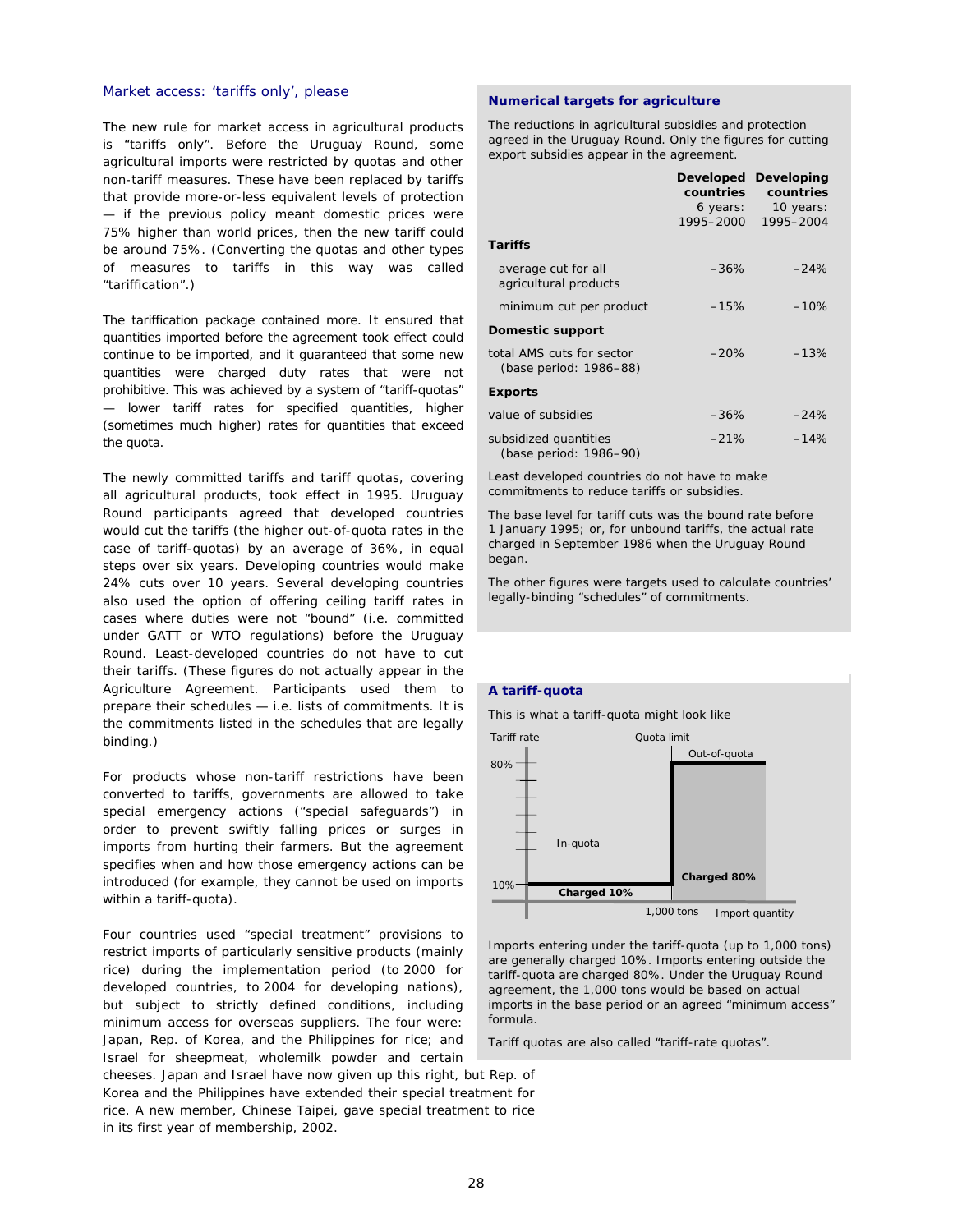#### Domestic support: some you can, some you can't

The main complaint about policies which support domestic prices, or subsidize production in some other way, is that they encourage over-production. This squeezes out imports or leads to export subsidies and low-priced dumping on world markets. The Agriculture Agreement distinguishes between support programmes that stimulate production directly, and those that are considered to have no direct effect.

Domestic policies that do have a direct effect on production and trade have to be cut back. WTO members calculated how much support of this kind they were providing per year for the agricultural sector (using calculations known as "total aggregate measurement of support" or "Total AMS") in the base years of 1986–88. Developed countries agreed to reduce these figures by 20% over six years starting in 1995. Developing countries agreed to make 13% cuts over 10 years. Least-developed countries do not need to make any cuts. (This category of domestic support is sometimes called the "amber box", a reference to the amber colour of traffic lights, which means "slow down".)

Measures with minimal impact on trade can be used freely — they are in a "green box" ("green" as in traffic lights). They include government services such as research, disease control, infrastructure and food security. They also include payments made directly to farmers that do not stimulate production, such as certain forms of direct income support, assistance to help farmers restructure agriculture, and direct payments under environmental and regional assistance programmes.

Also permitted, are certain direct payments to farmers where the farmers are required to limit production (sometimes called "blue box" measures), certain government assistance programmes to encourage agricultural and rural development in developing countries, and other support on a small scale ("de minimis") when compared with the total value of the product or products supported (5% or less in the case of developed countries and 10% or less for developing countries).

#### Export subsidies: limits on spending and quantities

The Agriculture Agreement prohibits export subsidies on agricultural products unless the subsidies are specified in a member's lists of commitments. Where they are listed, the agreement requires WTO members to cut both the amount of money they spend on export subsidies and the quantities of exports that receive subsidies. Taking averages for 1986–90 as the base level, developed countries agreed to cut the value of export subsidies by 36% over the six years starting in 1995 (24% over 10 years for developing countries). Developed countries also agreed to reduce the quantities of subsidized exports by 21% over the six years (14% over 10 years for developing countries). Least-developed countries do not need to make any cuts.

During the six-year implementation period, developing countries are allowed under certain conditions to use subsidies to reduce the costs of marketing and transporting exports.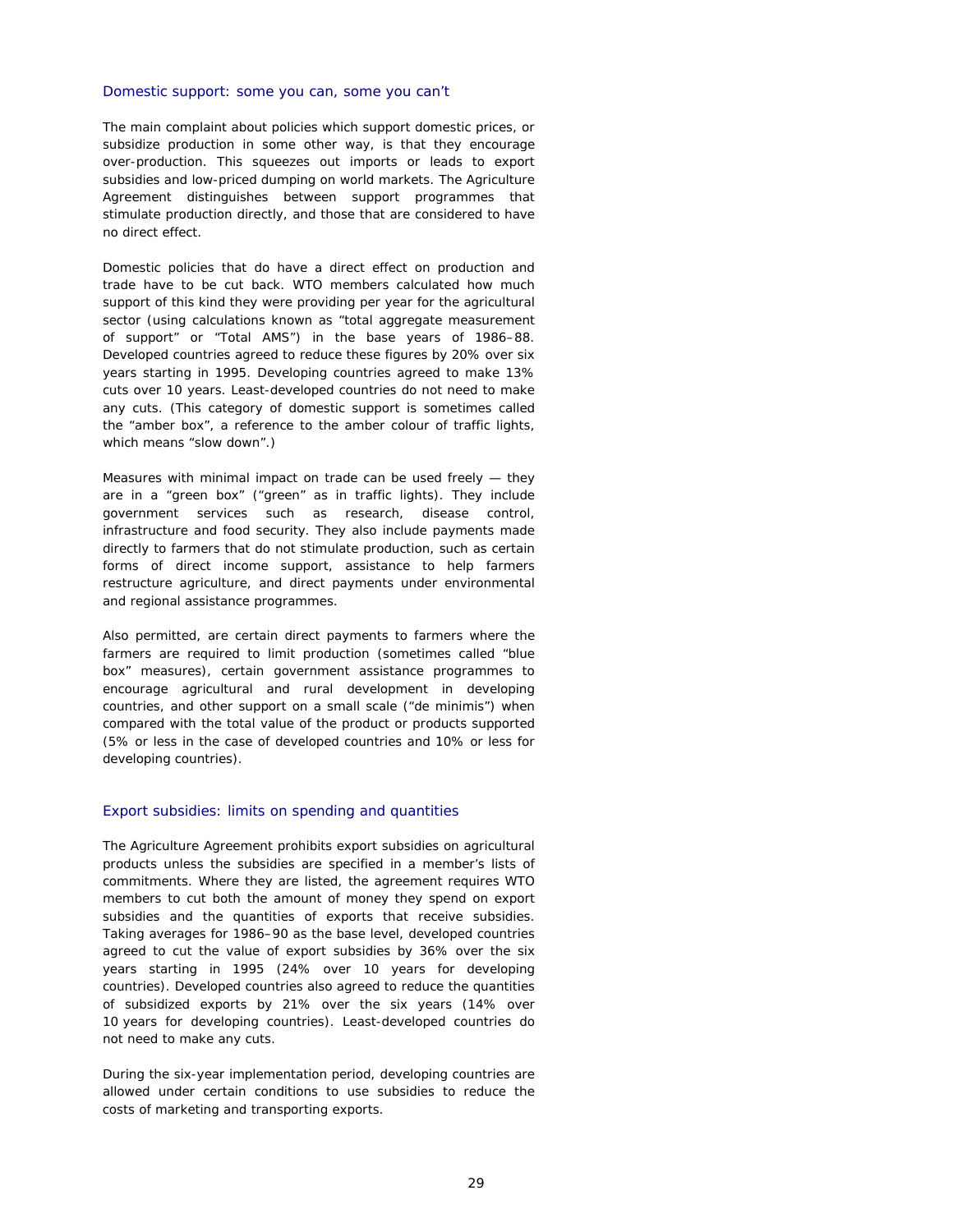# **The least-developed and those depending on food imports**

Under the Agriculture Agreement, WTO members have to reduce their subsidized exports. But some importing countries depend on supplies of cheap, subsidized food from the major industrialized nations. They include some of the poorest countries, and although their farming sectors might receive a boost from higher prices caused by reduced export subsidies, they might need temporary assistance to make the necessary adjustments to deal with higher priced imports, and eventually to export. A special ministerial decision sets out objectives, and certain measures, for the provision of food aid and aid for agricultural development. It also refers to the possibility of assistance from the International Monetary Fund and the World Bank to finance commercial food imports.

> **ON THE WEBSITE: www.wto.org > trade topics > goods > agriculture**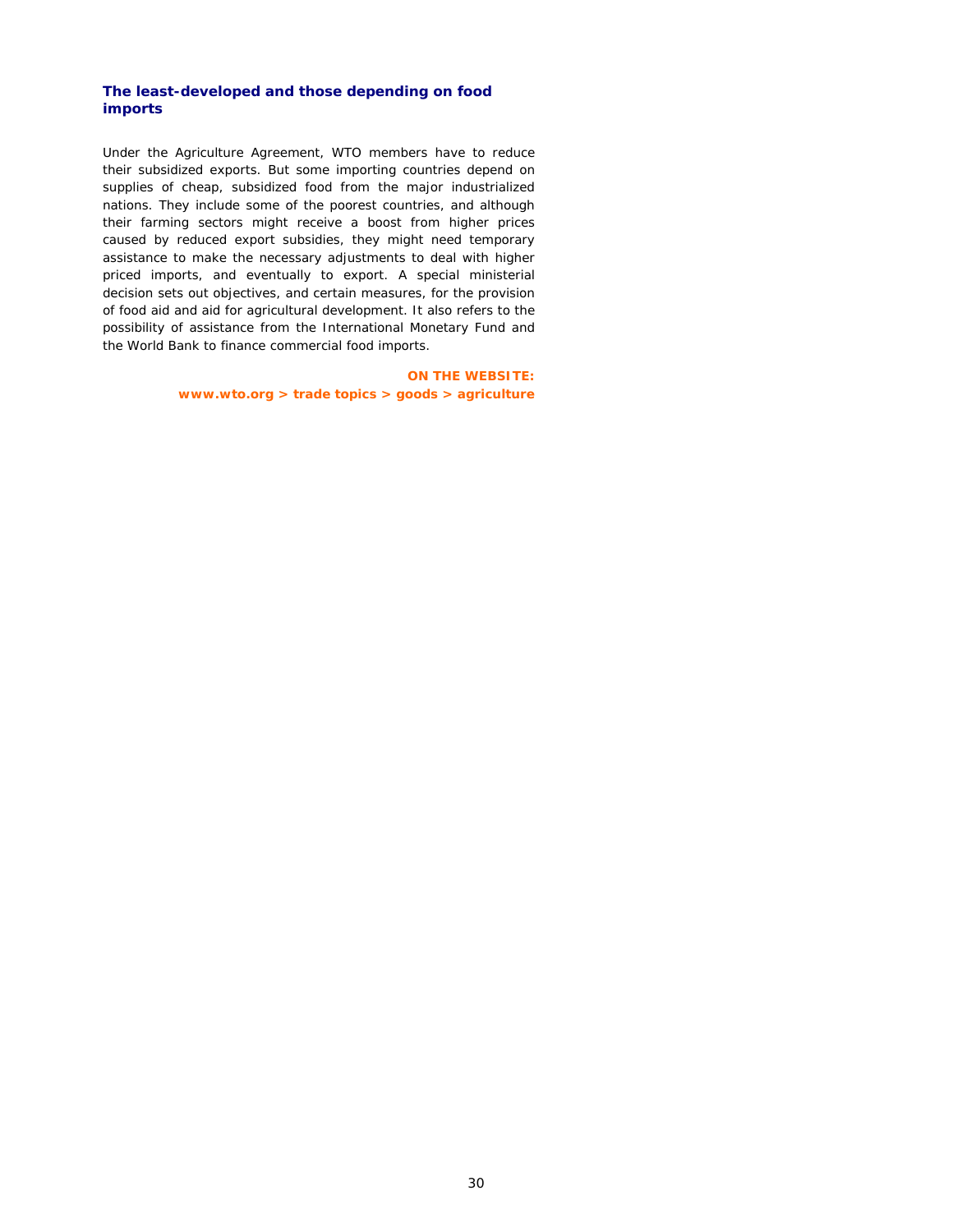# **4. Standards and safety**

Article 20 of the General Agreement on Tariffs and Trade (GATT) allows governments to act on trade in order to protect human, animal or plant life or health, provided they do not discriminate or use this as disguised protectionism. In addition, there are two specific WTO agreements dealing with food safety and animal and plant health and safety, and with product standards.

#### **Food, animal and plant products: how safe is safe?**

Problem: How do you ensure that your country's consumers are being supplied with food that is safe to eat — "safe" by the standards you consider appropriate? And at the same time, how can you ensure that strict health and safety regulations are not being used as an excuse for protecting domestic producers?

A separate agreement on food safety and animal and plant health standards (the **Sanitary and Phytosanitary Measures Agreement** or **SPS**) sets out the basic rules.

It allows countries to set their own standards. But it also says regulations must be based on science. They should be applied only to the extent necessary to protect human, animal or plant life or health. And they should not arbitrarily or unjustifiably discriminate between countries where identical or similar conditions prevail.

Member countries are encouraged to use international standards, guidelines and recommendations where they exist. However, members may use measures which result in higher standards if there is scientific justification. They can also set higher standards based on appropriate assessment of risks so long as the approach is consistent, not arbitrary. And they can to some extent apply the "precautionary principle", a kind of "safety first" approach to deal with scientific uncertainty. Article 5.7 of the SPS Agreement allows temporary "precautionary" measures.

The agreement still allows countries to use different standards and different methods of inspecting products. So how can an exporting country be sure the practices it applies to its products are acceptable in an importing country? If an exporting country can demonstrate that the measures it applies to its exports achieve the same level of health protection as in the importing country, then the importing country is expected to accept the exporting country's standards and methods.

The agreement includes provisions on control, inspection and approval procedures. Governments must provide advance notice of new or changed sanitary and phytosanitary regulations, and establish a national enquiry point to provide information. The agreement complements that on technical barriers to trade.

#### **ON THE WEBSITE:**

**www.wto.org > trade topics > goods > sanitary and phytosanitary measures** 

#### **Whose international standards?**

An annex to the Sanitary and Phytosanitary Measures Agreement names:

• the FAO/WHO Codex Alimentarius Commission: for food

• the International Animal Health Organization (Office International des Epizooties): for animal health

• the FAO's Secretariat of the International Plant Protection Convention: for plant health.

Governments can add any other international organizations or agreements whose membership is open to all WTO members.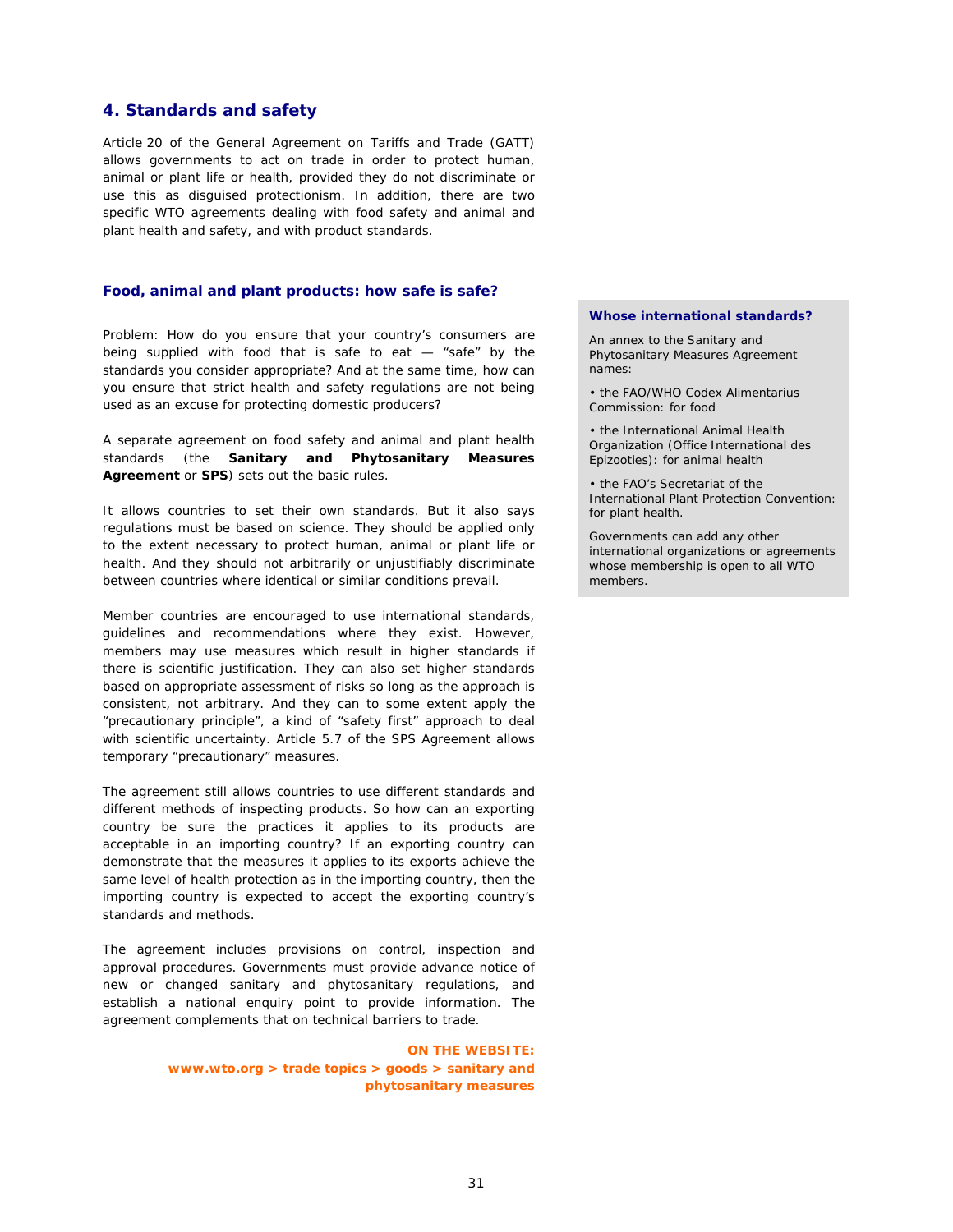#### **Technical regulations and standards**

Technical regulations and industrial standards are important, but they vary from country to country. Having too many different standards makes life difficult for producers and exporters. If the standards are set arbitrarily, they could be used as an excuse for protectionism. Standards can become obstacles to trade.

The **Technical Barriers to Trade Agreement (TBT)** tries to ensure that regulations, standards, testing and certification procedures do not create unnecessary obstacles.

The agreement recognizes countries' rights to adopt the standards they consider appropriate — for example, for human, animal or plant life or health, for the protection of the environment or to meet other consumer interests. Moreover, members are not prevented from taking measures necessary to ensure their standards are met. In order to prevent too much diversity, the agreement encourages countries to use international standards where these are appropriate, but it does not require them to change their levels of protection as a result.

The agreement sets out a code of good practice for the preparation, adoption and application of standards by central government bodies. It also includes provisions describing how local government and non-governmental bodies should apply their own regulations normally they should use the same principles as apply to central governments.

The agreement says the procedures used to decide whether a product conforms with national standards have to be fair and equitable. It discourages any methods that would give domestically produced goods an unfair advantage. The agreement also encourages countries to recognize each other's testing procedures. That way, a product can be assessed to see if it meets the importing country's standards through testing in the country where it is made.

Manufacturers and exporters need to know what the latest standards are in their prospective markets. To help ensure that this information is made available conveniently, all WTO member governments are required to establish national enquiry points.

#### **ON THE WEBSITE:**

**www.wto.org > trade topics > goods > technical barriers to trade**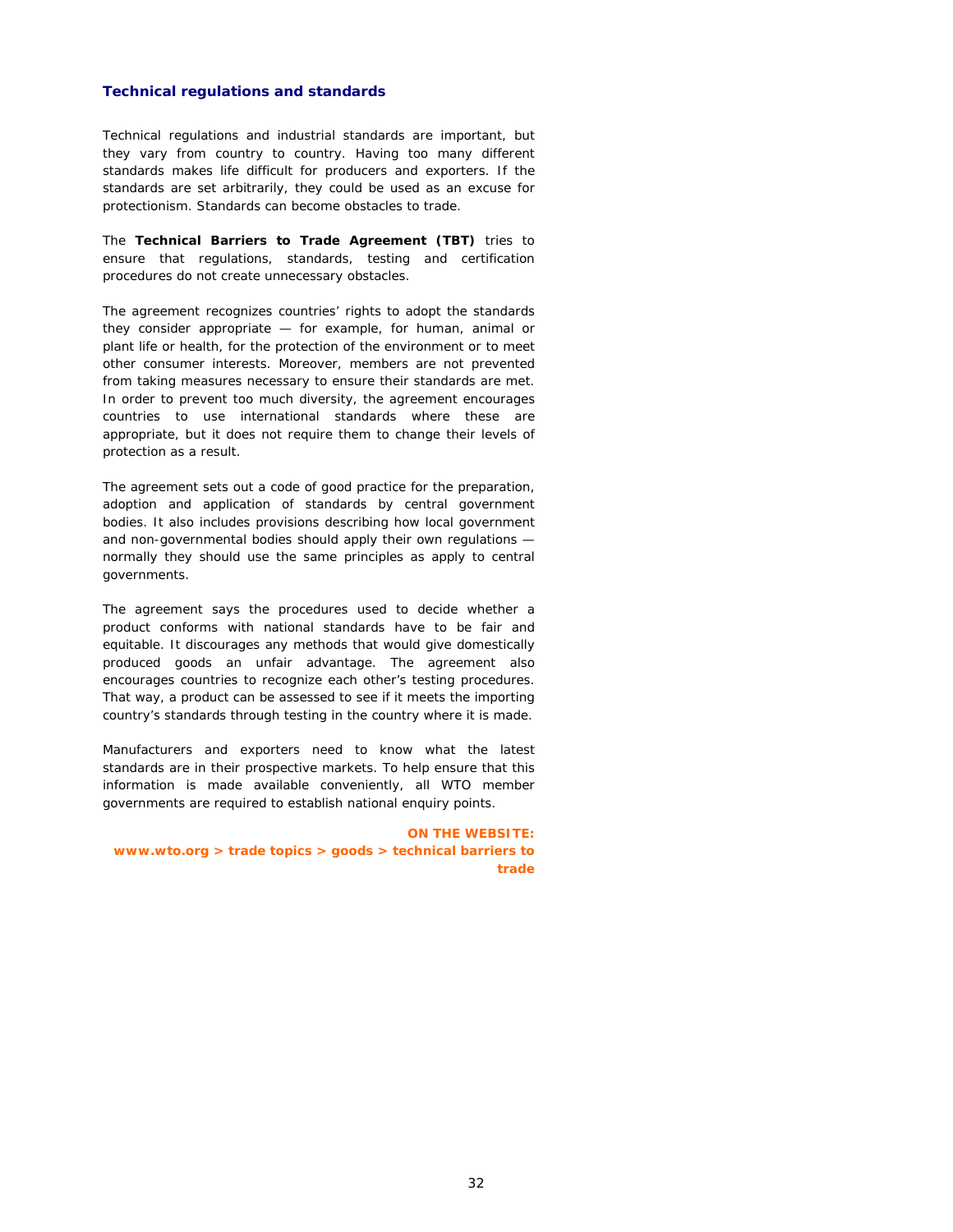# **5. Textiles: back in the mainstream**

Textiles, like agriculture, was one of the hardest-fought issues in the WTO, as it was in the former GATT system. It has now completed fundamental change under a 10-year schedule agreed in the Uruguay Round. The system of import quotas that dominated the trade since the early 1960s have now been phased out.

From 1974 until the end of the Uruguay Round, the trade was governed by the Multifibre Arrangement (MFA). This was a framework for bilateral agreements or unilateral actions that established quotas limiting imports into countries whose domestic industries were facing serious damage from rapidly increasing imports.

The quotas were the most visible feature. They conflicted with GATT's general preference for customs tariffs instead of measures that restrict quantities. They were also exceptions to the GATT principle of treating all trading partners equally because they specified how much the importing country was going to accept from individual exporting countries.

Since 1995, the WTO's **Agreement on Textiles and Clothing (ATC)** took over from the Mulltifibre Arrangement. By 1 January 2005, the sector was fully integrated into normal GATT rules. In particular, the quotas came to an end, and importing countries are no longer able to discriminate between exporters. The Agreement on Textiles and Clothing no longer exists: it's the only WTO agreement that had self-destruction built in.

# **Integration: returning products gradually to GATT rules**

Textiles and clothing products were returned to GATT rules over the 10-year period. This happened gradually, in four steps, to allow time for both importers and exporters to adjust to the new situation. Some of these products were previously under quotas. Any quotas that were in place on 31 December 1994 were carried over into the new agreement. For products that had quotas, the result of integration into GATT was the removal of these quotas.

The agreement stated the percentage of products that had to be brought under GATT rules at each step. If any of these products came under quotas, then the quotas had to be removed at the same time. The percentages were applied to the importing country's textiles and clothing trade levels in 1990. The agreement also said the quantities of imports permitted under the quotas had to grow annually, and that the rate of expansion had to increase at each stage. How fast that expansion would be was set out in a formula based on the growth rate that existed under the old Multifibre Arrangement (*see table*).

Products brought under GATT rules at each of the first three stages had to cover the four main types of textiles and clothing: tops and yarns; fabrics; made-up textile products; and clothing. Any other restrictions that did not come under the Multifibre Arrangement and did not conform with regular WTO agreements by 1996 had to be made to conform or be phased out by 2005.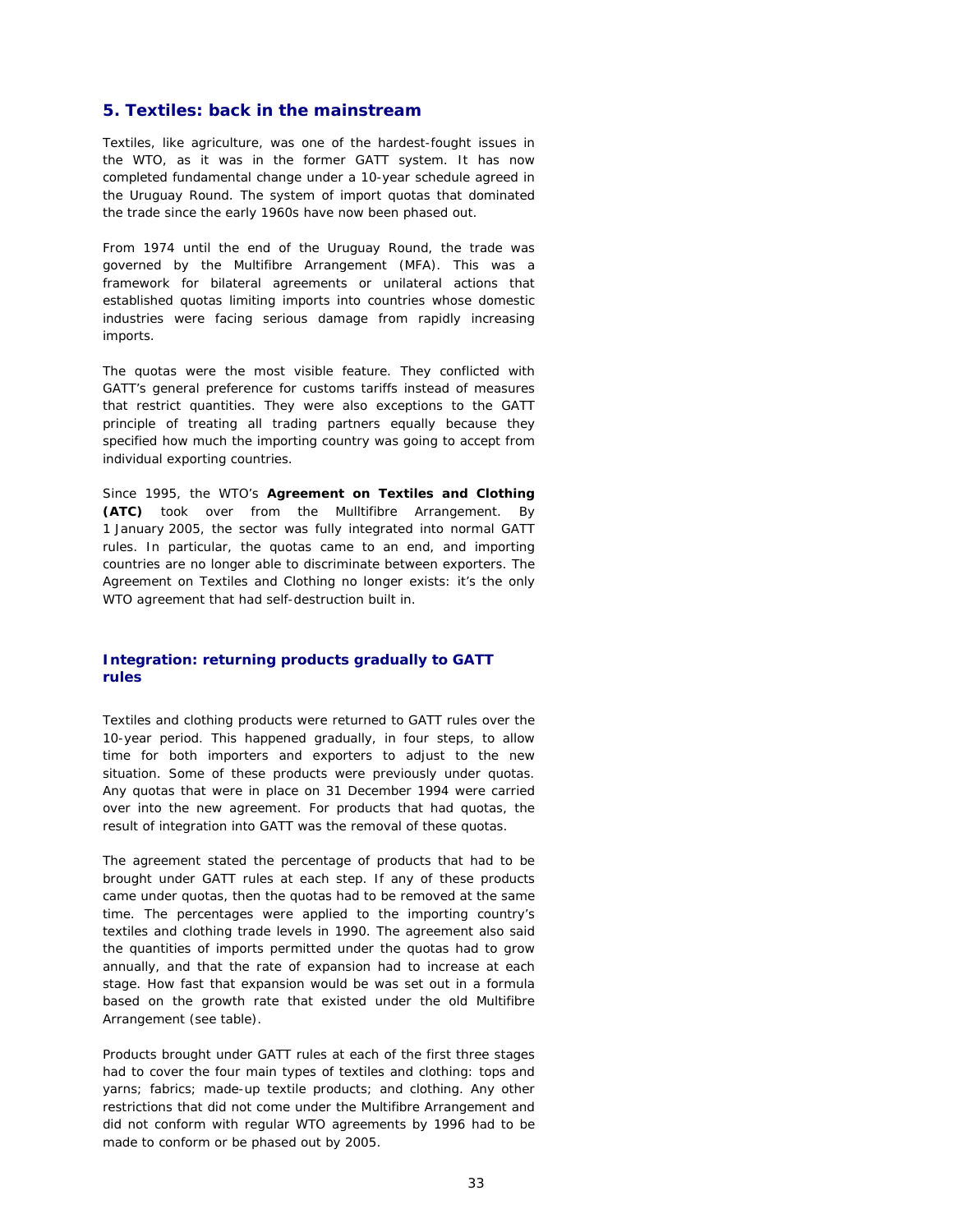#### **Four steps over 10 years**

The schedule for freeing textiles and garments products from import quotas (and returning them to GATT rules), and how fast remaining quotas had to be expanded.

The example is based on the commonly-used 6% annual expansion rate of the old Multifibre Arrangement. In practice, the rates used under the MFA varied from product to product.

| <b>Step</b>                                                                                                                                                                                                  | Percentage of products<br>to be brought under<br><b>GATT</b> (including<br>removal of any quotas) | How fast remaining<br>quotas should open<br>up, if 1994 rate was<br>6% |  |
|--------------------------------------------------------------------------------------------------------------------------------------------------------------------------------------------------------------|---------------------------------------------------------------------------------------------------|------------------------------------------------------------------------|--|
| Step 1: 1 Jan 1995                                                                                                                                                                                           | 16%                                                                                               | 6.96%                                                                  |  |
| (to 31 Dec 1997)                                                                                                                                                                                             | (minimum, taking 1990)                                                                            | per year                                                               |  |
|                                                                                                                                                                                                              | imports as base)                                                                                  |                                                                        |  |
| Step 2: 1 Jan 1998                                                                                                                                                                                           | 17%                                                                                               | 8.7%                                                                   |  |
| (to 31 Dec 2001)                                                                                                                                                                                             |                                                                                                   | per year                                                               |  |
| Step 3: 1 Jan 2002                                                                                                                                                                                           | 18%                                                                                               | 11.05%                                                                 |  |
| (to 31 Dec 2004)                                                                                                                                                                                             |                                                                                                   | per year                                                               |  |
| Step 4: 1 Jan 2005                                                                                                                                                                                           | 49%                                                                                               | No quotas left                                                         |  |
| Full integration into<br>GATT (and final<br>elimination of quotas).<br><b>Agreement on Textiles</b><br>and Clothing<br>terminates.                                                                           | (maximum)                                                                                         |                                                                        |  |
| The actual formula for import growth under quotas was: by 0.1 x pre-1995 growth<br>rate in the first step; 0.25 x Step 1 growth rate in the second step; and<br>0.27 x Step 2 growth rate in the third step. |                                                                                                   |                                                                        |  |

If further cases of damage to the industry arose during the transition, the agreement allowed additional restrictions to be imposed temporarily under strict conditions. These "transitional safeguards" were not the same as the safeguard measures normally allowed under GATT because they can be applied on imports from specific exporting countries. But the importing country had to show that its domestic industry was suffering serious damage or was threatened with serious damage. And it had to show that the damage was the result of two things: increased imports of the product in question from all sources, and a sharp and substantial increase from the specific exporting country. The safeguard restriction could be implemented either by mutual agreement following consultations, or unilaterally. It was subject to review by the Textiles Monitoring Body*.* 

In any system where quotas are set for individual exporting countries, exporters might try to get around the quotas by shipping products through third countries or making false declarations about the products' country of origin. The agreement included provisions to cope with these cases.

The agreement envisaged special treatment for certain categories of countries — for example, new market entrants, small suppliers, and least-developed countries.

A **Textiles Monitoring Body (TMB)** supervised the agreement's implementation. It consisted of a chairman and 10 members acting in their personal capacity. It monitored actions taken under the agreement to ensure that they were consistent, and it reported to the Goods Council which reviewed the operation of the agreement before each new step of the integration process. The Textiles Monitoring Body also dealt with disputes under the Agreement on Textiles and Clothing. If they remained unresolved, the disputes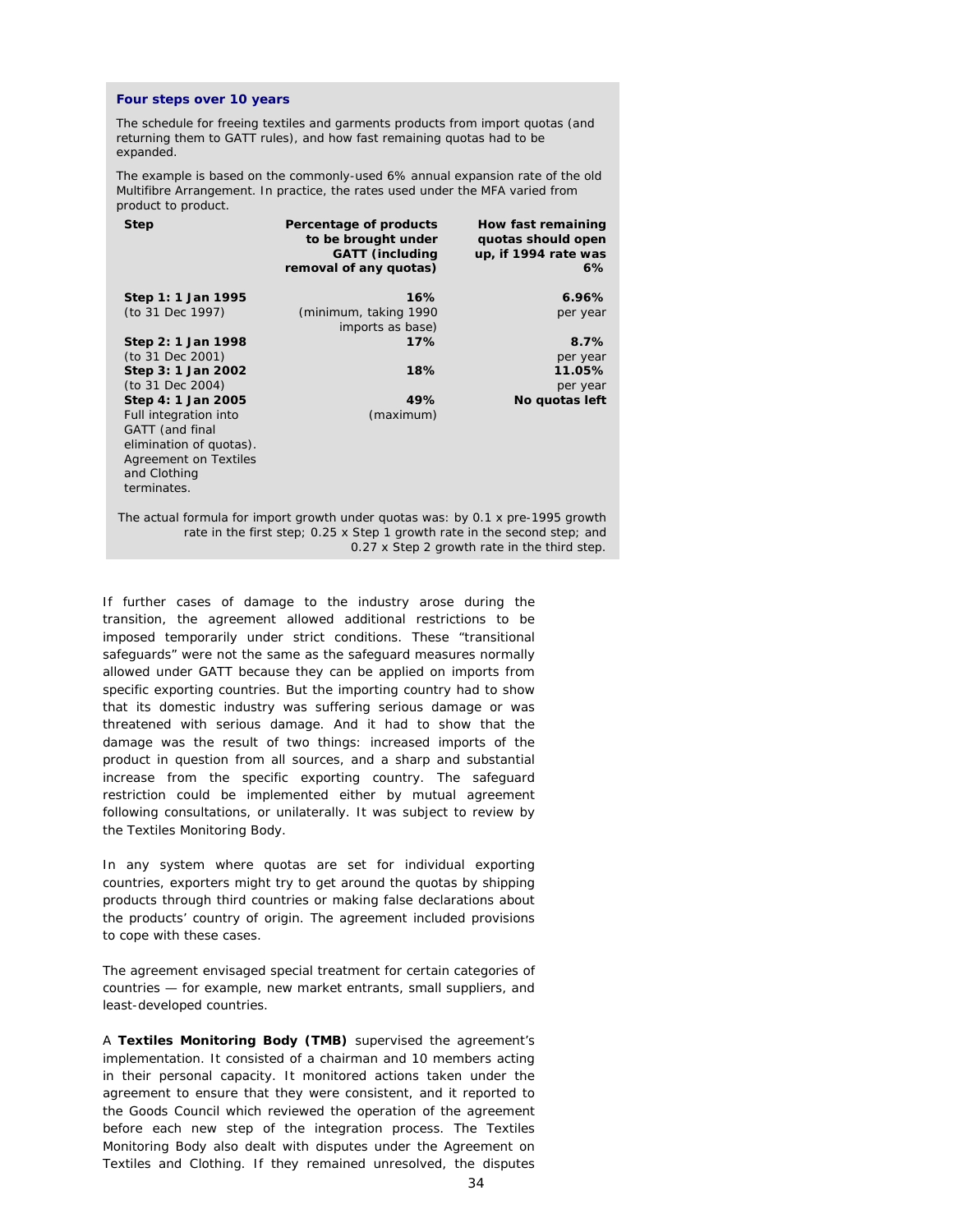could be brought to the WTO's regular Dispute Settlement Body. When the Textiles and Clothing Agreement expired on 1 January 2005, the Textiles Monitoring Body also ceased to exist.

> **ON THE WEBSITE: www.wto.org > trade topics > goods > textiles**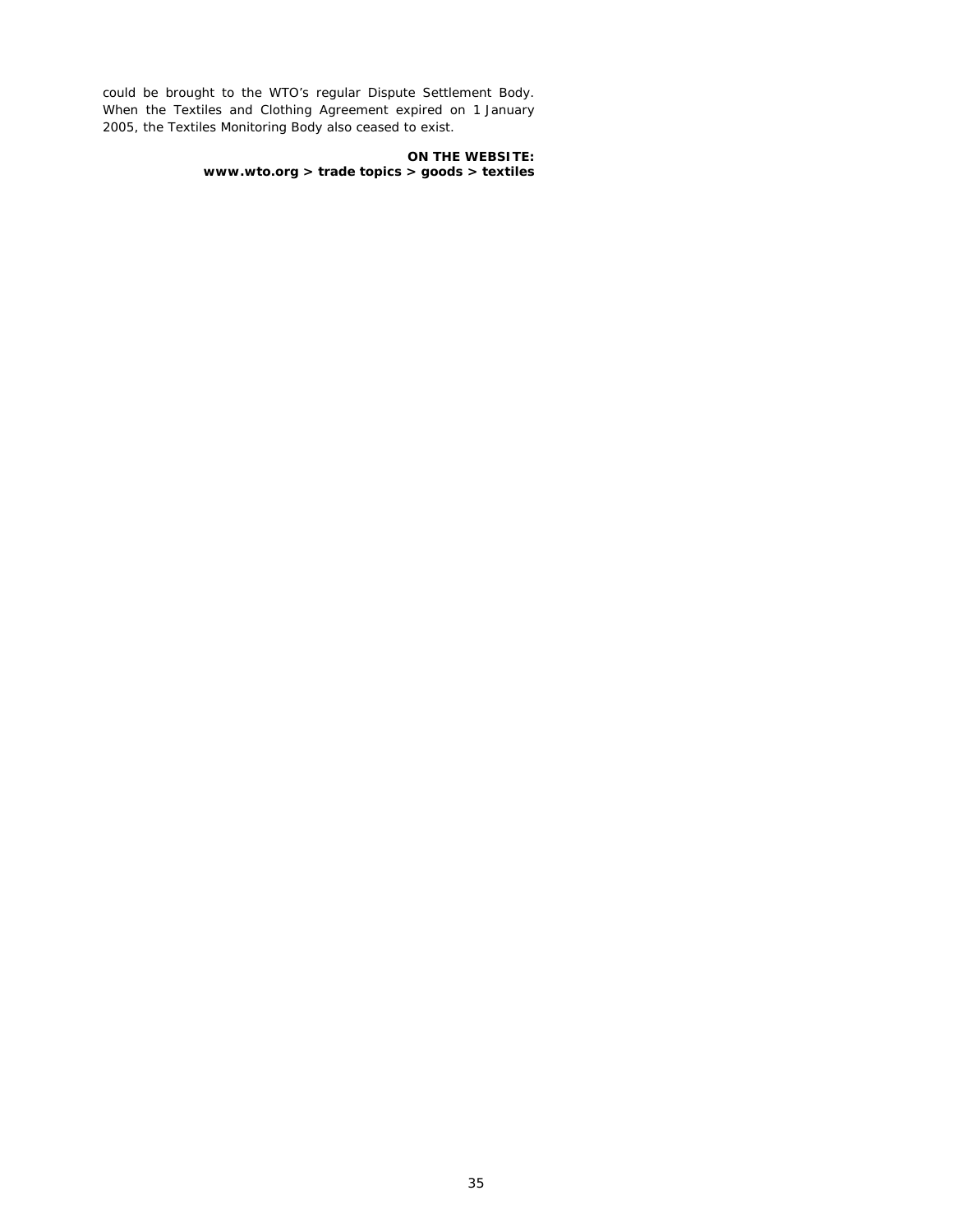# **6. Services: rules for growth and investment**

The General Agreement on Trade in Services (GATS) is the first and only set of multilateral rules governing international trade in services. Negotiated in the Uruguay Round, it was developed in response to the huge growth of the services economy over the past 30 years and the greater potential for trading services brought about by the communications revolution.

Services represent the fastest growing sector of the global economy and account for two thirds of global output, one third of global employment and nearly 20% of global trade.

When the idea of bringing rules on services into the multilateral trading system was floated in the early to mid 1980s, a number of countries were sceptical and even opposed. They believed such an agreement could undermine governments' ability to pursue national policy objectives and constrain their regulatory powers. The agreement that was developed, however, allows a high degree of flexibility, both within the framework of rules and also in terms of the market access commitments.

#### **GATS explained**

The **General Agreement on Trade in Services** has three elements: the main text containing general obligations and disciplines; annexes dealing with rules for specific sectors; and individual countries' specific commitments to provide access to their markets, including indications of where countries are temporarily not applying the "most-favoured-nation" principle of nondiscrimination.

#### General obligations and disciplines

**Total coverage** The agreement covers all internationally-traded services — for example, banking, telecommunications, tourism, professional services, etc. It also defines four ways (or "modes") of trading services:

- services supplied from one country to another (e.g. international telephone calls), officially known as "**crossborder supply**" (in WTO jargon, "mode 1")
- consumers or firms making use of a service in another country (e.g. tourism), officially "**consumption abroad**" ("mode 2")
- a foreign company setting up subsidiaries or branches to provide services in another country (e.g. foreign banks setting up operations in a country), officially "**commercial presence**" ("mode 3")
- individuals travelling from their own country to supply services in another (e.g. fashion models or consultants), officially "**presence of natural persons**" ("mode 4")

**Most-favoured-nation (MFN) treatment** Favour one, favour all. MFN means treating one's trading partners equally on the principle of non-discrimination. Under GATS, if a country allows foreign competition in a sector, equal opportunities in that sector should be given to service providers from all other WTO members. (This applies even if the country has made no specific commitment to provide foreign companies access to its markets under the WTO.)

#### **Basic principles**

• All services are covered by GATS

• Most-favoured-nation treatment applies to all services, except the one-off temporary exemptions

- National treatment applies in the areas where commitments are made
- Transparency in regulations, inquiry points
- Regulations have to be objective and reasonable
- International payments: normally unrestricted
- Individual countries' commitments: negotiated and bound
- Progressive liberalization: through further negotiations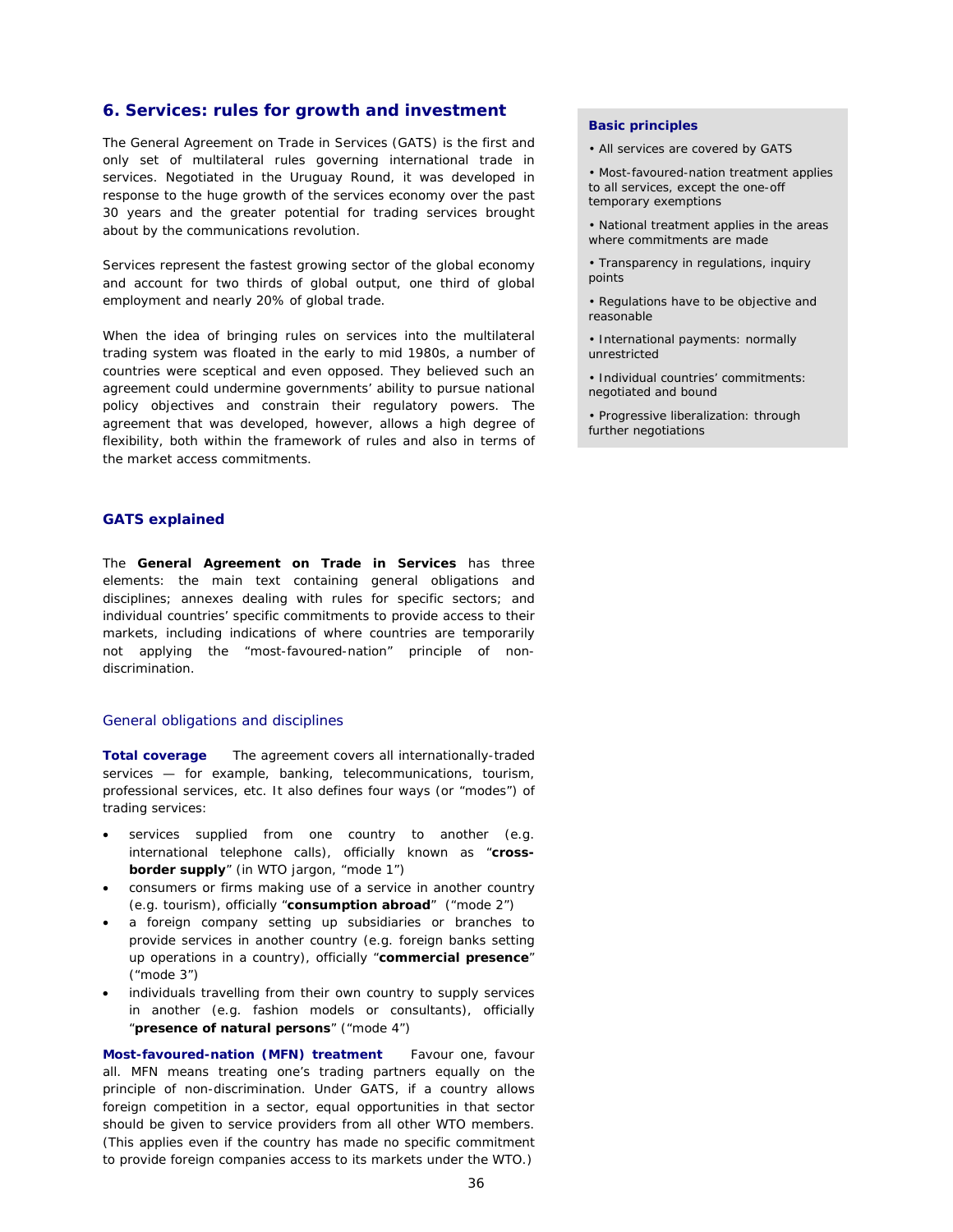MFN applies to all services, but some special temporary exemptions have been allowed. When GATS came into force, a number of countries already had preferential agreements in services that they had signed with trading partners, either bilaterally or in small groups. WTO members felt it was necessary to maintain these preferences temporarily. They gave themselves the right to continue giving more favourable treatment to particular countries in particular services activities by listing "MFN exemptions" alongside their first sets of commitments. In order to protect the general MFN principle, the exemptions could only be made once; nothing can be added to the lists. They are currently being reviewed as mandated, and will normally last no more than ten years.

## **Commitments on market access and national treatment**

Individual countries' commitments to open markets in specific sectors — and how open those markets will be — are the outcome of negotiations. The commitments appear in "schedules" that list the sectors being opened, the extent of market access being given in those sectors (e.g. whether there are any restrictions on foreign ownership), and any limitations on national treatment (whether some rights granted to local companies will not be granted to foreign companies). So, for example, if a government commits itself to allow foreign banks to operate in its domestic market, that is a **market-access commitment**. And if the government limits the number of licences it will issue, then that is a **market-access limitation**. If it also says foreign banks are only allowed one branch while domestic banks are allowed numerous branches, that is an **exception to the national treatment** principle.

These clearly defined commitments are "bound": like bound tariffs for trade in goods, they can only be modified after negotiations with affected countries. Because "unbinding" is difficult, the commitments are virtually guaranteed conditions for foreign exporters and importers of services and investors in the sector to do business.

Governmental services are explicitly carved out of the agreement and there is nothing in GATS that forces a government to privatize service industries. In fact the word "privatize" does not even appear in GATS. Nor does it outlaw government or even private monopolies.

The carve-out is an explicit commitment by WTO governments to allow publicly funded services in core areas of their responsibility. Governmental services are defined in the agreement as those that are not supplied commercially and do not compete with other suppliers. These services are not subject to any GATS disciplines, they are not covered by the negotiations, and commitments on market access and national treatment (treating foreign and domestic companies equally) do not apply to them.

GATS' approach to making commitments means that members are not obliged to do so on the whole universe of services sectors. A government may not want to make a commitment on the level of foreign competition in a given sector, because it considers the sector to be a core governmental function or indeed for any other reason. In this case, the government's only obligations are minimal, for example to be transparent in regulating the sector, and not to discriminate between foreign suppliers.

**Transparency** GATS says governments must publish all relevant laws and regulations, and set up enquiry points within their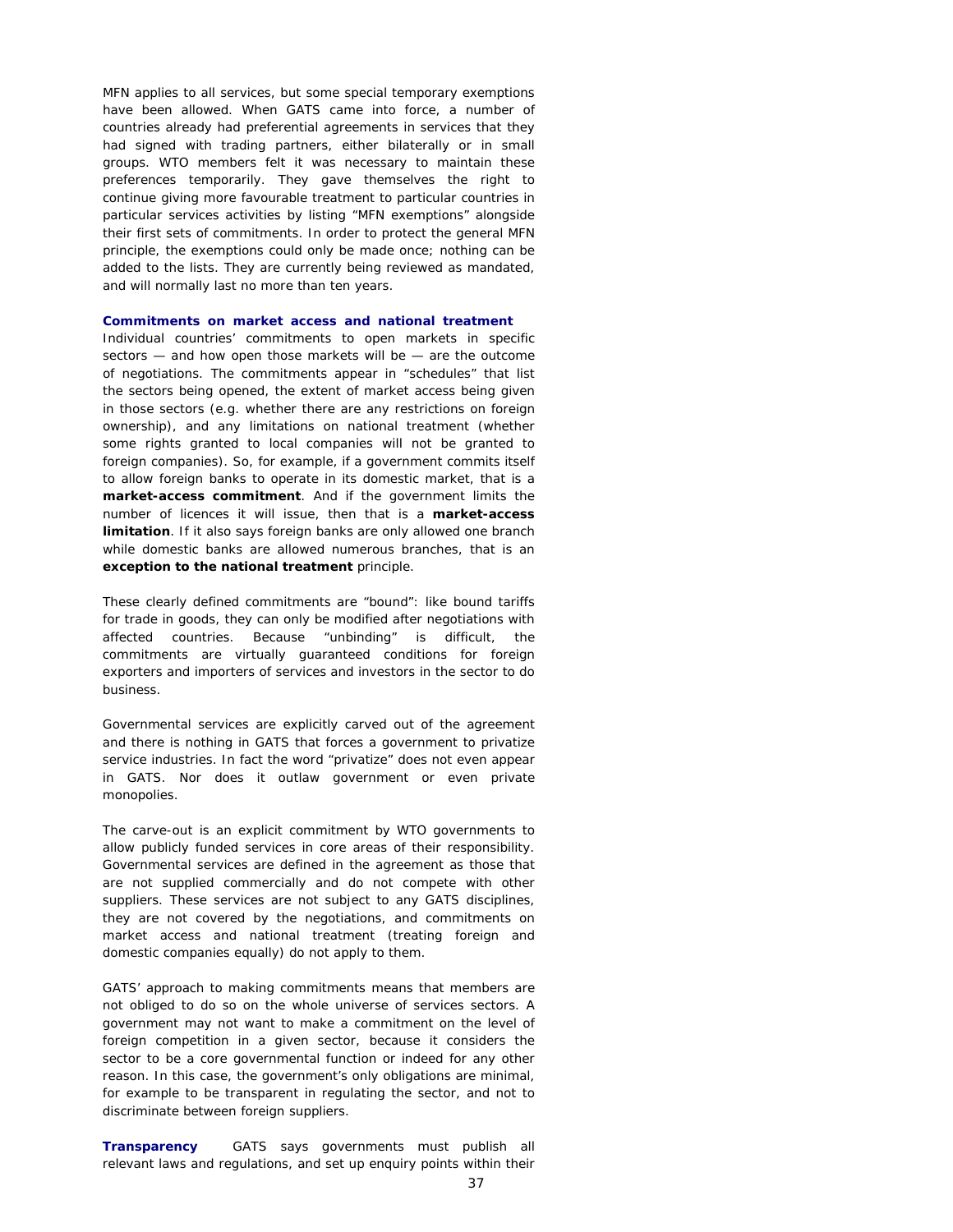bureaucracies. Foreign companies and governments can then use these inquiry points to obtain information about regulations in any service sector. And they have to notify the WTO of any changes in regulations that apply to the services that come under specific commitments.

**Regulations: objective and reasonable** Since domestic regulations are the most significant means of exercising influence or control over services trade, the agreement says governments should regulate services reasonably, objectively and impartially. When a government makes an administrative decision that affects a service, it should also provide an impartial means for reviewing the decision (for example a tribunal).

GATS does not require any service to be deregulated. Commitments to liberalize do not affect governments' right to set levels of quality, safety, or price, or to introduce regulations to pursue any other policy objective they see fit. A commitment to national treatment, for example, would only mean that the same regulations would apply to foreign suppliers as to nationals. Governments naturally retain their right to set qualification requirements for doctors or lawyers, and to set standards to ensure consumer health and safety.

**Recognition** When two (or more) governments have agreements recognizing each other's qualifications (for example, the licensing or certification of service suppliers), GATS says other members must also be given a chance to negotiate comparable pacts. The recognition of other countries' qualifications must not be discriminatory, and it must not amount to protectionism in disguise. These recognition agreements have to be notified to the WTO.

**International payments and transfers** Once a government has made a commitment to open a service sector to foreign competition, it must not normally restrict money being transferred out of the country as payment for services supplied ("current transactions") in that sector. The only exception is when there are balance-of-payments difficulties, and even then the restrictions must be temporary and subject to other limits and conditions.

**Progressive liberalization** The Uruguay Round was only the beginning. GATS requires more negotiations, which began in early 2000 and are now part of the Doha Development Agenda. The goal is to take the liberalization process further by increasing the level of commitments in schedules.

#### The annexes: services are not all the same

International trade in goods is a relatively simple idea to grasp: a product is transported from one country to another. Trade in services is much more diverse. Telephone companies, banks, airlines and accountancy firms provide their services in quite different ways. The GATS annexes reflect some of the diversity.

**Movement of natural persons** This annex deals with negotiations on individuals' rights to stay temporarily in a country for the purpose of providing a service. It specifies that the agreement does not apply to people seeking permanent employment or to conditions for obtaining citizenship, permanent residence or permanent employment.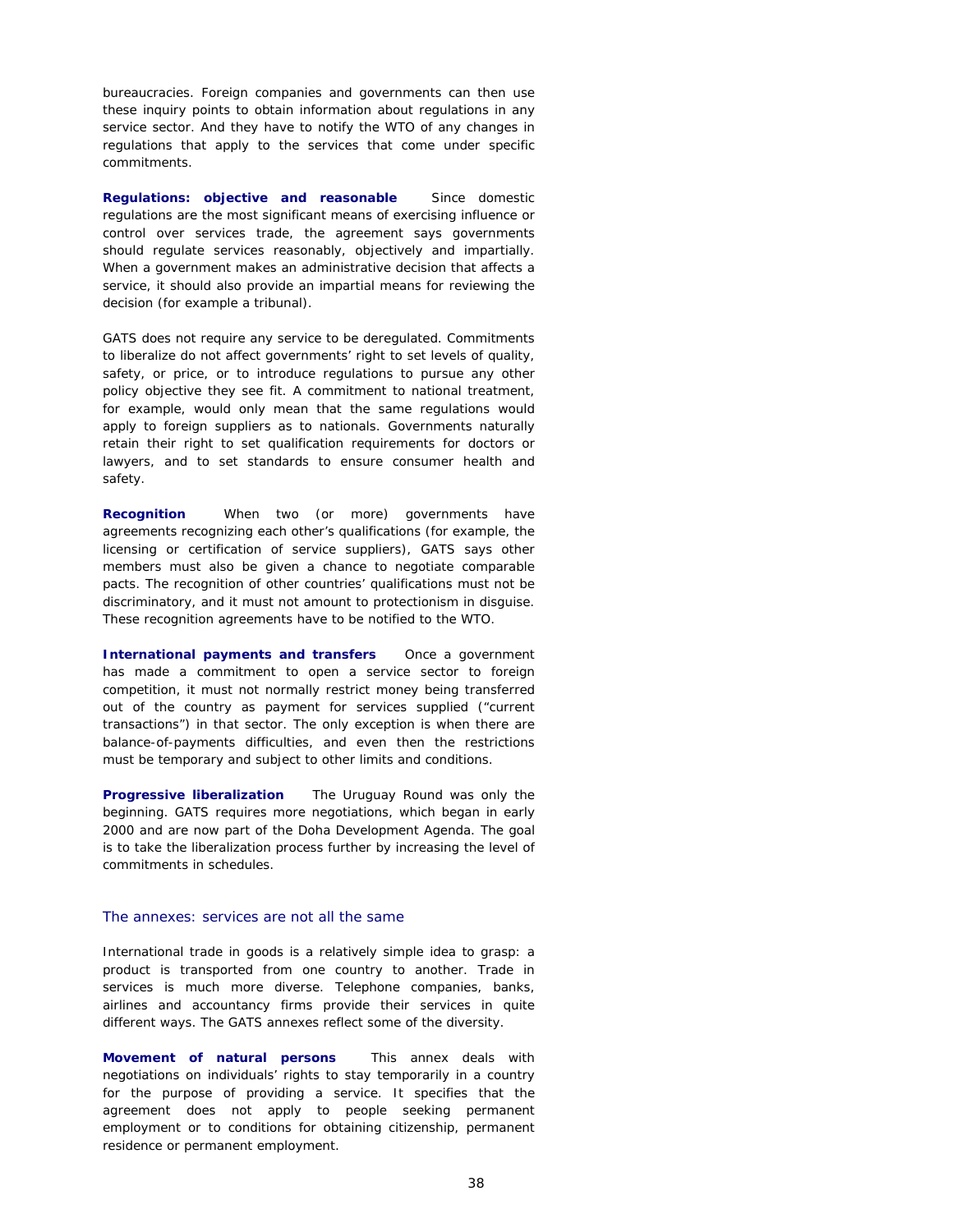**Financial services** Instability in the banking system affects the whole economy. The financial services annex gives governments very wide latitude to take prudential measures, such as those for the protection of investors, depositors and insurance policy holders, and to ensure the integrity and stability of the financial system. The annex also excludes from the agreement services provided when a government is exercising its authority over the financial system, for example central banks' services.

**Telecommunications** The telecommunications sector has a dual role: it is a distinct sector of economic activity; and it is an underlying means of supplying other economic activities (for example electronic money transfers). The annex says governments must ensure that foreign service suppliers are given access to the public telecommunications networks without discrimination.

**Air transport services** Under this annex, traffic rights and directly related activities are excluded from GATS's coverage. They are handled by other bilateral agreements. However, the annex establishes that the GATS will apply to aircraft repair and maintenance services, marketing of air transport services and computer-reservation services. Members are currently reviewing the annex.

# **Current work**

GATS sets a heavy work programme covering a wide range of subjects. Work on some of the subjects started in 1995, as required, soon after GATS came into force in January 1995. Negotiations to further liberalize international trade in services started in 2000, along with other work involving study and review.

**Negotiations (Article 19)** Negotiations to further liberalize international trade in services started in early 2000 as mandated by GATS (Article 19).

The first phase of the negotiations ended successfully in March 2001 when members agreed on the guidelines and procedures for the negotiations, a key element in the negotiating mandate. By agreeing these guidelines, members set the objectives, scope and method for the negotiations in a clear and balanced manner.

They also unequivocally endorsed some of GATS' fundamental principles — i.e. members' right to regulate and to introduce new regulations on the supply of services in pursuit of national policy objectives; their right to specify which services they wish to open to foreign suppliers and under which conditions; and the overarching principle of flexibility for developing and least-developed countries. The guidelines are therefore sensitive to public policy concerns in important sectors such as health-care, public education and cultural industries, while stressing the importance of liberalization in general, and ensuring foreign service providers have effective access to domestic markets.

The 2001 Doha Ministerial Declaration incorporated these negotiations into the "single undertaking" of the Doha Development Agenda Since July 2002, a process of bilateral negotiations on market access has been underway.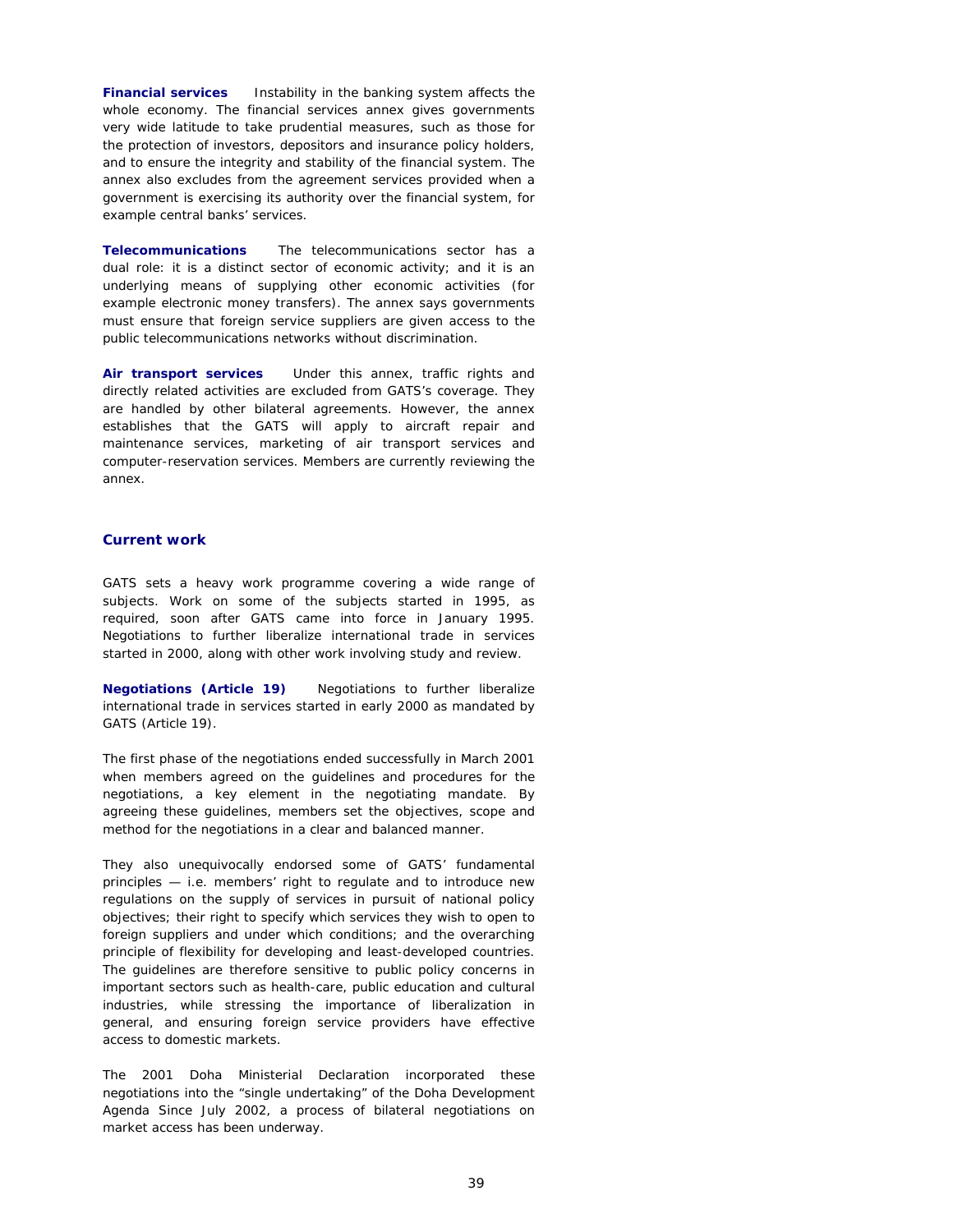**Work on GATS rules (Articles 10, 13, and 15)** Negotiations started in 1995 and are continuing on the development of possible disciplines that are not yet included in GATS: rules on emergency safeguard measures, government procurement and subsidies. Work so far has concentrated on safeguards. These are temporary limitations on market access to deal with market disruption, and the negotiations aim to set up procedures and disciplines for governments using these. Several deadlines have been missed. The current aim is for the results to come into effect at the same time as those of the current services negotiations.

**Work on domestic regulations (Article 4.4)** Work started in 1995 to establish disciplines on domestic regulations — i.e. the requirements foreign service suppliers have to meet in order to operate in a market. The focus is on qualification requirements and procedures, technical standards and licensing requirements. By December 1998, members had agreed disciplines on domestic regulations for the accountancy sector. Since then, members have been engaged in developing general disciplines for all professional services and, where necessary, additional sectoral disciplines. All the agreed disciplines will be integrated into GATS and become legally binding by the end of the current services negotiations.

**MFN exemptions (Annex on Article 2)** Work on this subject started in 2000. When GATS came into force in 1995, members were allowed a once-only opportunity to take an exemption from the MFN principle of non-discrimination between a member's trading partners. The measure for which the exemption was taken is described in a member's MFN exemption list, indicating to which member the more favourable treatment applies, and specifying its duration. In principle, these exemptions should not last for more than ten years. As mandated by GATS, all these exemptions are currently being reviewed to examine whether the conditions which created the need for these exemptions in the first place still exist. And in any case, they are part of the current services negotiations.

**Taking account of "autonomous" liberalization (Article**  19) Countries that have liberalized on their own initiative since the last multilateral negotiations want that to be taken into account when they negotiate market access in services. The negotiating guidelines and procedures that members agreed in March 2001 for the GATS negotiations also call for criteria for taking this "autonomous" or unilateral liberalization into account. These were agreed on 6 March 2003.

**Special treatment for least-developed countries (Article 19)** GATS mandates members to establish how to give special treatment to least-developed countries during the negotiations. (These "modalities" cover both the scope of the special treatment, and the methods to be used.) The leastdeveloped countries began the discussions in March 2002. As a result of subsequent discussions, Members agreed the modalities on 3 September 2003.

Assessment of trade in services (Article 19) Preparatory work on this subject started in early 1999. GATS mandates that members assess trade in services, including the GATS objective of increasing the developing countries' participation in services trade. The negotiating guidelines reiterate this, requiring the negotiations to be adjusted in response to the assessment. Members generally acknowledge that the shortage of statistical information and other methodological problems make it impossible to conduct an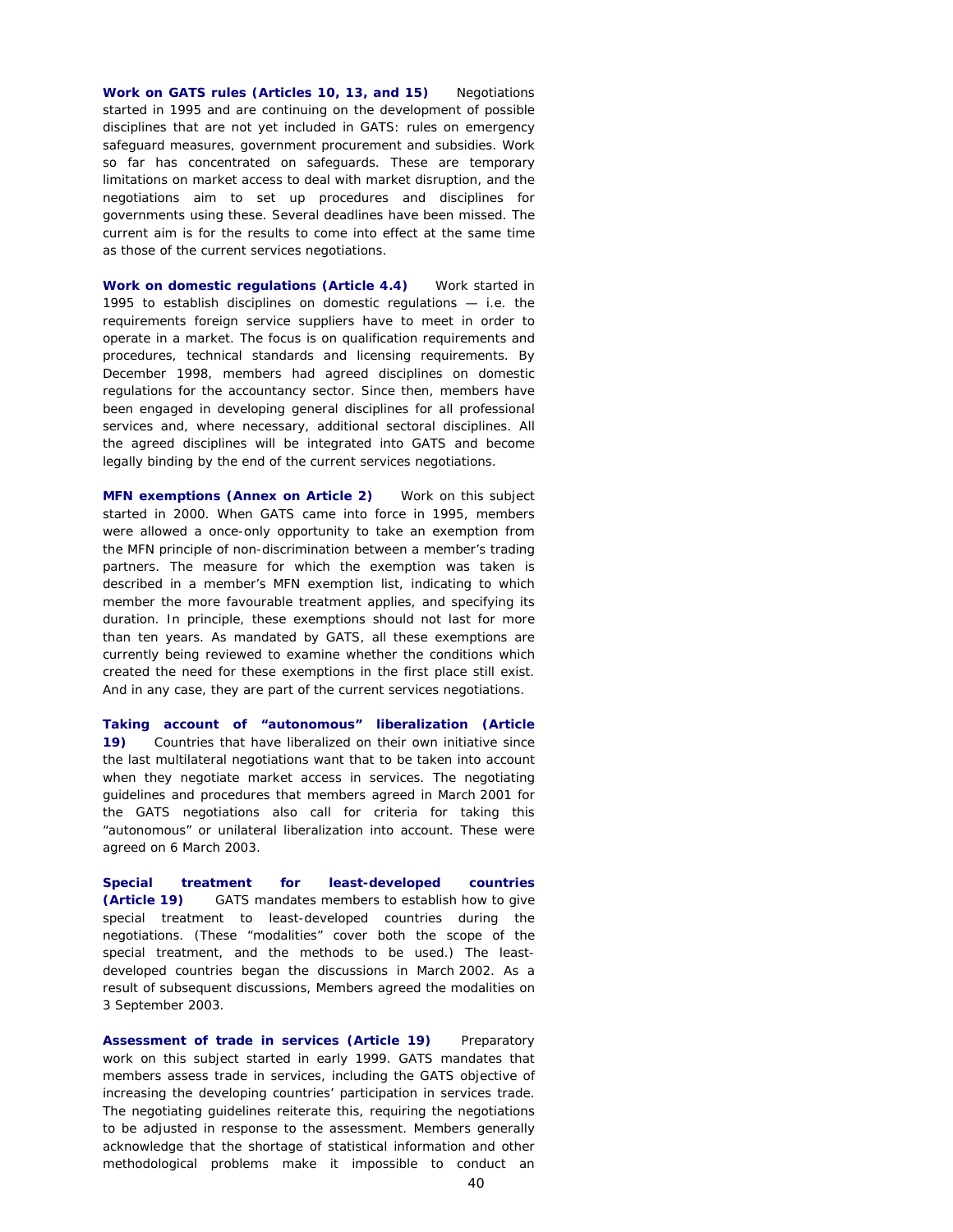assessment based on full data. However, they are continuing their discussions with the assistance of several papers produced by the Secretariat.

**Air transport services** At present, most of the air transport sector — traffic rights and services directly related to traffic rights — is excluded from GATS' coverage. However, GATS mandates a review by members of this situation. The purpose of the review, which started in early 2000, is to decide whether additional air transport services should be covered by GATS. The review could develop into a negotiation in its own right, resulting in an amendment of GATS itself by adding new services to its coverage and by adding specific commitments on these new services to national schedules.

# **ON THE WEBSITE:**

#### **www.wto.org > trade topics > services**

> See also **Doha Agenda negotiations**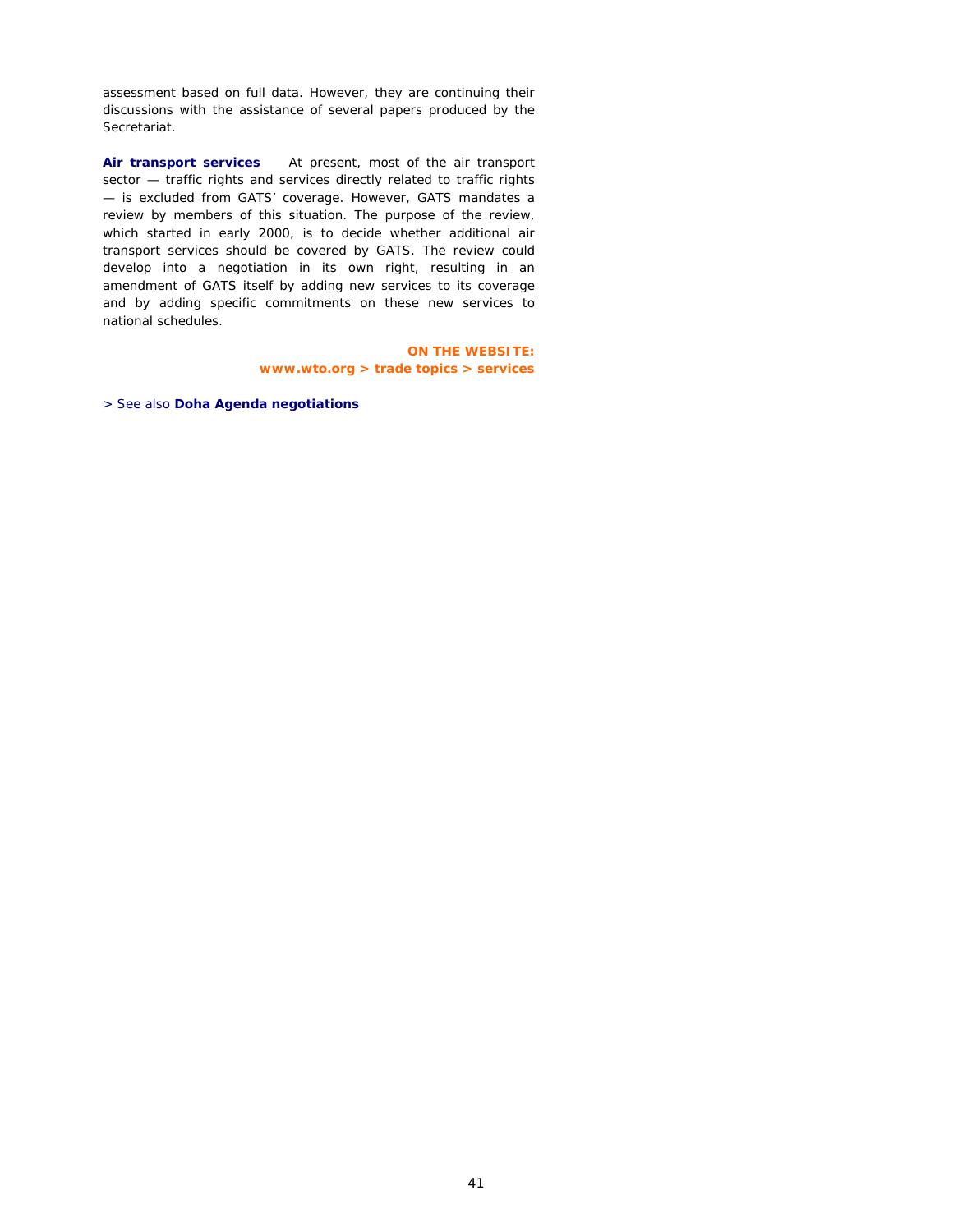# **7. Intellectual property: protection and enforcement**

The WTO's **Agreement on Trade-Related Aspects of Intellectual Property Rights (TRIPS)**, negotiated in the 1986–94 Uruguay Round, introduced intellectual property rules into the multilateral trading system for the first time.

### **Origins: into the rule-based trade system**

Ideas and knowledge are an increasingly important part of trade. Most of the value of new medicines and other high technology products lies in the amount of invention, innovation, research, design and testing involved. Films, music recordings, books, computer software and on-line services are bought and sold because of the information and creativity they contain, not usually because of the plastic, metal or paper used to make them. Many products that used to be traded as low-technology goods or commodities now contain a higher proportion of invention and design in their value — for example brandnamed clothing or new varieties of plants.

Creators can be given the right to prevent others from using their inventions, designs or other creations — and to use that right to negotiate payment in return for others using them. These are "intellectual property rights". They take a number of forms. For example books, paintings and films come under copyright; inventions can be patented; brandnames and product logos can be registered as trademarks; and so on. Governments and parliaments have given creators these rights as an incentive to produce ideas that will benefit society as a whole.

The extent of protection and enforcement of these rights varied widely around the world; and as intellectual property became more important in trade, these differences became a source of tension in international economic relations. New internationally-agreed trade rules for intellectual property rights were seen as a way to introduce more order and predictability, and for disputes to be settled more systematically.

The Uruguay Round achieved that. The WTO's TRIPS Agreement is an attempt to narrow the gaps in the way these rights are protected around the world, and to bring them under common international rules. It establishes minimum levels of protection that each government has to give to the intellectual property of fellow WTO members. In doing so, it strikes a balance between the long term benefits and possible short term costs to society. Society benefits in the long term when intellectual property protection encourages creation and invention, especially when the period of protection expires and the creations and inventions enter the public domain. Governments are allowed to reduce any short term costs through various exceptions, for example to tackle public health problems. And, when there are trade disputes over intellectual property rights, the WTO's dispute settlement system is now available.

The agreement covers five broad issues:

• how basic **principles** of the trading system and other international intellectual property agreements should be applied

#### **Types of intellectual property**  The areas covered by the TRIPS Agreement

- Copyright and related rights
- Trademarks, including service marks
- Geographical indications
- Industrial designs
- **Patents**
- Layout-designs (topographies) of integrated circuits
- Undisclosed information, including trade secrets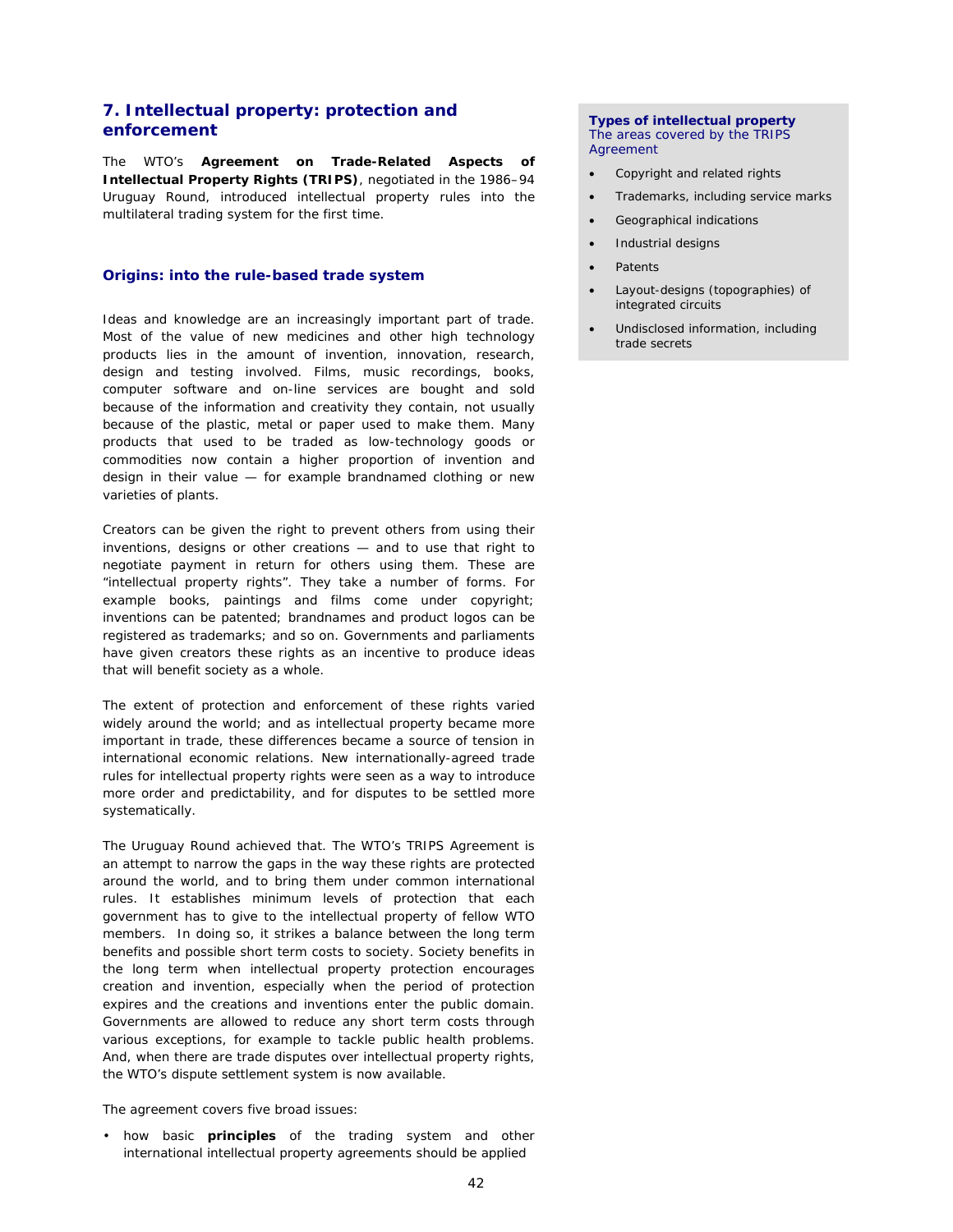- how to give adequate **protection** to intellectual property rights
- how countries should **enforce** those rights adequately in their own territories
- how to **settle disputes** on intellectual property between members of the WTO
- special transitional arrangements during the period when the new system is being introduced.

# **Basic principles: national treatment, MFN, and balanced protection**

As in GATT and GATS, the starting point of the intellectual property agreement is basic principles. And as in the two other agreements, non-discrimination features prominently: national treatment (treating one's own nationals and foreigners equally), and mostfavoured-nation treatment (equal treatment for nationals of all trading partners in the WTO). National treatment is also a key principle in other intellectual property agreements outside the WTO.

The TRIPS Agreement has an additional important principle: intellectual property protection should contribute to technical innovation and the transfer of technology. Both producers and users should benefit, and economic and social welfare should be enhanced, the agreement says.

# **How to protect intellectual property: common groundrules**

The second part of the TRIPS agreement looks at different kinds of intellectual property rights and how to protect them. The purpose is to ensure that adequate standards of protection exist in all member countries. Here the starting point is the obligations of the main international agreements of the World Intellectual Property Organization (WIPO) that already existed before the WTO was created:

- the Paris Convention for the Protection of Industrial Property (patents, industrial designs, etc)
- the Berne Convention for the Protection of Literary and Artistic Works (copyright).

Some areas are not covered by these conventions. In some cases, the standards of protection prescribed were thought inadequate. So the TRIPS agreement adds a significant number of new or higher standards.

# Copyright

The TRIPS agreement ensures that computer programs will be protected as literary works under the Berne Convention and outlines how databases should be protected.

It also expands international copyright rules to cover rental rights. Authors of computer programs and producers of sound recordings must have the right to prohibit the commercial rental of their works to the public. A similar exclusive right applies to films where commercial rental has led to widespread copying, affecting copyright-owners' potential earnings from their films.

#### **What's the difference?**

Copyrights, patents, trademarks, etc apply to different types of creations or inventions. They are also treated differently.

Patents, industrial designs, integrated circuit designs, geographical indications and trademarks have to be registered in order to receive protection. The registration includes a description of what is being protected — the invention, design, brandname, logo, etc — and this description is public information.

Copyright and trade secrets are protected automatically according to specified conditions. They do not have to be registered, and therefore there is no need to disclose, for example, how copyrighted computer software is constructed.

Other conditions may also differ, for example the length of time that each type of protection remains in force.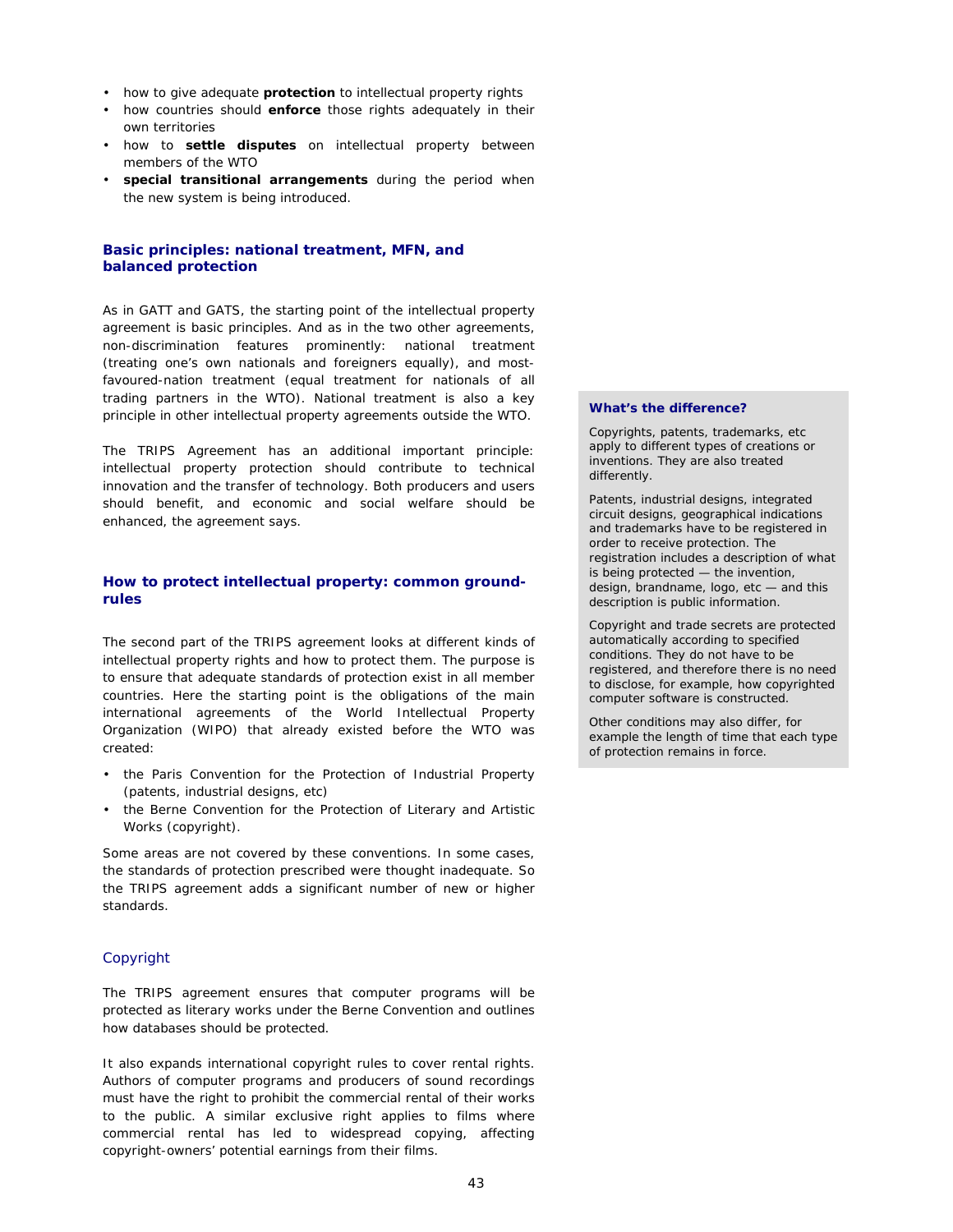The agreement says performers must also have the right to prevent unauthorized recording, reproduction and broadcast of live performances (bootlegging) for no less than 50 years. Producers of sound recordings must have the right to prevent the unauthorized reproduction of recordings for a period of 50 years.

# **Trademarks**

The agreement defines what types of signs must be eligible for protection as trademarks, and what the minimum rights conferred on their owners must be. It says that service marks must be protected in the same way as trademarks used for goods. Marks that have become well-known in a particular country enjoy additional protection.

#### Geographical indications

A place name is sometimes used to identify a product. This "geographical indication" does not only say where the product was made. More importantly, it identifies the product's special characteristics, which are the result of the product's origins.

Well-known examples include "Champagne", "Scotch", "Tequila", and "Roquefort" cheese. Wine and spirits makers are particularly concerned about the use of place-names to identify products, and the TRIPS Agreement contains special provisions for these products. But the issue is also important for other types of goods.

Using the place name when the product was made elsewhere or when it does not have the usual characteristics can mislead consumers, and it can lead to unfair competition. The TRIPS Agreement says countries have to prevent this misuse of place names.

For wines and spirits, the agreement provides higher levels of protection, i.e. even where there is no danger of the public being misled.

Some exceptions are allowed, for example if the name is already protected as a trademark or if it has become a generic term. For example, "cheddar" now refers to a particular type of cheese not necessarily made in Cheddar, in the UK. But any country wanting to make an exception for these reasons must be willing to negotiate with the country which wants to protect the geographical indication in question.

The agreement provides for further negotiations in the WTO to establish a multilateral system of notification and registration of geographical indications for wines. These are now part of the Doha Development Agenda and they include spirits. Also debated in the WTO is whether to negotiate extending this higher level of protection beyond wines and spirits.

#### Industrial designs

Under the TRIPS Agreement, industrial designs must be protected for at least 10 years. Owners of protected designs must be able to prevent the manufacture, sale or importation of articles bearing or embodying a design which is a copy of the protected design.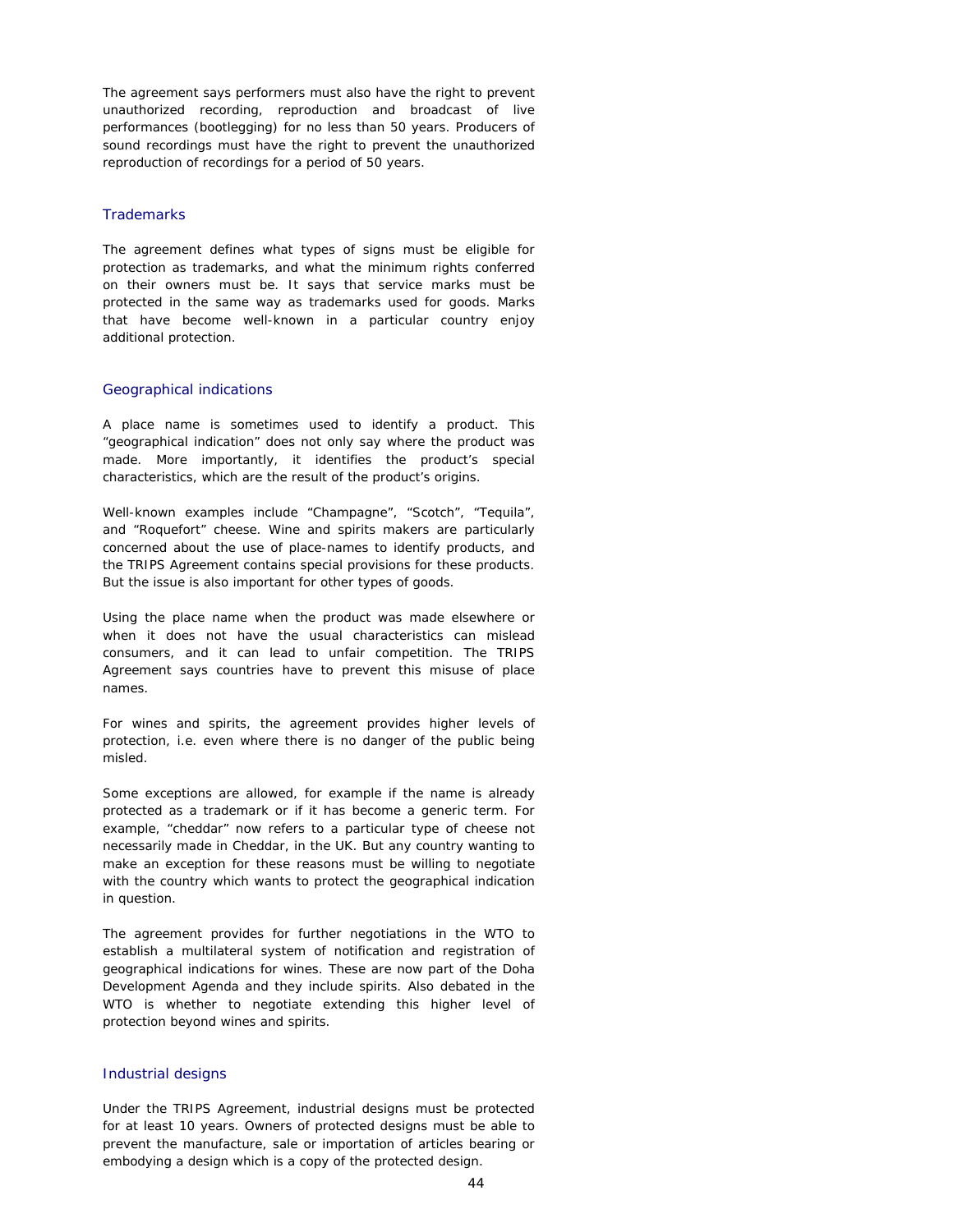#### Patents

The agreement says patent protection must be available for inventions for at least 20 years. Patent protection must be available for both products and processes, in almost all fields of technology. Governments can refuse to issue a patent for an invention if its commercial exploitation is prohibited for reasons of public order or morality. They can also exclude diagnostic, therapeutic and surgical methods, plants and animals (other than microorganisms), and biological processes for the production of plants or animals (other than microbiological processes).

Plant varieties, however, must be protectable by patents or by a special system (such as the breeder's rights provided in the conventions of UPOV — the International Union for the Protection of New Varieties of Plants).

The agreement describes the minimum rights that a patent owner must enjoy. But it also allows certain exceptions. A patent owner could abuse his rights, for example by failing to supply the product on the market. To deal with that possibility, the agreement says governments can issue "compulsory licences", allowing a competitor to produce the product or use the process under licence. But this can only be done under certain conditions aimed at safeguarding the legitimate interests of the patent-holder.

If a patent is issued for a production process, then the rights must extend to the product directly obtained from the process. Under certain conditions alleged infringers may be ordered by a court to prove that they have not used the patented process.

An issue that has arisen recently is how to ensure patent protection for pharmaceutical products does not prevent people in poor countries from having access to medicines — while at the same time maintaining the patent system's role in providing incentives for research and development into new medicines. Flexibilities such as compulsory licensing are written into the TRIPS Agreement, but some governments were unsure of how these would be interpreted, and how far their right to use them would be respected.

A large part of this was settled when WTO ministers issued a special declaration at the Doha Ministerial Conference in November 2001. They agreed that the TRIPS Agreement does not and should not prevent members from taking measures to protect public health. They underscored countries' ability to use the flexibilities that are built into the TRIPS Agreement. And they agreed to extend exemptions on pharmaceutical patent protection for least-developed countries until 2016. On one remaining question, they assigned further work to the TRIPS Council — to sort out how to provide extra flexibility, so that countries unable to produce pharmaceuticals domestically can import patented drugs made under compulsory licensing. A waiver providing this flexibility was agreed on 30 August 2003.

#### Integrated circuits layout designs

The basis for protecting integrated circuit designs ("topographies") in the TRIPS agreement is the Washington Treaty on Intellectual Property in Respect of Integrated Circuits, which comes under the World Intellectual Property Organization. This was adopted in 1989 but has not yet entered into force. The TRIPS agreement adds a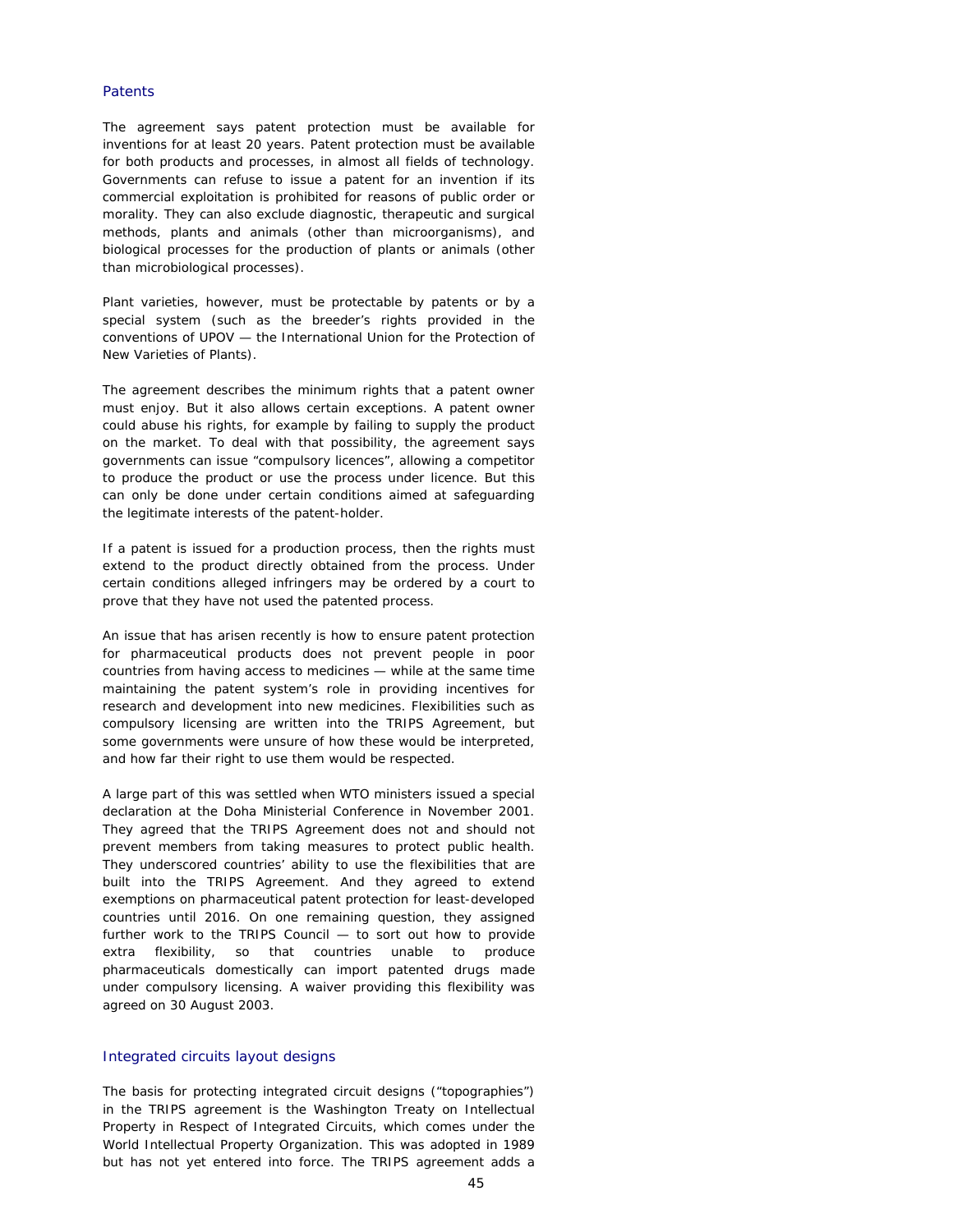number of provisions: for example, protection must be available for at least 10 years.

#### Undisclosed information and trade secrets

Trade secrets and other types of "undisclosed information" which have commercial value must be protected against breach of confidence and other acts contrary to honest commercial practices. But reasonable steps must have been taken to keep the information secret. Test data submitted to governments in order to obtain marketing approval for new pharmaceutical or agricultural chemicals must also be protected against unfair commercial use.

#### Curbing anti-competitive licensing contracts

The owner of a copyright, patent or other form of intellectual property right can issue a licence for someone else to produce or copy the protected trademark, work, invention, design, etc. The agreement recognizes that the terms of a licensing contract could restrict competition or impede technology transfer. It says that under certain conditions, governments have the right to take action to prevent anti-competitive licensing that abuses intellectual property rights. It also says governments must be prepared to consult each other on controlling anti-competitive licensing.

#### **Enforcement: tough but fair**

Having intellectual property laws is not enough. They have to be enforced. This is covered in Part 3 of TRIPS. The agreement says governments have to ensure that intellectual property rights can be enforced under their laws, and that the penalties for infringement are tough enough to deter further violations. The procedures must be fair and equitable, and not unnecessarily complicated or costly. They should not entail unreasonable time-limits or unwarranted delays. People involved should be able to ask a court to review an administrative decision or to appeal a lower court's ruling.

The agreement describes in some detail how enforcement should be handled, including rules for obtaining evidence, provisional measures, injunctions, damages and other penalties. It says courts should have the right, under certain conditions, to order the disposal or destruction of pirated or counterfeit goods. Wilful trademark counterfeiting or copyright piracy on a commercial scale should be criminal offences. Governments should make sure that intellectual property rights owners can receive the assistance of customs authorities to prevent imports of counterfeit and pirated goods.

## **Technology transfer**

Developing countries in particular, see technology transfer as part of the bargain in which they have agreed to protect intellectual property rights. The TRIPS Agreement includes a number of provisions on this. For example, it requires developed-country governments to provide incentives for their companies to transfer technology to least-developed countries.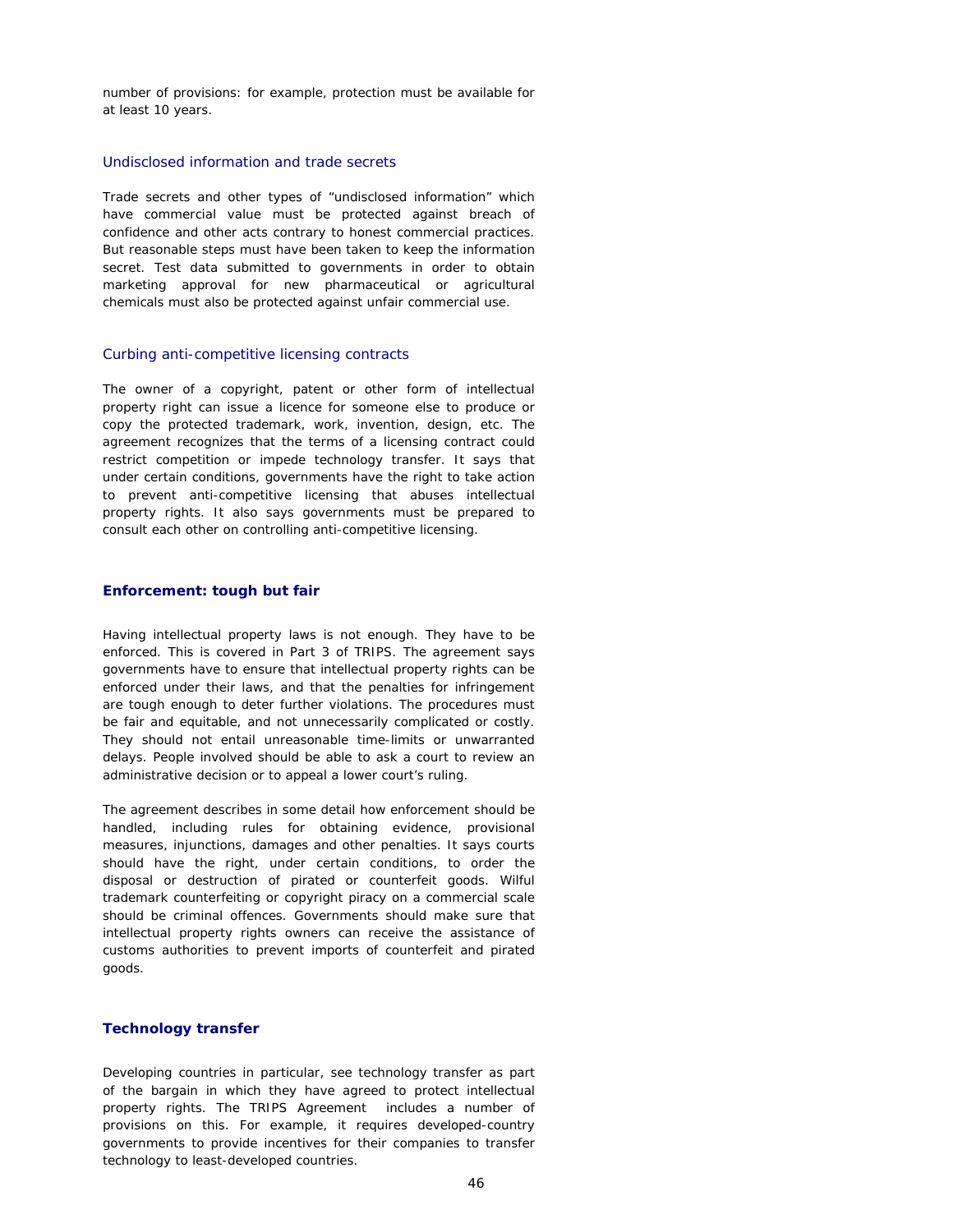#### **Transition arrangements: 1, 5 or 11 years or more**

When the WTO agreements took effect on 1 January 1995, developed countries were given one year to ensure that their laws and practices conform with the TRIPS agreement. Developing countries and (under certain conditions) transition economies were given five years, until 2000. Least-developed countries have 11 years, until 2006 — now extended to 2016 for pharmaceutical patents.

If a developing country did not provide product patent protection in a particular area of technology when the TRIPS Agreement came into force (1 January 1995), it had up to 10 years to introduce the protection. But for pharmaceutical and agricultural chemical products, the country had to accept the filing of patent applications from the beginning of the transitional period, though the patent did not need to be granted until the end of this period. If the government allowed the relevant pharmaceutical or agricultural chemical to be marketed during the transition period, it had to subject to certain conditions — provide an exclusive marketing right for the product for five years, or until a product patent was granted, whichever was shorter.

Subject to certain exceptions, the general rule is that obligations in the agreement apply to intellectual property rights that existed at the end of a country's transition period as well as to new ones.

> **ON THE WEBSITE: www.wto.org > trade topics > intellectual property**

> See also **Doha Development Agenda**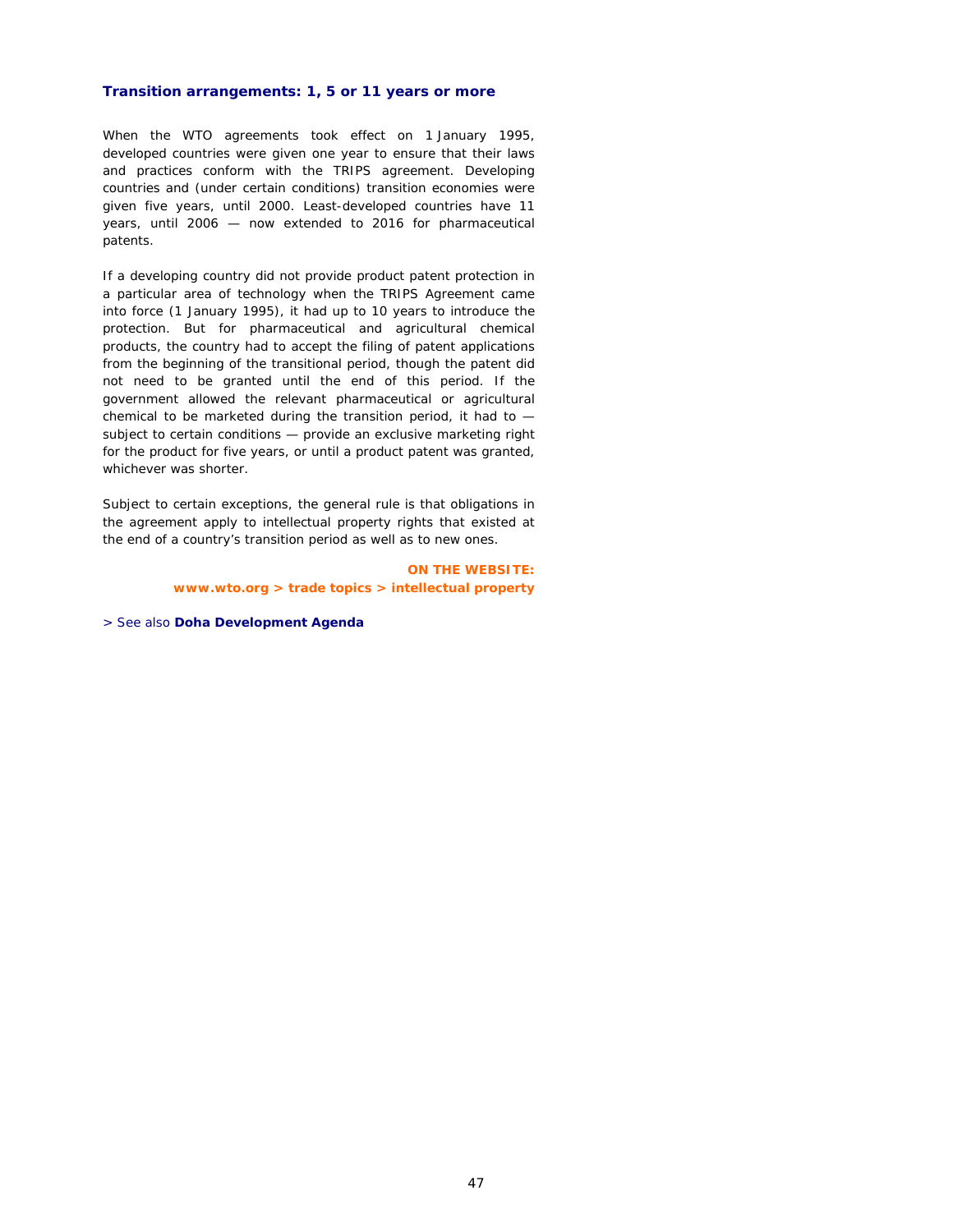# **8. Anti-dumping, subsidies, safeguards: contingencies, etc**

Binding tariffs, and applying them equally to all trading partners (most-favoured-nation treatment, or MFN) are key to the smooth flow of trade in goods. The WTO agreements uphold the principles, but they also allow exceptions — in some circumstances. Three of these issues are:

- actions taken against dumping (selling at an unfairly low price)
- subsidies and special "countervailing" duties to offset the subsidies
- emergency measures to limit imports temporarily, designed to "safeguard" domestic industries.

# **Anti-dumping actions**

If a company exports a product at a price lower than the price it normally charges on its own home market, it is said to be "dumping" the product. Is this unfair competition? Opinions differ, but many governments take action against dumping in order to defend their domestic industries. The WTO agreement does not pass judgement. Its focus is on

**What is this agreement called?** Agreement on the implementation of Article VI [i.e 6]of the General Agreement on Tariffs and Trade 1994

how governments can or cannot react to dumping — it disciplines anti-dumping actions, and it is often called the "**Anti-Dumping Agreement**". (This focus only on the reaction to dumping contrasts with the approach of the Subsidies and Countervailing Measures Agreement.)

The legal definitions are more precise, but broadly speaking the WTO agreement allows governments to act against dumping where there is genuine ("material") injury to the competing domestic industry. In order to do that the government has to be able to show that dumping is taking place, calculate the extent of dumping (how much lower the export price is compared to the exporter's home market price), and show that the dumping is causing injury or threatening to do so.

GATT (Article 6) allows countries to take action against dumping. The Anti-Dumping Agreement clarifies and expands Article 6, and the two operate together. They allow countries to act in a way that would normally break the GATT principles of binding a tariff and not discriminating between trading partners — typically anti-dumping action means charging extra import duty on the particular product from the particular exporting country in order to bring its price closer to the "normal value" or to remove the injury to domestic industry in the importing country.

There are many different ways of calculating whether a particular product is being dumped heavily or only lightly. The agreement narrows down the range of possible options. It provides three methods to calculate a product's "normal value". The main one is based on the price in the exporter's domestic market. When this cannot be used, two alternatives are available — the price charged by the exporter in another country, or a calculation based on the combination of the exporter's production costs, other expenses and normal profit margins. And the agreement also specifies how a fair comparison can be made between the export price and what would be a normal price.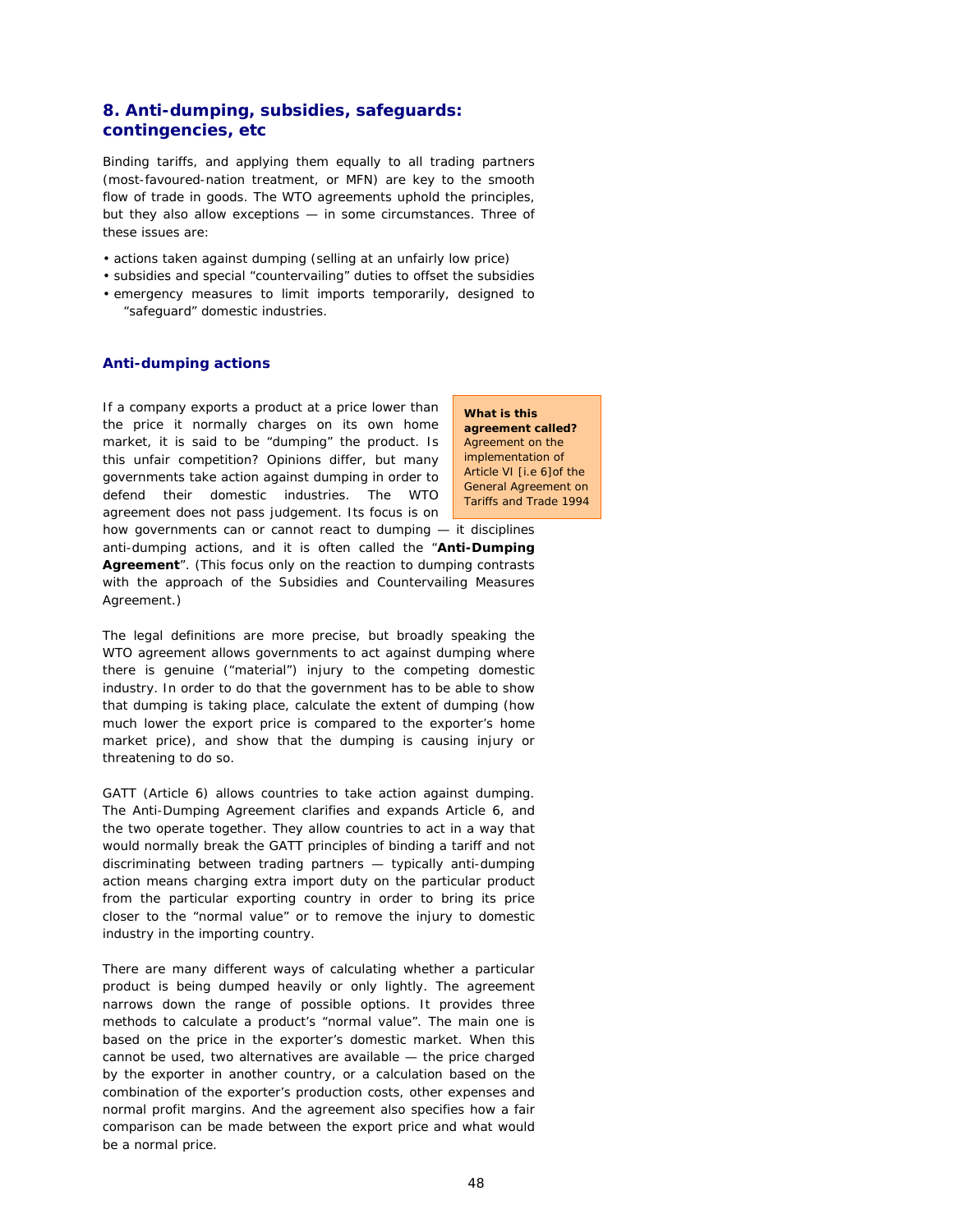Calculating the extent of dumping on a product is not enough. Antidumping measures can only be applied if the dumping is hurting the industry in the importing country. Therefore, a detailed investigation has to be conducted according to specified rules first. The investigation must evaluate all relevant economic factors that have a bearing on the state of the industry in question. If the investigation shows dumping is taking place and domestic industry is being hurt, the exporting company can undertake to raise its price to an agreed level in order to avoid anti-dumping import duty.

Detailed procedures are set out on how anti-dumping cases are to be initiated, how the investigations are to be conducted, and the conditions for ensuring that all interested parties are given an opportunity to present evidence. Anti-dumping measures must expire five years after the date of imposition, unless an investigation shows that ending the measure would lead to injury.

Anti-dumping investigations are to end immediately in cases where the authorities determine that the margin of dumping is insignificantly small (defined as less than 2% of the export price of the product). Other conditions are also set. For example, the investigations also have to end if the volume of dumped imports is negligible (i.e. if the volume from one country is less than 3% of total imports of that product — although investigations can proceed if several countries, each supplying less than 3% of the imports, together account for 7% or more of total imports).

The agreement says member countries must inform the Committee on Anti-Dumping Practices about all preliminary and final antidumping actions, promptly and in detail. They must also report on all investigations twice a year. When differences arise, members are encouraged to consult each other. They can also use the WTO's dispute settlement procedure.

# **ON THE WEBSITE: www.wto.org > trade topics > goods > antidumping**

> See also **Doha Agenda negotiations**

#### **Subsidies and countervailing measures**

This agreement does two things: it disciplines the use of subsidies, and it regulates the actions countries can take to counter the effects of subsidies. It says a country can use the WTO's dispute settlement procedure to seek the withdrawal of the subsidy or the removal of its adverse effects. Or the country can launch its own investigation and ultimately charge extra duty (known as "countervailing duty") on subsidized imports that are found to be hurting domestic producers.

The agreement contains a definition of subsidy. It also introduces the concept of a "specific" subsidy i.e. a subsidy available only to an enterprise, industry, group of enterprises, or group of industries in the country (or state, etc) that gives the subsidy. The disciplines set out in the agreement only apply to specific subsidies. They can be domestic or export subsidies.

**What is this agreement called?**  Agreement on Subsidies and **Countervailing Measures** 

#### **'AD-CVD'?**

People sometimes refer to the two together — "AD-CVD" — but there are fundamental differences

Dumping and subsidies — together with anti-dumping (AD) measures and countervailing duties (CVD) — share a number of similarities. Many countries handle the two under a single law, apply a similar process to deal with them and give a single authority responsibility for investigations. Occasionally, the two WTO committees responsible for these issues meet jointly.

The reaction to dumping and subsidies is often a special offsetting import tax (countervailing duty in the case of a subsidy). This is charged on products from specific countries and therefore it breaks the GATT principles of binding a tariff and treating trading partners equally (MFN). The agreements provide an escape clause, but they both also say that before imposing a duty, the importing country must conduct a detailed investigation that shows properly that domestic industry is hurt.

But there are also fundamental differences, and these are reflected in the agreements.

Dumping is an action by a company. With subsidies, it is the government or a government agency that acts, either by paying out subsidies directly or by requiring companies to subsidize certain customers.

But the WTO is an organization of countries and their governments. The WTO does not deal with companies and cannot regulate companies' actions such as dumping. Therefore the Anti-Dumping Agreement only concerns the actions governments may take against dumping. With subsidies, governments act on both sides: they subsidize and they act against each others' subsidies. Therefore the subsidies agreement disciplines both the subsidies and the reactions.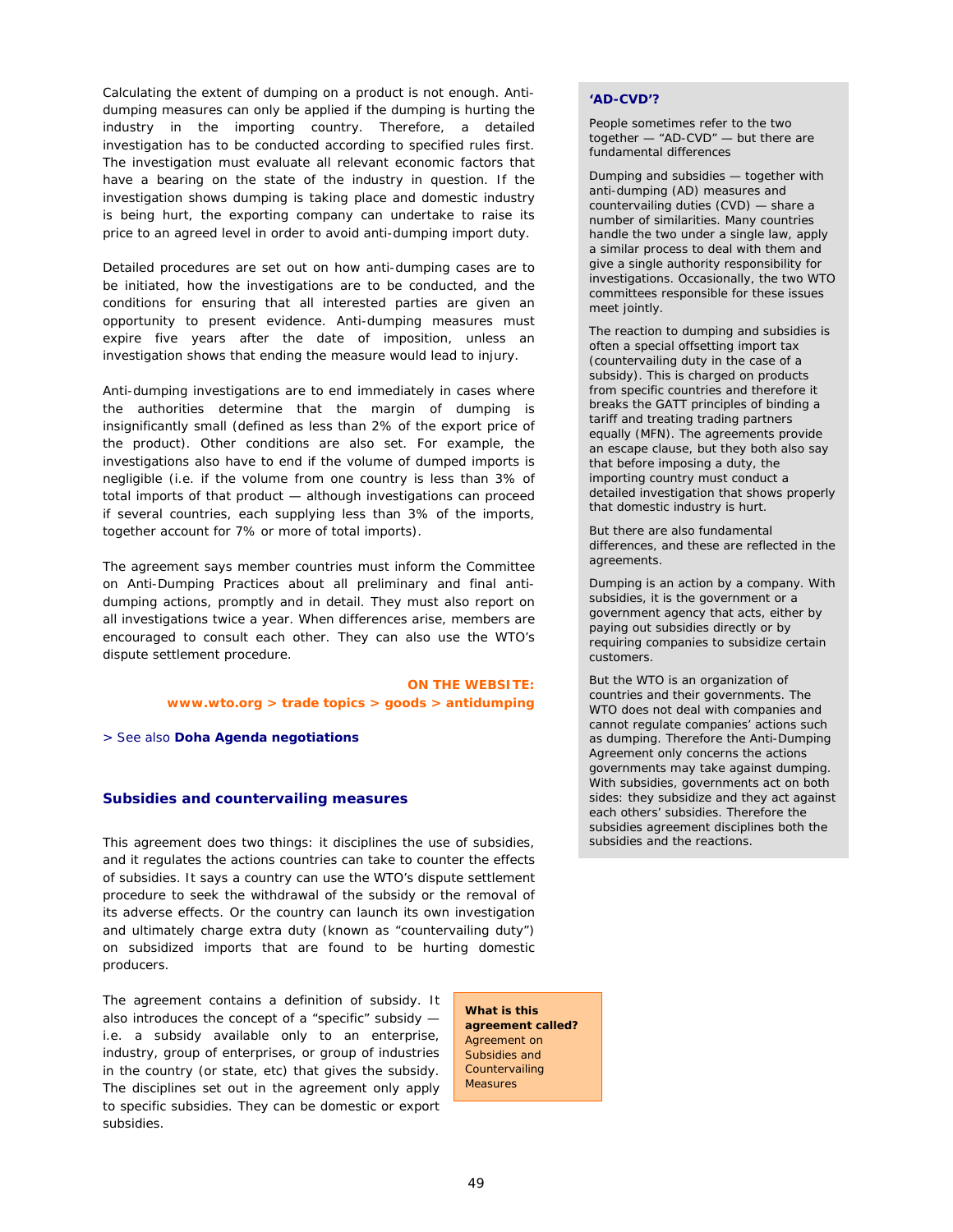The agreement defines two categories of subsidies: prohibited and actionable. It originally contained a third category: non-actionable subsidies. This category existed for five years, ending on 31 December 1999, and was not extended. The agreement applies to agricultural goods as well as industrial products, except when the subsidies are exempt under the Agriculture Agreement's "peace clause", due to expire at the end of 2003.

- **Prohibited subsidies**: subsidies that require recipients to meet certain export targets, or to use domestic goods instead of imported goods. They are prohibited because they are specifically designed to distort international trade, and are therefore likely to hurt other countries' trade. They can be challenged in the WTO dispute settlement procedure where they are handled under an accelerated timetable. If the dispute settlement procedure confirms that the subsidy is prohibited, it must be withdrawn immediately. Otherwise, the complaining country can take counter measures. If domestic producers are hurt by imports of subsidized products, countervailing duty can be imposed.
- **Actionable subsidies**: in this category the complaining country has to show that the subsidy has an adverse effect on its interests. Otherwise the subsidy is permitted. The agreement defines three types of damage they can cause. One country's subsidies can hurt a domestic industry in an importing country. They can hurt rival exporters from another country when the two compete in third markets. And domestic subsidies in one country can hurt exporters trying to compete in the subsidizing country's domestic market. If the Dispute Settlement Body rules that the subsidy does have an adverse effect, the subsidy must be withdrawn or its adverse effect must be removed. Again, if domestic producers are hurt by imports of subsidized products, countervailing duty can be imposed.

Some of the disciplines are similar to those of the Anti-Dumping Agreement. Countervailing duty (the parallel of anti-dumping duty) can only be charged after the importing country has conducted a detailed investigation similar to that required for anti-dumping action. There are detailed rules for deciding whether a product is being subsidized (not always an easy calculation), criteria for determining whether imports of subsidized products are hurting ("causing injury to") domestic industry, procedures for initiating and conducting investigations, and rules on the implementation and duration (normally five years) of countervailing measures. The subsidized exporter can also agree to raise its export prices as an alternative to its exports being charged countervailing duty.

Subsidies may play an important role in developing countries and in the transformation of centrally-planned economies to market economies. Least-developed countries and developing countries with less than \$1,000 per capita GNP are exempted from disciplines on prohibited export subsidies. Other developing countries are given until 2003 to get rid of their export subsidies. Least-developed countries must eliminate import-substitution subsidies (i.e. subsidies designed to help domestic production and avoid importing) by 2003 — for other developing countries the deadline was 2000. Developing countries also receive preferential treatment if their exports are subject to countervailing duty investigations. For transition economies, prohibited subsidies had to be phased out by 2002.

## **ON THE WEBSITE:**

**www.wto.org > trade topics > goods > subsidies and countervailing measures**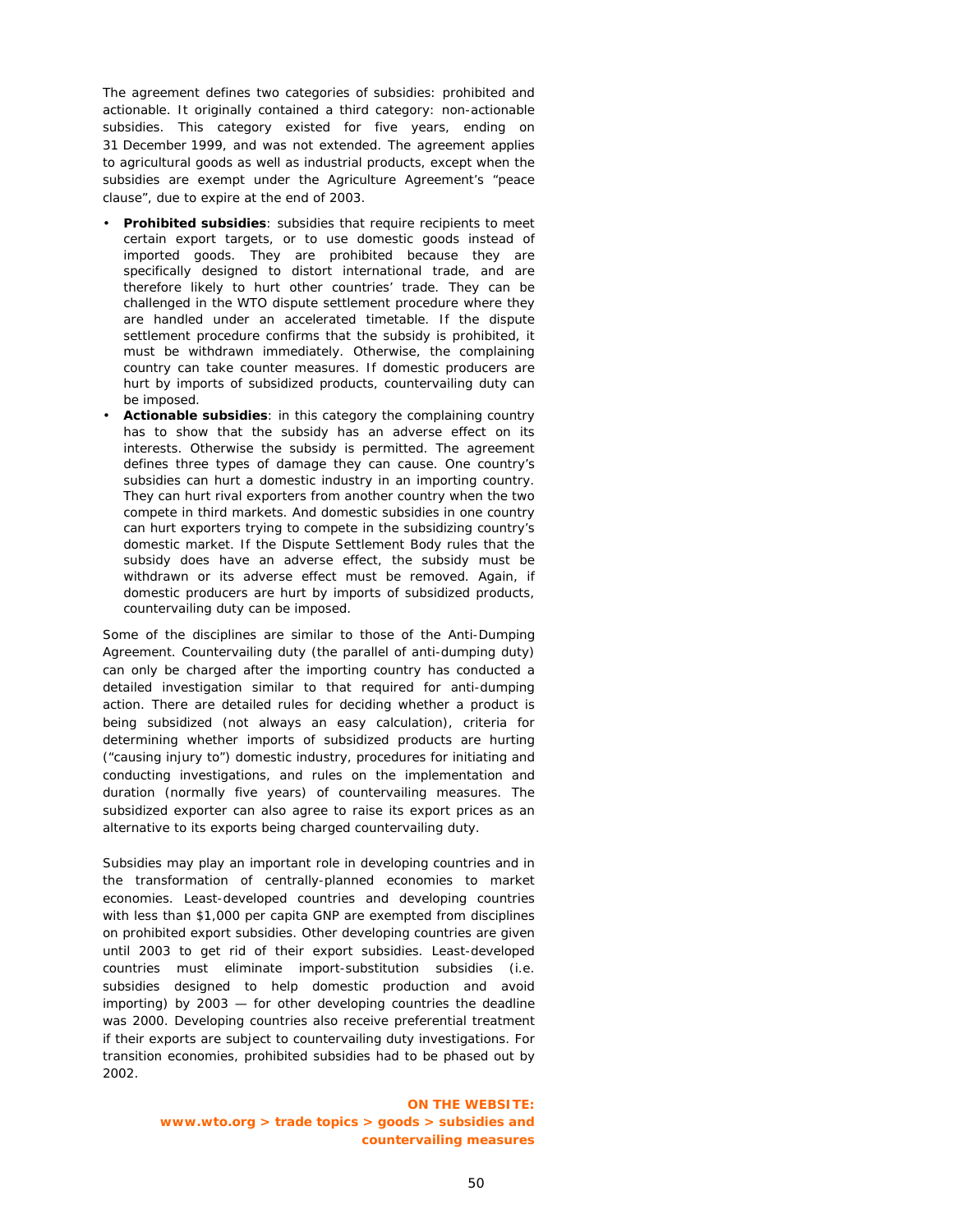#### **Safeguards: emergency protection from imports**

A WTO member may restrict imports of a product temporarily (take "safeguard" actions) if its domestic industry is injured or threatened with injury caused by a surge in imports. Here, the injury has to be serious. Safeguard measures were always available under GATT (Article 19). However, they were infrequently used, some governments preferring to protect their domestic industries through "grey area" measures — using bilateral negotiations outside GATT's auspices, they persuaded exporting countries to restrain exports "voluntarily" or to agree to other means of sharing markets. Agreements of this kind were reached for a wide range of products: automobiles, steel, and semiconductors, for example.

The WTO agreement broke new ground. It prohibits "grey-area" measures, and it sets time limits (a "sunset clause") on all safeguard actions. The agreement says members must not seek, take or maintain any voluntary export restraints, orderly marketing arrangements or any other similar measures on the export or the import side. The bilateral measures that were not modified to conform with the agreement were phased out at the end of 1998.

Countries were allowed to keep one of these measures an extra year (until the end of 1999), but only the European Union — for restrictions on imports of cars from Japan — made use of this provision.

**What is this agreement called?**  Agreement on **Safeguards** 

An import "surge" justifying safeguard action can be a real increase in imports (an *absolute increase*); or it can be an increase in the imports' share of a shrinking market, even if the import quantity has not increased (*relative increase*).

Industries or companies may request safeguard action by their government. The WTO agreement sets out requirements for safeguard investigations by national authorities. The emphasis is on transparency and on following established rules and practices avoiding arbitrary methods. The authorities conducting investigations have to announce publicly when hearings are to take place and provide other appropriate means for interested parties to present evidence. The evidence must include arguments on whether a measure is in the public interest.

The agreement sets out criteria for assessing whether "serious injury" is being caused or threatened, and the factors which must be considered in determining the impact of imports on the domestic industry. When imposed, a safeguard measure should be applied only to the extent necessary to prevent or remedy serious injury and to help the industry concerned to adjust. Where quantitative restrictions (quotas) are imposed, they normally should not reduce the quantities of imports below the annual average for the last three representative years for which statistics are available, unless clear justification is given that a different level is necessary to prevent or remedy serious injury.

In principle, safeguard measures cannot be targeted at imports from a particular country. However, the agreement does describe how quotas can be allocated among supplying countries, including in the exceptional circumstance where imports from certain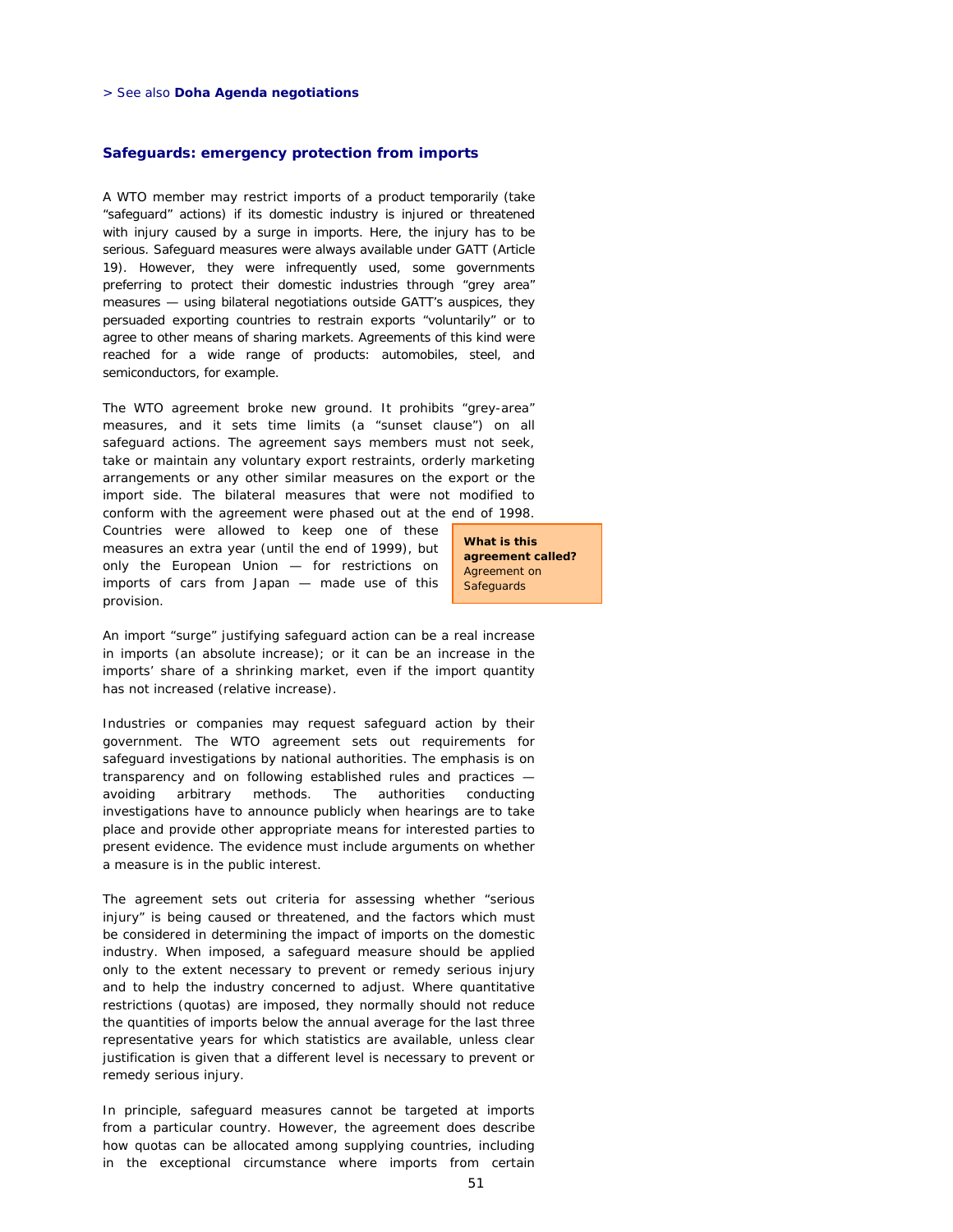countries have increased disproportionately quickly. A safeguard measure should not last more than four years, although this can be extended up to eight years, subject to a determination by competent national authorities that the measure is needed and that there is evidence the industry is adjusting. Measures imposed for more than a year must be progressively liberalized.

When a country restricts imports in order to safeguard its domestic producers, in principle it must give something in return. The agreement says the exporting country (or exporting countries) can seek compensation through consultations. If no agreement is reached the exporting country can retaliate by taking equivalent action — for instance, it can raise tariffs on exports from the country that is enforcing the safeguard measure. In some circumstances, the exporting country has to wait for three years after the safeguard measure was introduced before it can retaliate in this way — i.e. if the measure conforms with the provisions of the agreement and if it is taken as a result of an increase in the quantity of imports from the exporting country.

To some extent developing countries' exports are shielded from safeguard actions. An importing country can only apply a safeguard measure to a product from a developing country if the developing country is supplying more than 3% of the imports of that product, or if developing country members with less than 3% import share collectively account for more than 9% of total imports of the product concerned.

The WTO's Safeguards Committee oversees the operation of the agreement and is responsible for the surveillance of members' commitments. Governments have to report each phase of a safeguard investigation and related decision-making, and the committee reviews these reports.

> **ON THE WEBSITE: www.wto.org > trade topics > goods > safeguards**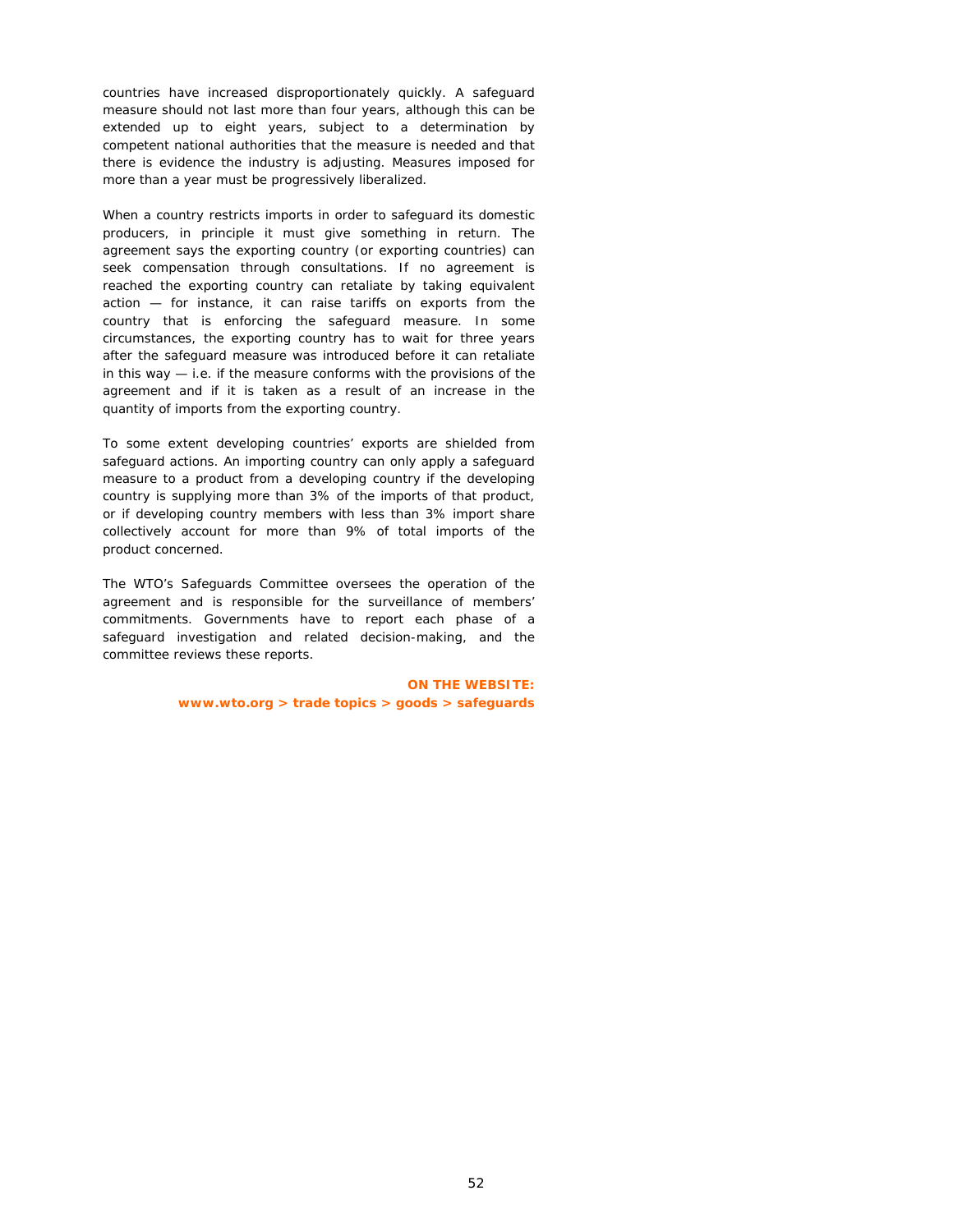# **9. Non-tariff barriers: red tape, etc**

A number of agreements deal with various bureaucratic or legal issues that could involve hindrances to trade.

- import licensing
- rules for the valuation of goods at customs
- preshipment inspection: further checks on imports
- rules of origin: made in ... where?
- investment measures

### **Import licensing: keeping procedures clear**

Although less widely used now than in the past, import licensing systems are subject to disciplines in the WTO. The **Agreement on Import Licensing Procedures** says import licensing should be simple, transparent and predictable. For example, the agreement requires governments to publish sufficient information for traders to know how and why the licences are granted. It also describes how countries should notify the WTO when they introduce new import licensing procedures or change existing procedures. The agreement offers guidance on how governments should assess applications for licences.

Some licences are issued automatically if certain conditions are met. The agreement sets criteria for automatic licensing so that the procedures used do not restrict trade.

Other licences are not issued automatically. Here, the agreement tries to minimize the importers' burden in applying for licences, so that the administrative work does not in itself restrict or distort imports. The agreement says the agencies handling licensing should not normally take more than 30 days to deal with an application — 60 days when all applications are considered at the same time.

**ON THE WEBSITE: www.wto.org > trade topics > goods > import licensing** 

# **Rules for the valuation of goods at customs**

For importers, the process of estimating the value of a product at customs presents problems that can be just as serious as the actual duty rate charged. The WTO agreement on customs valuation aims for a fair, uniform and neutral system for the valuation of goods for customs purposes — a system that conforms to commercial realities, and which outlaws the use of arbitrary or fictitious customs values. The agreement provides a set of valuation rules, expanding and giving greater precision to the provisions on customs valuation in the original GATT.

A related Uruguay Round ministerial decision gives customs administrations the right to request further information in cases where they have reason to doubt the accuracy of the declared value of imported

**What is this agreement called?**  Agreement on Implementation of Article VII (i.e. 7) of the General Agreement on Tariffs and Trade 1994; and related ministerial decisions: "Decision Regarding Cases Where Customs Administrations Have Reasons to Doubt the Truth or Accuracy of the Declared Value" and "Decisions on Texts Relating to Minimum Values and Imports by Sole Agents, Sole Distributors and Sole Concessionaires".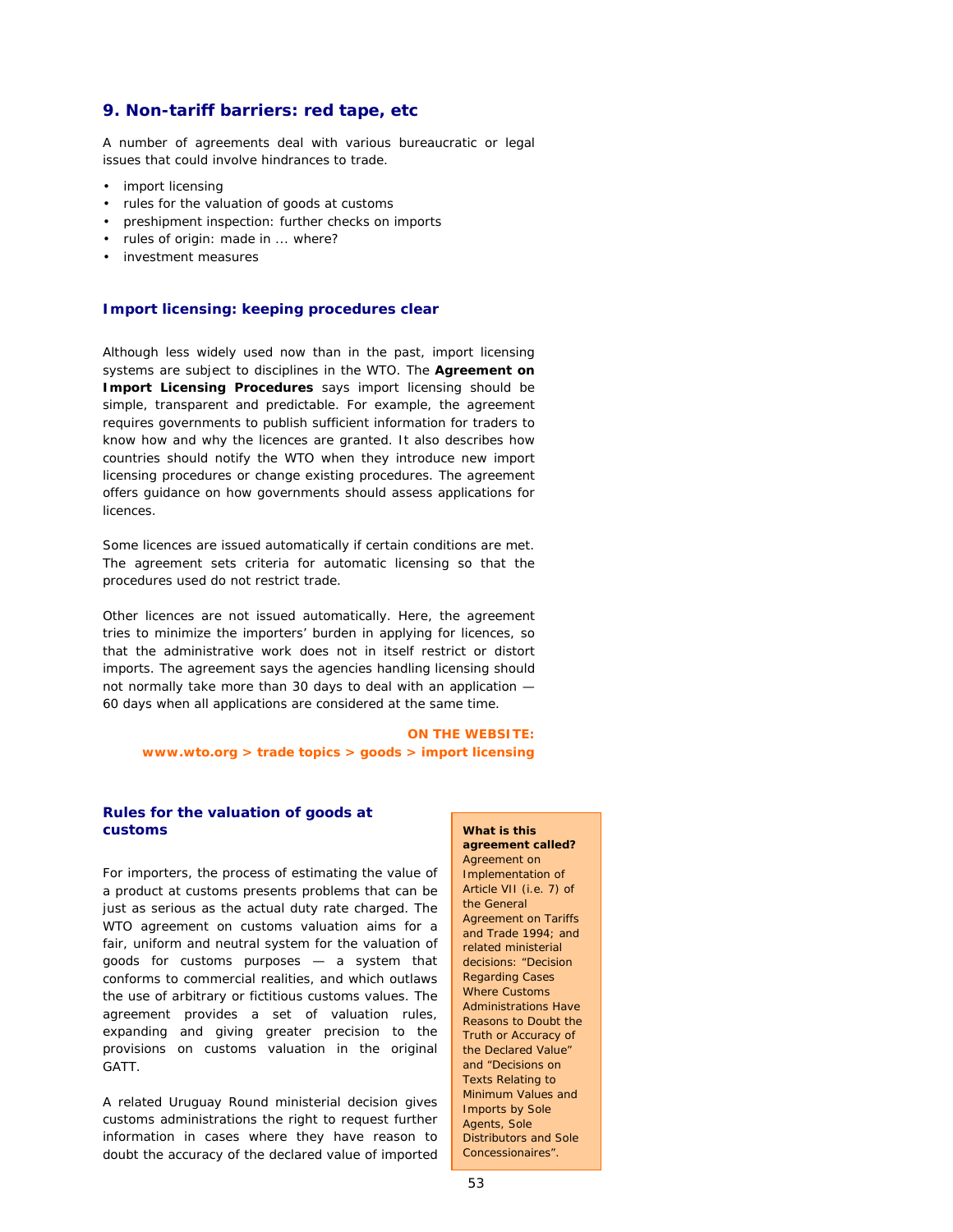goods. If the administration maintains a reasonable doubt, despite any additional information, it may be deemed that the customs value of the imported goods cannot be determined on the basis of the declared value.

#### **ON THE WEBSITE:**

**www.wto.org > trade topics > goods > customs valuation** 

#### **Preshipment inspection: a further check on imports**

Preshipment inspection is the practice of employing specialized private companies (or "independent entities") to check shipment details — essentially price, quantity and quality — of goods ordered overseas. Used by governments of developing countries, the purpose is to safeguard national financial interests (preventing capital flight, commercial fraud, and customs duty evasion, for instance) and to compensate for inadequacies in administrative infrastructures.

The **Preshipment Inspection Agreement** recognizes that GATT principles and obligations apply to the activities of preshipment inspection agencies mandated by governments. The obligations placed on governments which use preshipment inspections include non-discrimination, transparency, protection of confidential business information, avoiding unreasonable delay, the use of specific guidelines for conducting price verification and avoiding conflicts of interest by the inspection agencies. The obligations of exporting members towards countries using preshipment inspection include non-discrimination in the application of domestic laws and regulations, prompt publication of those laws and regulations and the provision of technical assistance where requested.

The agreement establishes an independent review procedure. This is administered jointly by the International Federation of Inspection Agencies (IFIA), representing inspection agencies, and the International Chamber of Commerce (ICC), representing exporters. Its purpose is to resolve disputes between an exporter and an inspection agency.

#### **Rules of origin: made in ... where?**

"Rules of origin" are the criteria used to define where a product was made. They are an essential part of trade rules because a number of policies discriminate between exporting countries: quotas, preferential tariffs, anti-dumping actions, countervailing duty (charged to counter export subsidies), and more. Rules of origin are also used to compile trade statistics, and for "made in ..." labels that are attached to products. This is complicated by globalization and the way a product can be processed in several countries before it is ready for the market.

The **Rules of Origin Agreement** requires WTO members to ensure that their rules of origin are transparent; that they do not have restricting, distorting or disruptive effects on international trade; that they are administered in a consistent, uniform, impartial and reasonable manner; and that they are based on a positive standard (in other words, they should state what *does confer origin rather than what does not).*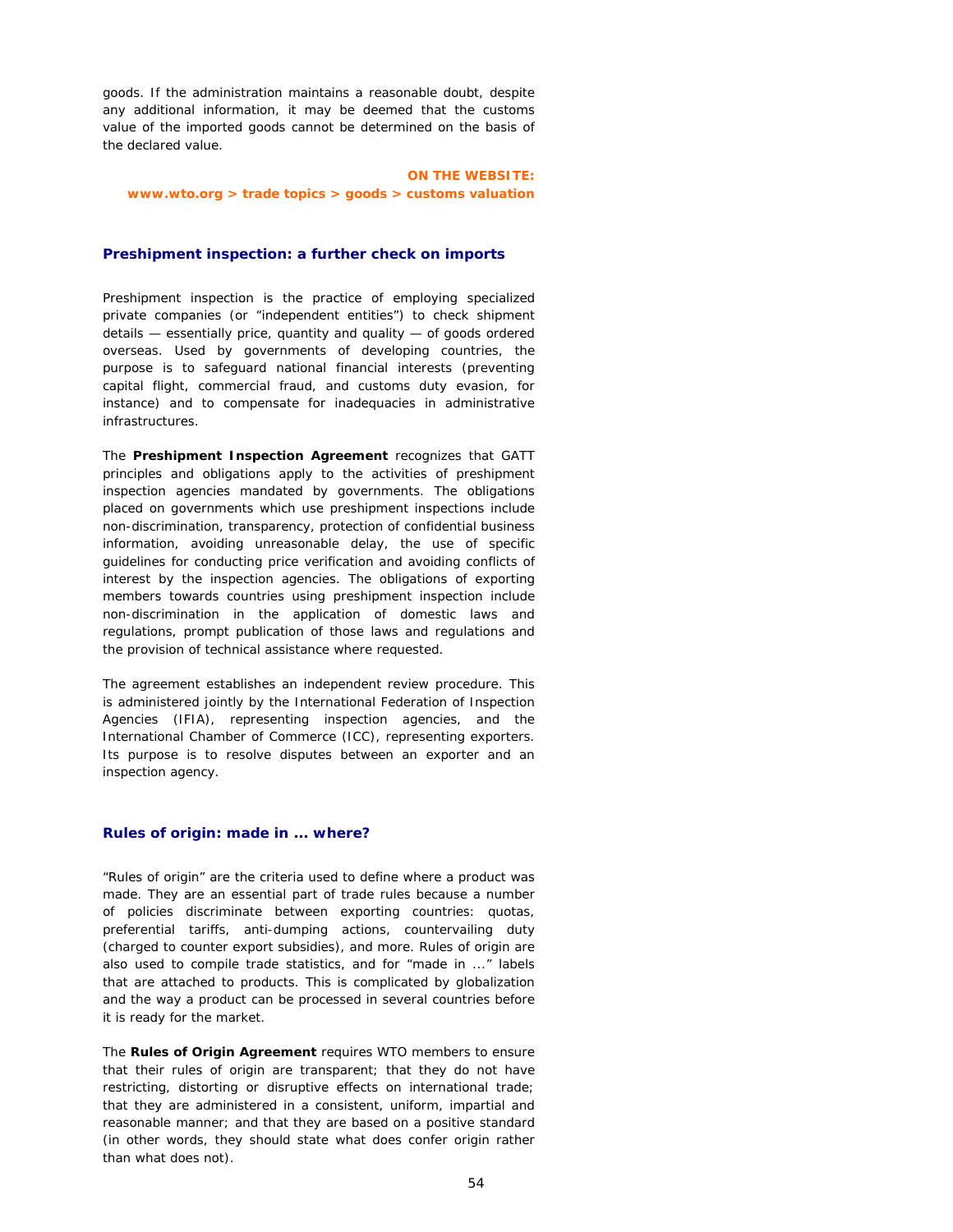For the longer term, the agreement aims for common ("harmonized") rules of origin among all WTO members, except in some kinds of preferential trade — for example, countries setting up a free trade area are allowed to use different rules of origin for products traded under their free trade agreement. The agreement establishes a harmonization work programme, based upon a set of principles, including making rules of origin objective, understandable and predictable. The work was due to end in July 1998, but several deadlines have been missed. It is being conducted by a Committee on Rules of Origin in the WTO and a Technical Committee under the auspices of the World Customs Organization in Brussels. The outcome will be a single set of rules of origin to be applied under non-preferential trading conditions by all WTO members in all circumstances.

An annex to the agreement sets out a "common declaration" dealing with the operation of rules of origin on goods which qualify for preferential treatment.

> **ON THE WEBSITE: www.wto.org > trade topics > goods > rules of origin**

#### **Investment measures: reducing trade distortions**

The **Trade-Related Investment Measures (TRIMs) Agreement** applies only to measures that affect trade in goods. It recognizes that certain measures can restrict and distort trade, and states that no member shall apply any measure that discriminates against foreigners or foreign products (i.e. violates "national treatment" principles in GATT). It also outlaws investment measures that lead to restrictions in quantities (violating another principle in GATT). An illustrative list of TRIMs agreed to be inconsistent with these GATT articles is appended to the agreement. The list includes measures which require particular levels of local procurement by an enterprise ("local content requirements"). It also discourages measures which limit a company's imports or set targets for the company to export ("trade balancing requirements").

Under the agreement, countries must inform fellow-members through the WTO of all investment measures that do not conform with the agreement. Developed countries had to eliminate these in two years (by the end of 1996); developing countries had five years (to the end of 1999); and least-developed countries seven. In July 2001, the Goods Council agreed to extend this transition period for a number of requesting developing countries.

The agreement establishes a Committee on TRIMs to monitor the implementation of these commitments. The agreement also says that WTO members should consider, by 1 January 2000, whether there should also be provisions on investment policy and competition policy. This discussion is now part of the Doha Development Agenda.

> **ON THE WEBSITE: www.wto.org > trade topics > investment**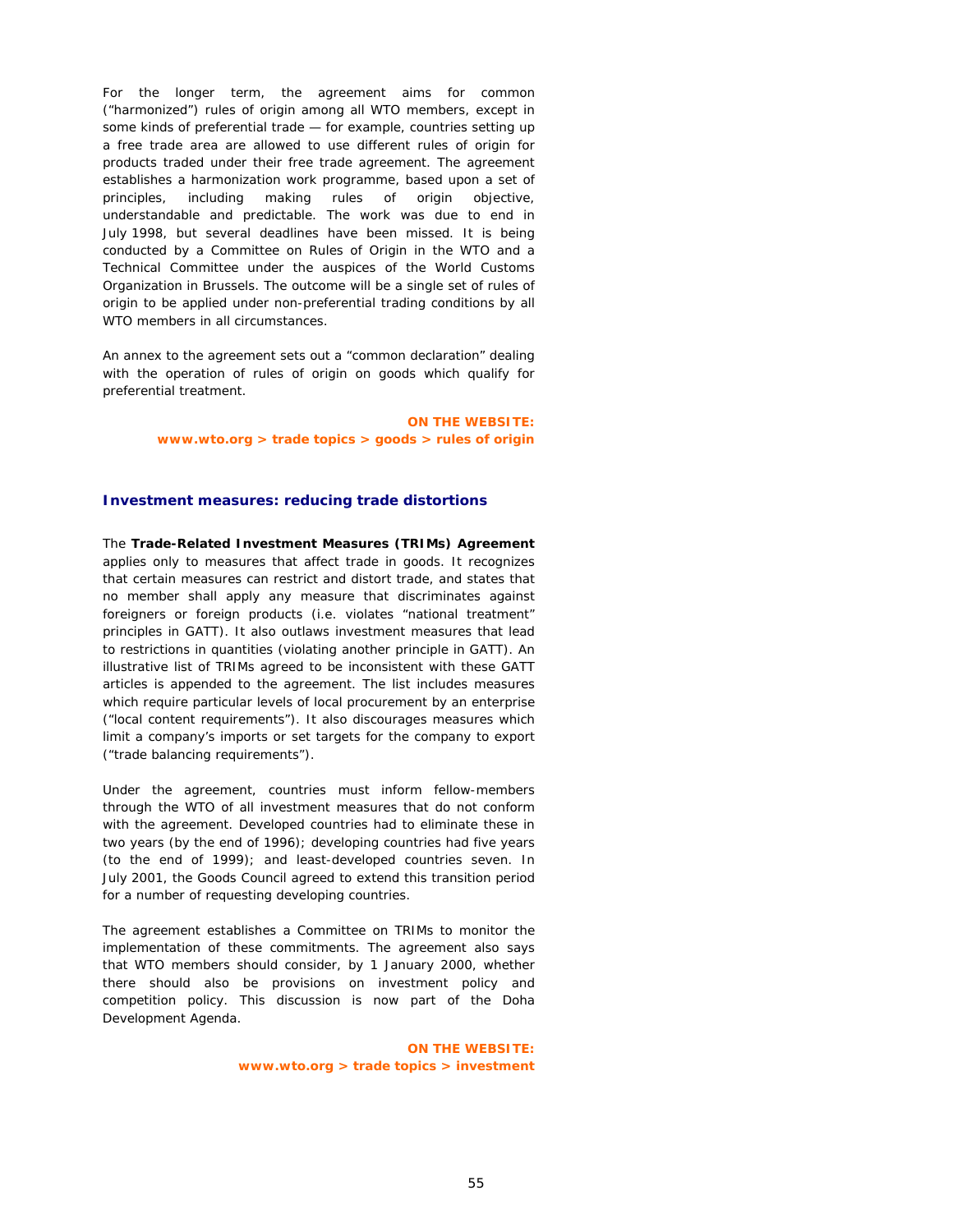# **10. Plurilaterals: of minority interest**

For the most part, all WTO members subscribe to all WTO agreements. After the Uruguay Round, however, there remained four agreements, originally negotiated in the Tokyo Round, which had a narrower group of signatories and are known as "plurilateral agreements". All other Tokyo Round agreements became multilateral obligations (i.e. obligations for all WTO members) when the World Trade Organization was established in 1995. The four were:

- trade in civil aircraft
- government procurement
- dairy products
- bovine meat.

The bovine meat and dairy agreements were terminated in 1997.

#### **Fair trade in civil aircraft**

The **Agreement on Trade in Civil Aircraft** entered into force on 1 January 1980. It now has 30 signatories. The agreement eliminates import duties on all aircraft, other than military aircraft, as well as on all other products covered by the agreement — civil aircraft engines and their parts and components, all components and sub-assemblies of civil aircraft, and flight simulators and their parts and components. It contains disciplines on governmentdirected procurement of civil aircraft and inducements to purchase, as well as on government financial support for the civil aircraft sector.

> **ON THE WEBSITE: www.wto.org > trade topics > goods > civil aircraft**

#### **Government procurement: opening up for competition**

In most countries the government, and the agencies it controls, are together the biggest purchasers of goods of all kinds, ranging from basic commodities to high-technology equipment. At the same time, the political pressure to favour domestic suppliers over their foreign competitors can be very strong.

An **Agreement on Government Procurement** was first negotiated during the Tokyo Round and entered into force on 1 January 1981. Its purpose is to open up as much of this business as possible to international competition. It is designed to make laws, regulations, procedures and practices regarding government procurement more transparent and to ensure they do not protect domestic products or suppliers, or discriminate against foreign products or suppliers.

The agreement has 28 members. It has two elements — general rules and obligations, and schedules of national entities in each member country whose procurement is subject to the agreement. A large part of the general rules and obligations concern tendering procedures.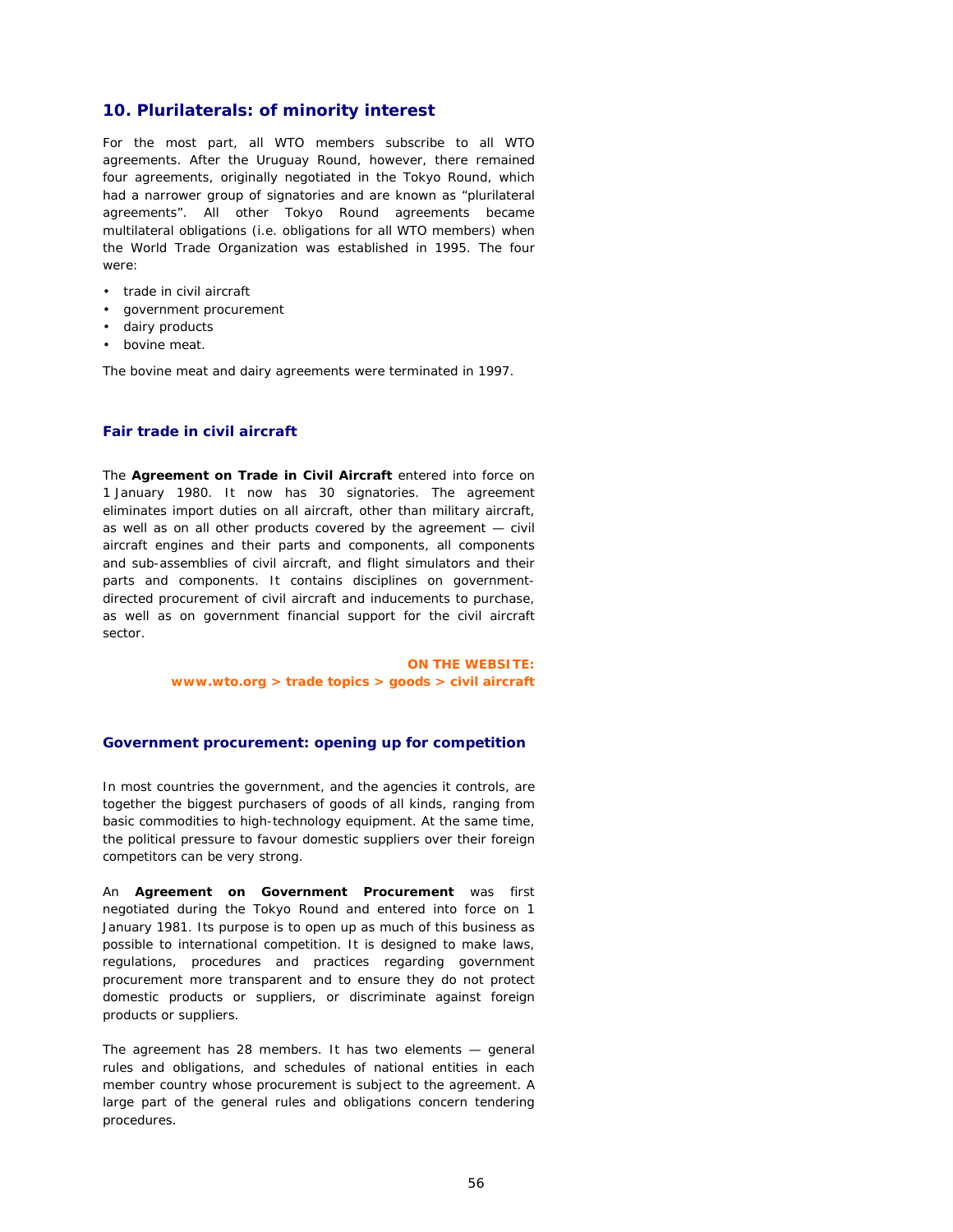The present agreement and commitments were negotiated in the Uruguay Round. These negotiations achieved a 10-fold expansion of coverage, extending international competition to include national and local government entities whose collective purchases are worth several hundred billion dollars each year. The new agreement also extends coverage to services (including construction services), procurement at the sub-central level (for example, states, provinces, departments and prefectures), and procurement by public utilities. The new agreement took effect on 1 January 1996.

It also reinforces rules guaranteeing fair and non-discriminatory conditions of international competition. For example, governments will be required to put in place domestic procedures by which aggrieved private bidders can challenge procurement decisions and obtain redress in the event such decisions were made inconsistently with the rules of the agreement.

The agreement applies to contracts worth more than specified threshold values. For central government purchases of goods and services, the threshold is SDR 130,000 (some \$185,000 in June 2003). For purchases of goods and services by sub-central government entities the threshold varies but is generally in the region of SDR 200,000. For utilities, thresholds for goods and services is generally in the area of SDR 400,000 and for construction contracts, in general the threshold value is SDR 5,000,000.

#### **ON THE WEBSITE:**

**www.wto.org > trade topics > goods > government procurement** 

## **Dairy and bovine meat agreements: ended in 1997**

The **International Dairy Agreement** and **International Bovine Meat Agreement** were scrapped at the end of 1997. Countries that had signed the agreements decided that the sectors were better handled under the Agriculture and Sanitary and Phytosanitary agreements. Some aspects of their work had been handicapped by the small number of signatories. For example, some major exporters of dairy products did not sign the Dairy Agreement, and the attempt to cooperate on minimum prices therefore failed minimum pricing was suspended in 1995.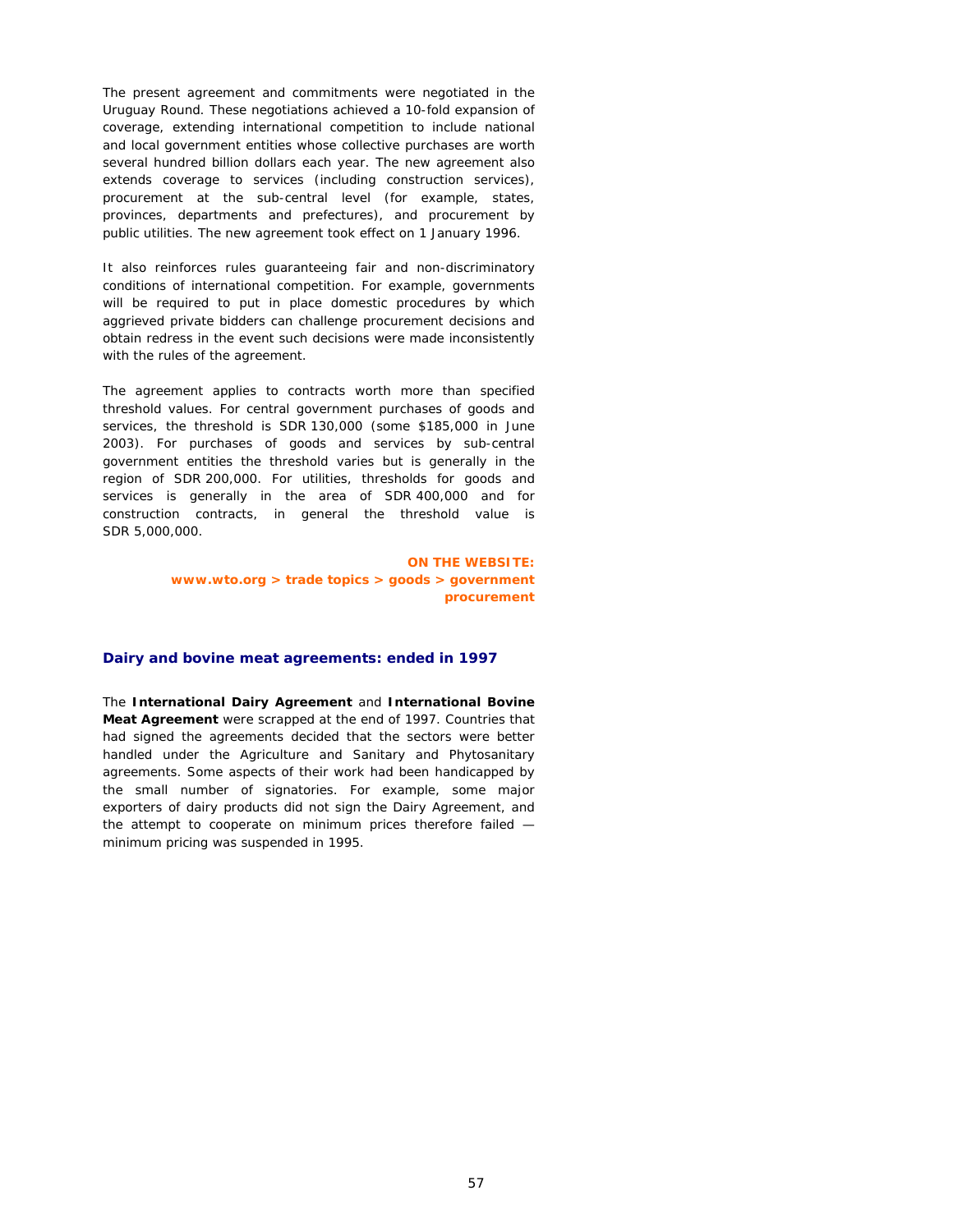# **11. Trade policy reviews: ensuring transparency**

Individuals and companies involved in trade have to know as much as possible about the conditions of trade. It is therefore fundamentally important that regulations and policies are transparent. In the WTO, this is achieved in two ways: governments have to inform the WTO and fellow-members of specific measures, policies or laws through regular "notifications"; and the WTO conducts regular reviews of individual

**What is this agreement called?**  Trade Policy Review Mechanism

countries' trade policies — the trade policy reviews. These reviews are part of the Uruguay Round agreement, but they began several years before the round ended — they were an early result of the negotiations. Participants agreed to set up the reviews at the December 1988 ministerial meeting that was intended to be the midway assessment of the Uruguay Round. The first review took place the following year. Initially they operated under GATT and, like GATT, they focused on goods trade. With the creation of the WTO in 1995, their scope was extended, like the WTO, to include services and intellectual property.

The importance countries attach to the process is reflected in the seniority of the Trade Policy Review Body — it is the WTO General Council in another guise.

The objectives are:

- to increase the transparency and understanding of countries' trade policies and practices, through regular monitoring
- to improve the quality of public and intergovernmental debate on the issues
- to enable a multilateral assessment of the effects of policies on the world trading system.

The reviews focus on members' own trade policies and practices. But they also take into account the countries' wider economic and developmental needs, their policies and objectives, and the external economic environment that they face. These "peer reviews" by other WTO members encourage governments to follow more closely the WTO rules and disciplines and to fulfil their commitments. In practice the reviews have two broad results: they enable outsiders to understand a country's policies and circumstances, and they provide feedback to the reviewed country on its performance in the system.

Over a period of time, all WTO members are to come under scrutiny. The frequency of the reviews depends on the country's size:

- The four biggest traders the European Union, the United States, Japan and Canada (the "Quad") — are examined approximately once every two years.
- The next 16 countries (in terms of their share of world trade) are reviewed every four years.
- The remaining countries are reviewed every six years, with the possibility of a longer interim period for the least-developed countries.

For each review, two documents are prepared: a policy statement by the government under review, and a detailed report written independently by the WTO Secretariat. These two reports, together with the proceedings of the Trade Policy Review Body's meetings are published shortly afterwards.

> **ON THE WEBSITE: www.wto.org > trade topics > trade policy reviews**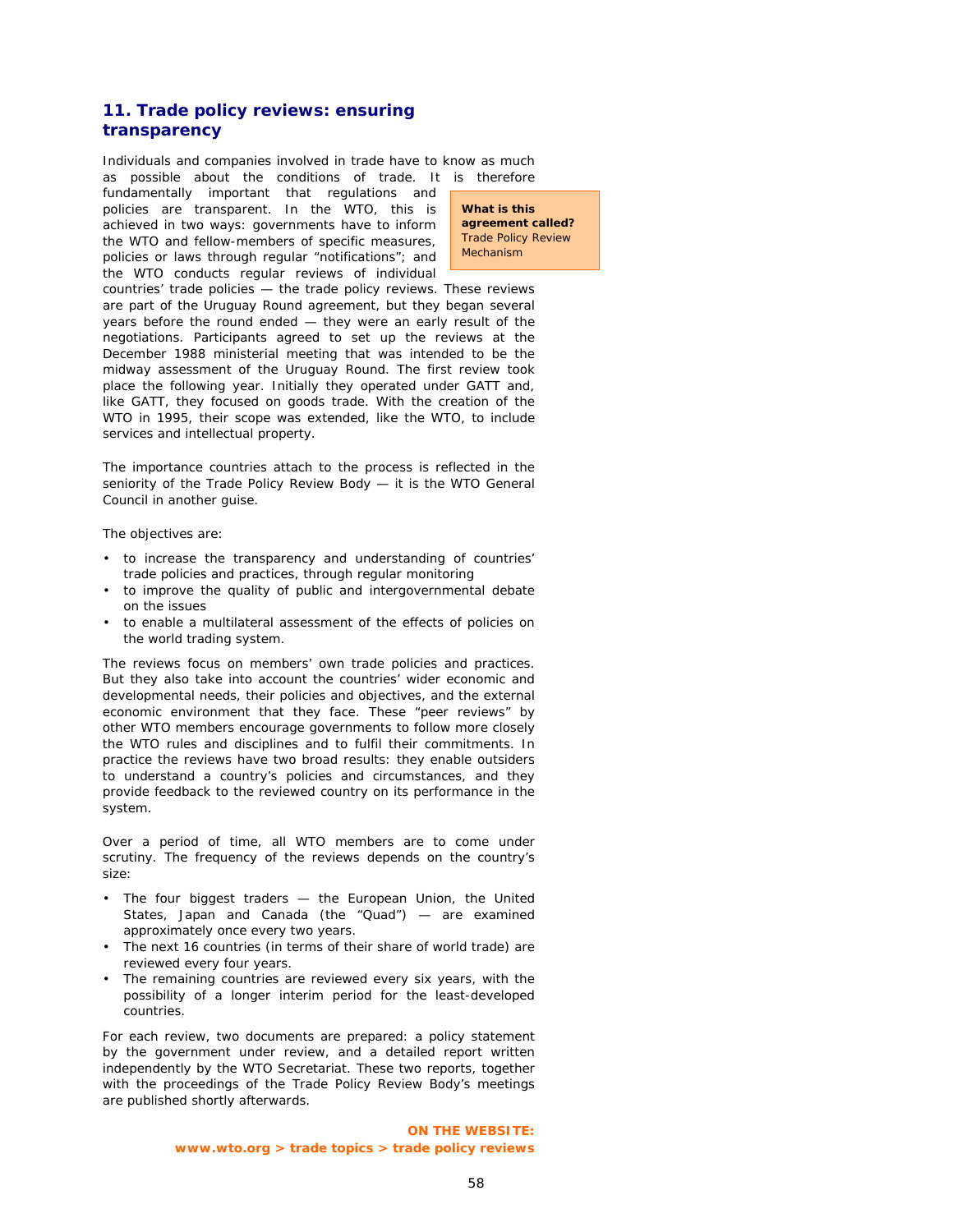# Chapter 3 **Settling disputes**

The priority is to settle disputes, not to pass judgement.

# **1. A unique contribution**

Dispute settlement is the central pillar of the multilateral trading system, and the WTO's unique contribution to the stability of the global economy. Without a means of settling disputes, the rulesbased system would be less effective because the rules could not be enforced. The WTO's procedure underscores the rule of law, and it makes the trading system more secure and predictable. The system is based on clearly-defined rules, with timetables for completing a case. First rulings are made by a panel and endorsed (or rejected) by the WTO's full membership. Appeals based on points of law are possible.

However, the point is not to pass judgement. The priority is to settle disputes, through consultations if possible. By July 2005, only about 130 of the 332 cases had reached the full panel process. Most of the rest have either been notified as settled "out of court" or remain in a prolonged consultation phase — some since 1995.

**Principles: equitable, fast, effective, mutually acceptable** 

Disputes in the WTO are essentially about broken promises. WTO members have agreed that if they believe fellow-members are violating trade rules, they will use the multilateral system of settling disputes instead of taking action unilaterally. That means abiding by the agreed procedures, and respecting judgements.

A dispute arises when one country adopts a trade policy measure or takes some action that one or more fellow-WTO members considers to be breaking the WTO agreements, or to be a failure to live up to obligations. A third group of countries can declare that they have an interest in the case and enjoy some rights.

A procedure for settling disputes existed under the old GATT, but it had no fixed timetables, rulings were easier to block, and many cases dragged on for a long time inconclusively. The Uruguay Round agreement introduced a more structured process with more clearly defined stages in the procedure. It introduced greater discipline for the length of time a case should take to be settled, with flexible deadlines set in various stages of the procedure. The agreement emphasizes that prompt settlement is essential if the WTO is to function effectively. It sets out in considerable detail the procedures and the timetable to be followed in resolving disputes. If a case runs its full course to a first ruling, it should not normally take more than about one year  $-15$  months if the case is appealed. The agreed time limits are flexible, and if the case is considered urgent (e.g. if

#### **Panels**

Panels are like tribunals. But unlike in a normal tribunal, the panellists are usually chosen in consultation with the countries in dispute. Only if the two sides cannot agree does the WTO director-general appoint them.

Panels consist of three (possibly five) experts from different countries who examine the evidence and decide who is right and who is wrong. The panel's report is passed to the Dispute Settlement Body, which can only reject the report by consensus.

Panellists for each case can be chosen from a permanent list of well-qualified candidates, or from elsewhere. They serve in their individual capacities. They cannot receive instructions from any government.

**What is this agreement called?** Understanding on Rules and Procedures Governing the Settlement of Disputes

#### **More cases can be good news**

If the courts find themselves handling an increasing number of criminal cases, does that mean law and order is breaking down? Not necessarily. Sometimes it means that people have more faith in the courts and the rule of law. They are turning to the courts instead of taking the law into their own hands.

For the most part, that is what is happening in the WTO. No one likes to see countries quarrel. But if there are going to be trade disputes anyway, it is healthier that the cases are handled according to internationally agreed rules. There are strong grounds for arguing that the increasing number of disputes is simply the result of expanding world trade and the stricter rules negotiated in the Uruguay Round; and that the fact that more are coming to the WTO reflects a growing faith in the system.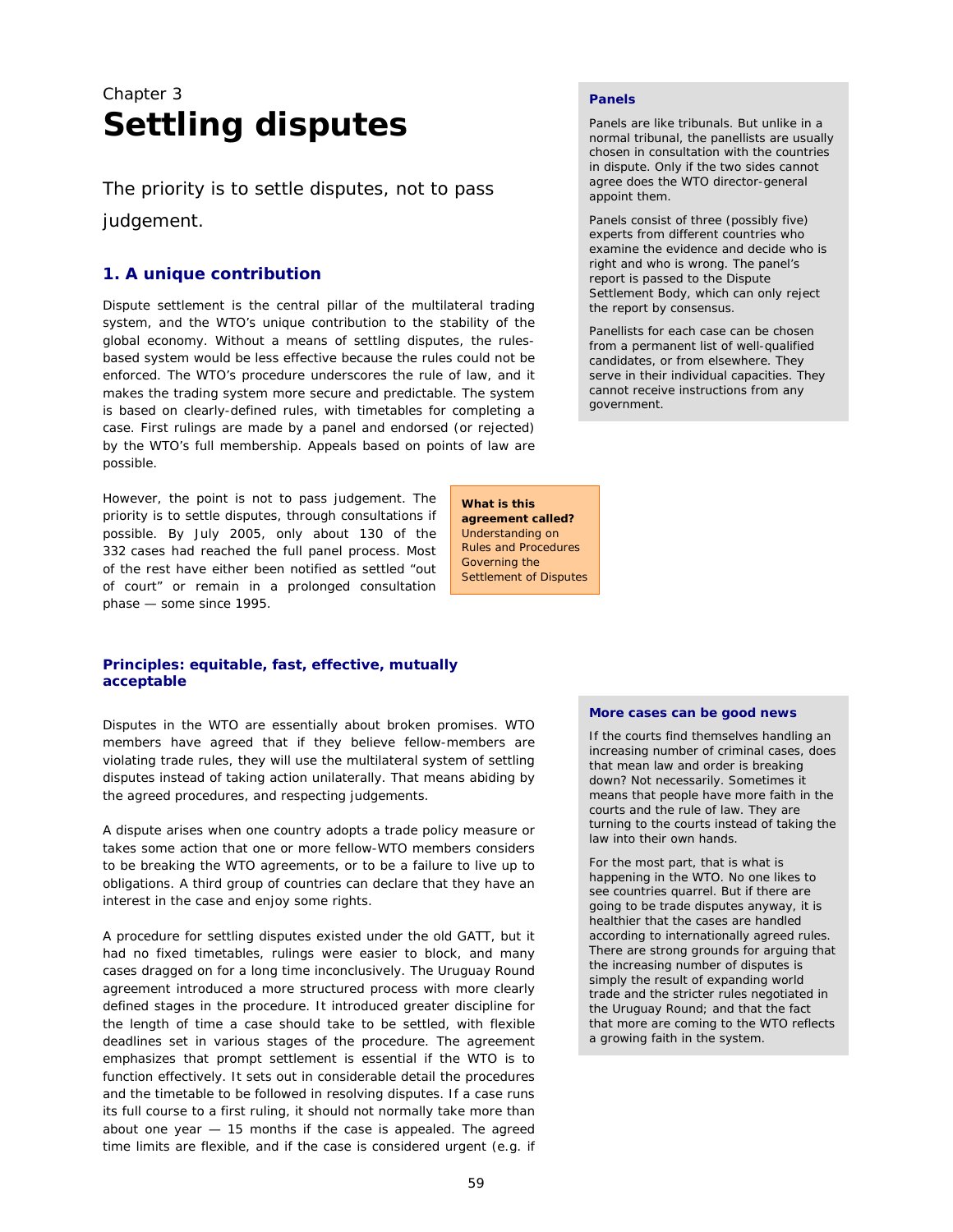perishable goods are involved), it is accelerated as much as possible.

The Uruguay Round agreement also made it impossible for the country losing a case to block the adoption of the ruling. Under the previous GATT procedure, rulings could only be adopted by consensus, meaning that a single objection could block the ruling. Now, rulings are automatically adopted unless there is a consensus to reject a ruling — any country wanting to block a ruling has to persuade all other WTO members (including its adversary in the case) to share its view.

Although much of the procedure does resemble a court or tribunal, the preferred solution is for the countries concerned to discuss their problems and settle the dispute by themselves. The first stage is therefore consultations between the governments concerned, and even when the case has progressed to other stages, consultation and mediation are still always possible.

#### **How are disputes settled?**

Settling disputes is the responsibility of the Dispute Settlement Body (the General Council in another guise), which consists of all WTO members. The Dispute Settlement Body has the sole authority to establish "panels" of experts to consider the case, and to accept or reject the panels' findings or the results of an appeal. It monitors the implementation of the rulings and recommendations, and has the power to authorize retaliation when a country does not comply with a ruling.

- **First stage: consultation** (up to **60 days**). Before taking any other actions the countries in dispute have to talk to each other to see if they can settle their differences by themselves. If that fails, they can also ask the WTO director-general to mediate or try to help in any other way.
- **Second stage: the panel** (up to **45 days** for a panel to be appointed, plus **6 months** for the panel to conclude). If consultations fail, the complaining country can ask for a panel to be appointed. The country "in the dock" can block the creation of a panel once, but when the Dispute Settlement Body meets for a

second time, the appointment can no longer be blocked (unless there is a consensus against appointing the panel).

Officially, the panel is helping the Dispute Settlement Body make rulings or recommendations. But because the panel's report can only be rejected by consensus in the Dispute Settlement Body, its conclusions are difficult to overturn. The panel's findings have to be based on the agreements cited.

The panel's final report should normally be given to the parties to the dispute within six months. In cases of urgency, including those concerning perishable goods, the deadline is shortened to three months.

#### **How long to settle a dispute?**

These approximate periods for each stage of a dispute settlement procedure are target figures — the agreement is flexible. In addition, the countries can settle their dispute themselves at any stage. Totals are also approximate.

| 60 days                           | Consultations, mediation, etc                                   |  |  |  |
|-----------------------------------|-----------------------------------------------------------------|--|--|--|
| 45 days                           | Panel set up and panellists appointed                           |  |  |  |
| 6 months                          | Final panel report to parties                                   |  |  |  |
| 3 weeks                           | Final panel report to WTO members                               |  |  |  |
| 60 days                           | Dispute Settlement Body adopts report (if no appeal)            |  |  |  |
| $Total = 1 year (without appeal)$ |                                                                 |  |  |  |
| 60-90 days<br>30 days             | Appeals report<br>Dispute Settlement Body adopts appeals report |  |  |  |

**Total = 1y 3m (with appeal)**

The agreement describes in some detail how the panels are to work. The main stages are: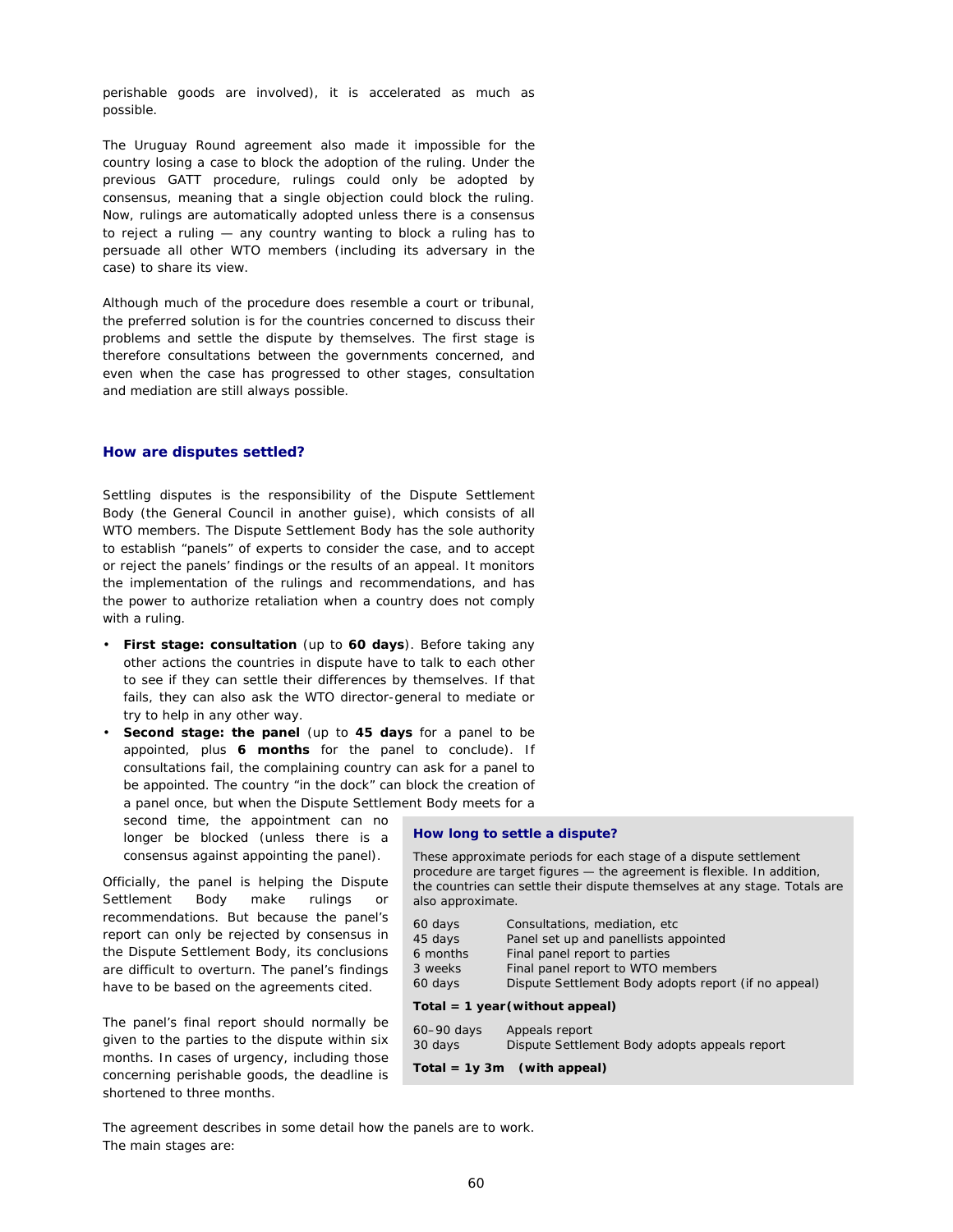- **Before the first hearing**: each side in the dispute presents its case in writing to the panel.
- **First hearing: the case for the complaining country and defence**: the complaining country (or countries), the responding country, and those that have announced they have an interest in the dispute, make their case at the panel's first hearing.
- **Rebuttals**: the countries involved submit written rebuttals and present oral arguments at the panel's second meeting.
- **Experts**: if one side raises scientific or other technical matters, the panel may consult experts or appoint an expert review group to prepare an advisory report.
- **First draft**: the panel submits the descriptive (factual and argument) sections of its report to the two sides, giving them two weeks to comment. This report does not include findings and conclusions.
- **Interim report**: The panel then submits an interim report, including its findings and conclusions, to the two sides, giving them one week to ask for a review.
- **Review**: The period of review must not exceed two weeks. During that time, the panel may hold additional meetings with the two sides.
- **Final report:** A final report is submitted to the two sides and three weeks later, it is circulated to all WTO members. If the panel decides that the disputed trade measure does break a WTO agreement or an obligation, it recommends that the measure be made to conform with WTO rules. The panel may suggest how this could be done.
- **The report becomes a ruling**: The report becomes the Dispute Settlement Body's ruling or recommendation within 60 days unless a consensus rejects it. Both sides can appeal the report (and in some cases both sides do).

#### **Appeals**

Either side can appeal a panel's ruling. Sometimes both sides do so. Appeals have to be based on points of law such as legal interpretation — they cannot reexamine existing evidence or examine new issues.

Each appeal is heard by three members of a permanent sevenmember Appellate Body set up by the Dispute Settlement Body and broadly representing the range of WTO membership. Members of the Appellate Body have four-year terms. They have to be individuals with recognized standing in the field of law and international trade, not affiliated with any government.

The appeal can uphold, modify or reverse the panel's legal findings and conclusions. Normally appeals should not last more than 60 days, with an absolute maximum of 90 days.

The Dispute Settlement Body has to accept or reject the appeals report within 30 days — and rejection is only possible by consensus.

# **The case has been decided: what next?**

Go directly to jail. Do not pass Go, do not collect … . Well, not exactly. But the sentiments apply. If a country has done something wrong, it should swiftly correct its fault. And if it continues to break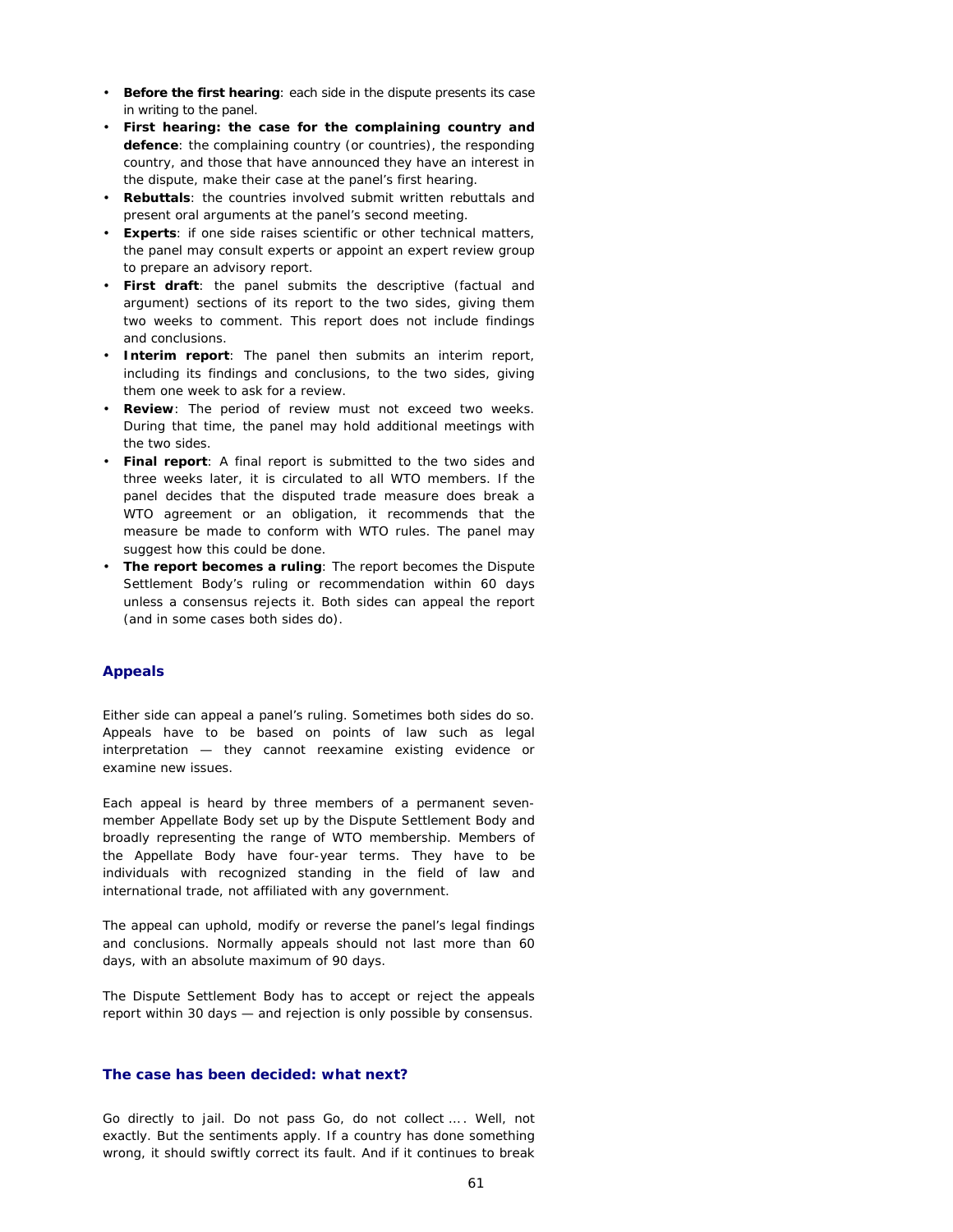an agreement, it should offer compensation or suffer a suitable penalty that has some bite.

Even once the case has been decided, there is more to do before trade sanctions (the conventional form of penalty) are imposed. The priority at this stage is for the losing "defendant" to bring its policy into line with the ruling or recommendations. The dispute settlement agreement stresses that "prompt compliance with recommendations or rulings of the DSB [Dispute Settlement Body] is essential in order to ensure effective resolution of disputes to the benefit of all Members".

If the country that is the target of the complaint loses, it must follow the recommendations of the panel report or the appeals report. It must state its intention to do so at a Dispute Settlement Body meeting held within 30 days of the report's adoption. If complying with the recommendation immediately proves impractical, the member will be given a "reasonable period of time" to do so. If it fails to act within this period, it has to enter into negotiations with the complaining country (or countries) in order to determine mutually-acceptable compensation for instance, tariff reductions in areas of particular interest to the complaining side.

If after 20 days, no satisfactory compensation is agreed, the complaining side may ask the Dispute Settlement Body for permission to impose limited trade sanctions ("suspend concessions or obligations") against the other side. The Dispute Settlement Body must grant this authorization within 30 days of the expiry of the "reasonable period of time" unless there is a consensus against the request.

In principle, the sanctions should be imposed in the same sector as the dispute. If this is not practical or if it would not be effective, the sanctions can be imposed in a different sector of the same agreement. In turn, if this is not effective or practicable and if the circumstances are serious enough, the action can be taken under another agreement. The objective is to minimize the chances of actions spilling over into unrelated sectors while at the same time allowing the actions to be effective.

In any case, the Dispute Settlement Body monitors how adopted rulings are implemented. Any outstanding case remains on its agenda until the issue is resolved.

#### > See also **Doha Agenda negotiations**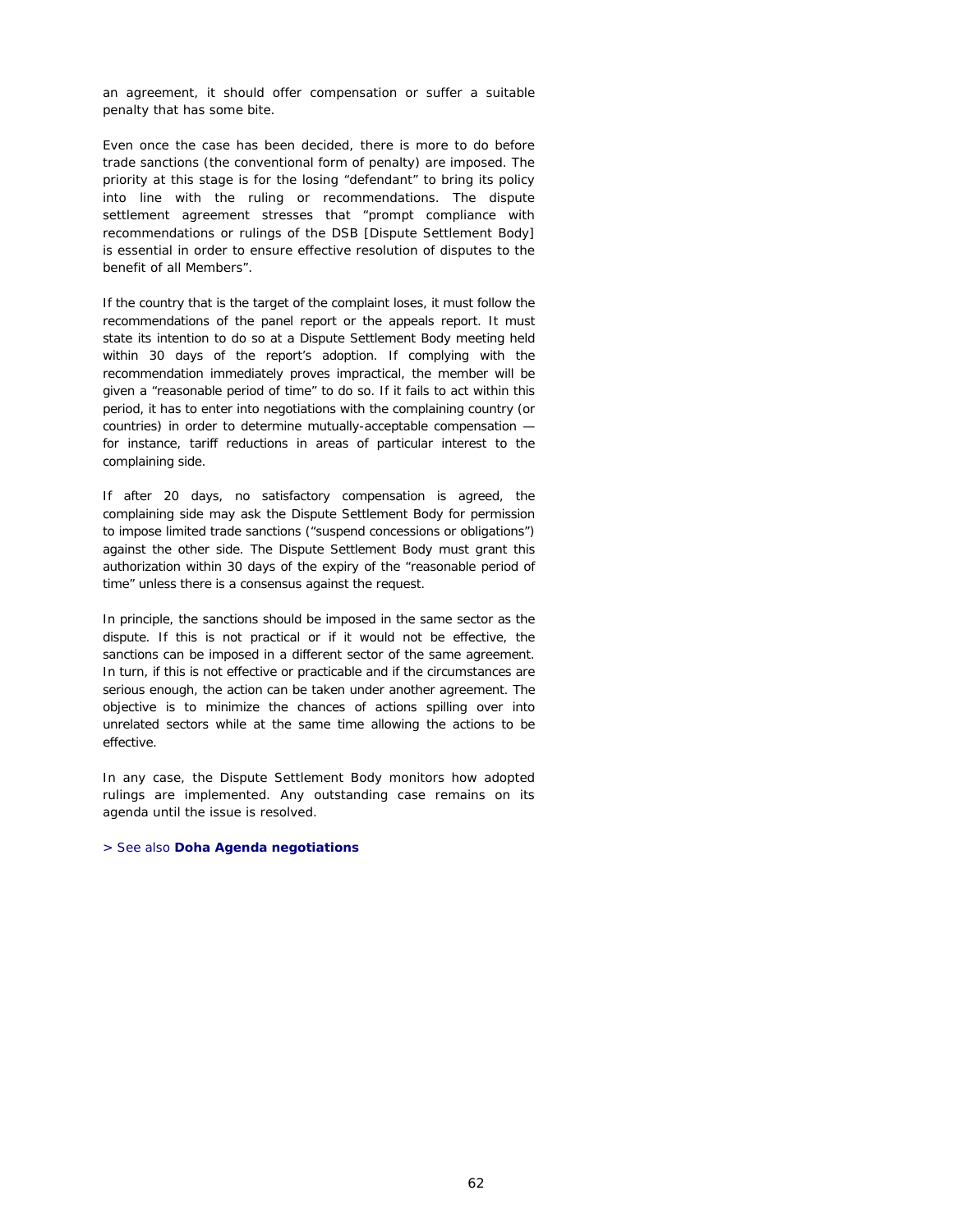# **2. The panel process**

The various stages a dispute can go through in the WTO. At all stages, countries in dispute are encouraged to consult each other in order to settle "out of court". At all stages, the WTO director-general is available to offer his good offices, to mediate or to help achieve a conciliation.



**Note***:* some specified times are maximums, some are minimums, some binding, some not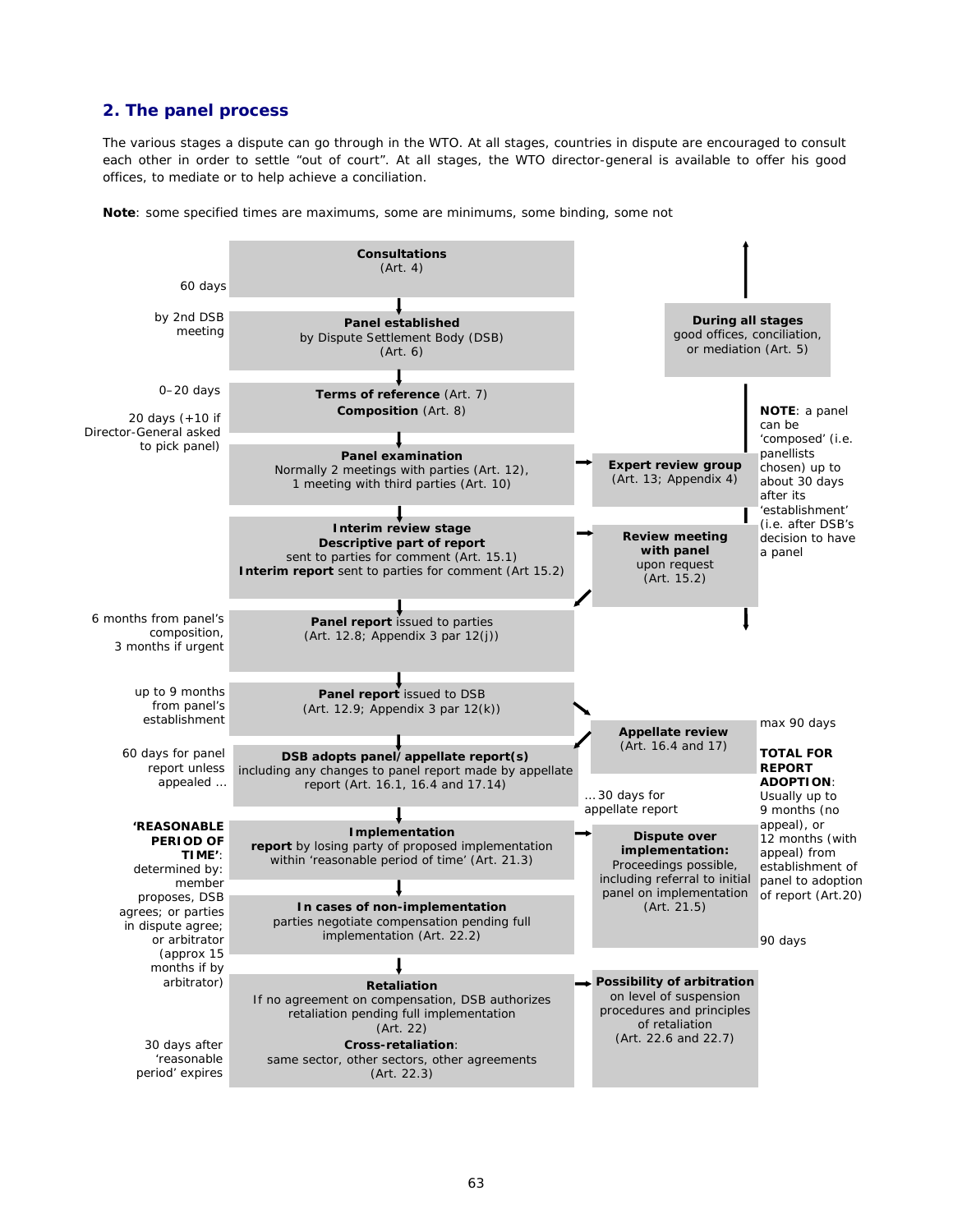# **3. Case study: the timetable in practice**

On 23 January 1995, Venezuela complained to the Dispute Settlement Body that the United States was applying rules that discriminated against gasoline imports, and formally requested consultations with the United States. Just over a year later (on 29 January 1996) the dispute panel completed its final report. (By then, Brazil had joined the case, lodging its own complaint in April 1996. The same panel considered both complaints.) The United States appealed. The Appellate Body completed its report, and the Dispute Settlement Body adopted the report on 20 May 1996, one year and four months after the complaint was first lodged.

The United States and Venezuela then took six and a half months to agree on what the United States should do. The agreed period for implementing the solution was 15 months from the date the appeal was concluded (20 May 1996 to 20 August 1997).

The case arose because the United States applied stricter rules on the chemical characteristics of imported gasoline than it did for domestically-refined gasoline. Venezuela (and later Brazil) said this was unfair because US gasoline did not have to meet the same standards — it violated the "national treatment" principle and could not be justified under exceptions to normal WTO rules for health and environmental conservation measures. The dispute panel agreed with Venezuela and Brazil. The appeal report upheld the panel's conclusions (making some changes to the panel's legal interpretation). The United States agreed with Venezuela that it would amend its regulations within 15 months and on 26 August 1997 it reported to the Dispute Settlement Body that a new regulation had been signed on 19 August.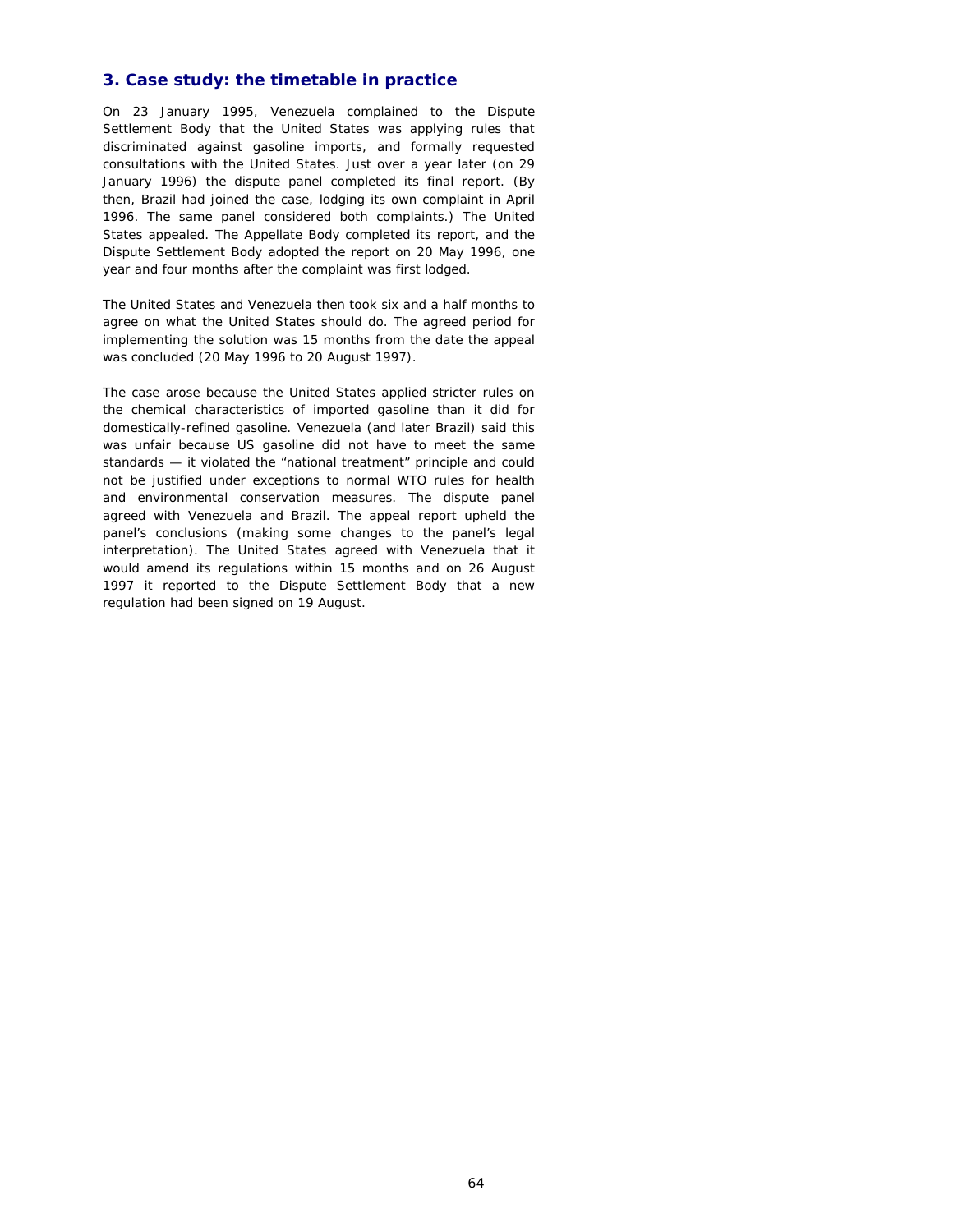| <b>Time</b><br>$(0 = start$<br>of case) | Target/<br>actual period       | Date                              | <b>Action</b>                                                                                                                          |
|-----------------------------------------|--------------------------------|-----------------------------------|----------------------------------------------------------------------------------------------------------------------------------------|
| -5 years                                |                                | 1990                              | US Clean Air Act amended                                                                                                               |
| -4 months                               |                                | September 1994                    | US restricts gasoline imports under<br>Clean Air Act                                                                                   |
| $\overline{O}$                          | "60 days"                      | 23 January 1995                   | Venezuela complains to Dispute<br>Settlement Body, asks for<br>consultation with US                                                    |
| $+1$ month                              |                                | 24 February 1995                  | Consultations take place. Fail.                                                                                                        |
| $+2$ months                             |                                | 25 March 1995                     | Venezuela asks Dispute Settlement<br>Body for a panel                                                                                  |
| $+2\frac{1}{2}$ months                  | "30 days"                      | 10 April 1995                     | Dispute Settlement Body agrees to<br>appoint panel. US does not block.<br>(Brazil starts complaint, requests<br>consultation with US.) |
| $+3$ months                             |                                | 28 April 1995                     | Panel appointed. (31 May, panel<br>assigned to Brazilian complaint as<br>well)                                                         |
| $+6$ months                             | 9 months<br>(target is $6-9$ ) | 10-12 July and<br>13-15 July 1995 | Panel meets                                                                                                                            |
| $+11$ months                            |                                | 11 December 1995                  | Panel gives interim report to US,<br>Venezuela and Brazil for comment                                                                  |
| $+1$ year                               |                                | 29 January 1996                   | Panel circulates final report to<br>Dispute Settlement Body                                                                            |
| +1 year, 1 month                        |                                | 21 February 1996                  | <b>US appeals</b>                                                                                                                      |
| +1 year, 3 months                       | "60 days"                      | 29 April 1996                     | Appellate Body submits report                                                                                                          |
| +1 year, 4 months                       | "30 days"                      | 20 May 1996                       | Dispute Settlement Body adopts<br>panel and appeal reports                                                                             |
| $+1$ year, 10 $\frac{1}{2}$ months      |                                | 3 December 1996                   | US and Venezuela agree on what<br>US should do (implementation<br>period is 15 months from 20 May)                                     |
| +1 year, 111/2 months                   |                                | 9 January 1997                    | US makes first of monthly reports<br>to Dispute Settlement Body on<br>status of implementation                                         |
| +2 years, 7 months                      |                                | 19-20 August 1997                 | US signs new regulation (19th).<br>End of agreed implementation<br>period (20th)                                                       |

**ON THE WEBSITE: www.wto.org > trade topics > dispute settlement**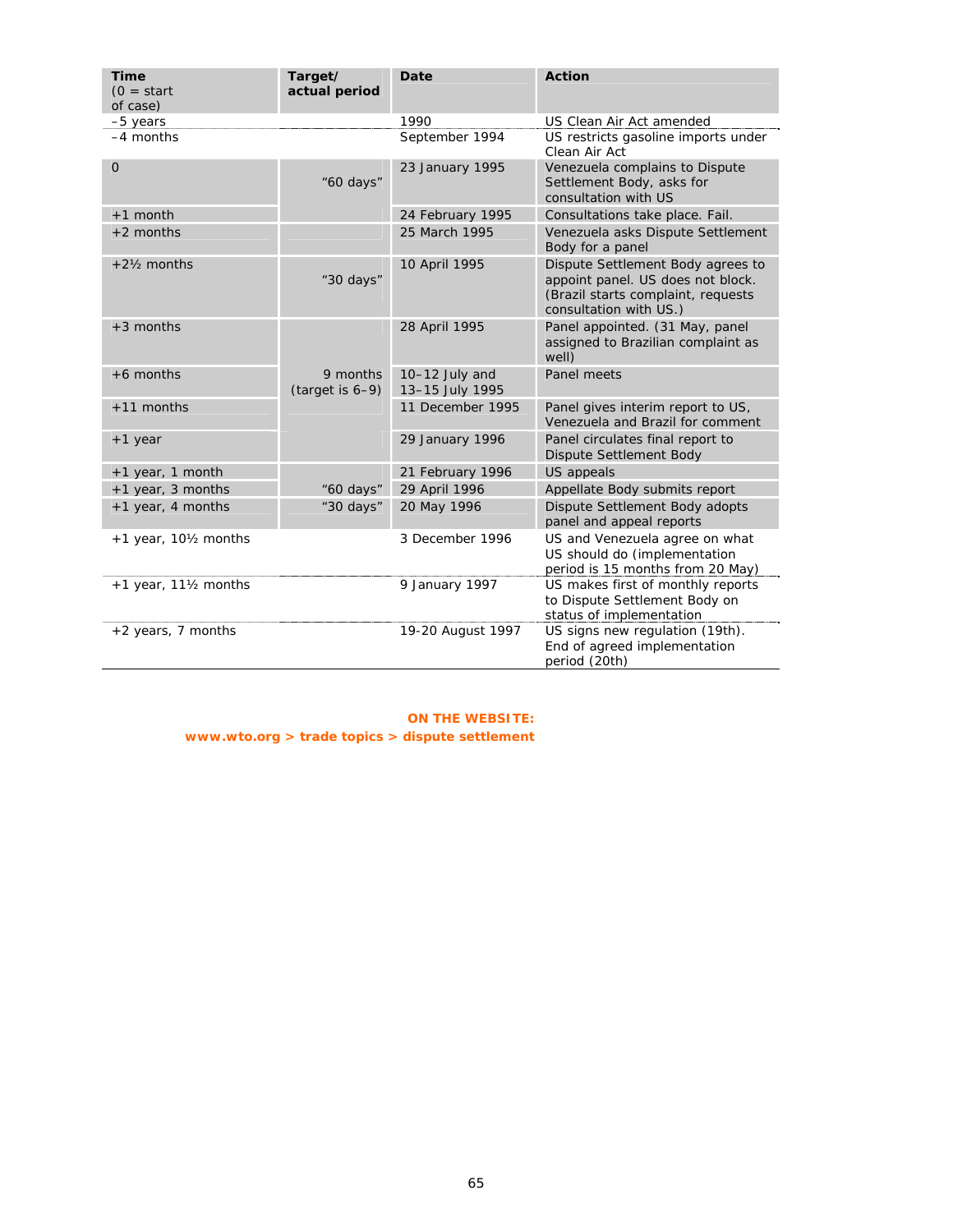# Chapter 4 **Cross-cutting and new issues**

# Subjects that cut across the agreements,

# and some newer agenda items

The WTO's work is not confined to specific agreements with specific obligations. Member governments also discuss a range of other issues, usually in special committees or working groups. Some are old, some are new to the GATT-WTO system. Some are issues in their own right, some cut across several WTO topics. Some could lead to negotiations.

They include:

- regional economic groupings
- trade and the environment
- trade and investment
- competition policy
- transparency in government procurement
- trade "facilitation" (simplifying trade procedures, making trade flow more smoothly through means that go beyond the removal of tariff and non-tariff barriers)
- electronic commerce

One other topic has been discussed a lot in the WTO from time to time. It is:

• trade and labour rights

This is not on the WTO's work agenda, but because it has received a lot of attention, it is included here to clarify the situation.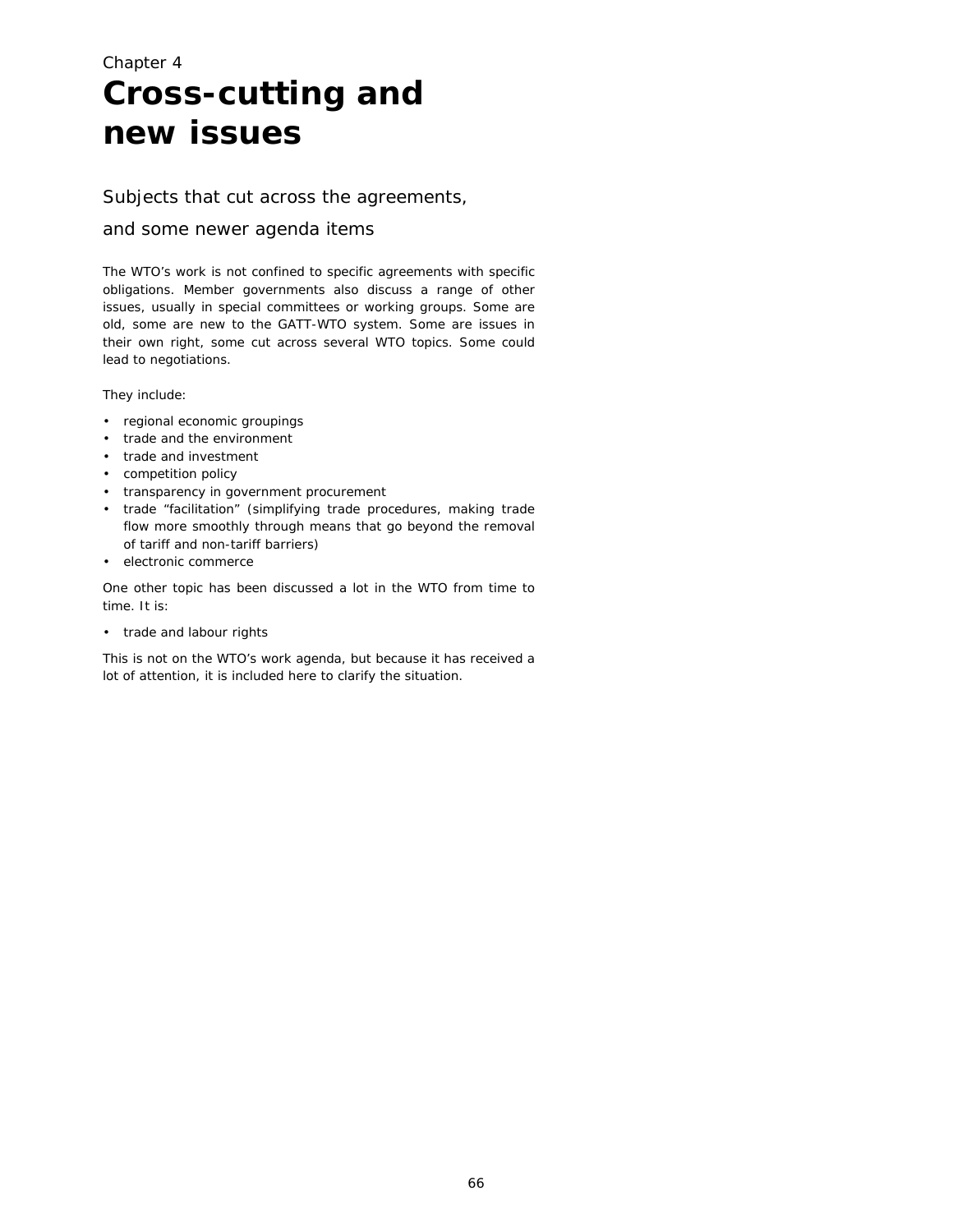# **1. Regionalism: friends or rivals?**

The European Union, the North American Free Trade Agreement, the Association of Southeast Asian Nations, the South Asian Association for Regional Cooperation, the Common Market of the South (MERCOSUR), the Australia-New Zealand Closer Economic Relations Agreement, and so on.

By July 2005, only one WTO member — Mongolia — was not party to a regional trade agreement. The surge in these agreements has continued unabated since the early 1990s. By July 2005, a total of 330 had been notified to the WTO (and its predecessor, GATT). Of these: 206 were notified after the WTO was created in January 1995; 180 are currently in force; several others are believed to be operational although not yet notified.

One of the most frequently asked questions is whether these regional groups help or hinder the WTO's multilateral trading system. A committee is keeping an eye on developments.

## **Regional trading arrangements**

They seem to be contraditory, but often regional trade agreements can actually support the WTO's multilateral trading system. Regional agreements have allowed groups of countries to negotiate rules and commitments that go beyond what was possible at the time multilaterally. In turn, some of these rules have paved the way for agreement in the WTO. Services, intellectual property, environmental standards, investment and competition policies are all issues that were raised in regional negotiations and later developed into agreements or topics of discussion in the WTO.

The groupings that are important for the WTO are those that abolish or reduce barriers on trade within the group. The WTO agreements recognize that regional arrangements and closer economic integration can benefit countries. It also recognizes that under some circumstances regional trading arrangements could hurt the trade interests of other countries. Normally, setting up a customs union or free trade area would violate the WTO's principle of equal treatment for all trading partners ("most-favoured-nation"). But **GATT's Article 24** allows regional trading arrangements to be set up as a special exception, provided certain strict criteria are met.

In particular, the arrangements should help trade flow more freely among the countries in the group without barriers being raised on trade with the outside world. In other words, regional integration should complement the multilateral trading system and not threaten it.

Article 24 says if a free trade area or customs union is created, duties and other trade barriers should be reduced or removed on substantially all sectors of trade in the group. Non-members should not find trade with the group any more restrictive than before the group was set up.

Similarly, Article 5 of the General Agreement on Trade in Services provides for economic integration agreements in services. Other provisions in the WTO agreements allow developing countries to enter into regional or global agreements that include the reduction or elimination of tariffs and non-tariff barriers on trade among themselves.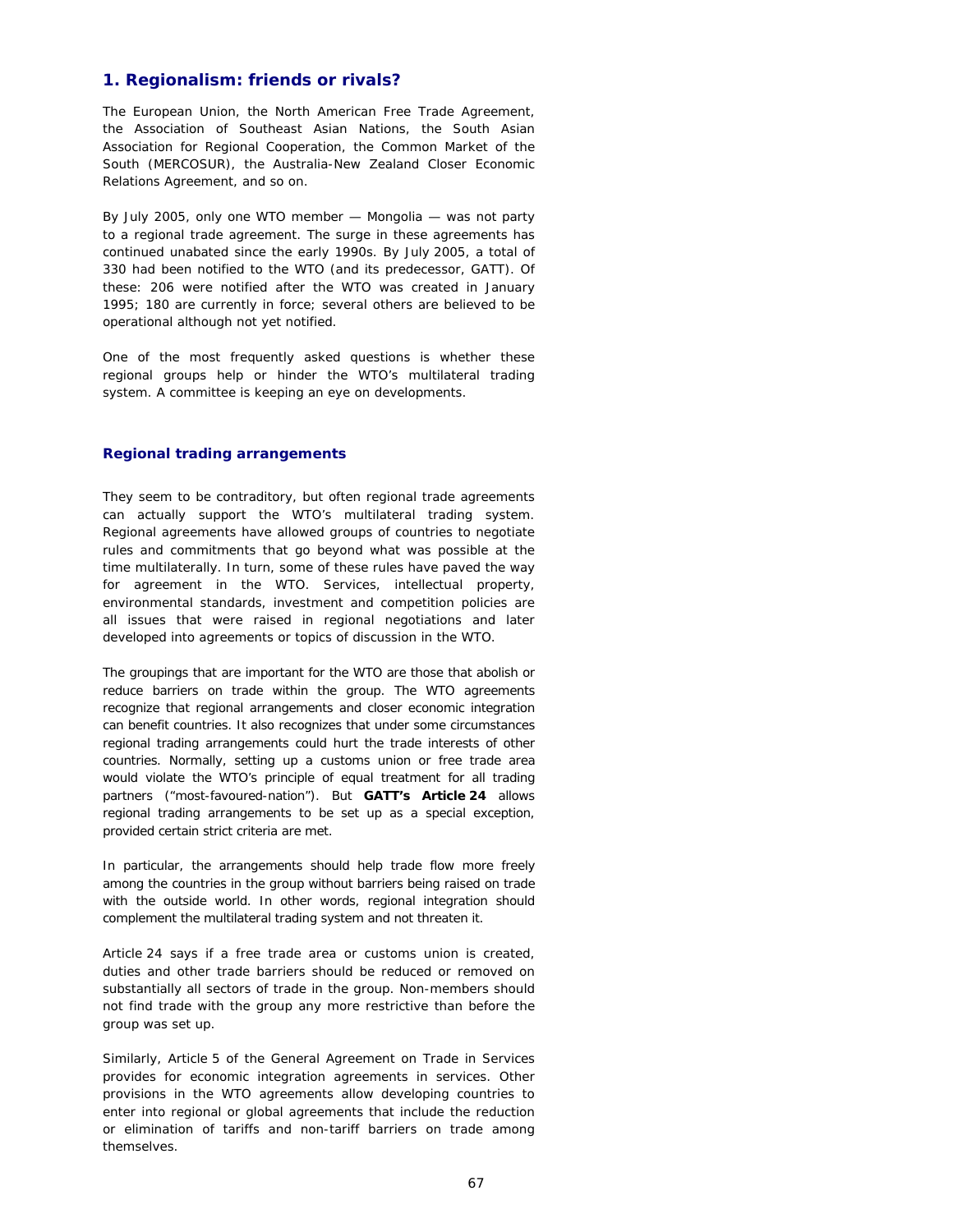On 6 February 1996, the WTO General Council created the **Regional Trade Agreements Committee**. Its purpose is to examine regional groups and to assess whether they are consistent with WTO rules. The committee is also examining how regional arrangements might affect the multilateral trading system, and what the relationship between regional and multilateral arrangements might be.

## **ON THE WEBSITE:**

**www.wto.org > trade topics > goods > regional trade agreements** 

> See also **Doha Agenda negotiations**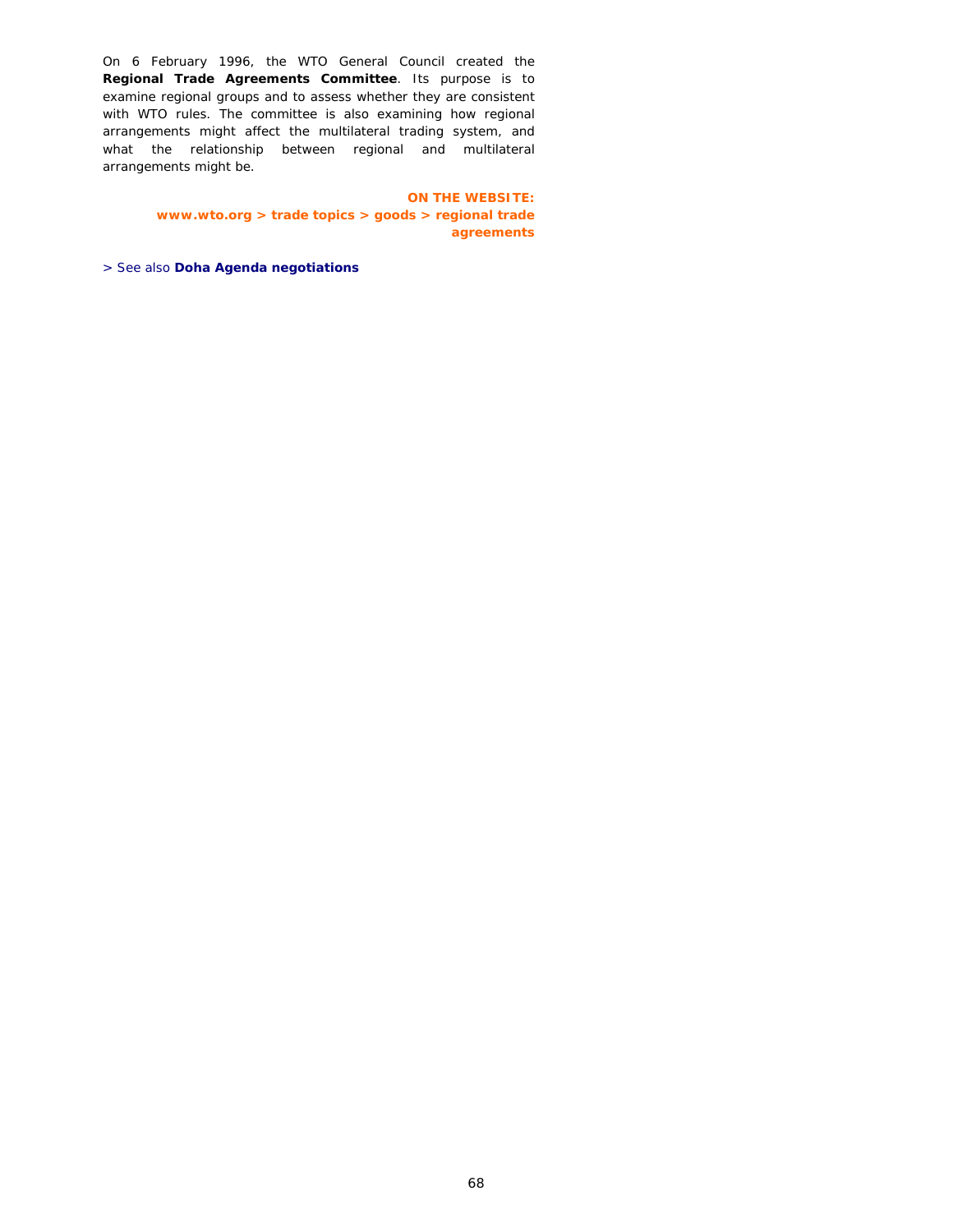# **2. The environment: a specific concern**

The WTO has no specific agreement dealing with the environment. However, a number of the WTO agreements include provisions dealing with environmental concerns. The objectives of sustainable development and environmental protection are stated in the preamble to the Agreement Establishing the WTO.

The increased emphasis on environmental policies is relatively recent. At the end of the Uruguay Round in 1994, trade ministers from participating countries decided to begin a comprehensive work programme on trade and environment in the WTO. They created the **Trade and Environment Committee**. This has brought environmental and sustainable development issues into the mainstream of WTO work.

# **The committee: broad-based responsibility**

The committee has a broad-based responsibility covering all areas of the multilateral trading system — goods, services and intellectual property. Its duties are to study the relationship between trade and the environment, and to make recommendations about any changes that might be needed in the trade agreements.

The committee's work is based on two important principles:

- The WTO is only competent to deal with trade. In other words, in environmental issues its only task is to study questions that arise when environmental policies have a significant impact on trade. The WTO is not an environmental agency. Its members do not want it to intervene in national or international environmental policies or to set environmental standards. Other agencies that specialize in environmental issues are better qualified to undertake those tasks.
- If the committee does identify problems, its solutions must continue to uphold the principles of the WTO trading system.

More generally WTO members are convinced that an open, equitable and non-discriminatory multilateral trading system has a key contribution to make to national and international efforts to better protect and conserve environmental resources and promote sustainable development. This was recognized in the results of the 1992 UN Conference on Environment and Development in Rio (the "Earth Summit") and its 2002 successor, the World Summit on Sustainable Development in Johannesburg.

The committee's work programme focuses on 10 areas. Its agenda is driven by proposals from individual WTO members on issues of importance to them. The following sections outline some of the issues, and what the committee has concluded so far:

## **WTO and environmental agreements: how are they related?**

How do the WTO trading system and "green" trade measures relate to each other? What is the relationship between the WTO agreements and various international environmental agreements and conventions?

## **'Green' provisions**

Examples of provisions in the WTO agreements dealing with environmental issues

• **GATT** Article 20: policies affecting trade in goods for protecting human, animal or plant life or health are exempt from normal GATT disciplines under certain conditions.

• **Technical Barriers to Trade** (i.e. product and industrial standards), and **Sanitary and Phytosanitary Measures** (animal and plant health and hygiene): explicit recognition of environmental objectives.

• **Agriculture**: environmental programmes exempt from cuts in subsidies

• **Subsidies and Countervail**: allows subsidies, up to 20% of firms' costs, for adapting to new environmental laws.

• **Intellectual property**: governments can refuse to issue patents that threaten human, animal or plant life or health, or risk serious damage to the environment (TRIPS Article 27).

• **GATS** Article 14: policies affecting trade in services for protecting human, animal or plant life or health are exempt from normal GATS disciplines under certain conditions.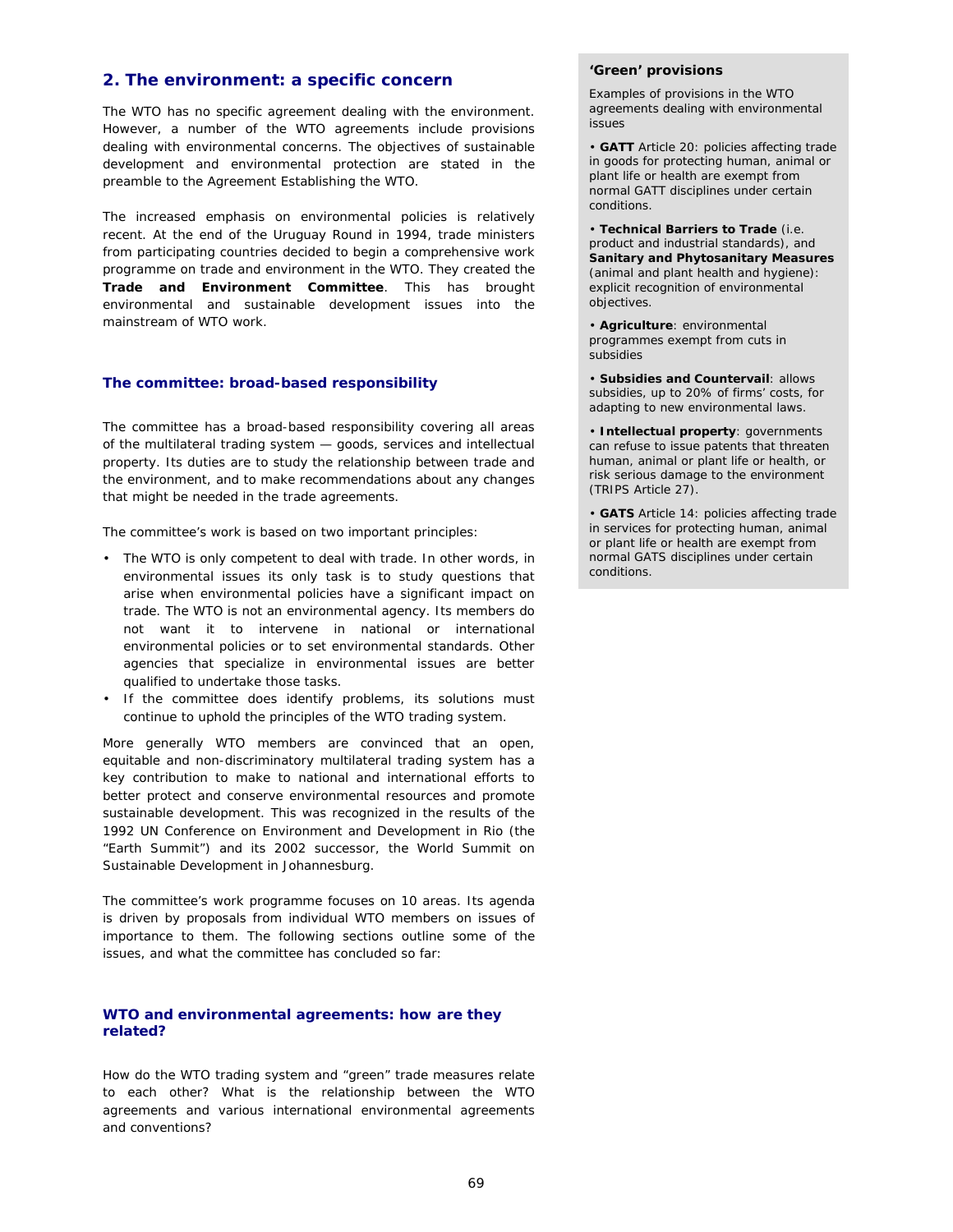There are about 200 international agreements (outside the WTO) dealing with various environmental issues currently in force. They are called multilateral environmental agreements (MEAs).

About 20 of these include provisions that can affect trade: for example they ban trade in certain products, or allow countries to restrict trade in certain circumstances. Among them are the Montreal Protocol for the protection of the ozone layer, the Basel Convention on the trade or transportation of hazardous waste across international borders, and the Convention on International Trade in Endangered Species (CITES).

Briefly, the WTO's committee says the basic WTO principles of nondiscrimination and transparency do not conflict with trade measures needed to protect the environment, including actions taken under the environmental agreements. It also notes that clauses in the agreements on goods, services and intellectual property allow governments to give priority to their domestic environmental policies.

The WTO's committee says the most effective way to deal with international environmental problems is through the environmental agreements. It says this approach complements the WTO's work in seeking internationally agreed solutions for trade problems. In other words, using the provisions of an international environmental agreement is better than one country trying on its own to change other countries' environmental policies (*see shrimp-turtle and dolphin-tuna case studies*).

The committee notes that actions taken to protect the environment and having an impact on trade can play an important role in some environmental agreements, particularly when trade is a direct cause of the environmental problems. But it also points out that trade restrictions are not the only actions that can be taken, and they are not necessarily the most effective. Alternatives include: helping countries acquire environmentally-friendly technology, giving them financial assistance, providing training, etc.

The problem should not be exaggerated. So far, no action affecting trade and taken under an international environmental agreement has been challenged in the GATT-WTO system. There is also a widely held view that actions taken under an environmental agreement are unlikely to become a problem in the WTO if the countries concerned have signed the environmental agreement, although the question is not settled completely. The Trade and Environment Committee is more concerned about what happens when one country invokes an environmental agreement to take action against another country that has not signed the environmental agreement.

> See also **Doha Agenda negotiations**

#### **Disputes: where should they be handled?**

Suppose a trade dispute arises because a country has taken action on trade (for example imposed a tax or restricted imports) under an environmental agreement outside the WTO and another country objects. Should the dispute be handled under the WTO or under the other agreement? The Trade and Environment Committee says that if a dispute arises over a trade action taken under an environmental agreement, and if both sides to the dispute have signed that agreement, then they should try to use the

#### **A key question**

If one country believes another country's trade damages the environment, what can it do? Can it restrict the other country's trade? If it can, under what circumstances? At the moment, there are no definitive legal interpretations, largely because the questions have not yet been tested in a legal dispute either inside or outside the WTO. But the combined result of the WTO's trade agreements and environmental agreements outside the WTO suggest:

1. **First, cooperate**: The countries concerned should try to cooperate to prevent environmental damage.

2. **The complaining country can act (e.g. on imports) to protect its own domestic environment, but it cannot discriminate**. Under the WTO agreements, standards, taxes or other measures applied to imports from the other country must also apply equally to the complaining country's own products ("national treatment") and imports from all other countries ("most-favourednation").

3. **If the other country has also signed an environment agreement**, then what ever action the complaining country takes is probably not the WTO's concern.

4. **What if the other country has not signed?** Here the situation is unclear and the subject of debate. Some environmental agreements say countries that have signed the agreement should apply the agreement even to goods and services from countries that have not. Whether this would break the WTO agreements remains untested because so far no dispute of this kind has been brought to the WTO. One proposed way to clarify the situation would be to rewrite the rules to make clear that countries can, in some circumstances, cite an environmental agreement when they take action affecting the trade of a country that has not signed. Critics say this would allow some countries to force their environmental standards on others.

5. **When the issue is not covered by an environmental agreement, WTO rules apply**. The WTO agreements are interpreted to say two important things. First, trade restrictions cannot be imposed on a product purely because of the way it has been produced. Second, one country cannot reach out beyond its own territory to impose its standards on another country.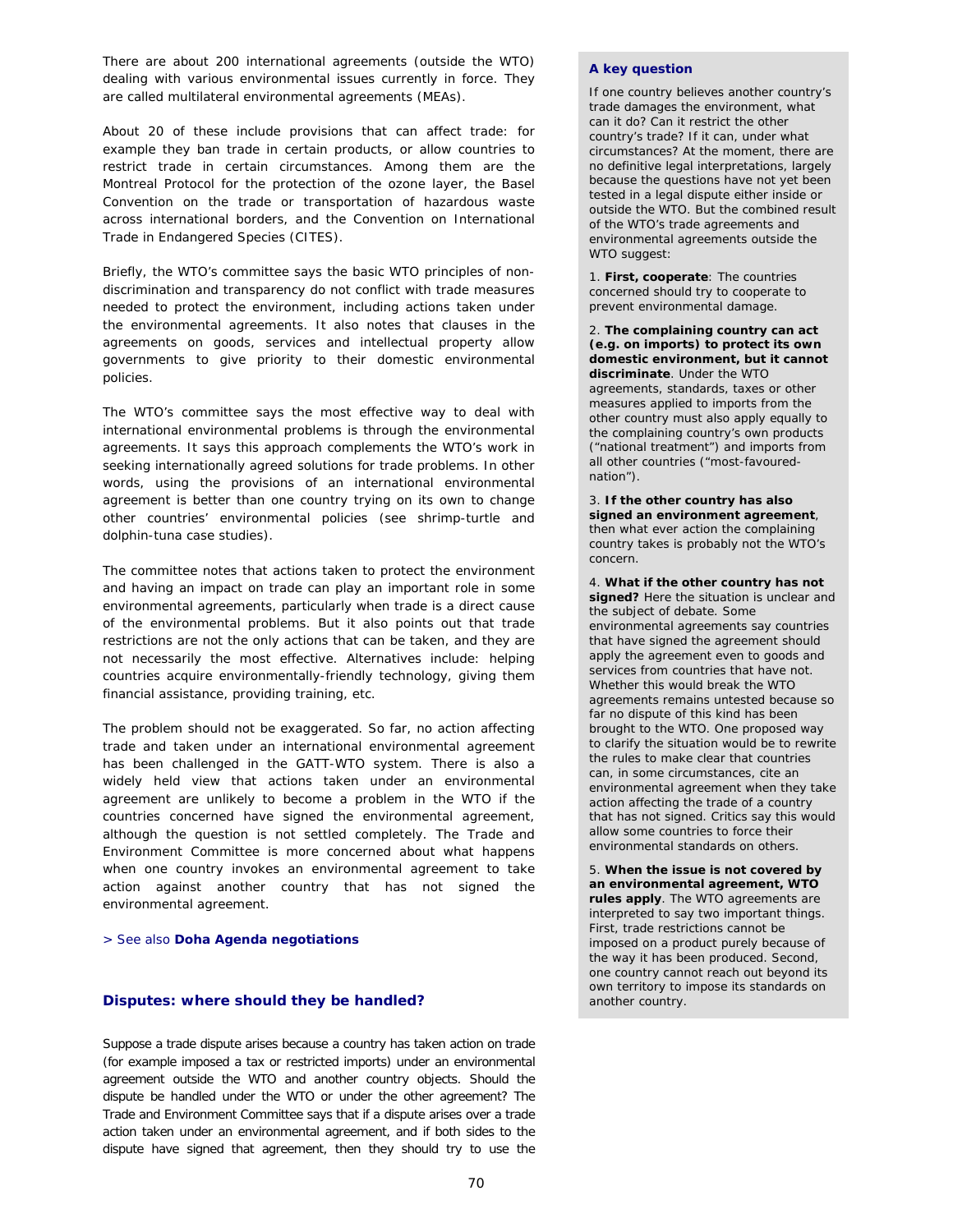environmental agreement to settle the dispute. But if one side in the dispute has not signed the environment agreement, then the WTO would provide the only possible forum for settling the dispute. The preference for handling disputes under the environmental agreements does not mean environmental issues would be ignored in WTO disputes. The WTO agreements allow panels examining a dispute to seek expert advice on environmental issues.

#### **A WTO dispute: The 'shrimp-turtle' case**

This was a case brought by India, Malaysia, Pakistan and Thailand against the US. The appellate and panel reports were adopted on 6 November 1998. The official title is "United States — Import Prohibition of Certain Shrimp and Shrimp Products", the official WTO case numbers are 58 and 61.

# What was it all about?

Seven species of sea turtles have been identified. They are distributed around the world in subtropical and tropical areas. They spend their lives at sea, where they migrate between their foraging and nesting grounds.

Sea turtles have been adversely affected by human activity, either directly (their meat, shells and eggs have been exploited), or indirectly (incidental capture in fisheries, destroyed habitats, polluted oceans).

In early 1997, India, Malaysia, Pakistan and Thailand brought a joint complaint against a ban imposed by the US on the importation of certain shrimp and shrimp products. The protection of sea turtles was at the heart of the ban.

The US Endangered Species Act of 1973 listed as endangered or threatened the five species of sea turtles that occur in US waters, and prohibited their "take" within the US, in its territorial sea and the high seas. ("Take" means harassment, hunting, capture, killing or attempting to do any of these.)

Under the act, the US required US shrimp trawlers to use "turtle excluder devices" (TEDs) in their nets when fishing in areas where there is a significant likelihood of encountering sea turtles.

Section 609 of US Public Law 101–102, enacted in 1989, dealt with imports. It said, among other things, that shrimp harvested with technology that may adversely affect certain sea turtles may not be imported into the US — unless the harvesting nation was certified to have a regulatory programme and an incidental take-rate comparable to that of the US, or that the particular fishing environment of the harvesting nation did not pose a threat to sea turtles.

In practice, countries that had any of the five species of sea turtles within their jurisdiction, and harvested shrimp with mechanical means, had to impose on their fishermen requirements comparable to those borne by US shrimpers if they wanted to be certified to export shrimp products to the US. Essentially this meant the use of TEDs at all times.

# **WHAT THE APPELLATE BODY SAID**

**'... We have** *not* **decided that the sovereign nations that are members of the WTO cannot adopt effective measures to protect endangered species, such as sea turtles. Clearly, they can and should. ...'** 

## **Legally speaking ...**

The panel considered that the ban imposed by the US was inconsistent with GATT Article 11 (which limits the use of import prohibitions or restrictions), and could not be justified under GATT Article 20 (which deals with general exceptions to the rules, including for certain environmental reasons).

Following an appeal, the Appellate Body found that the measure at stake did qualify for provisional justification under Article 20(g), but failed to meet the requirements of the chapeau (the introductory paragraph) of Article 20 (which defines when the general exceptions can be cited).

The Appellate Body therefore concluded that the US measure was not justified under Article 20 of GATT (strictly speaking, "GATT 1994", i.e. the current version of the General Agreement on Tariffs and Trade as modified by the 1994 Uruguay Round agreement).

At the request of Malaysia, the original panel in this case considered the measures taken by the United States to comply with the recommendations and rulings of the Dispute Settlement Body. The panel report for this recourse was appealed by Malaysia. The Appellate Body upheld the panel's findings that the US measure was now applied in a manner that met the requirements of Article 20 of the GATT 1994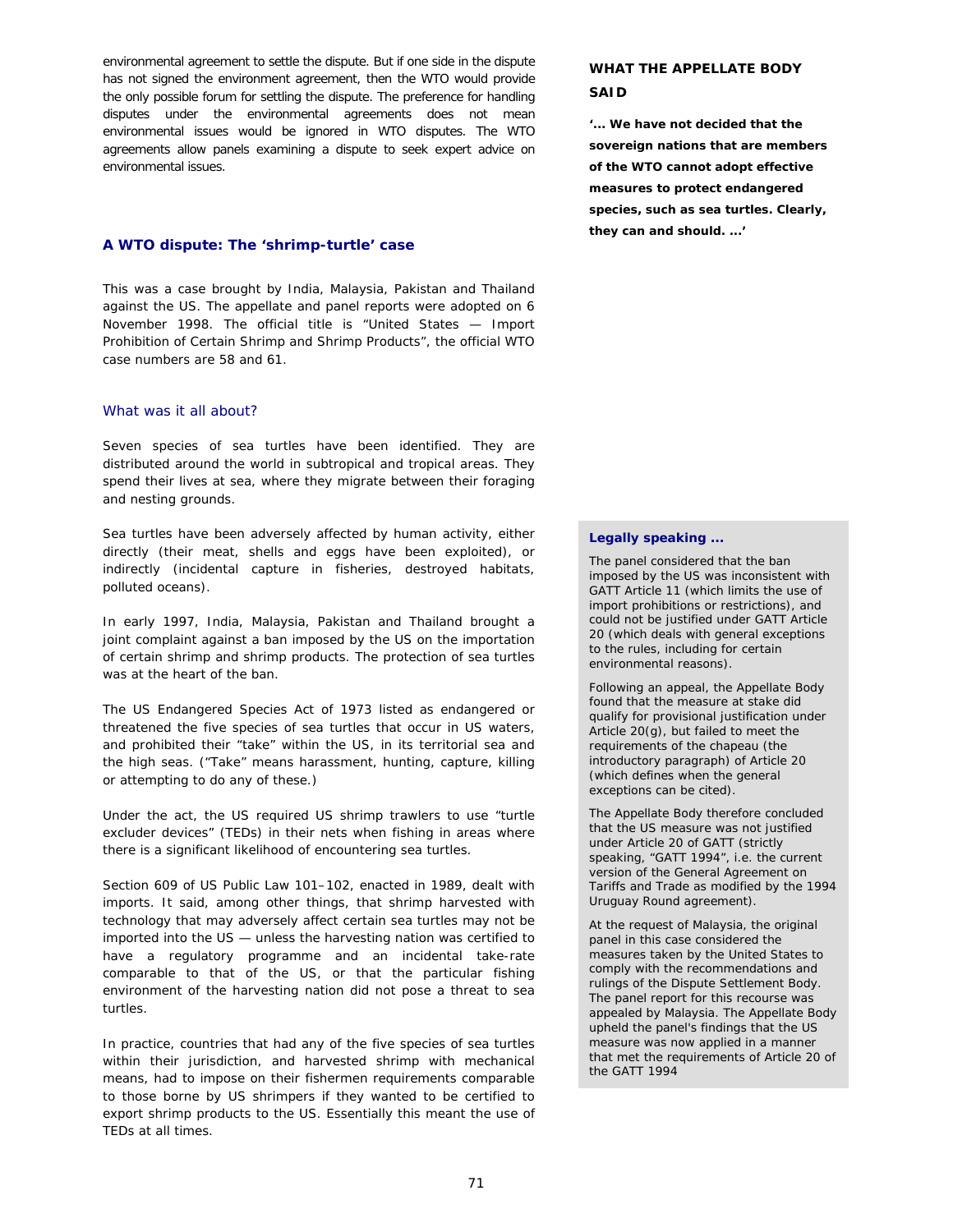### The ruling

In its report, the Appellate Body made clear that under WTO rules, countries have the right to take trade action to protect the environment (in particular, human, animal or plant life and health) and endangered species and exhaustible resources). The WTO does not have to "allow" them this right.

It also said measures to protect sea turtles would be legitimate under GATT Article 20 which deals with various exceptions to the WTO's trade rules, provided certain criteria such as nondiscrimination were met.

The US lost the case, not because it sought to protect the environment but because it discriminated between WTO members. It provided countries in the western hemisphere — mainly in the Caribbean — technical and financial assistance and longer transition periods for their fishermen to start using turtle-excluder devices.

It did not give the same advantages, however, to the four Asian countries (India, Malaysia, Pakistan and Thailand) that filed the complaint with the WTO.

The ruling also said WTO panels may accept "amicus briefs" (friends-of-the-court submissions) from NGOs or other interested parties.

#### 'What we have not decided ...'

This is part of what the Appellate Body said:

"185. In reaching these conclusions, we wish to underscore what we have not decided in this appeal. We have not decided that the protection and preservation of the environment is of no significance to the Members of the WTO. Clearly, it is. We have not decided that the sovereign nations that are Members of the WTO cannot adopt effective measures to protect endangered species, such as sea turtles. Clearly, they can and should. And we have not decided that sovereign states should not act together bilaterally, plurilaterally or multilaterally, either within the WTO or in other international fora, to protect endangered species or to otherwise protect the environment. Clearly, they should and do.

"186. What we have decided in this appeal is simply this: although the measure of the United States in dispute in this appeal serves an environmental objective that is recognized as legitimate under paragraph (g) of Article XX [i.e. 20] of the GATT 1994, this measure has been applied by the United States in a manner which constitutes arbitrary and unjustifiable discrimination between Members of the WTO, contrary to the requirements of the chapeau of Article XX. For all of the specific reasons outlined in this Report, this measure does not qualify for the exemption that Article XX of the GATT 1994 affords to measures which serve certain recognized, legitimate environmental purposes but which, at the same time, are not applied in a manner that constitutes a means of arbitrary or unjustifiable discrimination between countries where the same conditions prevail or a disguised restriction on international trade. As we emphasized in United States — Gasoline [adopted 20 May 1996, WT/DS2/AB/R, p. 30], WTO Members are free to adopt their own policies aimed at protecting the environment as long as, in so doing, they fulfill their obligations and respect the rights of other Members under the WTO Agreement."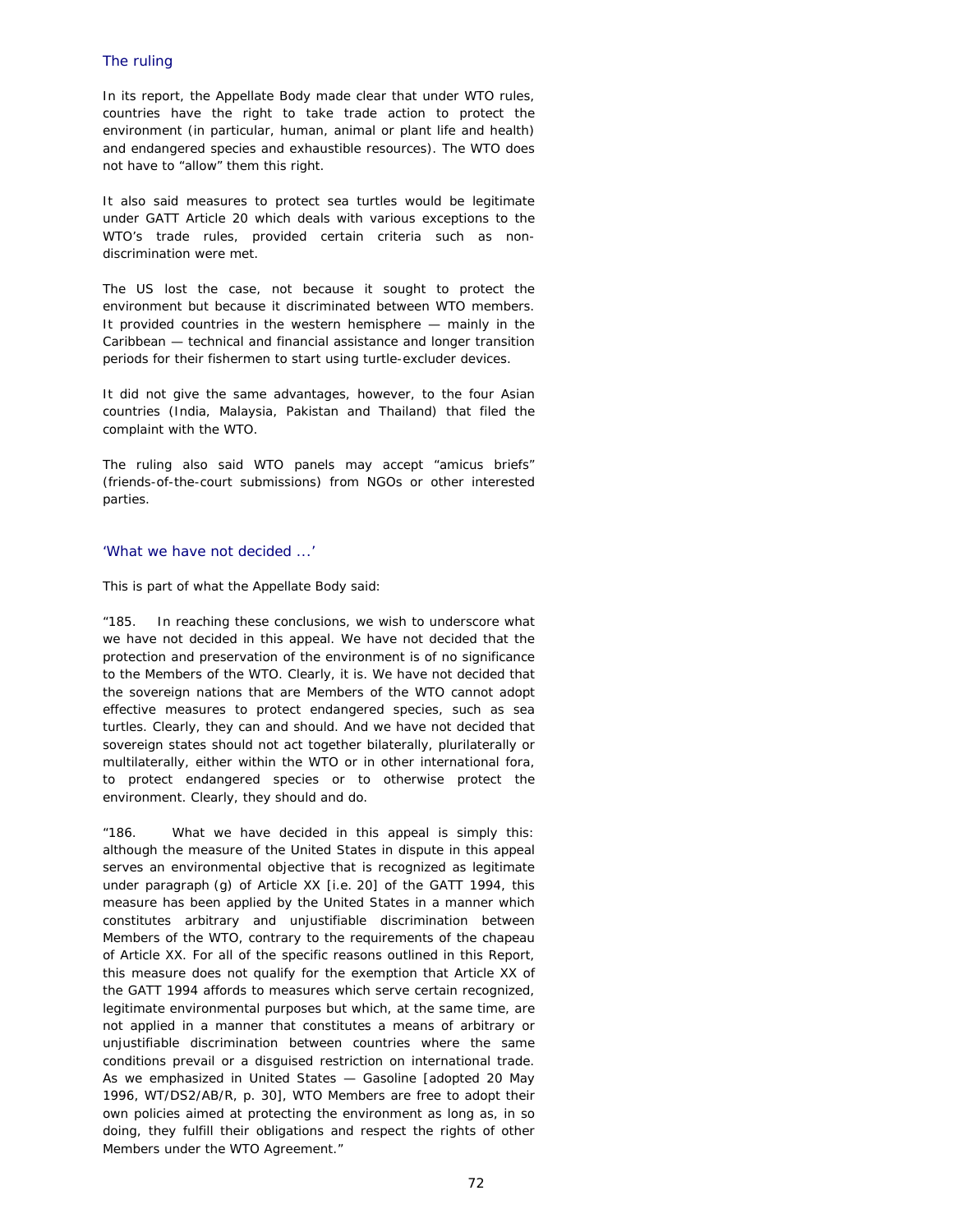#### **A GATT dispute: The tuna-dolphin dispute**

This case still attracts a lot of attention because of its implications for environmental disputes. It was handled under the old GATT dispute settlement procedure. Key questions are:

- can one country tell another what its environmental regulations should be? and
- do trade rules permit action to be taken against the method used to produce goods (rather than the quality of the goods themselves)?

#### What was it all about?

In eastern tropical areas of the Pacific Ocean, schools of yellowfin tuna often swim beneath schools of dolphins. When tuna is harvested with purse seine nets, dolphins are trapped in the nets. They often die unless they are released.

The US Marine Mammal Protection Act sets dolphin protection standards for the domestic American fishing fleet and for countries whose fishing boats catch yellowfin tuna in that part of the Pacific Ocean. If a country exporting tuna to the United States cannot prove to US authorities that it meets the dolphin protection standards set out in US law, the US government must embargo all imports of the fish from that country. In this dispute, Mexico was the exporting country concerned. Its exports of tuna to the US were banned. Mexico complained in 1991 under the GATT dispute settlement procedure.

The embargo also applies to "intermediary" countries handling the tuna en route from Mexico to the United States. Often the tuna is processed and canned in an one of these countries. In this dispute, the "intermediary" countries facing the embargo were Costa Rica, Italy, Japan and Spain, and earlier France, the Netherlands Antilles, and the United Kingdom. Others, including Canada, Colombia, the Republic of Korea, and members of the Association of Southeast Asian Nations (ASEAN), were also named as "intermediaries".

#### The panel

Mexico asked for a panel in February 1991. A number of "intermediary" countries also expressed an interest. The panel reported to GATT members in September 1991. It concluded:

- that the US could not embargo imports of tuna products from Mexico simply because Mexican regulations on the way tuna was produced did not satisfy US regulations. (But the US could apply its regulations on the quality or content of the tuna imported.) This has become known as a "product" versus "process" issue.
- that GATT rules did not allow one country to take trade action for the purpose of attempting to enforce its own domestic laws in another country — even to protect animal health or exhaustible natural resources. The term used here is "extraterritoriality".

What was the reasoning behind this ruling? If the US arguments were accepted, then any country could ban imports of a product

#### **PS. The report was never adopted**

Under the present WTO system, if WTO members (meeting as the Dispute Settlement Body) do not by consensus reject a panel report after 60 days, it is automatically accepted ("adopted"). That was not the case under the old GATT. Mexico decided not to pursue the case and the panel report was never adopted even though some of the "intermediary" countries pressed for its adoption. Mexico and the United States held their own bilateral consultations aimed at reaching agreement outside GATT.

In 1992, the European Union lodged its own complaint. This led to a second panel report circulated to GATT members in mid 1994. The report upheld some of the findings of the first panel and modified others. Although the European Union and other countries pressed for the report to be adopted, the United States told a series of meetings of the GATT Council and the final meeting of GATT Contracting Parties (i.e. members) that it had not had time to complete its studies of the report. There was therefore no consensus to adopt the report, a requirement under the old GATT system. On 1 January 1995, GATT made way for the WTO.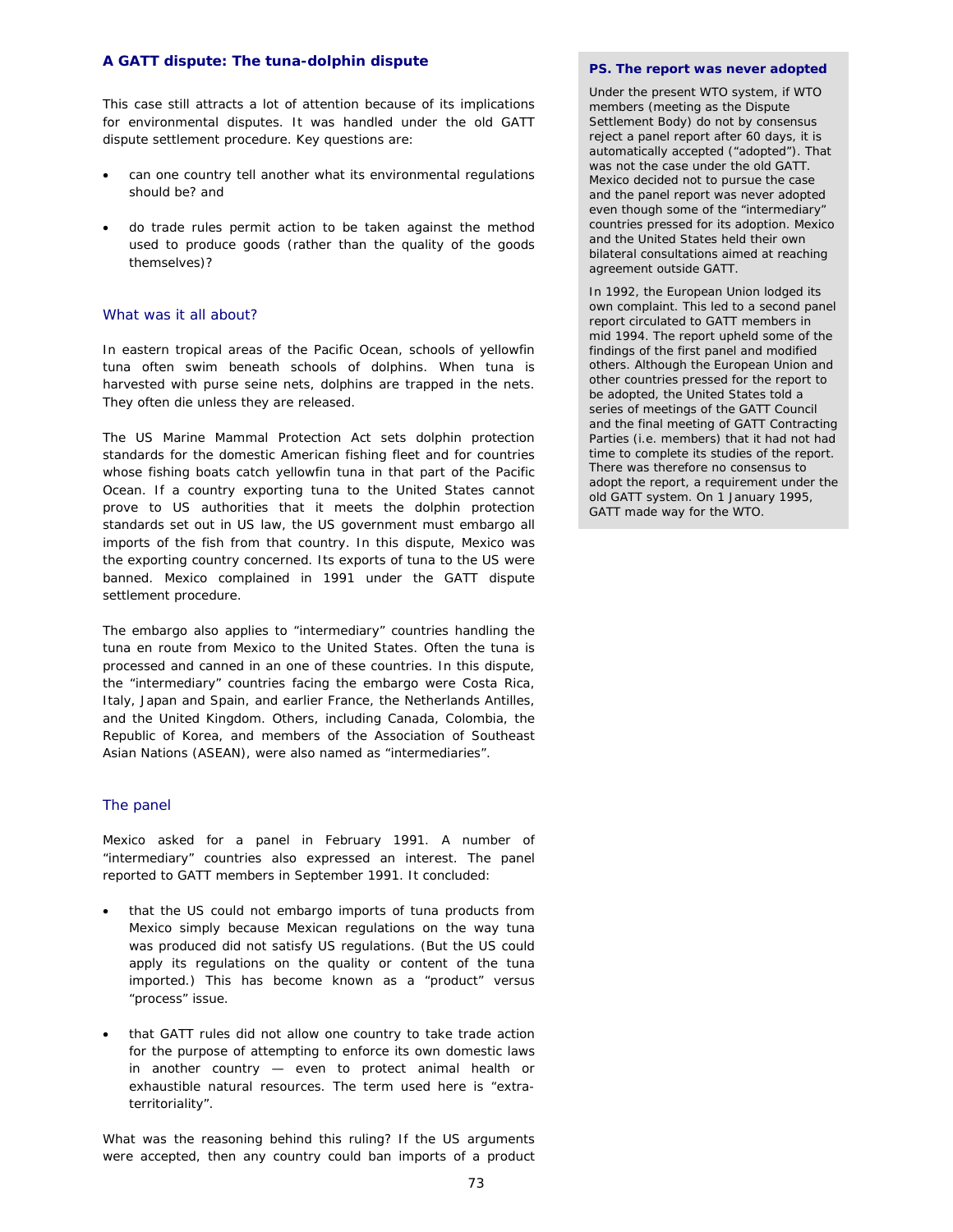from another country merely because the exporting country has different environmental, health and social policies from its own. This would create a virtually open-ended route for any country to apply trade restrictions unilaterally — and to do so not just to enforce its own laws domestically, but to impose its own standards on other countries. The door would be opened to a possible flood of protectionist abuses. This would conflict with the main purpose of the multilateral trading system — to achieve predictability through trade rules.

The panel's task was restricted to examining how GATT rules applied to the issue. It was not asked whether the policy was environmentally correct or not. It suggested that the US policy could be made compatible with GATT rules if members agreed on amendments or reached a decision to waive the rules specially for this issue. That way, the members could negotiate the specific issues, and could set limits that would prevent protectionist abuse.

The panel was also asked to judge the US policy of requiring tuna products to be labelled "dolphin-safe" (leaving to consumers the choice of whether or not to buy the product). It concluded that this did not violate GATT rules because it was designed to prevent deceptive advertising practices on all tuna products, whether imported or domestically produced.

## **Eco-labelling: good, if it doesn't discriminate**

Labelling environmentally-friendly products is an important environmental policy instrument. For the WTO, the key point is that labelling requirements and practices should not discriminate either between trading partners (most-favoured nation treatment should apply), or between domestically-produced goods or services and imports (national treatment).

One area where the Trade and Environment Committee needs further discussion is how to handle — under the rules of the WTO Technical Barriers to Trade Agreement — labelling used to describe whether for *the way a product is* produced (as distinct from the product itself) is environmentally-friendly.

## **Transparency: information without too much paperwork**

Like non-discrimination, this is an important WTO principle. Here, WTO members should provide as much information as possible about the environmental policies they have adopted or actions they may take, when these can have a significant impact on trade. They should do this by notifying the WTO, but the task should not be more of a burden than is normally required for other policies affecting trade.

The Trade and Environment Committee says WTO rules do not need changing for this purpose. The WTO Secretariat is to compile from its Central Registry of Notifications all information on trade-related environmental measures that members have submitted. These are to be put in a single database which all WTO members can access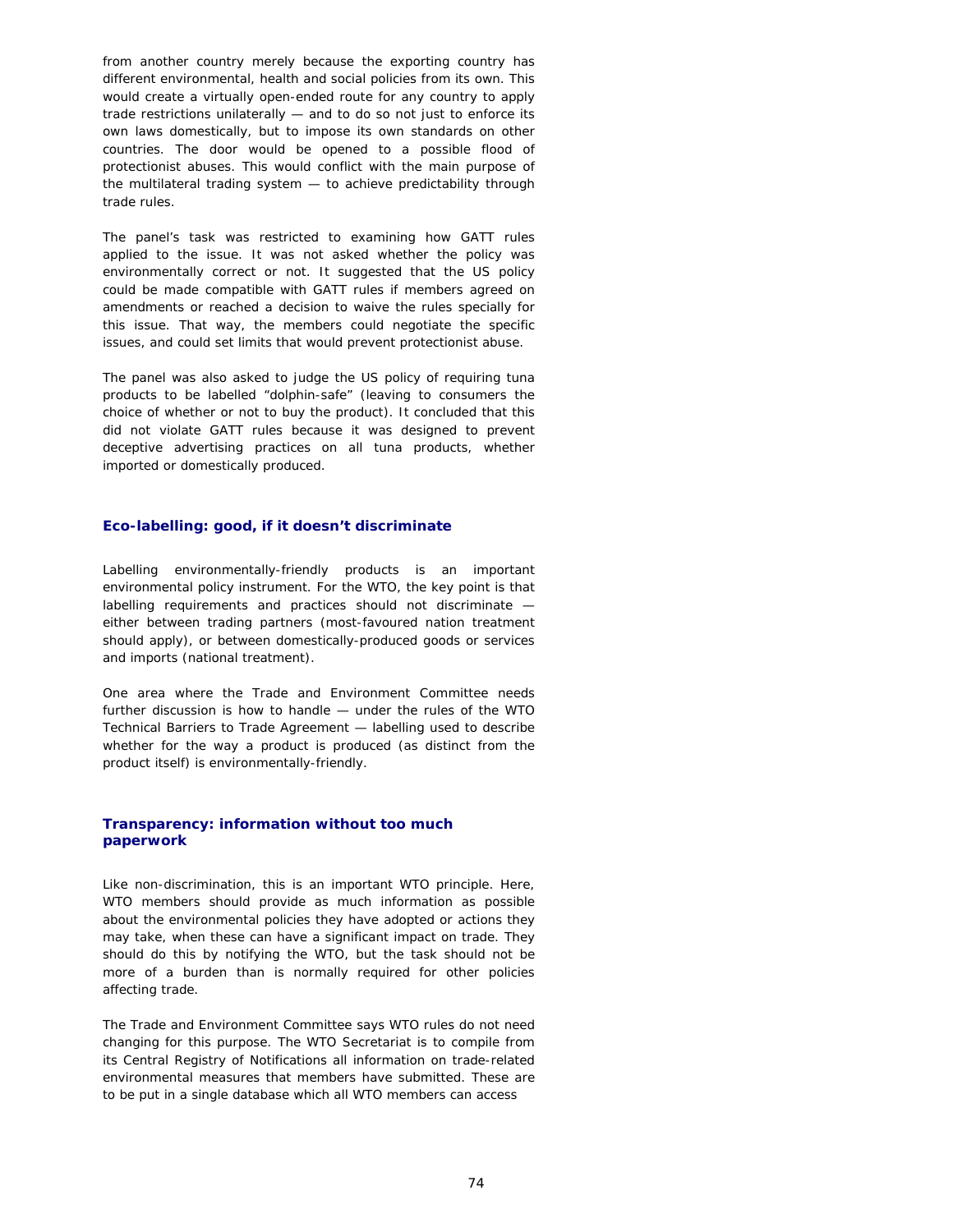## **Domestically prohibited goods: dangerous chemicals, etc**

This is a concern of a number of developing countries, which are worried that certain hazardous or toxic products are being exported to their markets without them being fully informed about the environmental or public health dangers the products may pose. Developing countries want to be fully informed so as to be in a position to decide whether or not to import them.

A number of international agreements now exist (e.g. the Basel Convention on the Control of Transboundary Movements of Hazardous Wastes and their Disposal, and the London Guidelines for Exchange of Information on Chemicals in International Trade). The WTO's Trade and Environment Committee does not intend to duplicate their work but it also notes that the WTO could play a complementary role.

## **Liberalization and sustainable development: good for each other**

Does freer trade help or hinder environmental protection? The Trade and Environment Committee is analysing the relationship between trade liberalization (including the Uruguay Round commitments) and the protection of the environment. Members say the removal of trade restrictions and distortions can yield benefits both for the multilateral trading system and the environment. Further work is scheduled.

#### **Intellectual property, services: some scope for study**

Discussions in the Trade and Environment Committee on these two issues have broken new ground since there was very little understanding of how the rules of the trading system might affect or be affected by environmental policies in these areas.

On services, the committee says further work is needed to examine the relationship between the General Agreement on Trade in Services (GATS) and environmental protection policies in the sector.

The committee says that the Agreement on Trade-Related Aspects of Intellectual Property Rights (TRIPS) helps countries obtain environmentally-sound technology and products. More work is scheduled on this, including on the relationship between the TRIPS Agreement and the Convention of Biological Diversity.

> **ON THE WEBSITE: www.wto.org > trade topics > environment**

> See also **Doha Agenda negotiations**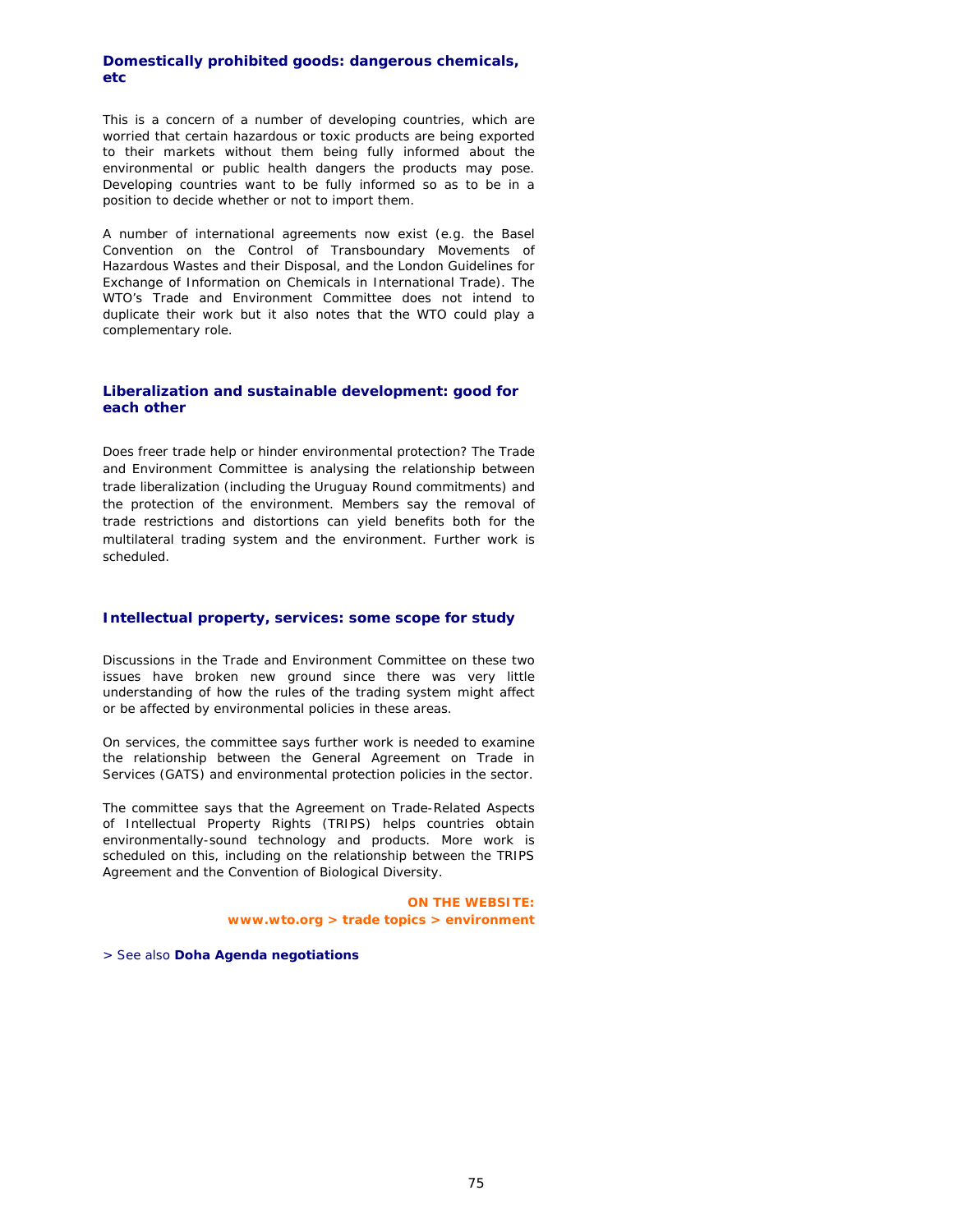## **3. Investment, competition, procurement, simpler procedures**

Ministers from WTO member-countries decided at the 1996 Singapore Ministerial Conference to set up three new working groups: on trade and investment, on competition policy, and on transparency in government procurement. They also instructed the WTO Goods Council to look at possible ways of simplifying trade procedures, an issue sometimes known as "trade facilitation". Because the Singapore conference kicked off work in these four subjects, they are sometimes called **the "Singapore issues"**.

These four subjects were originally included on the Doha Development Agenda. The carefully-negotiated mandate was for negotiations to start after the 2003 Cancún Ministerial Conference, "on the basis of a decision to be taken, by explicit consensus, at that session on modalities of negotiations". There was no consensus, and the members agreed on 1 August 2004 to proceed with negotiations in only one subject, trade facilitation. The other three were dropped from the Doha agenda.

> See also **Doha Development Agenda**

#### **Investment and competition: what role for the WTO?**

Work in the WTO on investment and competition policy issues originally took the form of specific responses to specific trade policy issues, rather than a look at the broad picture.

Decisions reached at the 1996 Ministerial Conference in Singapore changed the perspective. The ministers decided to set up **two working groups** to look more generally at how trade relates to investment and competition policies.

The working groups' tasks were analytical and exploratory. They would not negotiate new rules or commitments without a clear consensus decision.

The ministers also recognized the work underway in the UN Conference on Trade and Development (UNCTAD) and other international organizations. The working groups were to cooperate with these organizations so as to make best use of available resources and to ensure that development issues are fully taken into account.

An indication of how closely trade is linked with investment is the fact that about one third of the \$6.1 trillion total for world trade in goods and services in 1995 was trade within companies — for example between subsidiaries in different countries or between a subsidiary and its headquarters.

The close relationships between trade and investment and competition policy have long been recognized. One of the intentions, when GATT was drafted in the late 1940s, was for rules on investment and competition policy to exist alongside those for trade in goods. (The other two agreements were not completed because the attempt to create an International Trade Organization failed.)

Over the years, GATT and the WTO have increasingly dealt with specific aspects of the relationships. For example, one type of trade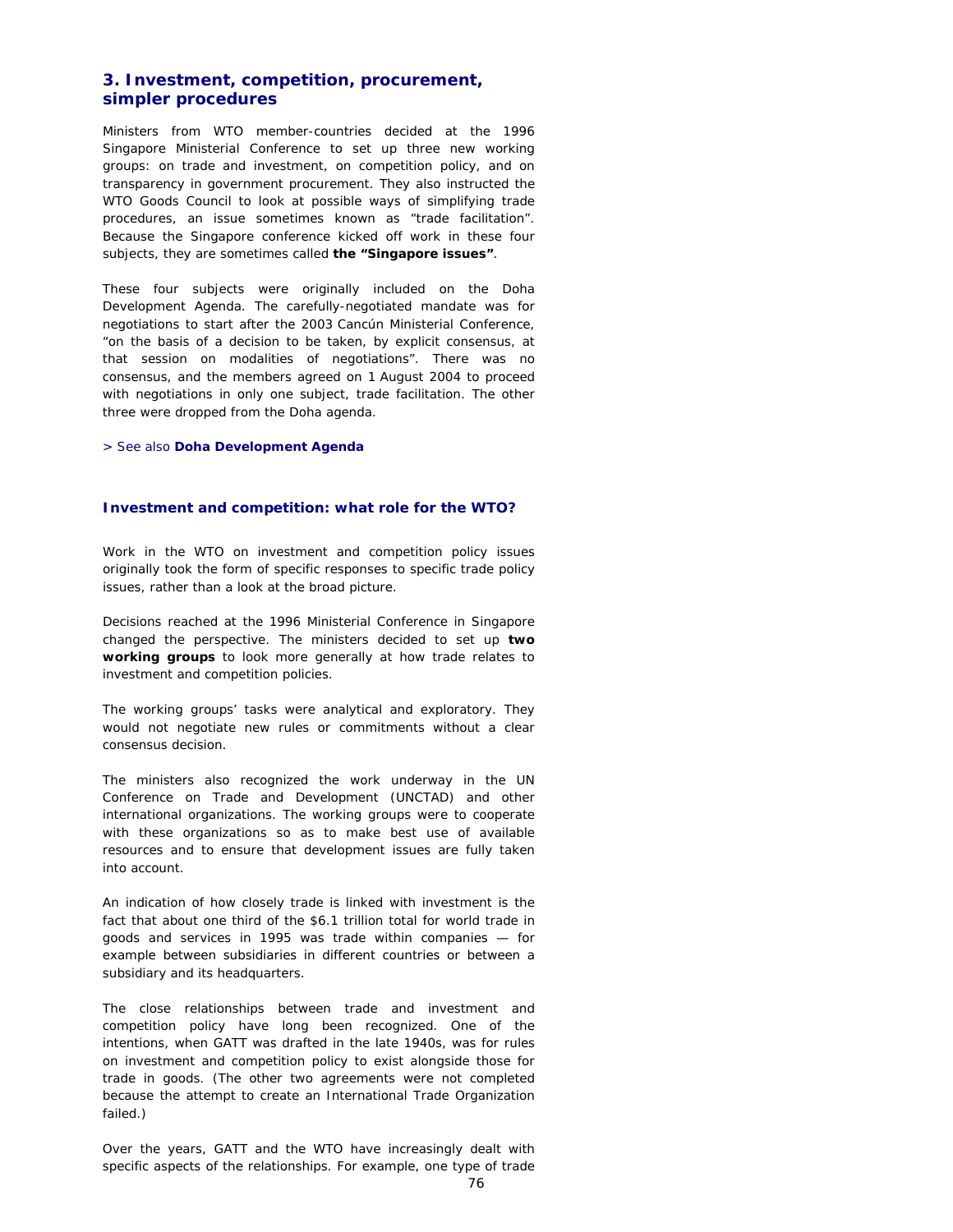covered by the General Agreement on Trade in Services (GATS) is the supply of services by a foreign company setting up operations in a host country — i.e. through foreign investment. The **Trade-Related Investment Measures Agreement** says investors' right to use imported goods as inputs should not depend on their export performance.

The same goes for competition policy. GATT and GATS contain rules on monopolies and exclusive service suppliers. The principles have been elaborated considerably in the rules and commitments on telecommunications. The agreements on intellectual property and services both recognize governments' rights to act against anticompetitive practices, and their rights to work together to limit these practices.

> **ON THE WEBSITE: www.wto.org > trade topics > investment www.wto.org > trade topics > competition policy**

## **Transparency in government purchases: towards multilateral rules**

The WTO already has an **Agreement on Government Procurement**. It is plurilateral — only some WTO members have signed it so far. The agreement covers such issues as transparency and non-discrimination.

The decision by WTO ministers at the 1996 Singapore conference did two things. It set up a **working group** that was multilateral it included all WTO members. And it focused the group's work on transparency in government procurement practices. The group did not look at preferential treatment for local suppliers, so long as the preferences were not hidden.

The first phase of the group's work was to study transparency in government procurement practices, taking into account national policies. The second phase was to develop elements for inclusion in an agreement.

**ON THE WEBSITE: www.wto.org > trade topics > government procurement** 

### **Trade facilitation: a new high profile**

Once formal trade barriers come down, other issues become more important. For example, companies need to be able to acquire information on other countries' importing and exporting regulations and how customs procedures are handled. Cutting red-tape at the point where goods enter a country and providing easier access to this kind of information are two ways of "facilitating" trade.

The 1996 Singapore ministerial conference instructed the **WTO Goods Council** to start exploratory and analytical work "on the simplification of trade procedures in order to assess the scope for WTO rules in this area". Negotiations began after the General Council decision of 1 August 2004.

> **ON THE WEBSITE: www.wto.org > trade topics > trade facilitation**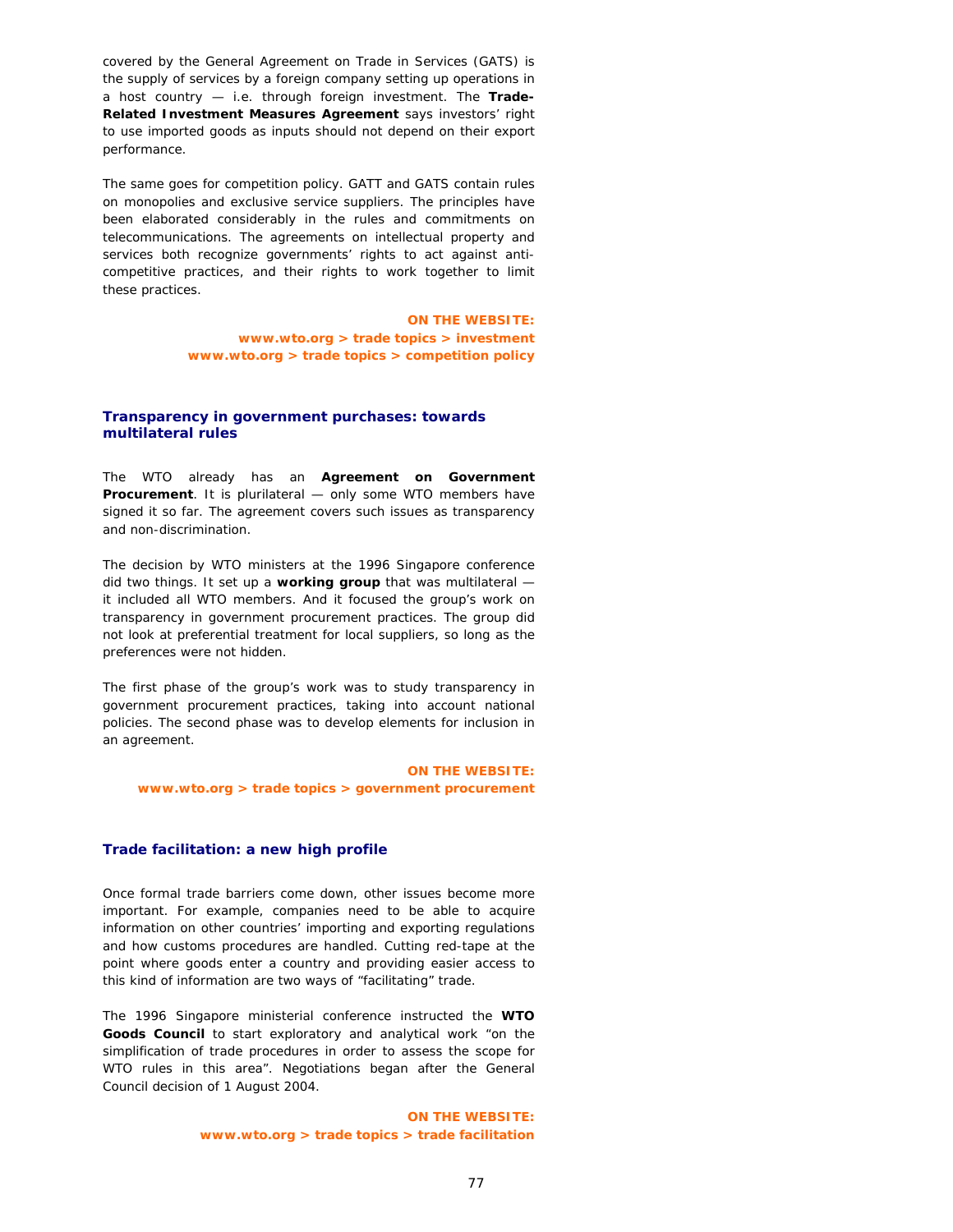# **4. Electronic commerce**

A new area of trade involves goods crossing borders electronically. Broadly speaking, this is the production, advertising, sale and distribution of products via telecommunications networks. The most obvious examples of products distributed electronically are books, music and videos transmitted down telephone lines or through the Internet.

The declaration on global electronic commerce adopted by the Second (Geneva) Ministerial Conference on 20 May 1998 urged the WTO General Council to establish a comprehensive work programme to examine all trade-related issues arising from global electronic commerce. The General Council adopted the plan for this work programme on 25 September 1998, initiating discussions on issues of electronic commerce and trade by the Goods, Services and TRIPS (intellectual property) Councils and the Trade and Development Committee.

In the meantime, WTO members also agreed to continue their current practice of not imposing customs duties on electronic transmissions.

> **ON THE WEBSITE: www.wto.org > trade topics > electronic commerce**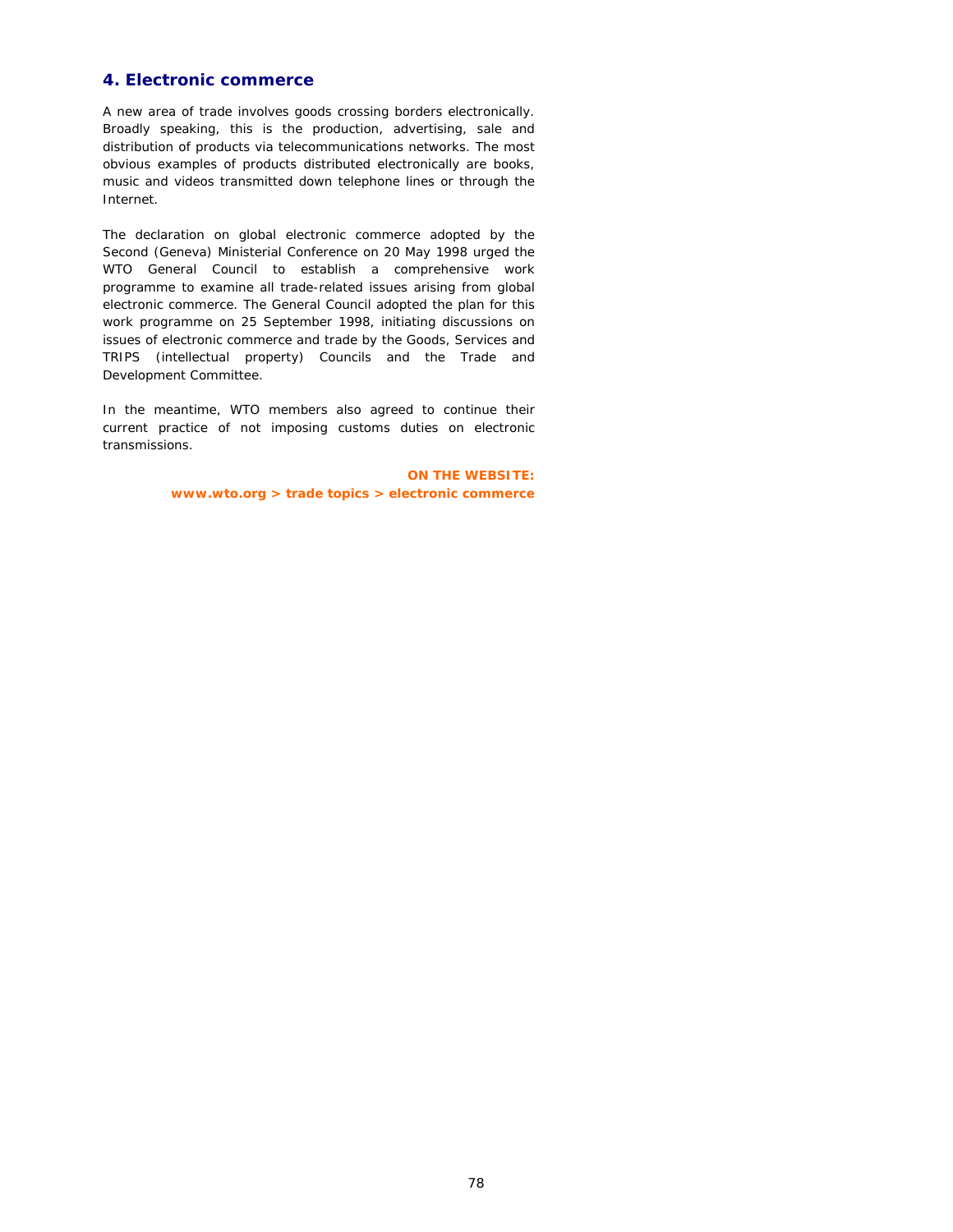## **5. Labour standards: highly controversial**

Strictly speaking, this should not be mentioned here at all because there is no work on the subject in the WTO, and it would be wrong to assume that it is a subject that "lies ahead". But it has been discussed so extensively, that some clarification is needed. The key phrase is "core labour standards" — essential standards applied to the way workers are treated. The term covers a wide range of things: from use of child labour and forced labour, to the right to organize trade unions and to strike.

## **Trade and labour rights: deferred to the ILO**

Trade and labour standards is a highly controversial issue. At the 1996 Singapore Ministerial Conference, WTO members defined the organization's role more clearly, identifying the International Labour Organization (ILO) as the competent body to deal with labour standards. There is currently no work on the subject in the WTO.

The debate outside the WTO has raised three broad questions.

- **The legal question**: should trade action be permitted as a means of putting pressure on countries considered to be severely violating core labour rights?
- **The analytical question**: if a country has lower standards for labour rights, do its exports gain an unfair advantage?
- **The institutional question**: is the WTO the proper place to discuss labour?

All three questions have a political angle: whether trade actions should be used to impose labour standards, or whether this would simply be an excuse for protectionism.

The WTO agreements do not deal with any core labour standards. But some industrial nations believe the issue should be studied by the WTO as a first step toward bringing the matter of core labour standards into the organization. WTO rules and disciplines, they argue, would provide a powerful incentive for member nations to improve workplace conditions.

Many developing and some developed nations believe the issue has no place in the WTO framework. These nations argue that efforts to bring labour standards into the arena of multilateral trade negotiations are little more than a smokescreen for protectionism. Many officials in developing countries believe the campaign to bring labour issues into the WTO is actually a bid by industrial nations to undermine the comparative advantage of lower wage trading partners.

In the weeks leading up to the 1996 Singapore Ministerial Conference, and during the meeting itself, this was a hard-fought battle. In the end, WTO members said they were committed to recognized core labour standards, and that these standards should not be used for protectionism. The economic advantage of low-wage countries should not be questioned, but the WTO and ILO secretariats would continue their existing collaboration, the declaration said. The concluding remarks of the chairman, Singapore's trade and industry minister, Mr Yeo Cheow Tong, added that the declaration does not put labour on the WTO's agenda. The countries concerned might continue their pressure for more work to be done in the WTO, but for the time being there are no committees or working parties dealing with the issue.

## **The official answer**

What the 1996 Singapore ministerial declaration says on core labour standards

"We renew our commitment to the observance of internationally recognized core labour standards. The International Labour Organization (ILO) is the competent body to set and deal with these standards, and we affirm our support for its work in promoting them. We believe that economic growth and development fostered by increased trade and further trade liberalization contribute to the promotion of these standards. We reject the use of labour standards for protectionist purposes, and agree that the comparative advantage of countries, particularly low-wage developing countries, must in no way be put into question. In this regard, we note that the WTO and ILO Secretariats will continue their existing collaboration."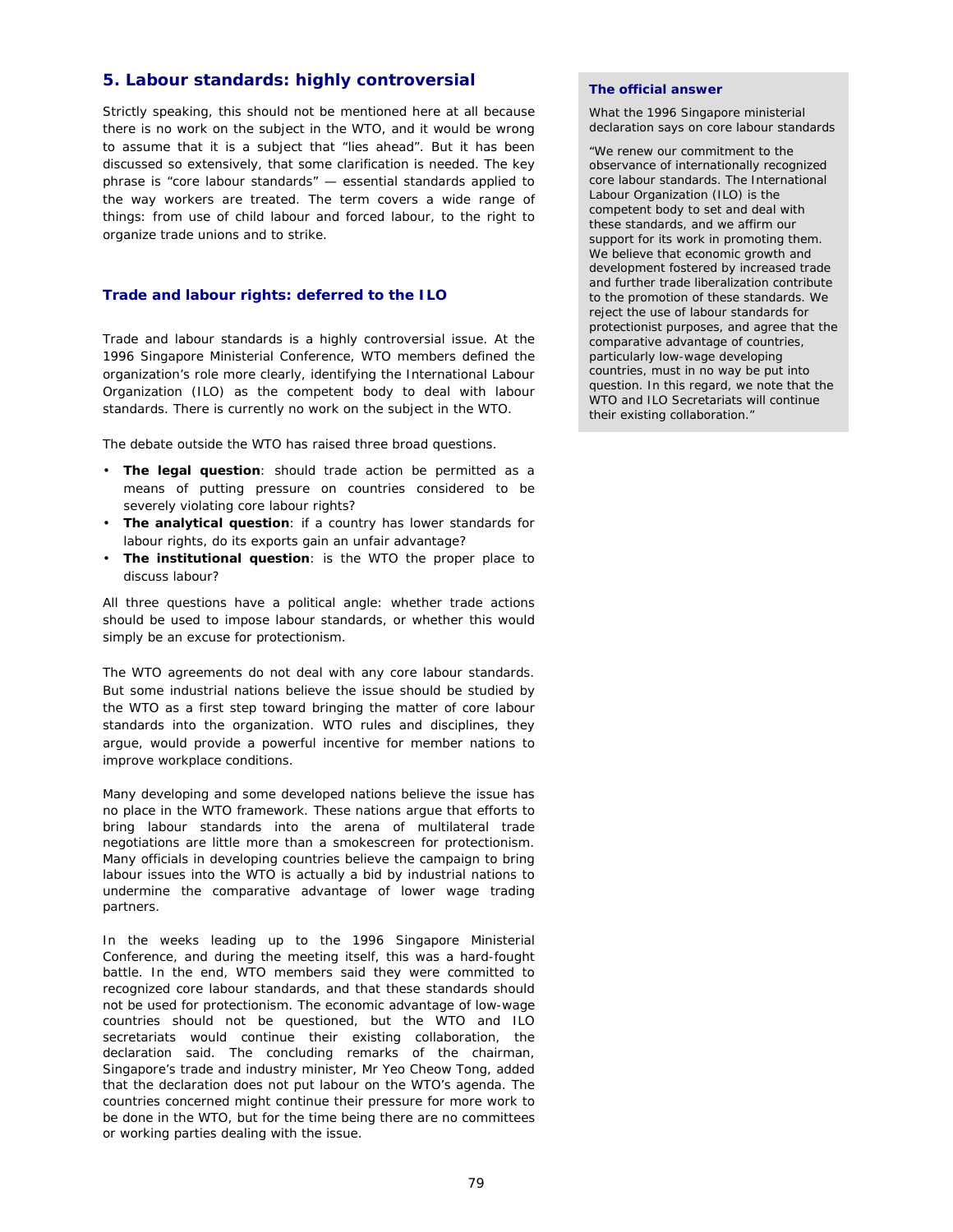# Chapter 5 **The Doha agenda**

The work programme lists 21 subjects. The original deadline of 1 January 2005 was missed. The unofficial target is now the end of 2006.

At the Fourth Ministerial Conference in Doha, Qatar, in November 2001 WTO member governments agreed to launch new negotiations. They also agreed to work on other issues, in particular the implementation of the present agreements. The entire package is called the **Doha Development Agenda (DDA)**.

The negotiations take place in the **Trade Negotiations Committee** and its subsidiaries, which are usually, either regular councils and committees meeting in "**special sessions**", or specially-created **negotiating groups**. Other work under the work programme takes place in other WTO councils and committees.

The **Fifth Ministerial Conference in Cancún**, Mexico, in September 2003, was intended as a stock-taking meeting where members would agree on how to complete the rest of the negotiations. But the meeting was soured by discord on agricultural issues, including cotton, and ended in deadlock on the "Singapore issues" (*see below*). Real progress on the Singapore issues and agriculture was not evident until the early hours of 1 August 2004 with a set of decisions in the General Council (sometimes called the July 2004 package). The original **1 January 2005 deadline** was missed. After that, members unofficially aimed to finish the negotiations **by the end of 2006**.

#### **ON THE WEBSITE:**

**www.wto.org > trade topics > Doha Development Agenda www.wto.org > the WTO > General Council www.wto.org > trade topics > Doha Development Agenda > Trade Negotiations Committee** 

There are 19–21 subjects listed in the Doha Declaration, depending on whether to count the "rules" subjects as one or three. Most of them involve negotiations; other work includes actions under "implementation", analysis and monitoring. This is an unofficial explanation of what the declaration mandates (listed with the declaration's paragraphs that refer to them):

## **Implementation-related issues and concerns (par 12)**

"Implementation" is short-hand for developing countries' problems in implementing the current WTO Agreements, i.e. the agreements arising from the Uruguay Round negotiations.

No area of WTO work received more attention or generated more controversy during nearly three years of hard bargaining before the Doha Ministerial Conference. Around 100 issues were raised during that period. The result was a two-pronged approach:

• More than 40 items under 12 headings were settled at or before the Doha conference, for immediate delivery.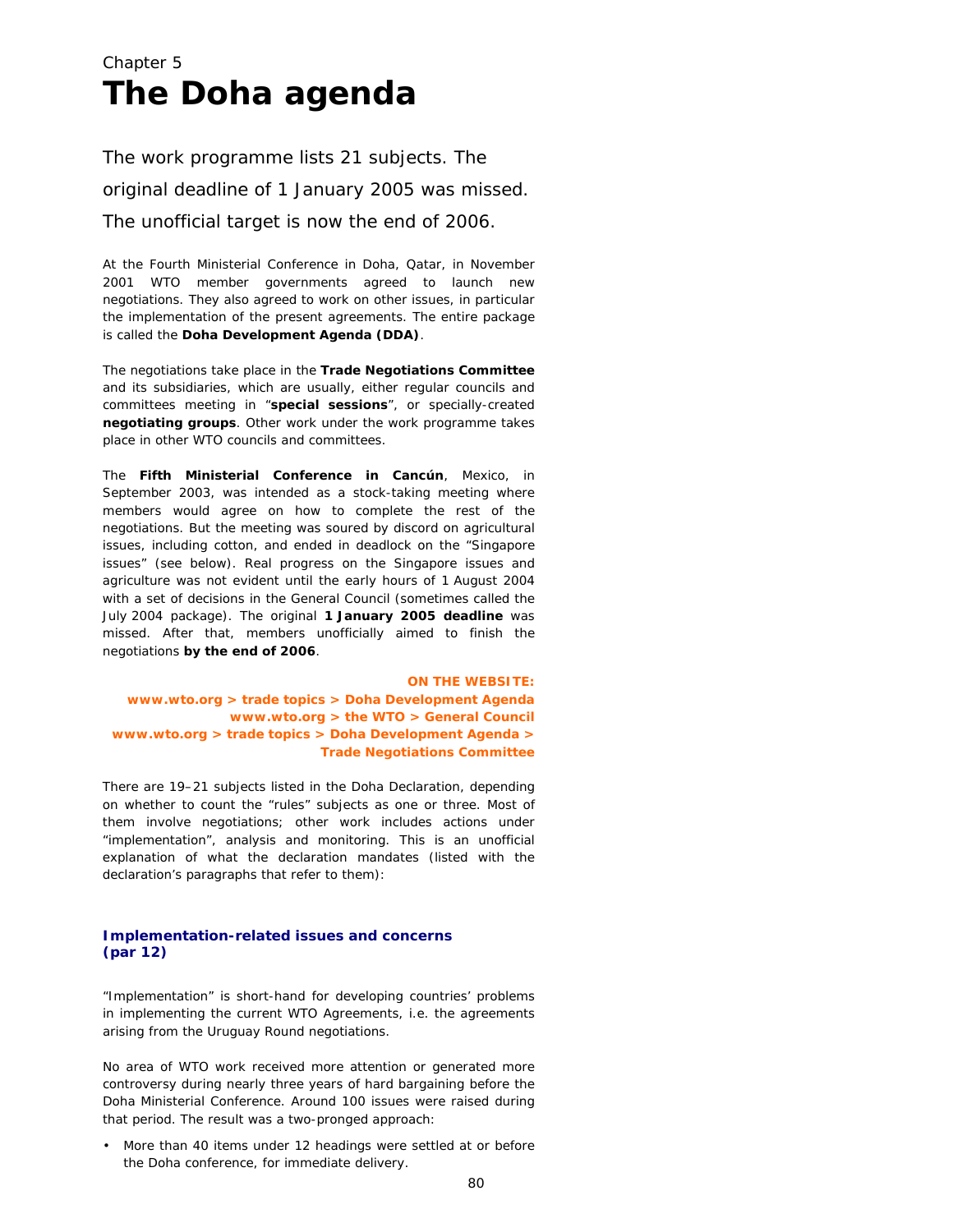• The vast majority of the remaining items immediately became the subject of negotiations.

This was spelt out in a separate ministerial decision on implementation, combined with paragraph 12 of the main Doha Declaration.

The **implementation decision** includes the following (detailed explanations can be seen on the WTO website):

## General Agreement on Tariffs and Trade (GATT)

- Balance-of-payments exception: clarifying less stringent conditions in GATT for developing countries if they restrict imports in order to protect their balance-of-payments.
- Market-access commitments: clarifying eligibility to negotiate or be consulted on quota allocation.

## **Agriculture**

- Rural development and food security for developing countries
- Least-developed and net food-importing developing countries
- Export credits, export credit guarantees or insurance programmes
- Tariff rate quotas

## Sanitary and phytosanitary (SPS) measures

- More time for developing countries to comply with other countries' new SPS measures
- "Reasonable interval" between publication of a country's new SPS measure and its entry into force
- Equivalence: putting into practice the principle that governments should accept that different measures used by other governments can be equivalent to their own measures for providing the same level of health protection for food, animals and plants.
- Review of the SPS Agreement
- Developing countries' participation in setting international SPS standards
- Financial and technical assistance

## Textiles and clothing

- "Effective" use of the agreement's provisions on early integration of products into normal GATT rules, and elimination of quotas.
- Restraint in anti-dumping actions.
- The possibility of examining governments' new rules of origin.
- Members to consider favourable quota treatment for small suppliers and least-developed countries, and larger quotas in general.

## Technical barriers to trade

- Technical assistance for least-developed countries, and reviews of technical assistance in general.
- When possible, a six-month "reasonable interval" for developing countries to adapt to new measures.
- The WTO director-general encouraged to continue efforts to help developing countries participate in setting international standards.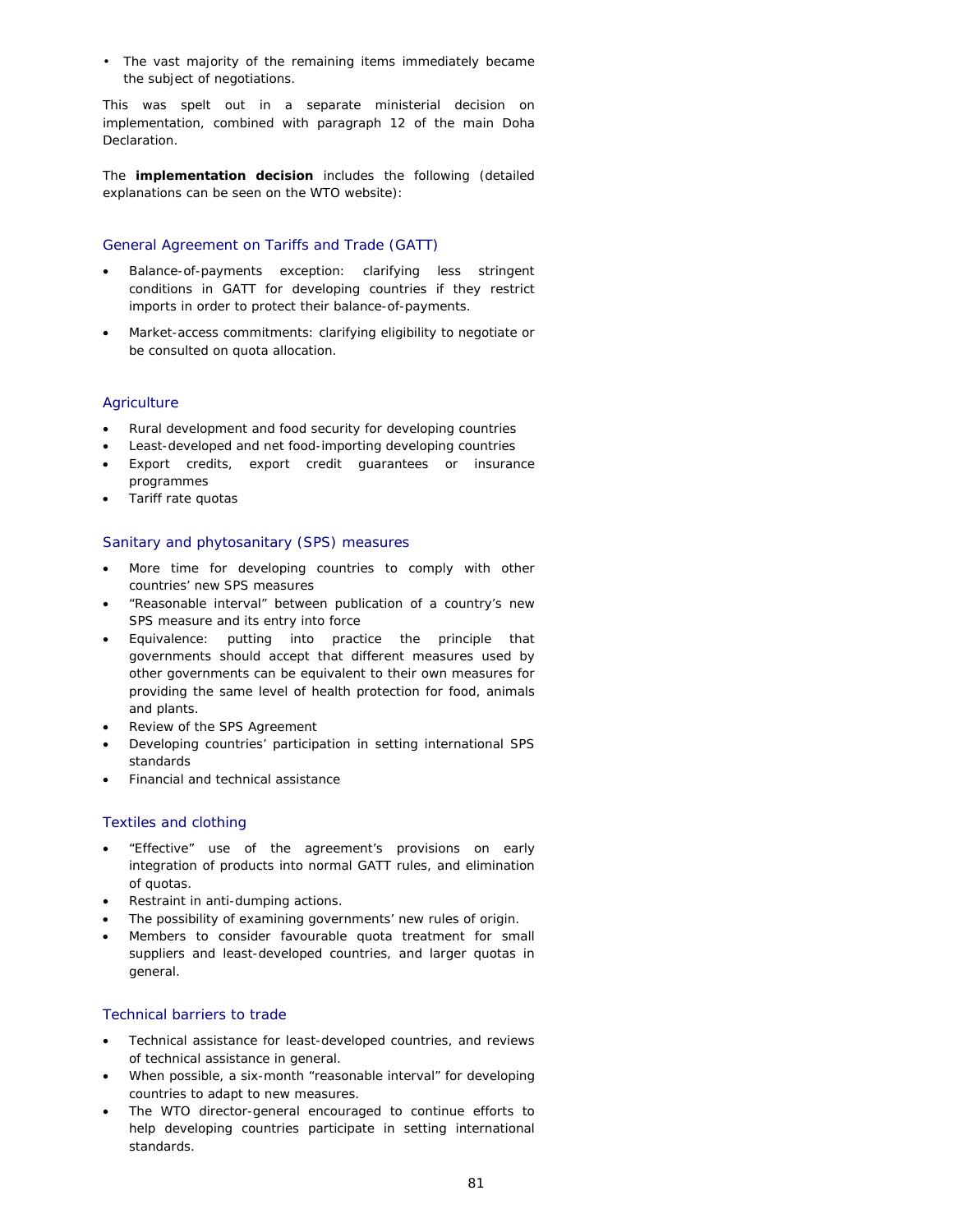#### Trade-related investment measures (TRIMs)

• The Goods Council is "to consider positively" requests from least-developed countries to extend the seven-year transition period for eliminating measures that are inconsistent with the agreement.

## Anti-dumping (GATT Article 6)

- No second anti-dumping investigation within a year unless circumstances have changed.
- How to put into operation a special provision for developing countries (Article 15 of the Anti-Dumping Agreement), which recognizes that developed countries must give "special regard" to the situation of developing countries when considering applying anti-dumping measures.
- Clarification sought on the time period for determining whether the volume of dumped imported products is negligible, and therefore no anti-dumping action should be taken.
- Annual reviews of the agreement's implementation to be improved.

## Customs valuation (GATT Article 7)

- Extending the deadline for developing countries to implement the agreement
- Dealing with fraud: how to cooperate in exchanging information, including on export values

## Rules of origin

- Completing the harmonization of rules of origin among member governments
- Dealing with interim arrangements in the transition to the new, harmonized rules of origin.

#### Subsidies and countervailing measures

- Sorting out how to determine whether some developing countries meet the test of being below US\$1,000 per capita GNP allowing them to pay subsidies that require the recipient to export.
- Noting proposed new rules allowing developing countries to subsidize under programmes that have "legitimate development goals" without having to face countervailing or other action.
- Review of provisions on countervailing duty investigations.
- Reaffirming that least-developed countries are exempt from the ban on export subsidies.
- Directing the Subsidies Committee to extend the transition period for certain developing countries.

#### Trade-related aspects of intellectual property rights (TRIPS)

- "Non-violation" complaints: the unresolved question of how to deal with possible TRIPS disputes involving loss of an expected benefit even if the TRIPS Agreement has not actually been violated.
- Technology transfer to least-developed countries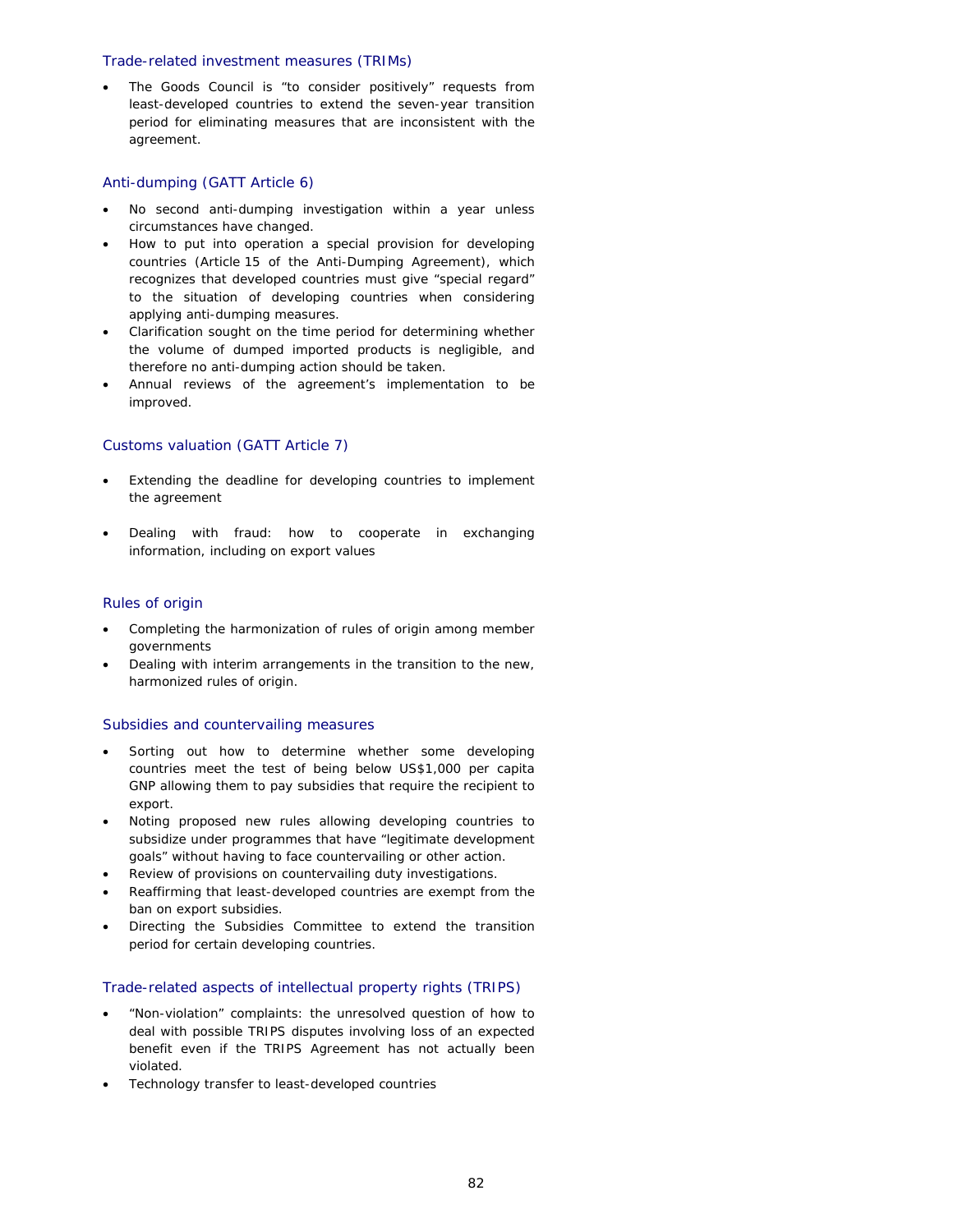## Cross-cutting issues

- Which special and differential treatment provisions are mandatory? What are the implications of making mandatory those that are currently non-binding?
- How can special and differential treatment provisions be made more effective?
- How can special and differential treatment be incorporated in the new negotiations?
- Developed countries are urged to grant preferences in a generalized and non-discriminatory manner, i.e. to all developing countries rather than to a selected group.

#### Outstanding implementation issues

To be handled under paragraph 12 of the main Doha Declaration.

## Final provisions

- The WTO Director-General is to ensure that WTO technical assistance gives priority to helping developing countries implement existing WTO obligations, and to increase their capacity to participate more effectively in future negotiations.
- The WTO Secretariat is to cooperate more closely with other international organizations so that technical assistance is more efficient and effective.

The implementation decision is tied into the **main Doha Declaration**, where ministers agreed on a future work programme to deal with unsettled implementation questions. "Negotiations on outstanding implementation issues shall be an integral part of the Work Programme" in the coming years, they declared.

In the declaration, the ministers established a two-track approach. Those issues for which there was an agreed negotiating mandate in the declaration would be dealt with under the terms of that mandate.

Those implementation issues where there is no mandate to negotiate, would be the taken up as "a matter of priority" by relevant WTO councils and committees. These bodies were to report on their progress to the Trade Negotiations Committee by the end of 2002 for "appropriate action".

> **ON THE WEBSITE: www.wto.org > trade topics > Doha Development Agenda > Implementation Decision Explained**

## **Agriculture (par 13, 14)**

Negotiations on agriculture began in early 2000, under Article 20 of the WTO Agriculture Agreement. By November 2001 and the Doha Ministerial Conference, 121 governments had submitted a large number of negotiating proposals.

# **Key dates: agriculture**

Start: **early 2000** "Framework" agreed: **1 August 2004**.

Formulas and other "modalities" for countries' commitments: originally 31 March 2003**, now by 6th Ministerial Conference, 2005** (in Hong Kong, China)

Countries' comprehensive draft commitments and stock taking: originally by 5th Ministerial Conference, 2003 (in Mexico)

Deadline: originally by 1 January 2005, now unofficially **by end of 2006**, part of single undertaking

These negotiations have continued, but now with the mandate given by the Doha Declaration, which also includes a series of deadlines. The declaration builds on the work already undertaken, confirms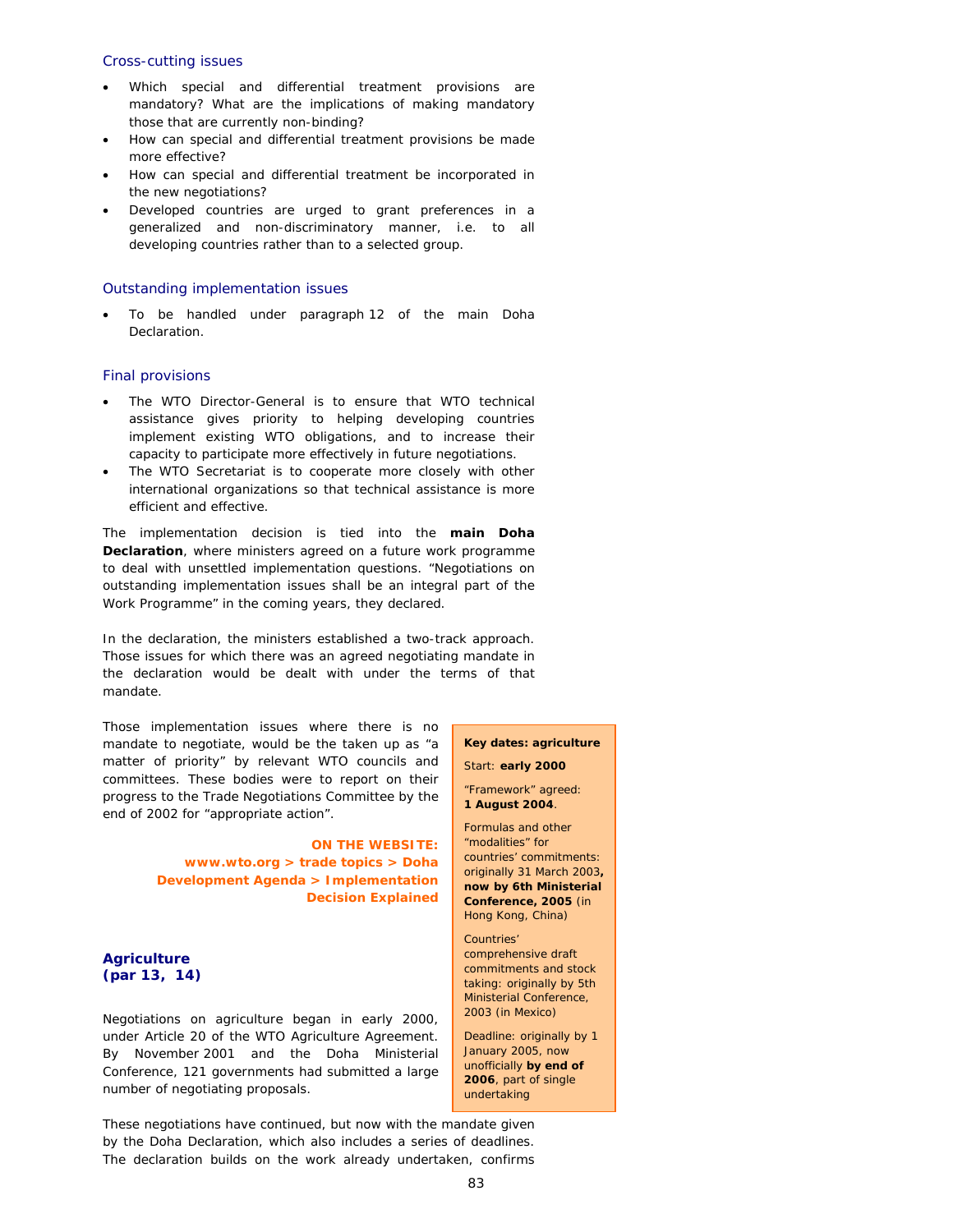and elaborates the objectives, and sets a timetable. Agriculture is now part of the single undertaking in which virtually all the linked negotiations were to end by 1 January 2005, now with the unofficial target of the end of 2006.

The declaration reconfirms the long-term objective already agreed in the present WTO Agreement: to establish a fair and marketoriented trading system through a programme of fundamental reform. The programme encompasses strengthened rules, and specific commitments on government support and protection for agriculture. The purpose is to correct and prevent restrictions and distortions in world agricultural markets.

Without prejudging the outcome, member governments commit themselves to comprehensive negotiations aimed at:

- market access: substantial reductions
- exports subsidies: reductions of, with a view to phasing out, all forms of these (in the 1 August 2004 "framework" members agreed to eliminate export subsidies by a date to be negotiated)
- domestic support: substantial reductions for supports that distort trade (in the 1 August 2004 "framework", developed countries pledged to slash trade-distorting domestic subsidies by 20% from the first day any Doha Agenda agreement is implemented.

The declaration makes special and differential treatment for developing countries integral throughout the negotiations, both in countries' new commitments and in any relevant new or revised rules and disciplines. It says the outcome should be effective in practice and should enable developing countries to meet their needs, in particular in food security and rural development.

The ministers also take note of the non-trade concerns (such as environmental protection, food security, rural development, etc) reflected in the negotiating proposals already submitted. They confirm that the negotiations will take these into account, as provided for in the Agriculture Agreement.

A first step along the road to final agreement was reached on 1 August 2004 when members agreed on a "framework" (Annex A of the General Council decision).

The negotiations take place in **"special sessions" of the Agriculture Committee**.

> **ON THE WEBSITE: www.wto.org > trade topics > goods > agriculture > agriculture negotiations**

**Services (par 15)** 

Negotiations on services were already almost two years old when they were incorporated into the new Doha agenda.

The WTO General Agreement on Trade in Services (GATS) commits member governments to undertake negotiations on specific issues and to enter into successive rounds of negotiations to progressively liberalize trade in services. The first round had to start no later than five years from 1995.

**Key dates: services** 

# Start: **early 2000**

Negotiating guidelines and procedures: **March 2001** 

Initial requests for market access: **by 30 June 2002**

Initial offers of market access: **by 31 March 2003**

Stock taking: originally 5th Ministerial Conference, 2003 (in Mexico)

Revised market-access offers: **by 31 May 2005**

Deadline: originally by 1 January 2005, now **unofficially end of 2006**, part of single undertaking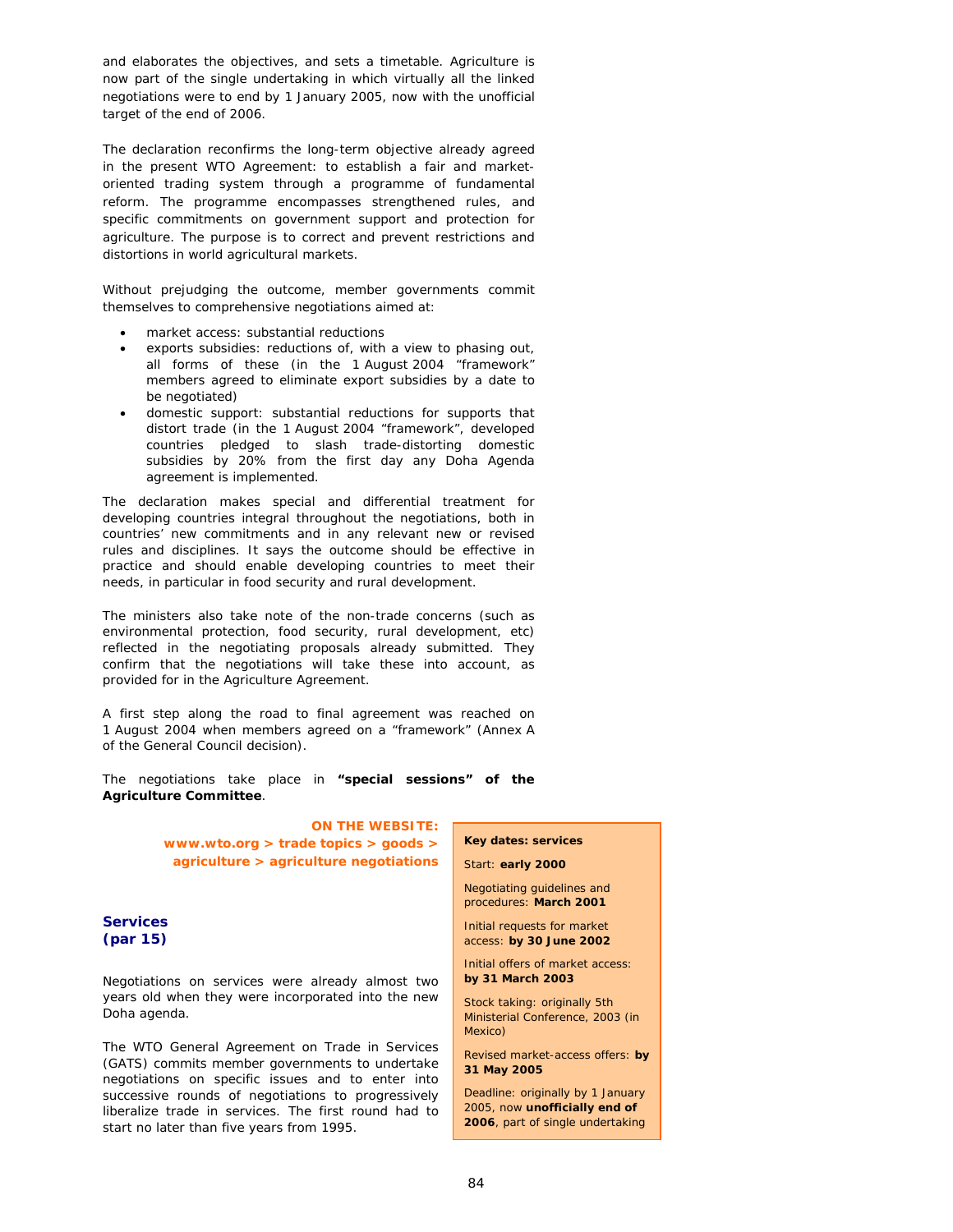Accordingly, the services negotiations started officially in early 2000 under the Council for Trade in Services. In March 2001, the Services Council fulfilled a key element in the negotiating mandate by establishing the negotiating guidelines and procedures.

The Doha Declaration endorses the work already done, reaffirms the negotiating guidelines and procedures, and establishes some key elements of the timetable including, most importantly, the deadline for concluding the negotiations as part of a single undertaking.

The negotiations take place in **"special sessions" of the Services Council** and **regular meetings** of its relevant subsidiary committees or working parties.

> **ON THE WEBSITE: www.wto.org > trade topics > services > services negotiations**

## **Market access for non-agricultural products (par 16)**

The ministers agreed to launch tariff-cutting negotiations on all non-agricultural products. The aim is "to reduce, or as appropriate eliminate tariffs, including the reduction or elimination of tariff peaks, high tariffs, and tariff escalation, as well as non-tariff barriers, in particular on products of export interest to developing countries". These negotiations shall take fully into account the special needs and interests of developing and least-developed countries, and recognize that these countries do not need to match or reciprocate in full tariff-reduction commitments by other participants.

At the start, participants have to reach agreement

on how ("modalities") to conduct the tariff-cutting exercise (in the Tokyo Round, the participants used an agreed mathematical formula to cut tariffs across the board; in the Uruguay Round, participants negotiated cuts product by product). The agreed procedures would include studies and capacity-building measures that would help least-developed countries participate effectively in the negotiations. Back in Geneva, negotiators decided that the "modalities" should be agreed by 31 May 2003. When that date was missed, members agreed on 1 August 2004 on a new target: the Hong Kong Ministerial Conference in December 2005.

While average customs duties are now at their lowest levels after eight GATT Rounds, certain tariffs continue to restrict trade, especially on exports of developing countries — for instance "tariff peaks", which are relatively high tariffs, usually on "sensitive" products, amidst generally low tariff levels. For industrialized countries, tariffs of 15% and above are generally recognized as "tariff peaks".

Another example is "tariff escalation", in which higher import duties are applied on semi-processed products than on raw materials, and higher still on finished products. This practice protects domestic processing industries and discourages the development of processing activity in the countries where raw materials originate.

The negotiations take place in a **Market Access Negotiating Group**.

**Key dates: market access** 

Start: **January 2002**

Stock taking: **5th Ministerial Conference, 2003** (in Mexico)

Deadline: originally by 1 January 2005, now unofficially **by end of 2006**, part of single undertaking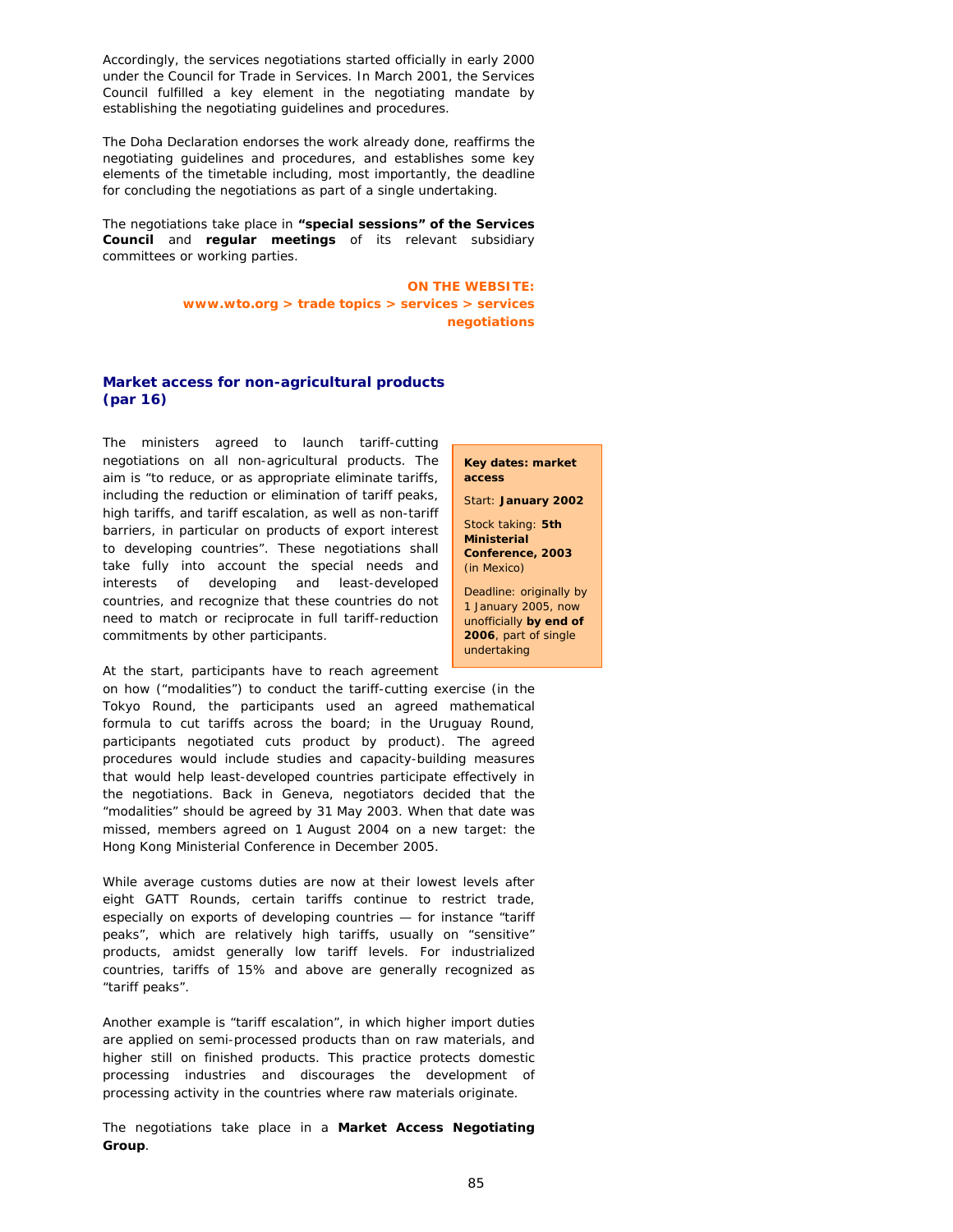## **Trade-related aspects of intellectual property rights (TRIPS) (pars 17–19)**

**TRIPS and public health.** In the declaration, ministers stress that it is important to implement and interpret the TRIPS Agreement in a way that supports public health — by promoting both access to existing medicines and the creation of new medicines. They refer to their separate declaration on this subject.

This separate declaration on TRIPS and public health is designed to respond to concerns about the possible implications of the TRIPS Agreement for access to medicines.

It emphasizes that the TRIPS Agreement does not and should not prevent member governments from acting to protect public health. It affirms governments' right to use the agreement's flexibilities in order to avoid any reticence the governments may feel.

The separate declaration clarifies some of the forms of flexibility available, in particular compulsory licensing and parallel importing. (For an explanation of these issues, go to the main TRIPS pages on the WTO website)

For the Doha agenda, this separate declaration sets two specific task. The **TRIPS Council** has to find a solution to the problems countries may face in making use of compulsory licensing if they have too little or no pharmaceutical manufacturing capacity, reporting to the General Council on this by the end of 2002. (this was achieved in August, 2003, *see intellectual property section of the "Agreements" chapter*.) The declaration also extends the deadline for least-developed countries to apply provisions on pharmaceutical patents until 1 January 2016.

**Geographical indications — the registration system.** Geographical indications are place names (in some countries also words associated with a place) used to identify products with particular characteristics because they come from specific places. The WTO TRIPS Council has already started work on a multilateral registration system for geographical indications for wines and spirits. The Doha Declaration sets a deadline for completing the negotiations: the Fifth Ministerial Conference in 2003.

These negotiations take place in **"special sessions" of the TRIPS Council**.

**Geographical indications — extending the "higher level of protection" to other products.** The TRIPS Agreement provides a higher level of protection to geographical indications for wines and spirits. This means they should be protected even if there is no risk of

#### **Key dates: intellectual property**

Report to the General Council — solution on compulsory licensing and lack of pharmaceutical production capacity: originally by end of 2002, decision agreed **30 April 2003**.

Report to TNC action on outstanding implementation issues under par 12: **by end of 2002 (missed)**

#### Deadline negotiations on geographical

indications registration system (wines and spirits): **by 5th Ministerial Conference, 2003** (in Mexico) **(missed)**

Deadline negotiations specifically mandated

in Doha Declaration: originally by 1 January 2005, now unofficially **by end of 2006**

Least-developed countries to apply pharmaceutical patent provisions: **2016**

misleading consumers or unfair competition. A number of countries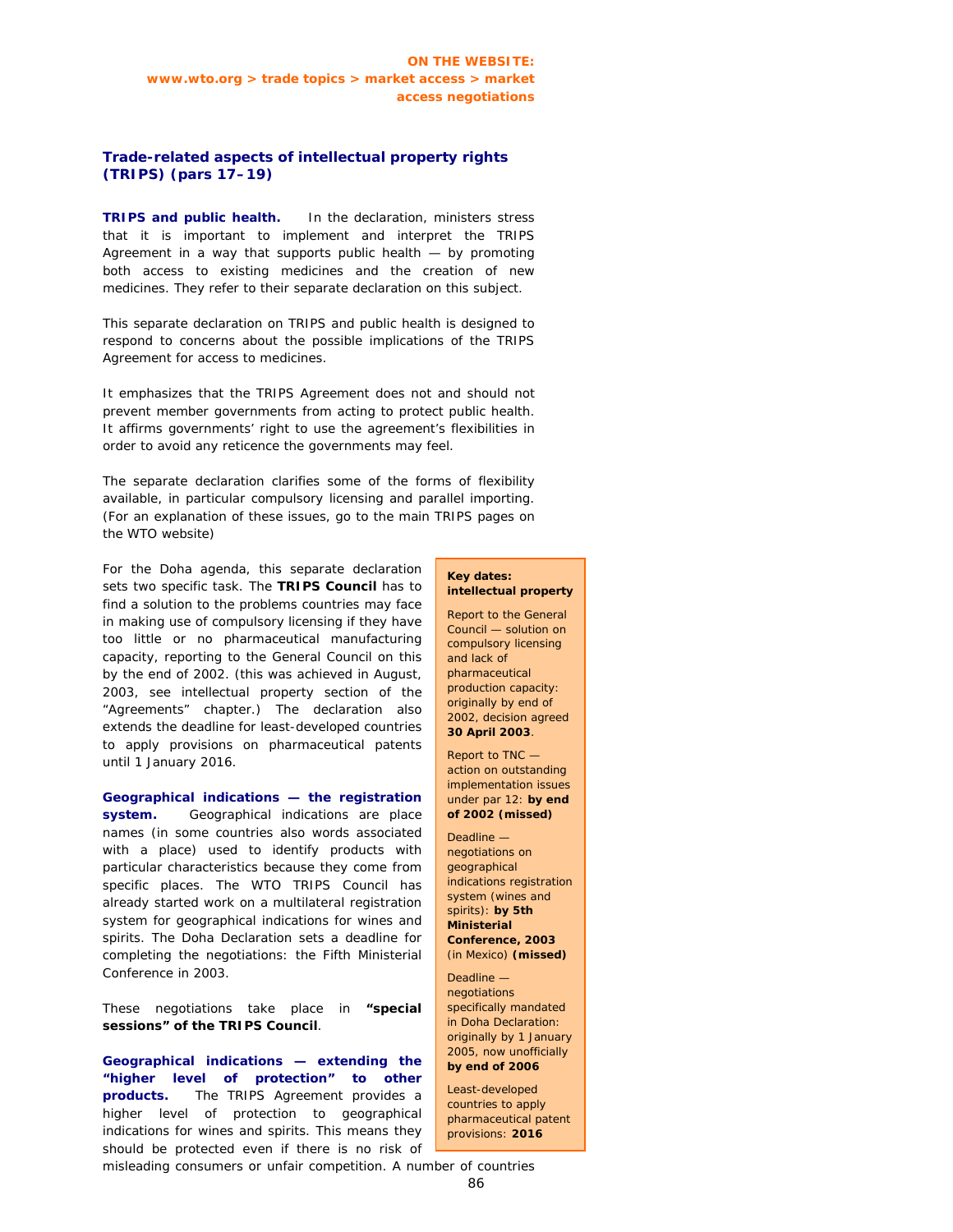want to negotiate extending this higher level to other products. Others oppose the move, and the debate in the TRIPS Council has included the question of whether the relevant provisions of the TRIPS Agreement provide a mandate for extending coverage beyond wines and spirits.

The Doha Declaration notes that the **TRIPS Council** will handle this under the declaration's paragraph 12 (which deals with implementation issues). Paragraph 12 offers two tracks: "(a) where we provide a specific negotiating mandate in this Declaration, the relevant implementation issues shall be addressed under that mandate; (b) the other outstanding implementation issues shall be addressed as a matter of priority by the relevant WTO bodies, which shall report to the Trade Negotiations Committee [TNC], established under paragraph 46 below, by the end of 2002 for appropriate action."

In papers circulated at the Ministerial Conference, member governments expressed different interpretations of this mandate.

Argentina said it understands "there is no agreement to negotiate the 'other outstanding implementation issues' referred to under (b) and that, by the end of 2002, consensus will be required in order to launch any negotiations on these issues".

Bulgaria, the Czech Republic, EU, Hungary, India, Liechtenstein, Kenya, Mauritius, Nigeria, Pakistan, the Slovak Republic, Slovenia, Sri Lanka, Switzerland, Thailand and Turkey argued that there is a clear mandate to negotiate immediately.

**Reviews of TRIPS provisions.** Two reviews have been taking place in the TRIPS Council, as required by the TRIPS Agreement: a review of Article 27.3(b) which deals with patentability or nonpatentability of plant and animal inventions, and the protection of plant varieties; and a review of the entire TRIPS Agreement (required by Article 71.1).

The Doha Declaration says that work in the **TRIPS Council** on these reviews or any other implementation issue should also look at: the relationship between the TRIPS Agreement and the UN Convention on Biodiversity; the protection of traditional knowledge and folklore; and other relevant new developments that member governments raise in the review of the TRIPS Agreement. It adds that the TRIPS Council's work on these topics is to be guided by the TRIPS Agreement's objectives (Article 7) and principles (Article 8), and must take development fully into account.

> **ON THE WEBSITE: www.wto.org > trade topics > intellectual property**

## **Relationship between trade and investment (pars 20–22)**

This is a "Singapore issue" i.e. a working group set up by the 1996 Singapore Ministerial Conference has been studying it.

In the period up to the 2003 Ministerial Conference, the declaration instructs the **working group** to focus on clarifying the scope and definition of the issues, transparency, non-discrimination, ways of preparing negotiated commitments, development provisions, exceptions and

#### **Key dates: trade and investment**

Continuing work in working group with defined agenda: **to 5th Ministerial Conference, 2003** (in Mexico)

Negotiations: after 5th Ministerial Conference, 2003 (in Mexico) subject to "explicit consensus" on modalities with deadline: by 1 January 2005, part of single undertaking. But no consensus; **dropped from Doha agenda in 1 August 2004 decision**

#### **The four 'Singapore' issues: no negotiations until …**

For trade and **investment**, trade and **competition policy**, **transparency in government procurement** and **trade facilitation**, the 2001 Doha declaration does not launch negotiations immediately. It says "negotiations will take place after the Fifth Session of the Ministerial Conference on the basis of a decision to be taken, by explicit consensus, at that session on modalities of negotiations [i.e. how the negotiations are to be conducted]."

But consensus eluded members on negotiating the four subjects. Finally agreement was reached on 1 August 2004 to negotiate **trade facilitation** alone. The three other subjects were dropped from the Doha agenda.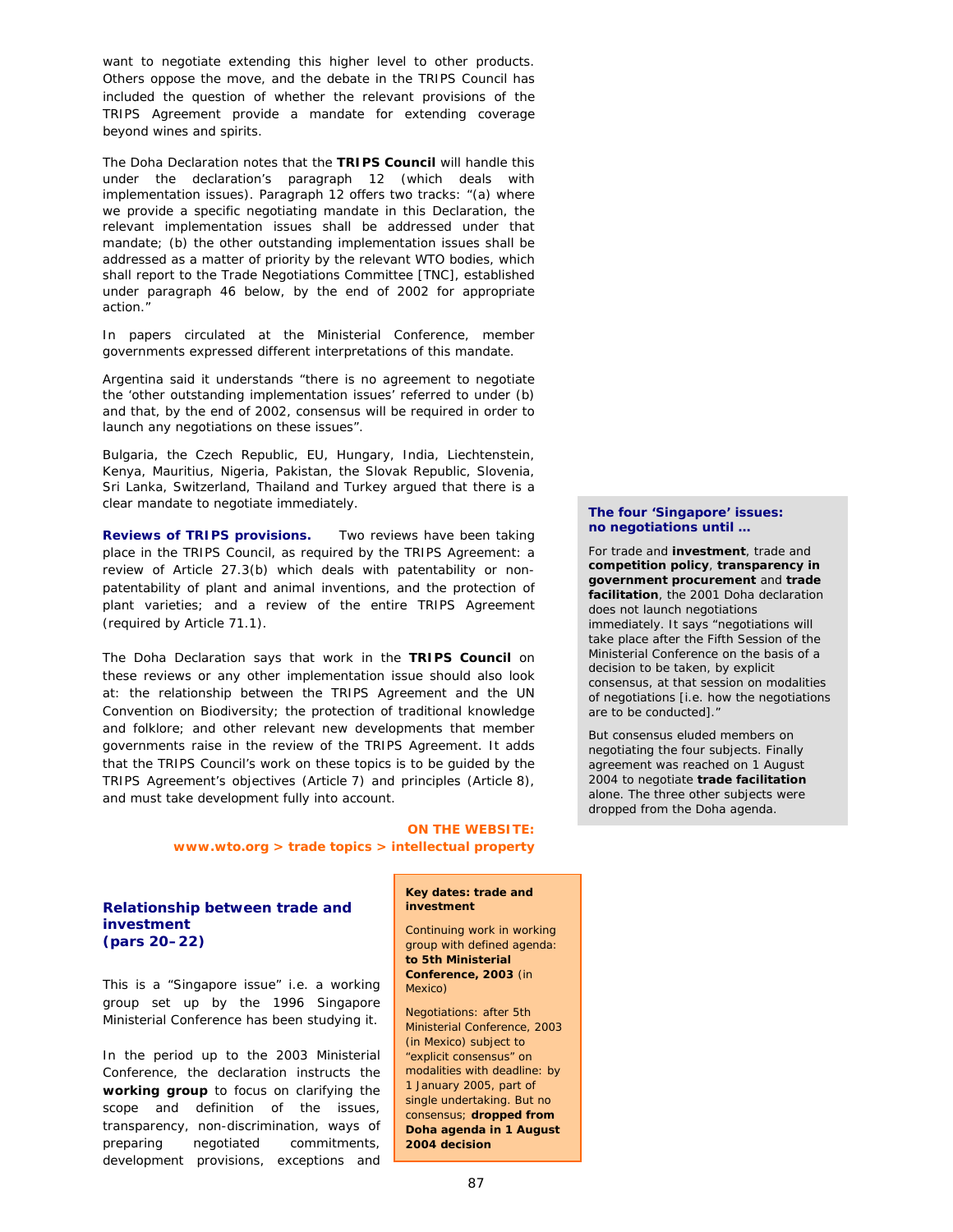balance-of-payments safeguards, consultation and dispute settlement. The negotiated commitments would be modelled on those made in services, which specify where commitments are being made — "positive lists" — rather than making broad commitments and listing exceptions.

The declaration also spells out a number of principles such as the need to balance the interests of countries where foreign investment originates and where it is invested, countries' right to regulate investment, development, public interest and individual countries' specific circumstances. It also emphasizes support and technical cooperation for developing and least-developed countries, and coordination with other international organizations such as the UN Conference on Trade and Development (UNCTAD).

Since the 1 August 2004 decision, this subject has been dropped from the Doha agenda.

> **ON THE WEBSITE: www.wto.org > trade topics > investment**

## **Interaction between trade and competition policy (pars 23–25)**

This is another "Singapore issue", with a working group set up in 1996 to study the subject.

In the period up to the 2003 Ministerial Conference, the declaration instructs the **working group** to focus on clarifying:

- core principles including transparency, non-discrimination and procedural fairness, and provisions on "hardcore" cartels (i.e. cartels that are formally set up)
- ways of handling voluntary cooperation on competition policy among WTO member governments
- support for progressive reinforcement of competition institutions in developing countries through capacity building

**Key dates: trade and competition policy** 

Continuing work in working group with defined agenda: **to 5th Ministerial Conference, 2003** (in Mexico)

Negotiations: after 5th Ministerial Conference, 2003 (in Mexico) subject to "explicit consensus" on modalities with deadline: by 1 January 2005, part of single undertaking. But no consensus; **dropped from Doha agenda in 1 August 2004 decision**

The declaration says the work must take full account of developmental needs. It includes technical cooperation and capacity building, on such topics as policy analysis and development, so that developing countries are better placed to evaluate the implications of closer multilateral cooperation for various developmental objectives. Cooperation with other organizations such as the UN Conference on Trade and Development (UNCTAD) is also included.

Since the 1 August 2004 decision, this subject has been dropped from the Doha agenda.

> **ON THE WEBSITE: www.wto.org > trade topics > competition policy**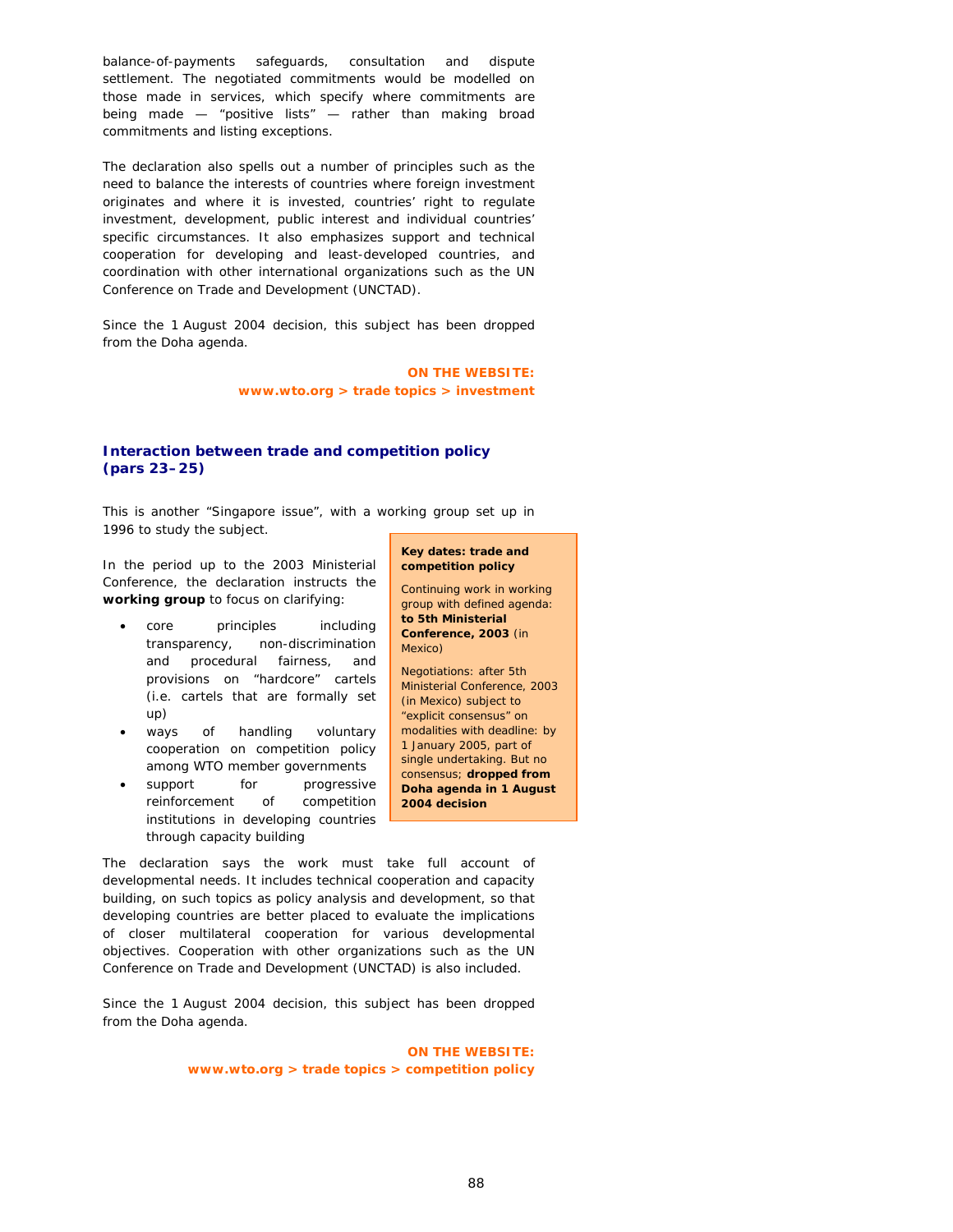## **Transparency in government procurement (par 26)**

A third "Singapore issue" that was handled by a **working group** set up by the Singapore Ministerial Conference in 1996.

The Doha Declaration says that the "negotiations shall be limited to the transparency aspects and therefore will not restrict the scope for countries to give preferences to domestic supplies and suppliers" — it is separate from the plurilateral Government Procurement Agreement.

The declaration also stresses development concerns, technical assistance and capacity building.

Since the 1 August 2004 decision, this subject has been dropped from the Doha agenda.

**ON THE WEBSITE: www.wto.org > trade topics > government procurement** 

#### **Key dates: government procurement (transparency)**

Continuing work in working group with defined agenda: **to 5th Ministerial Conference, 2003** (in Mexico)

Negotiations: after 5th Ministerial Conference, 2003 (in Mexico) subject to "explicit consensus" on modalities with deadline: by 1 January 2005, part of single undertaking. But no consensus; **dropped from Doha agenda in 1 August 2004 decision**

## **Trade facilitation (par 27)**

A fourth "Singapore issue" kicked off by the 1996 Ministerial Conference.

The declaration recognizes the case for "further expediting the movement, release and clearance of goods, including goods in transit, and the need for enhanced technical assistance and capacity building in this area".

In the period until the Fifth Ministerial Conference in 2003, the **WTO Goods Council**, which had been working on this subject since 1997, "shall review and as appropriate, clarify and improve relevant aspects of Articles 5 ('Freedom of Transit'), 8 ('Fees and Formalities Connected with Importation and Exportation') and 10 ('Publication and Administration of Trade Regulations') of the General Agreement on Tariffs and Trade (GATT 1994) and identify the trade facilitation needs and priorities of Members, in particular developing and leastdeveloped countries".

#### **Key dates: trade facilitation**

Continuing work in Goods Council with defined agenda: **to 5th Ministerial Conference, 2003** (in Mexico)

Negotiations: **after 5th Ministerial Conference, 2003** (in Mexico) subject to "explicit consensus" on modalities, agreed in 1 August 2004 decision.

Deadline: originally by 1 January 2005, now **unofficially end of 2006**, part of single undertaking

Those issues were cited in the 1 August 2004 decision that broke the Cancún deadlock. Members agreed to start negotiations on trade facilitation, but not the three other Singapore issues.

> **ON THE WEBSITE: www.wto.org > trade topics > trade facilitation**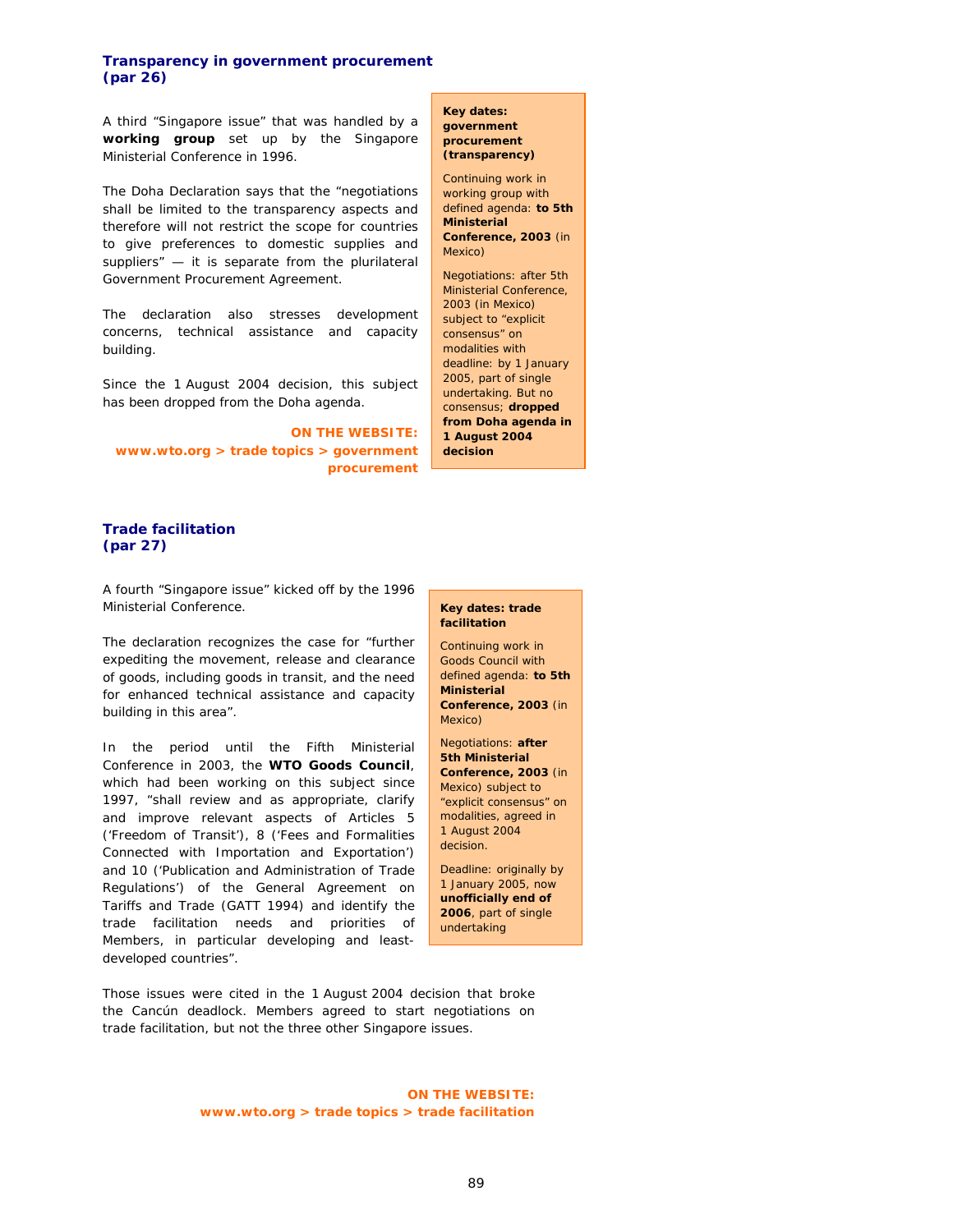## **WTO rules: anti-dumping and subsidies (par 28)**

The ministers agreed to negotiations on the Anti-Dumping (GATT Article 6) and Subsidies agreements. The aim is to clarify and improve disciplines while preserving the basic, concepts, principles of these agreements, and taking into account the needs of developing and least-developed participants.

In overlapping negotiating phases, participants first indicated which provisions of these two agreements they think should be the subject of clarification and improvement in the next phase of negotiations. The ministers mention specifically fisheries subsidies as one sector important to developing countries and where participants should aim to clarify and improve WTO disciplines.

**Key dates: antidumping, subsidies**  Start: **January 2002** Stock taking: **5th Ministerial Conference, 2003** (in Mexico) Deadline: originally by

1 January 2005, now **unofficially end of 2006**, part of single undertaking

Negotiations take place in the **Rules Negotiating Group**.

**ON THE WEBSITE: www.wto.org > trade topics > goods > antidumping www.wto.org > trade topics > goods > subsidies and countervailing measures** 

## **WTO rules: regional trade agreements (par 29)**

WTO rules say regional trade agreements have to meet certain conditions. But interpreting the wording of these rules has proved controversial, and has been a central element in the work of the Regional Trade Agreements Committee. As a result, since 1995 the

committee has failed to complete its assessments of whether individual trade agreements conform with WTO provisions.

This is now an important challenge, particularly when nearly all member governments are parties to regional agreements, are negotiating them, or are considering negotiating them. In the Doha Declaration, members agreed to negotiate a solution, giving due regard to the role that these agreements can play in fostering development.

The declaration mandates negotiations aimed at "clarifying and improving disciplines and procedures under the existing WTO provisions applying to regional trade agreements. The negotiations shall take into account the developmental aspects of regional trade agreements."

These negotiations fell into the general timetable established for virtually all negotiations under the Doha Declaration. The original deadline of 1 January 2005 was missed and the current unofficial aim is to finish the talks by the end of 2006. The 2003 Fifth Ministerial Conference in Mexico was intended to take stock of progress, provide any necessary political guidance, and take decisions as necessary.

Negotiations take place in the **Rules Negotiating Group**.

#### **Key dates: regional trade**

Start: **January 2002**

Stock taking: **5th Ministerial Conference, 2003** (in Mexico)

Deadline: originally by 1 January 2005, now **unofficially end of 2006**, part of single undertaking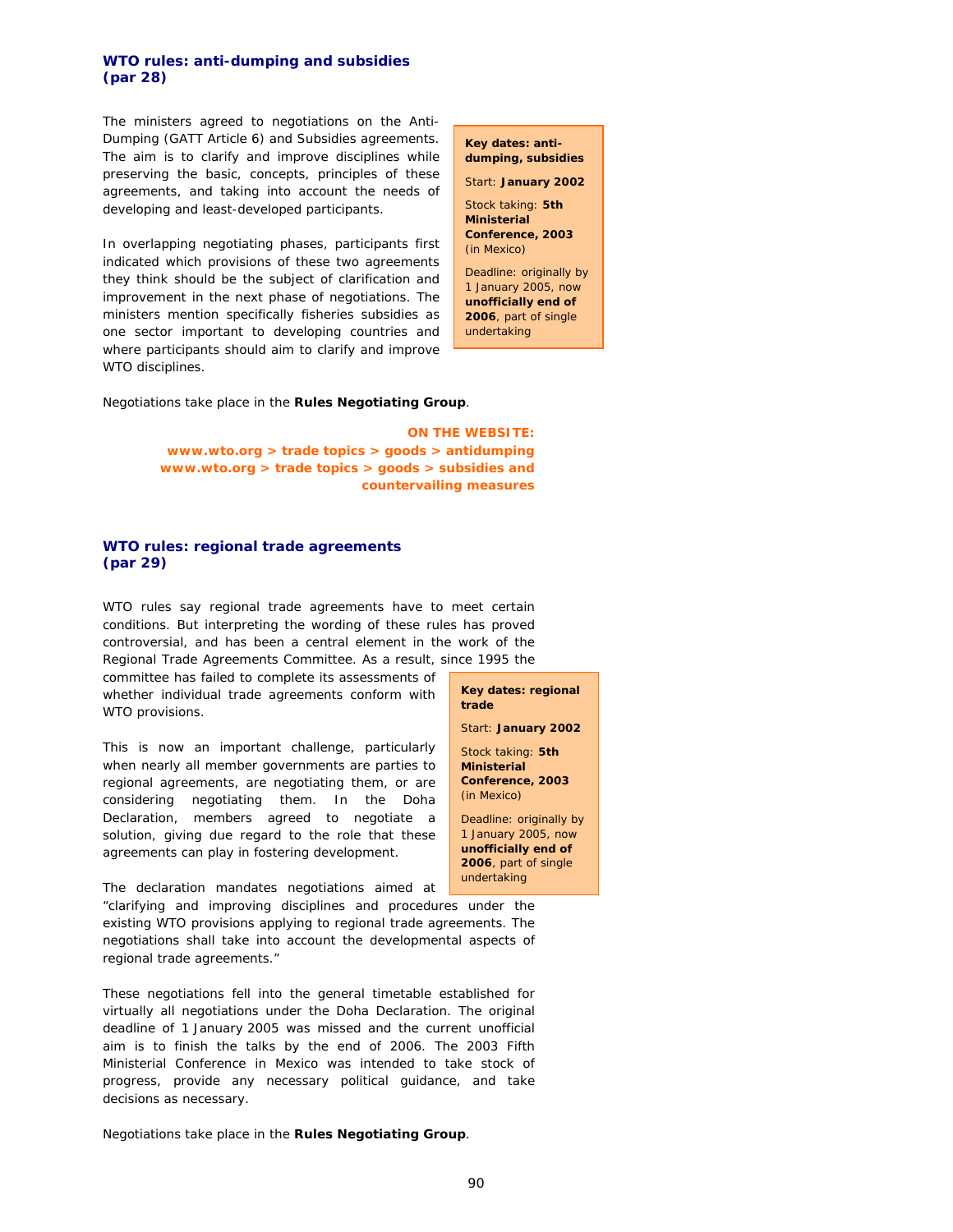## **Dispute Settlement Understanding (par 30)**

The 1994 Marrakesh Ministerial Conference mandated WTO member governments to conduct a review of the Dispute Settlement Understanding (DSU, the WTO agreement on dispute settlement) within four years of the entry into force of the WTO Agreement (i.e. by 1 January 1999).

The Dispute Settlement Body (DSB) started the review in late 1997, and held a series of informal

discussions on the basis of proposals and issues that members identified. Many, if not all, members clearly felt that improvements should be made to the understanding. However, the DSB could not reach a consensus on the results of the review.

The Doha Declaration mandates negotiations and states (in par 47) that these will not be part of the single undertaking — i.e. that they will not be tied to the overall success or failure of the other negotiations mandated by the declaration. Originally set to conclude by May 2003, the negotiations are continuing without a deadline.

Negotiations take place in **"special sessions" of the Dispute Settlement Body**.

> **ON THE WEBSITE: www.wto.org > trade topics > dispute settlement**

**Trade and environment (pars 31–33)** 

#### New negotiations

## **Multilateral environmental agreements.** Ministers agreed to

launch negotiations on the relationship between existing WTO rules and specific trade obligations set out in multilateral environmental agreements. The negotiations will address how WTO rules are to apply to WTO members that are parties to environmental agreements, in particular to clarify the relationship between trade measures taken under the environmental agreements and WTO rules.

So far no measure affecting trade taken under an environmental agreement has been challenged in the GATT-WTO system.

**Information exchange.** Ministers agreed to negotiate procedures for regular information exchange between secretariats of multilateral environmental agreements and the WTO. Currently, the Trade and Environment Committee holds an information session with different secretariats of the multilateral environmental agreements once or twice

## **Key dates: disputes understanding**

#### Start: **January 2002**

Deadline: originally by May 2003, currently no deadline, separate from single undertaking

**environment**  Committee reports to ministers: **5th and** 

**Key dates:** 

**6th Ministerial Conferences, 2003 and 2005,** (in Mexico and Hong Kong, China)

Negotiations stock taking: **5th Ministerial Conference, 2003** (in Mexico)

Negotiations deadline: originally by 1 January 2005, now **unofficially end of 2006**, part of single undertaking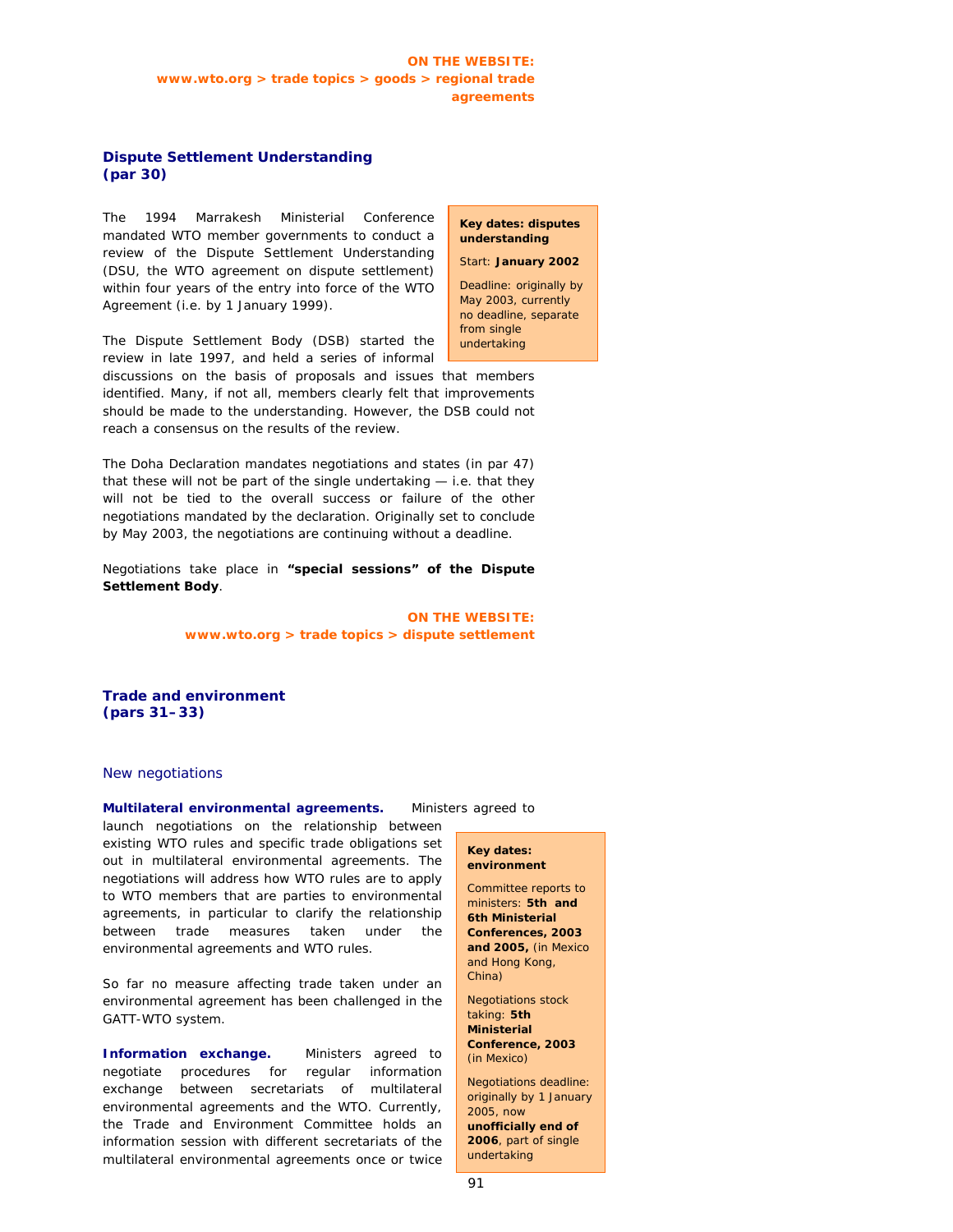a year to discuss the trade-related provisions in these environmental agreements and also their dispute settlement mechanisms. The new information exchange procedures may expand the scope of existing cooperation.

**Observer status.** Overall, the situation concerning the granting of observer status in the WTO to other international governmental organizations is currently blocked for political reasons. The negotiations aim to develop criteria for observership in WTO.

#### **Trade barriers on environmental goods and services.**

Ministers also agreed to negotiations on the reduction or elimination of tariff and non-tariff barriers to environmental goods and services. Examples of environmental goods and services are catalytic converters, air filters or consultancy services on wastewater management.

**Fisheries subsidies.** Ministers agreed to clarify and improve WTO rules that apply to fisheries subsidies. The issue of fisheries subsidies has been studied in the Trade and Environment Committee for several years. Some studies demonstrate these subsidies can be environmentally damaging if they lead to too many fishermen chasing too few fish.

Negotiations on these issues, including concepts of what are the relevant environmental goods and services, take place in **"special sessions" of the Trade and Environment Committee**. Negotiations on market access for environmental goods and services take place in the **Market Access Negotiating Group** and **Services Council "special sessions"**.

#### Work in the committee

Ministers instructed the **Trade and Environment Committee**, in pursuing work on all items on its agenda, to pay particular attention to the following areas:

- The effect of environmental measures on market access, especially for developing countries.
- "Win-win-win" situations: when eliminating or reducing trade restrictions and distortions would benefit trade, the environment and development.
- Intellectual property. Paragraph 19 of the Ministerial Declaration mandates the TRIPs Council to continue clarifying the relationship between the TRIPS Agreement and the Biological Diversity Convention. Ministers also ask the Trade and Environment Committee to continue to look at the relevant provisions of the TRIPS agreement.
- Environmental labelling requirements. The Trade and Environment Committee is to look at the impact of ecolabelling on trade and examine whether existing WTO rules stand in the way of eco-labelling policies. Parallel discussions are to take place in the Technical Barriers to Trade (TBT) Committee.
- For all these issues: when working on these (market access, "win-win-win" situations, intellectual property and "win-win-win" situations, intellectual property environmental labelling), the Trade and Environment Committee should identify WTO rules that would need to be clarified.
- General: ministers recognize the importance of technical assistance and capacity building programmes for developing countries in the trade and environment area. They also encourage members to share expertise and experience on national environmental reviews.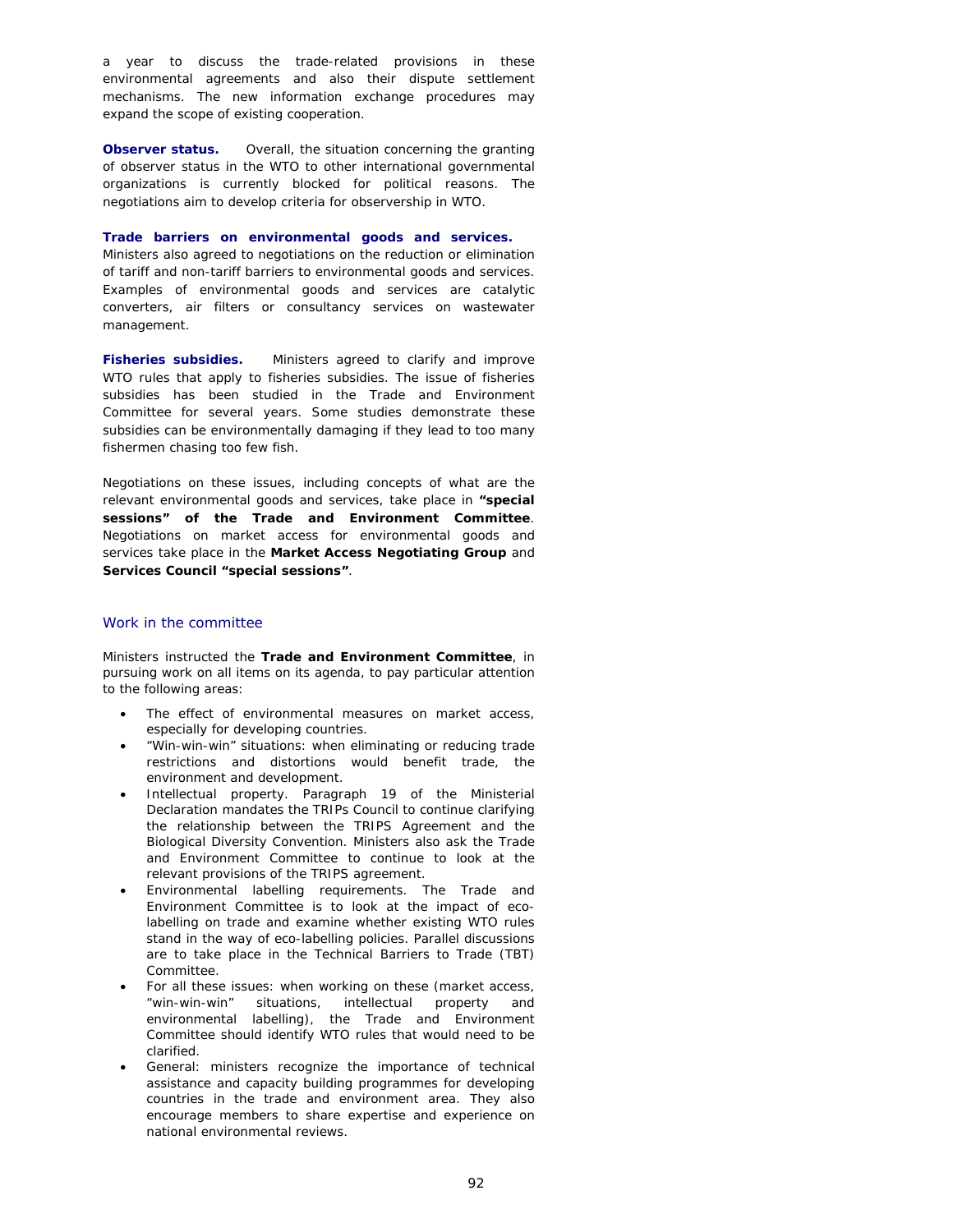**Electronic commerce (par 34)** 

The Doha Declaration endorses the work already done on electronic commerce and instructs the **General Council** to consider the most appropriate institutional arrangements for handling the work programme, and to report on further progress to the Fifth Ministerial Conference.

The declaration on electronic commerce from the Second Ministerial Conference in Geneva, 1998, said that WTO members will continue their practice of not imposing customs duties on electronic transmissions. The Doha Declaration states that members will continue this practice until the Fifth Ministerial Conference.

**Key date: electronic commerce** 

Report on further progress: **5th Ministerial Conference, 2003** (in Mexico)

**ON THE WEBSITE: www.wto.org > trade topics > electronic commerce** 

## **Small economies (par 35)**

Small economies face specific challenges in their participation in world trade, for example lack of economy of scale or limited natural resources.

The Doha Declaration mandates the **General Council** to examine these problems and to make recommendations to the next Ministerial Conference as to what trade-related measures could improve the integration of small economies.

## **Trade, debt and finance (par 36)**

Many developing countries face serious external debt problems and have been through financial crises. WTO ministers decided in Doha to establish a **Working Group on Trade, Debt and Finance** to look at how trade-related measures can contribute to find a durable solution to these problems. This

working group will report to the General Council which will in turn report to the next Ministerial Conference.

## **Trade and technology transfer (par 37)**

A number of provisions in the WTO agreements mention the need for a transfer of technology to take place between developed and developing countries.

However, it is not clear how such a transfer takes

#### **Key date: small economies**

Recommendations: **5th and 6th Ministerial Conferences, 2003 and 2005** (in Mexico and Hong Kong, China)

#### **Key date: debt and finance**

General Council report: **5th and 6th Ministerial Conferences, 2003 and 2005** (in Mexico and Hong Kong, China)

#### **Key date: technology transfer**

General Council report: **5th and 6th Ministerial Conferences, 2003 and 2005** (in Mexico and Hong Kong, China)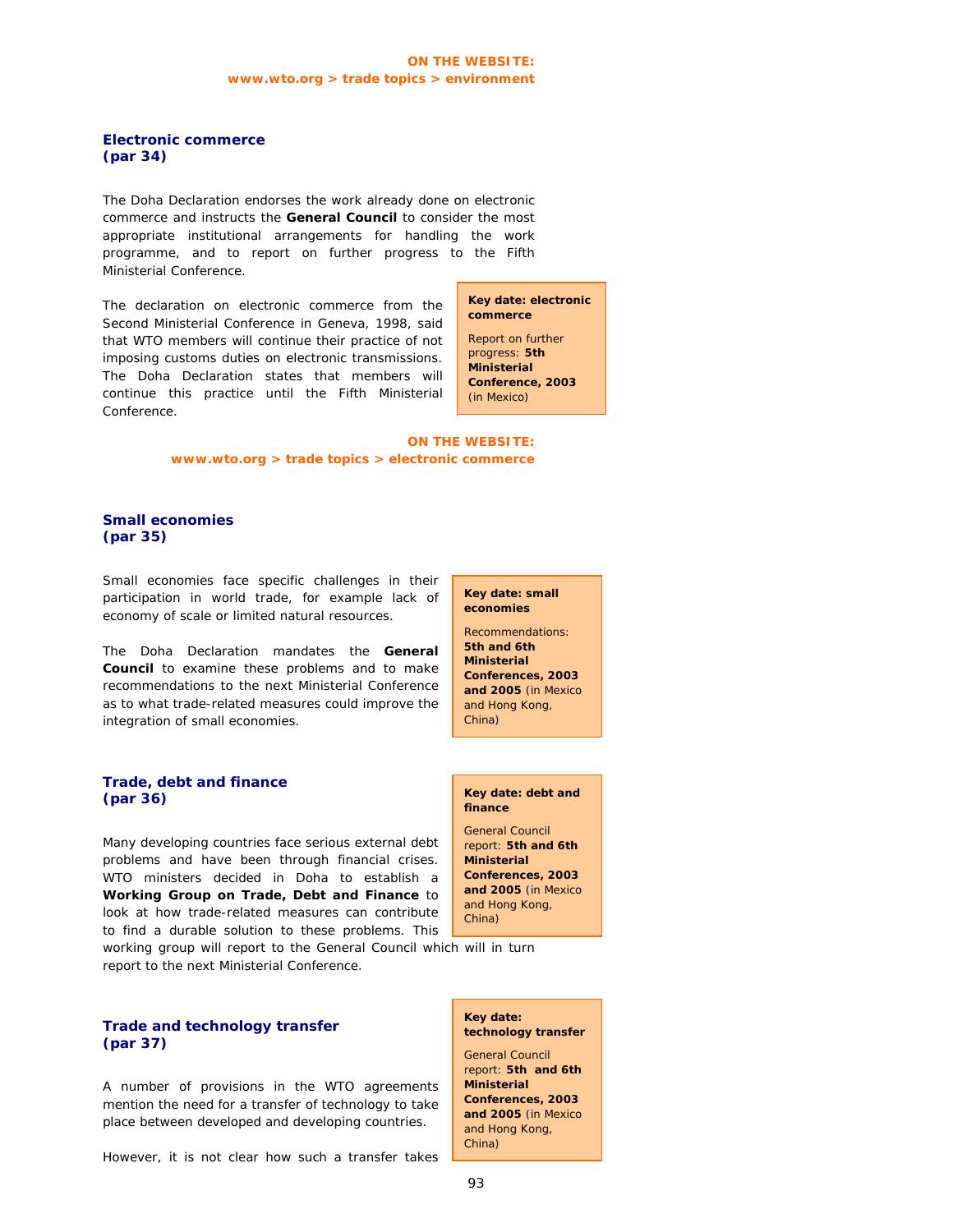place in practice and if specific measures might be taken within the WTO to encourage such flows of technology.

WTO ministers decided in Doha to establish a **working group** to examine the issue. The working group will report to the General Council which itself will report to the next Ministerial Conference.

## **Technical cooperation and capacity building (pars 38–41)**

Through various paragraphs of the Doha Declaration, WTO member governments have made new commitments on technical cooperation and capacity building.

For example, the section on the relationship between trade and investment includes a call (par 21) for enhanced support for technical assistance and capacity building in this area.

Within the specific heading "technical cooperation and capacity building", paragraph 41 lists all the references to commitments on technical cooperation within the Doha Declaration: paragraphs 16 (market access for non-agricultural products), 21 (trade and investment), 24 (trade and competition policy), 26 (transparency in government procurement), 27 (trade facilitation), 33 (environment), 38-40 (technical cooperation and capacity building), 42 and 43 (least-developed countries). (Paragraph 2 in the preamble is also cited.)

Under this heading (i.e. pars 38–41), WTO member governments reaffirm all technical cooperation and capacity building commitments made throughout the declaration and add general commitments:

- The Secretariat, in coordination with other relevant agencies, is to encourage WTO developing-country members to consider trade as a main element for reducing poverty and to include trade measures in their development strategies.
- The agenda set out in the Doha Declaration gives priority to small, vulnerable, and transition economies, as well as to members and observers that do not have permanent delegations in Geneva.
- Technical assistance must be delivered by the WTO and other relevant international organizations within a coherent policy framework.

The **Director-General** reported to the **General Council** in December 2002 and to the **Fifth Ministerial Conference** on the implementation and adequacy of these new commitments.

**Key dates: technical cooperation** 

Technical assistance funding raised 80%; Development Agenda Global Trust Fund set up: **December 2001**

Director-General reports to General Council: **December 2002** 

Director-General reports to ministers: **5th and 6th Ministerial Conferences, 2003 and 2005** (in Mexico and Hong Kong, China)

Following the declaration's instructions to develop a plan ensuring long-term funding for WTO technical assistance, the **General Council** adopted on 20 December 2001 (one month after the Doha conference) a new budget that increased technical assistance funding by 80% and established a Doha Development Agenda Global Trust Fund. The fund now has an annual budget of 24 million Swiss francs.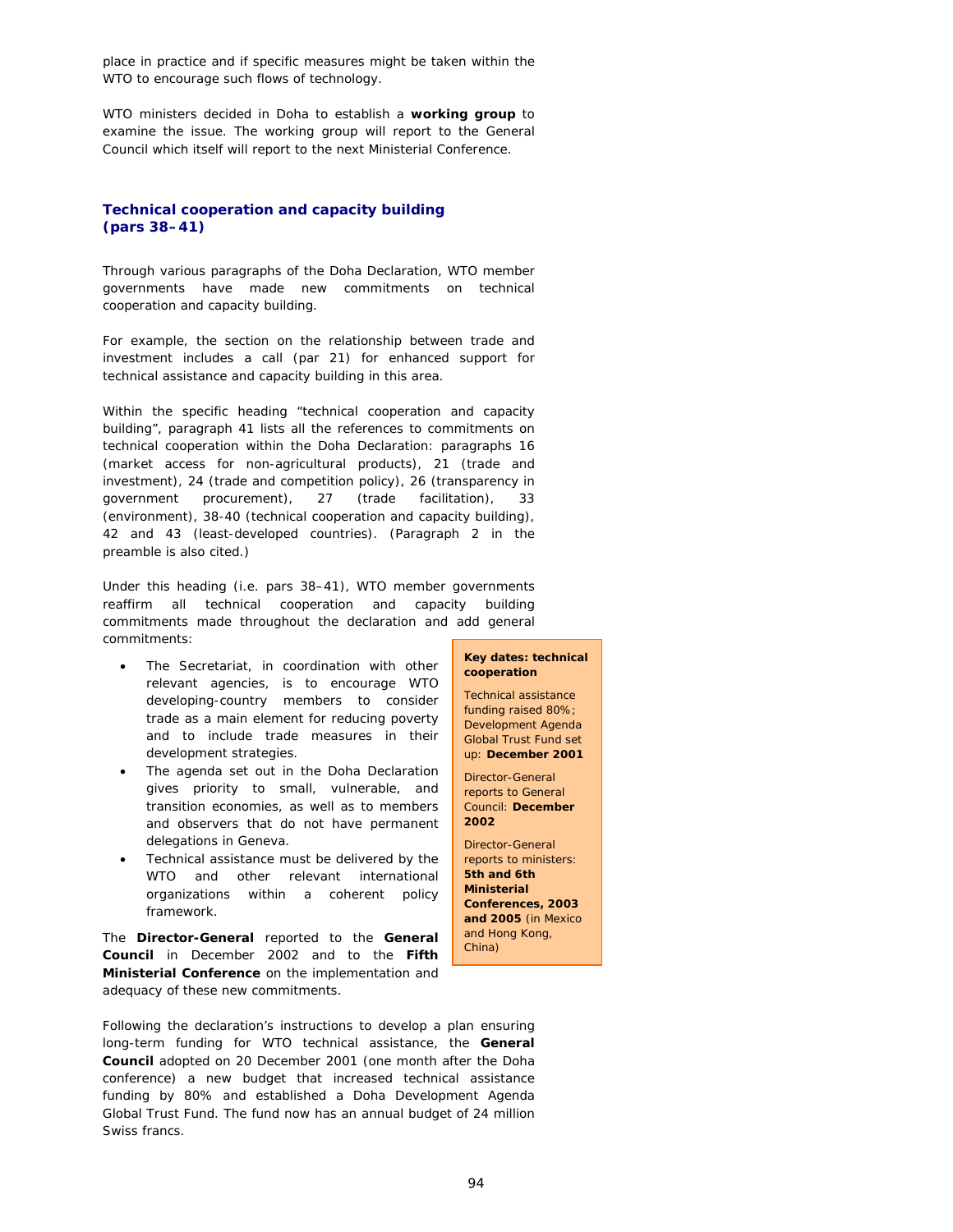## **Least-developed countries (pars 42, 43)**

Many developed countries have now significantly decreased or actually scrapped tariffs on imports from least-developed countries (LDCs).

In the Doha declaration, WTO **member governments** commit themselves to the objective of duty-free, quota-free market access for LDCs' products and to consider additional measures to improve market access for these exports.

**Key date: leastdeveloped countries**

Reports to: **General Council, July 2002**, **5th and 6th Ministerial Conferences, 2003 and 2005** (in Mexico and Hong Kong, China)

Members also agree to try to ensure that leastdeveloped countries can negotiate WTO membership faster and more easily.

Some technical assistance is targeted specifically for leastdeveloped countries. The Doha Declaration urges **WTO member donors** to significantly increase their contributions.

In addition, the **Sub-Committee for LDCs** (a subsidiary body of the WTO Committee on Trade and Development) designed a work programme in February 2002, as instructed by the Doha Declaration, taking into account the parts of the declaration related to trade that was issued at the UN LDC Conference.

> **ON THE WEBSITE: www.wto.org > trade topics > development**

## **Special and differential treatment (par 44)**

The WTO agreements contain special provisions which give developing countries special rights. These special provisions include, for example, longer time periods for implementing agreements and commitments or measures to increase trading opportunities for developing countries.

Key date: **special and differential treatment**

Recommendations to General Council: **July 2002**, **July 2005**

In the Doha Declaration, member governments agree that all special and differential treatment provisions should be reviewed with a view to strengthening them and making them more precise.

More specifically, the declaration (together with the Decision on Implementation-Related Issues and Concerns) mandates the **Trade and Development Committee** to identify which of those special and differential treatment provisions are mandatory, and to consider the implications of making mandatory those which are currently non-binding.

The Decision on Implementation-Related Issues and Concerns instructed the committee to make its recommendations for the **General Council** before July 2002. But because members needed more time, this was postponed to the end of July 2005.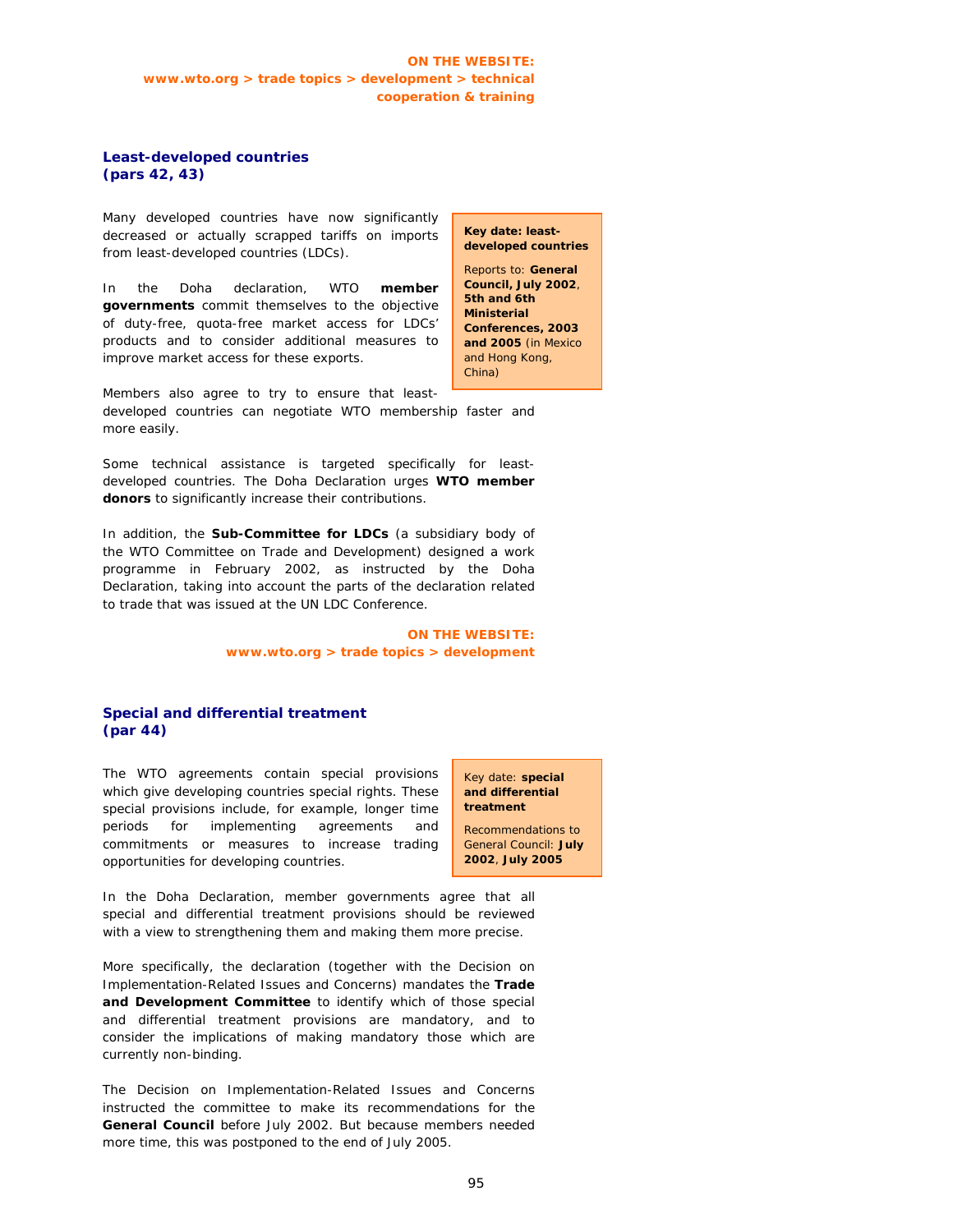## **Cancún 2003, Hong Kong 2005**

The Doha agenda set a number of tasks to be completed before or at the Fifth Ministerial Conference in Cancún, Mexico, 10– 14 September 2003. On the eve of the conference, on 30 August, agreement was reached on the TRIPS and public health issue. However, a number of the deadlines were missed, including "modalities" for agriculture and the non-agricultural market access negotiations, reform of the Dispute Settlement Understanding, and recommendations on special and differential treatment. Nor were members near to agreement on the multilateral geographical indications register for wines and spirits, due to be completed in Cancún.

Although Cancún saw delegations move closer to consensus on a number of key issues, members remained deeply divided over a number of issues, including the "Singapore" issues — launching negotiations on investment, competition policy, transparency in government procurement, and trade facilitation — and agriculture.

The conference ended without consensus. Ten months later, the deadlock was broken in Geneva when the General Council agreed on the "July package" in the early hours of 1 August 2004, which kicked off negotiations in trade facilitation but not the three other Singapore issues. The delay meant the 1 January 2005 deadline for finishing the talks could not be met. Unofficially, members aimed to complete the next phase of the negotiations at the Hong Kong Ministerial Conference, 13–18 December 2005, including full "modalities" in agriculture and market access for non-agricultural products, and to finish the talks by the end of the following year.

**ON THE WEBSITE:** 

**www.wto.org > the wto > decision making > ministerial conferences**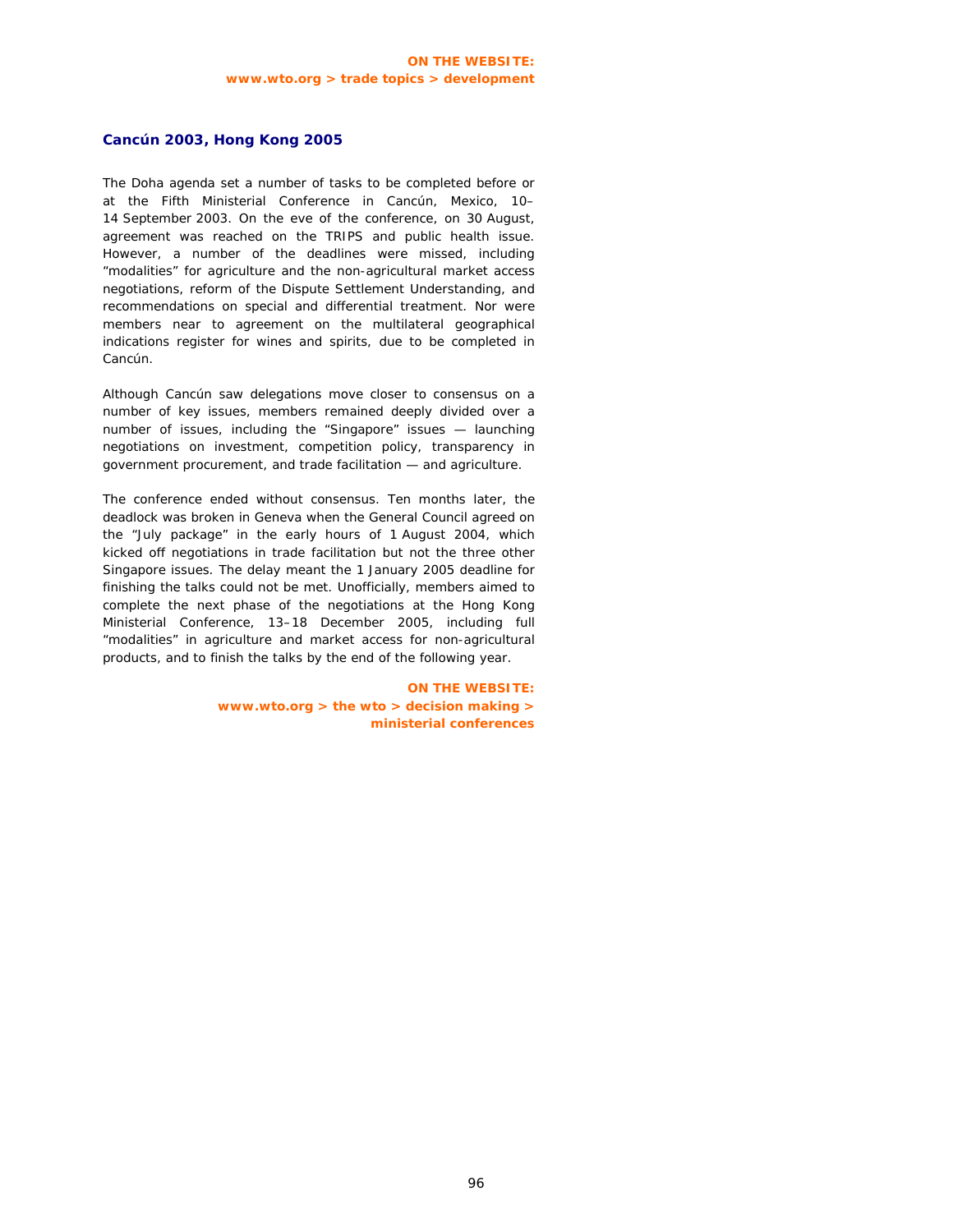# Chapter 6 **Developing countries**

How the WTO deals with the special needs of an

increasingly important group

# **1. Overview**

About two thirds of the WTO's around 150 members are developing countries. They play an increasingly important and active role in the WTO because of their numbers, because they are becoming more important in the global economy, and because they increasingly look to trade as a vital tool in their development efforts. Developing countries are a highly diverse group often with very different views and concerns. The WTO deals with the special needs of developing countries in three ways:

- the **WTO agreements** contain **special provisions** on developing countries
- the **Committee on Trade and Development** is the main body focusing on work in this area in the WTO, with some others dealing with specific topics such as trade and debt, and technology transfer
- the **WTO Secretariat** provides **technical assistance** (mainly training of various kinds) for developing countries**.**

## **In the agreements: more time, better terms**

The WTO agreements include numerous provisions giving developing and least-developed countries special rights or extra leniency — "special and differential treatment". Among these are provisions that allow developed countries to treat developing countries more favourably than other WTO members.

The General Agreement on Tariffs and Trade (GATT, which deals with trade in goods) has a special section (Part 4) on Trade and Development which includes provisions on the concept of nonreciprocity in trade negotiations between developed and developing countries — when developed countries grant trade concessions to developing countries they should not expect the developing countries to make matching offers in return.

Both GATT and the General Agreement on Trade in Services (GATS) allow developing countries some preferential treatment.

Other measures concerning developing countries in the WTO agreements include:

- **extra time** for developing countries to fulfil their commitments (in many of the WTO agreements)
- provisions designed to increase developing countries' **trading opportunities** through greater market access (e.g. in textiles, services, technical barriers to trade)
- provisions requiring WTO members to **safeguard the interests** of developing countries when adopting some domestic or international measures (e.g. in anti-dumping, safeguards, technical barriers to trade)
- provisions for various **means of helping** developing countries (e.g. to deal with commitments on animal and plant health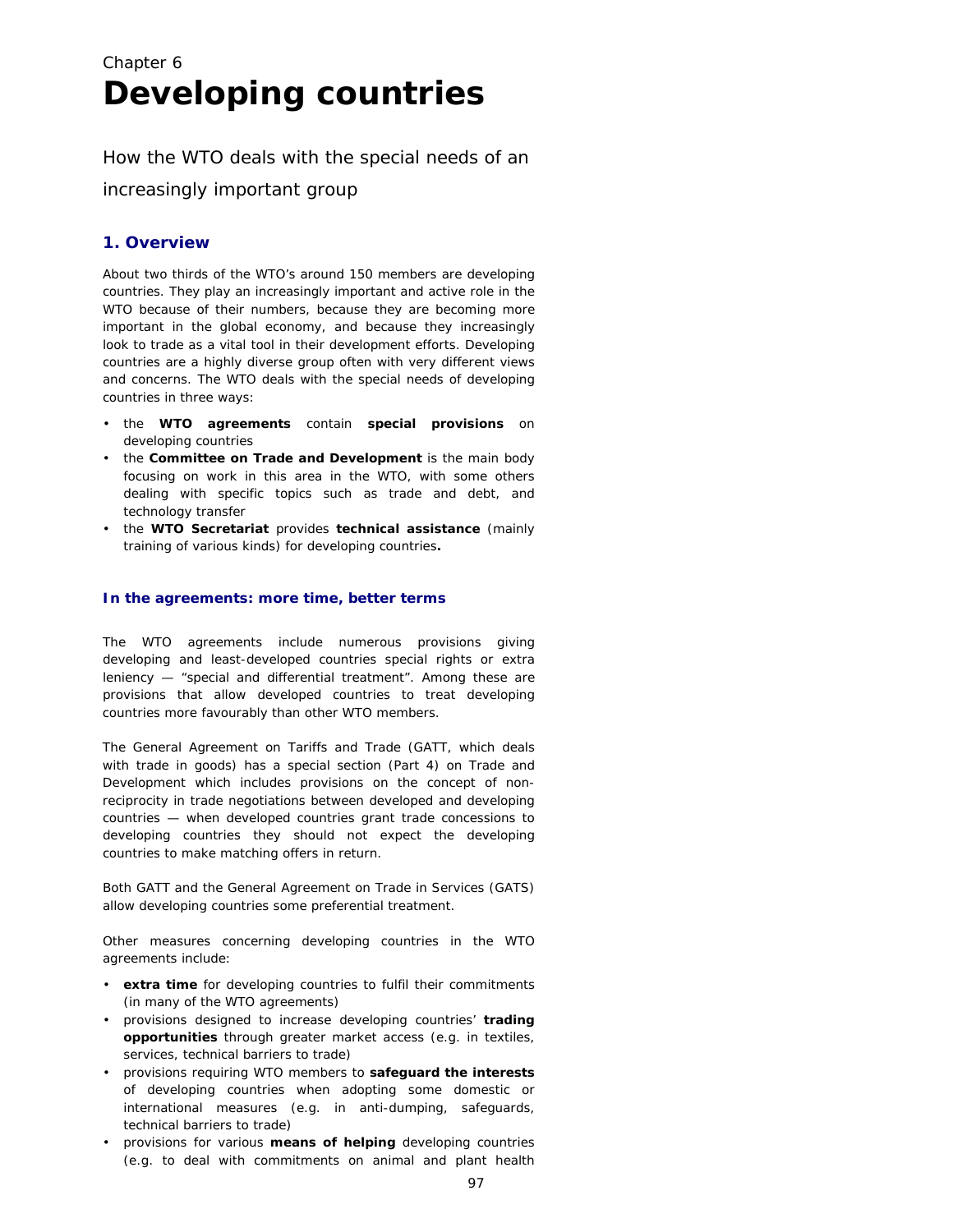standards, technical standards, and in strengthening their domestic telecommunications sectors).

#### **Legal assistance: a Secretariat service**

The WTO Secretariat has special legal advisers for assisting developing countries in any WTO dispute and for giving them legal counsel. The service is offered by the WTO's Training and Technical Cooperation Institute. Developing countries regularly make use of it.

Furthermore, in 2001, 32 WTO governments set up an Advisory Centre on WTO law. Its members consist of countries contributing to the funding, and those receiving legal advice. All least-developed countries are automatically eligible for advice. Other developing countries and transition economies have to be fee-paying members in order to receive advice.

## **Least-developed countries: special focus**

The least-developed countries receive extra attention in the WTO. All the WTO agreements recognize that they must benefit from the greatest possible flexibility, and better-off members must make extra efforts to lower import barriers on least-developed countries' exports.

Since the Uruguay Round agreements were signed in 1994, several decisions in favour of least-developed countries have been taken.

Meeting in Singapore in 1996, WTO ministers agreed on a "Plan of Action for Least-Developed Countries". This included technical assistance to enable them to participate better in the multilateral system and a pledge from developed countries to improved market access for least-developed countries' products.

A year later, in October 1997, six international organizations — the International Monetary Fund, the International Trade Centre, the United Nations Conference for Trade and Development, the United Nations Development Programme, the World Bank and the WTO launched the "Integrated Framework", a joint technical assistance programme exclusively for least-developed countries.

In 2002, the WTO adopted a work programme for least-developed countries. It contains several broad elements: improved market access; more technical assistance; support for agencies working on the diversification of least-developed countries' economies; help in following the work of the WTO; and a speedier membership process for least-developed countries negotiating to join the WTO.

At the same time, more and more member governments have unilaterally scrapped import duties and import quotas on all exports from least-developed countries.

## **A 'maison' in Geneva: being present is important, but not easy for all**

The WTO's official business takes place mainly in Geneva. So do the unofficial contacts that can be equally important. But having a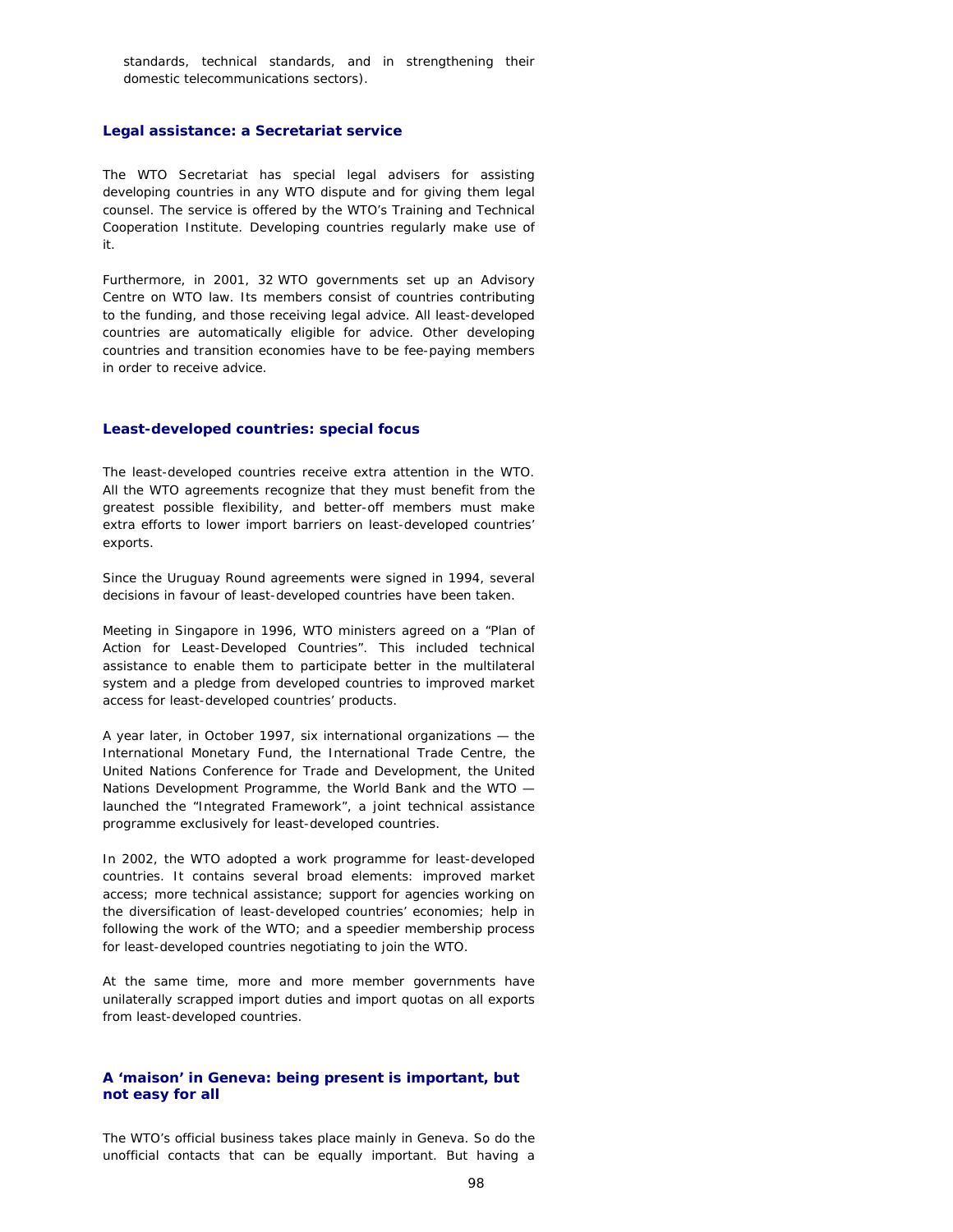permanent office of representatives in Geneva can be expensive. Only about one third of the 30 or so least-developed countries in the WTO have permanent offices in Geneva, and they cover all United Nations activities as well as the WTO.

As a result of the negotiations to locate the WTO headquarters in Geneva, the Swiss government has agreed to provide subsidized office space for delegations from least-developed countries.

A number of WTO members also provide financial support for ministers and accompanying officials from least-developed countries to help them attend WTO ministerial conferences.

> **ON THE WEBSITE: www.wto.org > trade topics > development**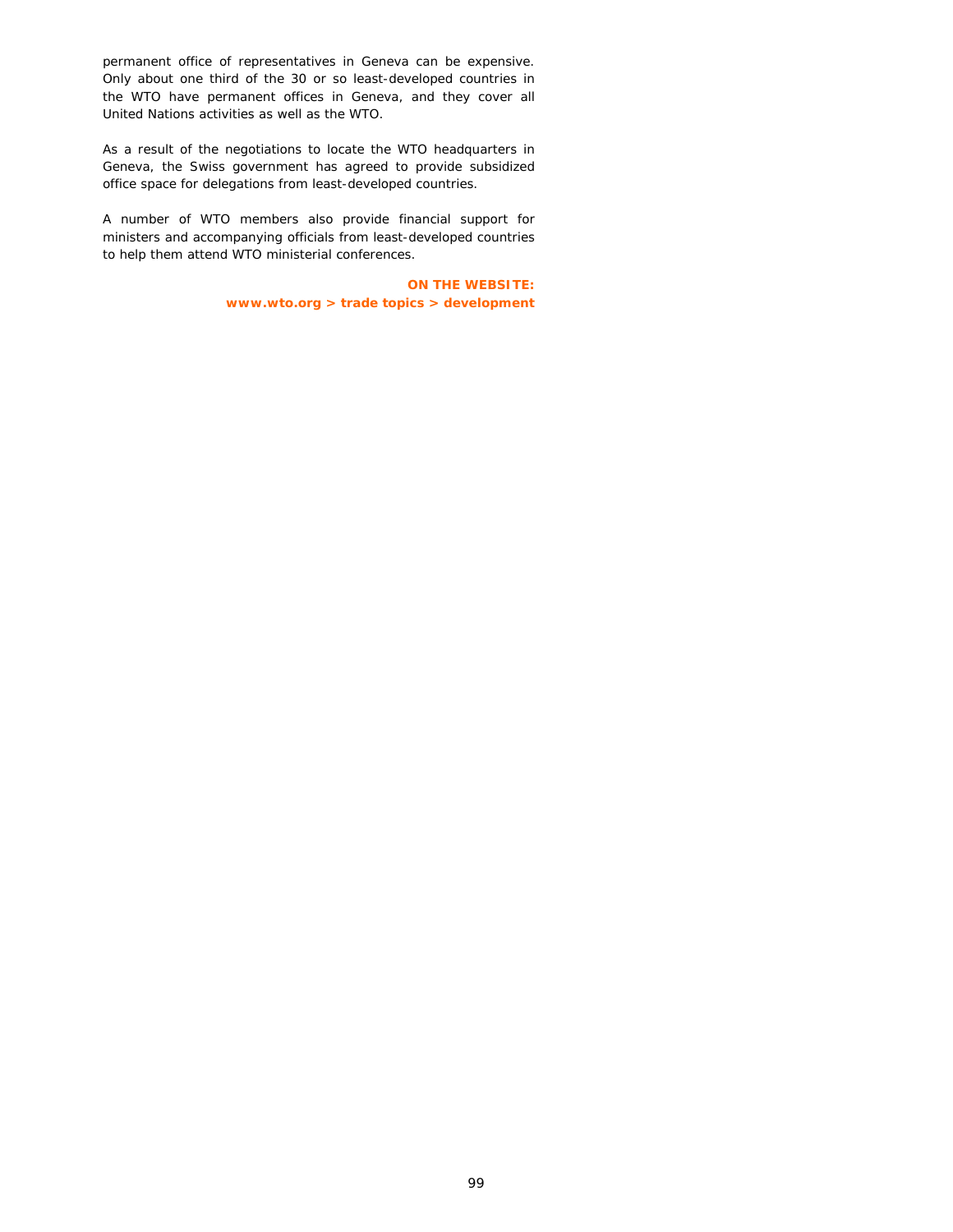## **2. Committees**

Work specifically on developing countries within the WTO itself can be divided into two broad areas: (i) work of the WTO committees (this heading), and (ii) training for government officials (and others) by the WTO Secretariat as mandated by the committee (next heading).

#### **Trade and Development Committee**

The WTO Committee on Trade and Development has a wide-ranging mandate. Among the broad areas of topics it has tackled as priorities are: how provisions favouring developing countries are being implemented, guidelines for technical cooperation, increased participation of developing countries in the trading system, and the position of least-developed countries.

Member-countries also have to inform the WTO about special programmes involving trade concessions for products from developing countries, and about regional arrangements among developing countries. The Trade and Development Committee handles notifications of:

- Generalized System of Preferences programmes (in which developed countries lower their trade barriers preferentially for products from developing countries)
- preferential arrangements among developing countries such as MERCOSUR (the Southern Common Market in Latin America), the Common Market for Eastern and Southern Africa (COMESA), and the ASEAN Free Trade Area (AFTA)

## **Subcommittee on Least-Developed Countries**

The Subcommittee on Least-Developed Countries reports to the Trade and Development Committee, but it is an important body in its own right. Its work focuses on two related issues:

- ways of integrating least-developed countries into the multilateral trading system
- technical cooperation.

The subcommittee also examines periodically how special provisions favouring least-developed countries in the WTO agreements are being implemented.

### **The Doha agenda committees**

The Doha Ministerial Conference in November 2001, added new tasks and some new working groups. The Trade and Development Committee meets in "special sessions" to handle work under the Doha Development Agenda. The ministers also set up working groups on Trade, Debt and Finance, and on Trade and Technology Transfer. (For details see the chapter on the Doha Agenda.)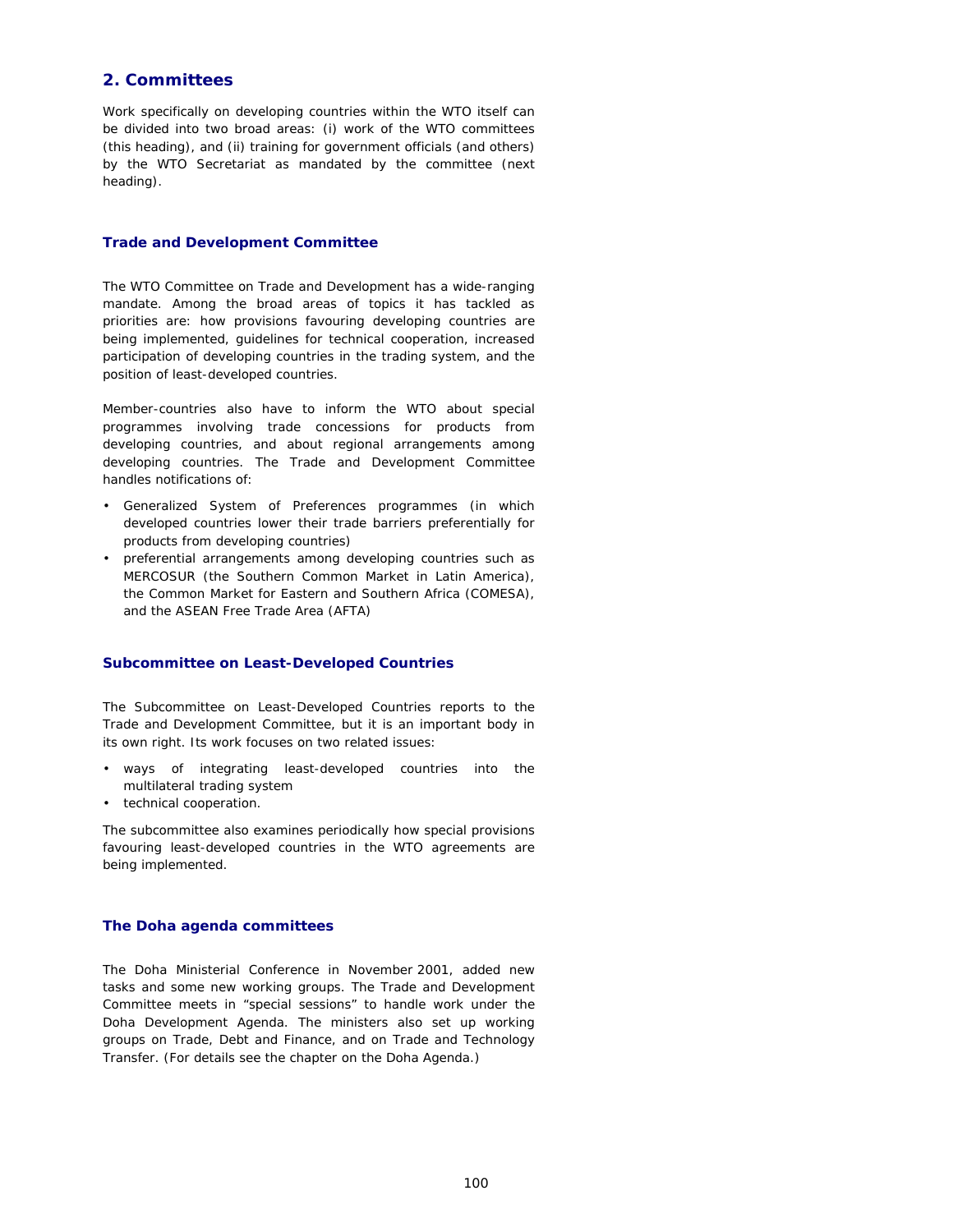## **3. WTO technical cooperation**

Technical cooperation is an area of WTO work that is devoted almost entirely to helping developing countries (and countries in transition from centrally-planned economies) operate successfully in the multilateral trading system. The objective is to help build the necessary institutions and to train officials. The subjects covered deal both with trade policies and with effective negotiation.

#### **Training, seminars and workshops**

The WTO holds regular training sessions on trade policy in Geneva. In addition, it organizes about 500 technical cooperation activities annually, including seminars and workshops in various countries and courses in Geneva.

Targeted are developing countries and countries in transition from former socialist or communist systems, with a special emphasis on African countries. Seminars have also been organized in Asia, Latin America, the Caribbean, Middle East and Pacific.

Funding for technical cooperation and training comes from three sources: the WTO's regular budget, voluntary contributions from WTO members, and cost-sharing either by countries involved in an event or by international organizations.

The present regular WTO budget for technical cooperation and training is 7 million Swiss francs.

Extra contributions by member countries go into trust funds administered by the WTO Secretariat or the donor country. In 2004, contributions to trust funds totalled 24 million Swiss francs.

A WTO Reference Centre programme was initiated in 1997 with the objective of creating a network of computerized information centres in least-developed and developing countries. The centres provide access to WTO information and documents through a print library, a CD-ROM collection and through the Internet to WTO websites and databases. The centres are located mainly in trade ministries and in the headquarters of regional coordination organizations. There are currently 140 reference centres.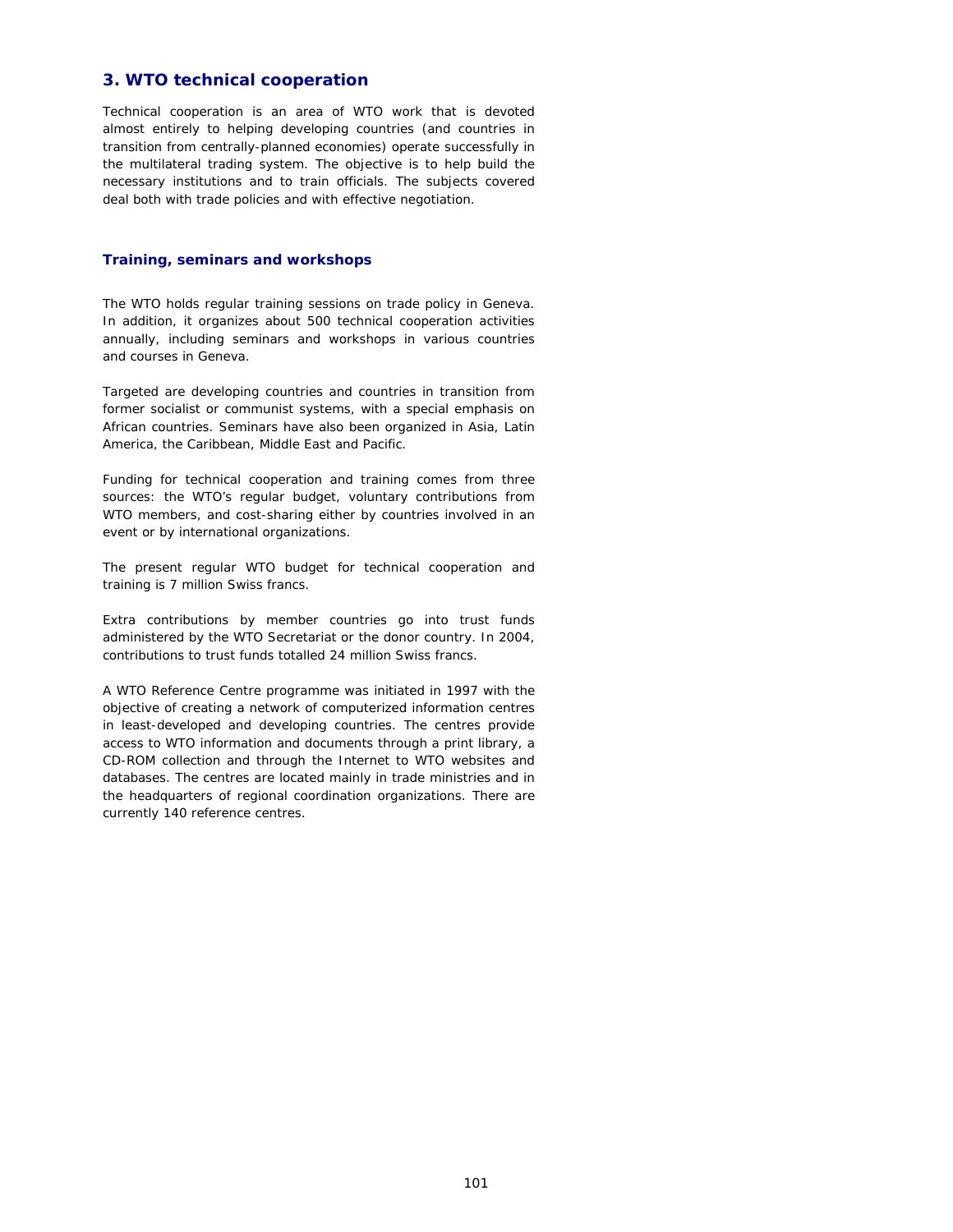## **4. Some issues raised**

The Uruguay Round (1986–94) saw a shift in North-South politics in the GATT-WTO system. Previously, developed and developing countries had tended to be in opposite groups, although even then there were exceptions. In the run up to the Uruguay Round, the line between the two became less rigid, and during the round different alliances developed, depending on the issues. The trend has continued since then.

In some issues, the divide still appears clear — in textiles and clothing, and some of the newer issues debated in the WTO, for example — and developing countries have organized themselves into alliances such as the African Group and the Least-Developed Countries Group.

In many others, the developing countries do not share common interests and may find themselves on opposite sides of a negotiation. A number of different coalitions among different groups of developing countries have emerged for this reason. The differences can be found in subjects of immense importance to developing countries, such as agriculture.

This is a summary of some of the points discussed in the WTO.

## **Participation in the system: opportunities and concerns**

The WTO agreements, which were the outcome of the 1986–94 Uruguay Round of trade negotiations, provide numerous opportunities for developing countries to make gains. Further liberalization through the Doha Agenda negotiations aims to improve the opportunities.

Among the gains are export opportunities. They include:

- fundamental reforms in agricultural trade
- phasing out quotas on developing countries' exports of textiles and clothing
- reductions in customs duties on industrial products
- expanding the number of products whose customs duty rates are "bound" under the WTO, making the rates difficult to raise
- phasing out bilateral agreements to restrict traded quantities of certain goods — these "grey area" measures (the so-called voluntary export restraints) are not really recognized under GATT-WTO.

In addition, liberalization under the WTO boosts global GDP and stimulates world demand for developing countries' exports.

But a number of problems remain. Developing countries have placed on the Doha Agenda a number of problems they face in implementing the present agreements.

And they complain that they still face exceptionally high tariffs on selected products ("tariff peaks") in important markets that continue to obstruct their important exports. Examples include tariff peaks on textiles, clothing, and fish and fish products. In the Uruguay Round, on average, industrial countries made slightly smaller reductions in their tariffs on products which are mainly exported by developing countries (37%), than on imports from all countries (40%). At the same time, the potential for developing

#### **'Peaks' and 'escalation': what are they?**

**Tariff peaks**: Most import tariffs are now quite low, particularly in developed countries. But for a few products that governments consider to be sensitive they want to protect their domestic producers — tariffs remain high. These are "tariff peaks". Some affect exports from developing countries.

**Tariff escalation**: If a country wants to protect its processing or manufacturing industry, it can set low tariffs on imported materials used by the industry (cutting the industry's costs) and set higher tariffs on finished products to protect the goods produced by the industry. This is "tariff escalation". When importing countries escalate their tariffs in this way, they make it more difficult for countries producing raw materials to process and manufacture value-added products for export. Tariff escalation exists in both developed and developing countries. Slowly, it is being reduced.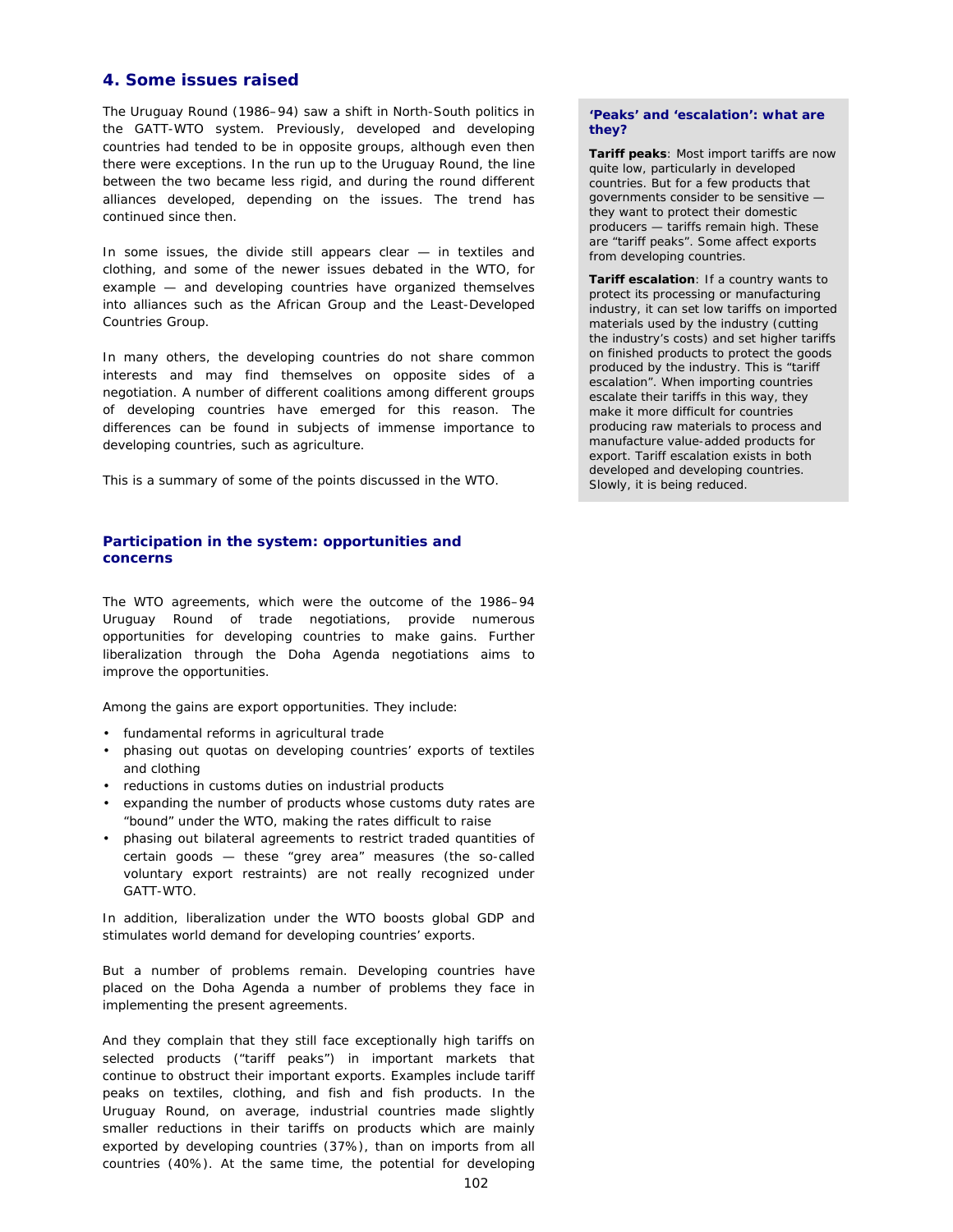countries to trade with each other is also hampered by the fact that the highest tariffs are sometimes in developing countries themselves. But the increased proportion of trade covered by "bindings" (committed ceilings that are difficult to remove) has added security to developing country exports.

A related issue is "tariff escalation", where an importing country protects its processing or manufacturing industry by setting lower duties on imports of raw materials and components, and higher duties on finished products. The situation is improving. Tariff escalation remains after the Uruguay Round, but it is less severe, with a number of developed countries eliminating escalation on selected products. Now, the Doha agenda includes special attention to be paid to tariff peaks and escalation so that they can be substantially reduced.

## **Erosion of preferences**

An issue that worries developing countries is the erosion of preferences — special tariff concessions granted by developed countries on imports from certain developing countries become less meaningful if the normal tariff rates are cut because the difference between the normal and preferential rates is reduced.

Just how valuable these preferences are is a matter of debate. Unlike regular WTO tariff commitments, they are not "bound" under WTO agreements and therefore they can be changed easily. They are often given unilaterally, at the initiative of the importing country. This makes trade under preferential rates less predictable than under regular bound rates which cannot be increased easily. Ultimately countries stand to gain more from regular bound tariff rates.

But some countries and some companies have benefited from preferences. The gains vary from product to product, and they also depend on whether producers can use the opportunity to adjust so that they remain competitive after the preferences have been withdrawn.

#### **The ability to adapt: the supply-side**

Can developing countries benefit from the changes? Yes, but only if their economies are capable of responding. This depends on a combination of actions: from improving policy-making and macroeconomic management, to boosting training and investment. The least-developed countries are worst placed to make the adjustments because of lack of human and physical capital, poorly developed infrastructures, institutions that don't function very well, and in some cases, political instability.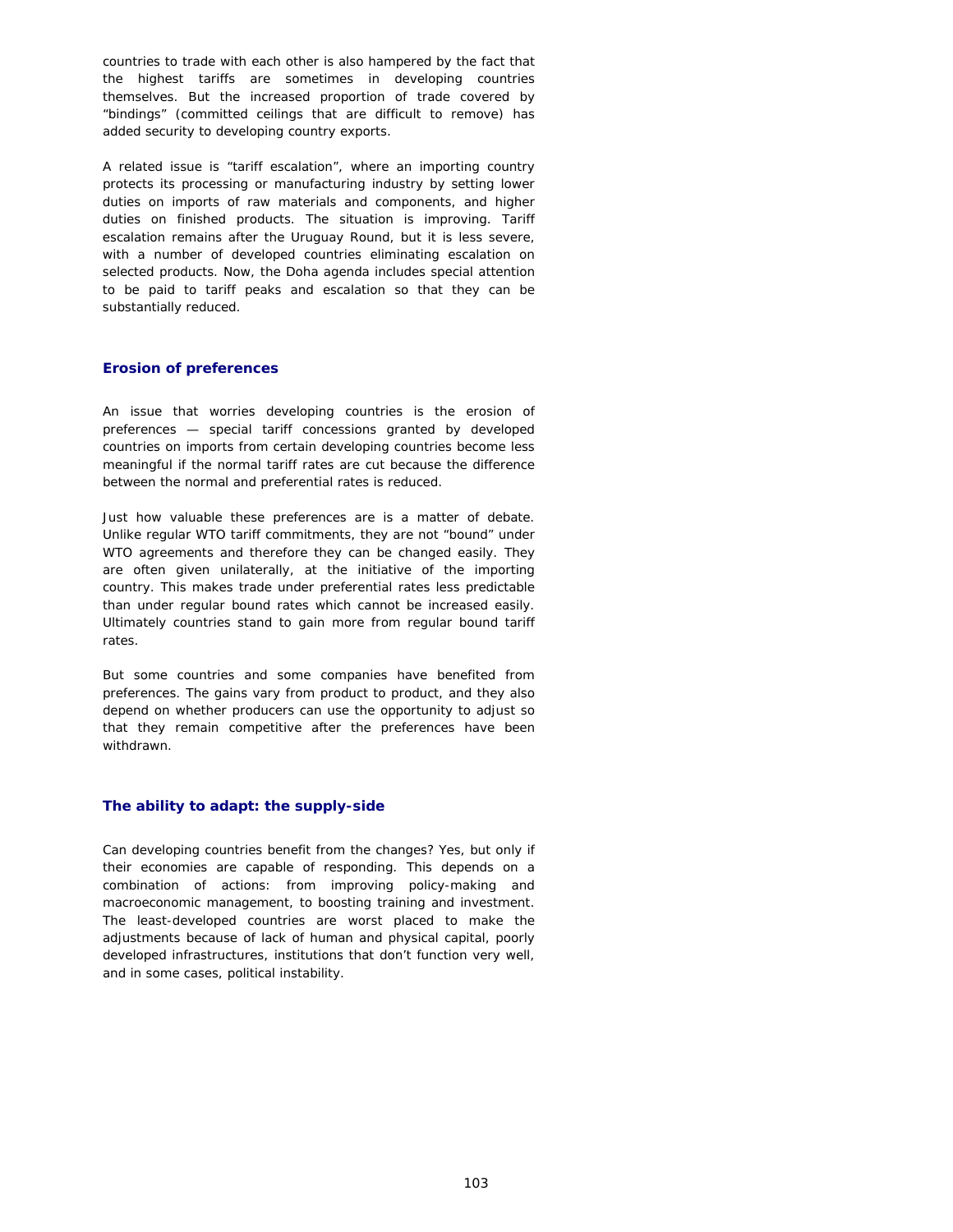# Chapter 7 **The Organization**

The WTO is 'member-driven', with decisions taken by consensus among all member governments

# **1. Whose WTO is it anyway?**

The WTO is run by its member governments. All major decisions are made by the membership as a whole, either by ministers (who meet at least once every two years) or by their ambassadors or delegates (who meet regularly in Geneva). Decisions are normally taken by consensus.

In this respect, the WTO is different from some other international organizations such as the World Bank and International Monetary Fund. In the WTO, power is not delegated to a board of directors or the organization's head.

When WTO rules impose disciplines on countries' policies, that is the outcome of negotiations among WTO members. The rules are enforced by the members themselves under agreed procedures that they negotiated, including the possibility of trade sanctions. But those sanctions are imposed by member countries, and authorized by the membership as a whole. This is quite different from other agencies whose bureaucracies can, for example, influence a country's policy by threatening to withhold credit.

Reaching decisions by consensus among some 150 members can be difficult. Its main advantage is that decisions made this way are more acceptable to all members. And despite the difficulty, some remarkable agreements have been reached. Nevertheless, proposals for the creation of a smaller executive body — perhaps like a board of directors each representing different groups of countries — are heard periodically. But for now, the WTO is a member-driven, consensus-based organization.

## **Highest authority: the Ministerial Conference**

So, the WTO belongs to its members. The countries make their decisions through various councils and committees, whose membership consists of all WTO members. Topmost is the ministerial conference which has to meet at least once every two years. The Ministerial Conference can take decisions on all matters under any of the multilateral trade agreements.

> **ON THE WEBSITE: www.wto.org > the WTO > decision making > ministerial conferences**

## **ALTERNATIVE VIEW**

**'The WTO will likely suffer from slow and cumbersome policy-making and management — an organization with more than 120 member countries cannot be run by a "committee of the whole". Mass management simply does not lend itself to operational efficiency or serious policy discussion.** 

**Both the IMF and the World Bank have an executive board to direct the executive officers of the organization, with permanent participation by the major industrial countries and weighted voting. The WTO will require a comparable structure to operate efficiently. ... [But] the political orientation of smaller ... members remains strongly opposed.'** 

**Jeffrey J Schott**

Institute for International Economics, Washington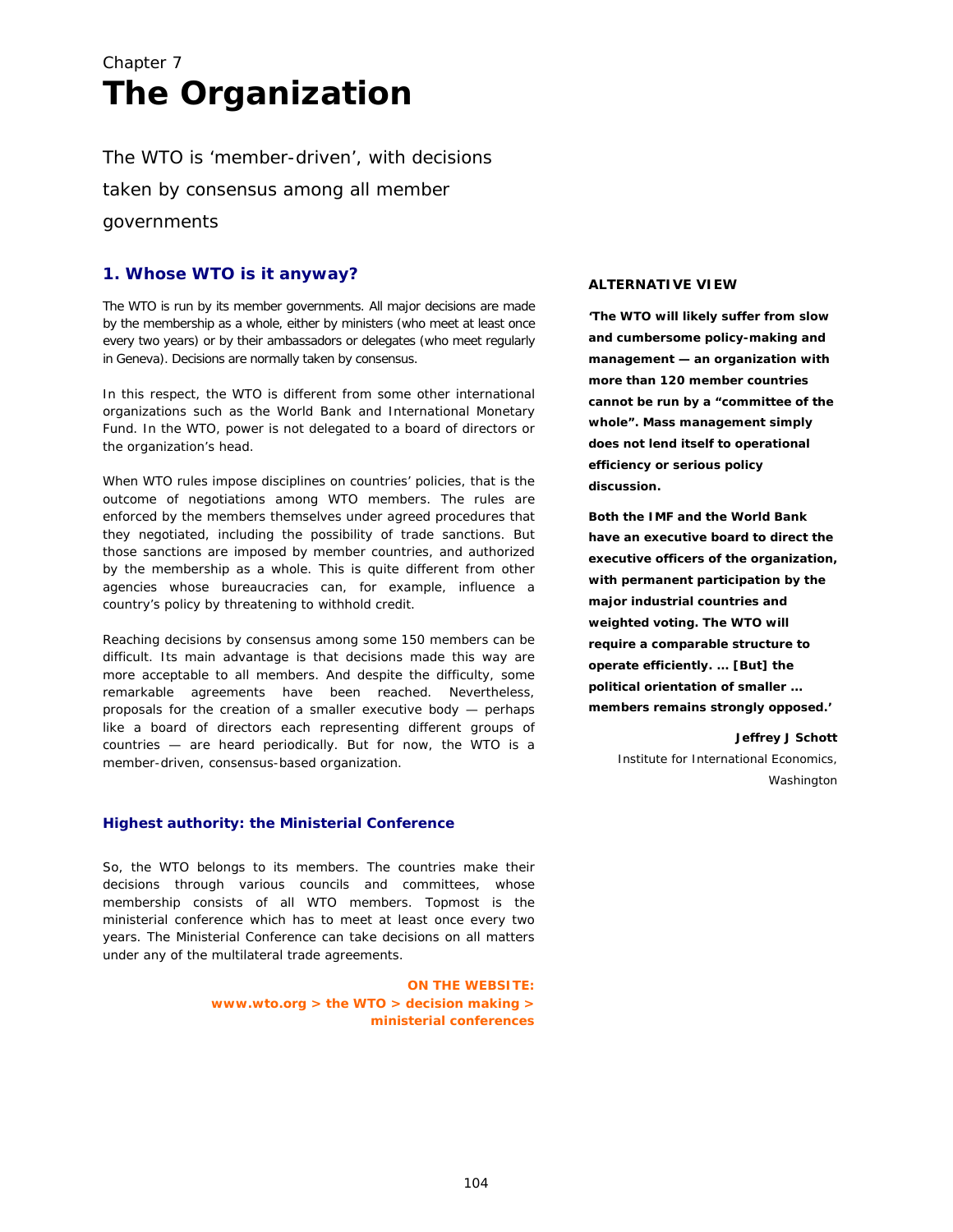## **Second level: General Council in three guises**

Day-to-day work in between the ministerial conferences is handled by three bodies:

- The General Council
- The Dispute Settlement Body
- The Trade Policy Review Body

All three are in fact the same — the Agreement Establishing the WTO states they are all the General Council, although they meet under different terms of reference. Again, all three consist of all WTO members. They report to the Ministerial Conference.

The General Council acts on behalf of the Ministerial Conference on all WTO affairs. It meets as the Dispute Settlement Body and the Trade Policy Review Body to oversee procedures for settling disputes between members and to analyze members' trade policies.

> **ON THE WEBSITE: www.wto.org > the WTO > General Council**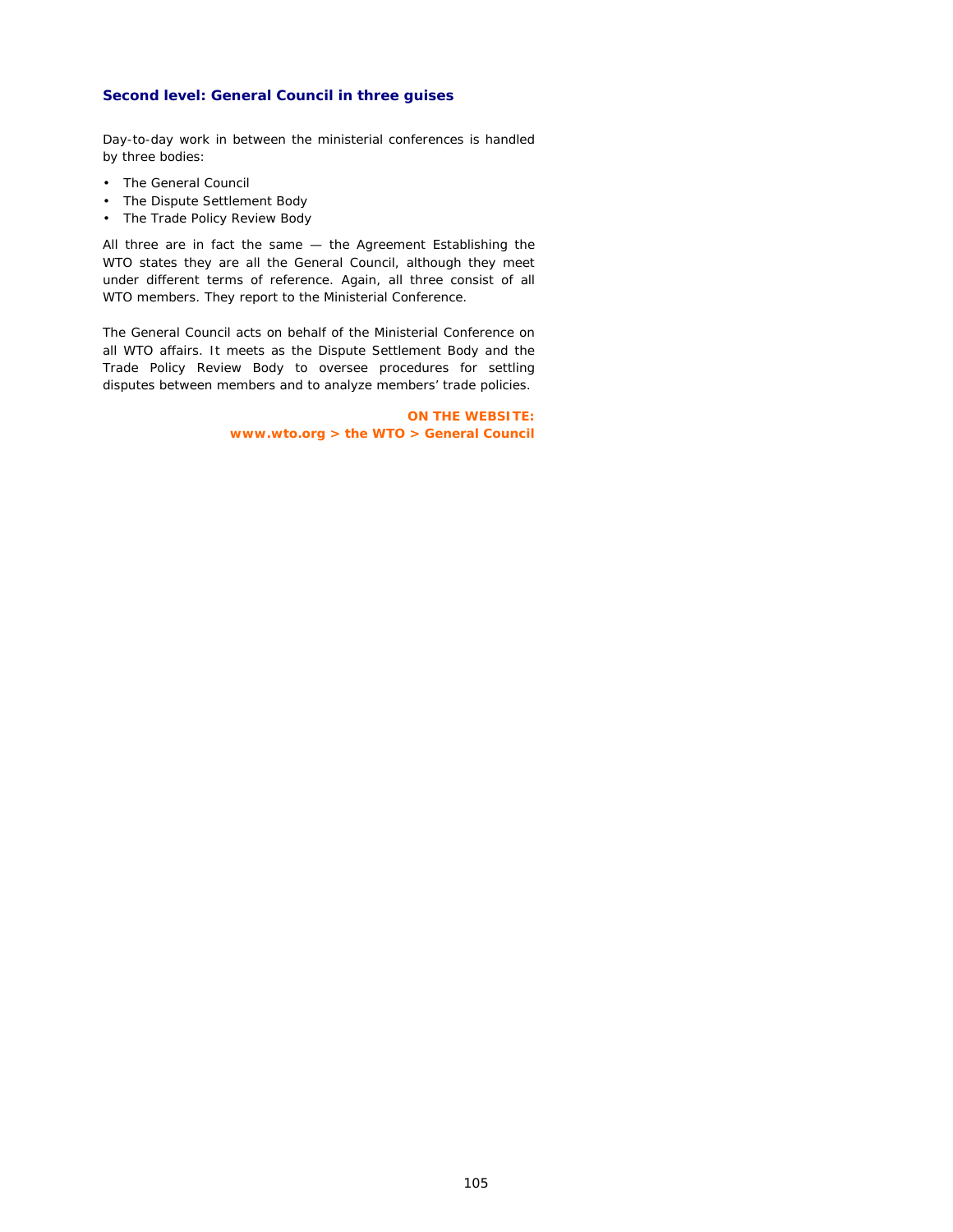# **WTO structure**

All WTO members may participate in all councils, committees, etc, except Appellate Body, Dispute Settlement panels, Textiles Monitoring Body, and plurilateral committees.



- Plurilateral committees inform the General Council or Goods Council of their activities, although these agreements . . . . . are not signed by all WTO members
	- $\bullet$  Trade Negotiations Committee reports to General Council

The General Council also meets as the Trade Policy Review Body and Dispute Settlement Body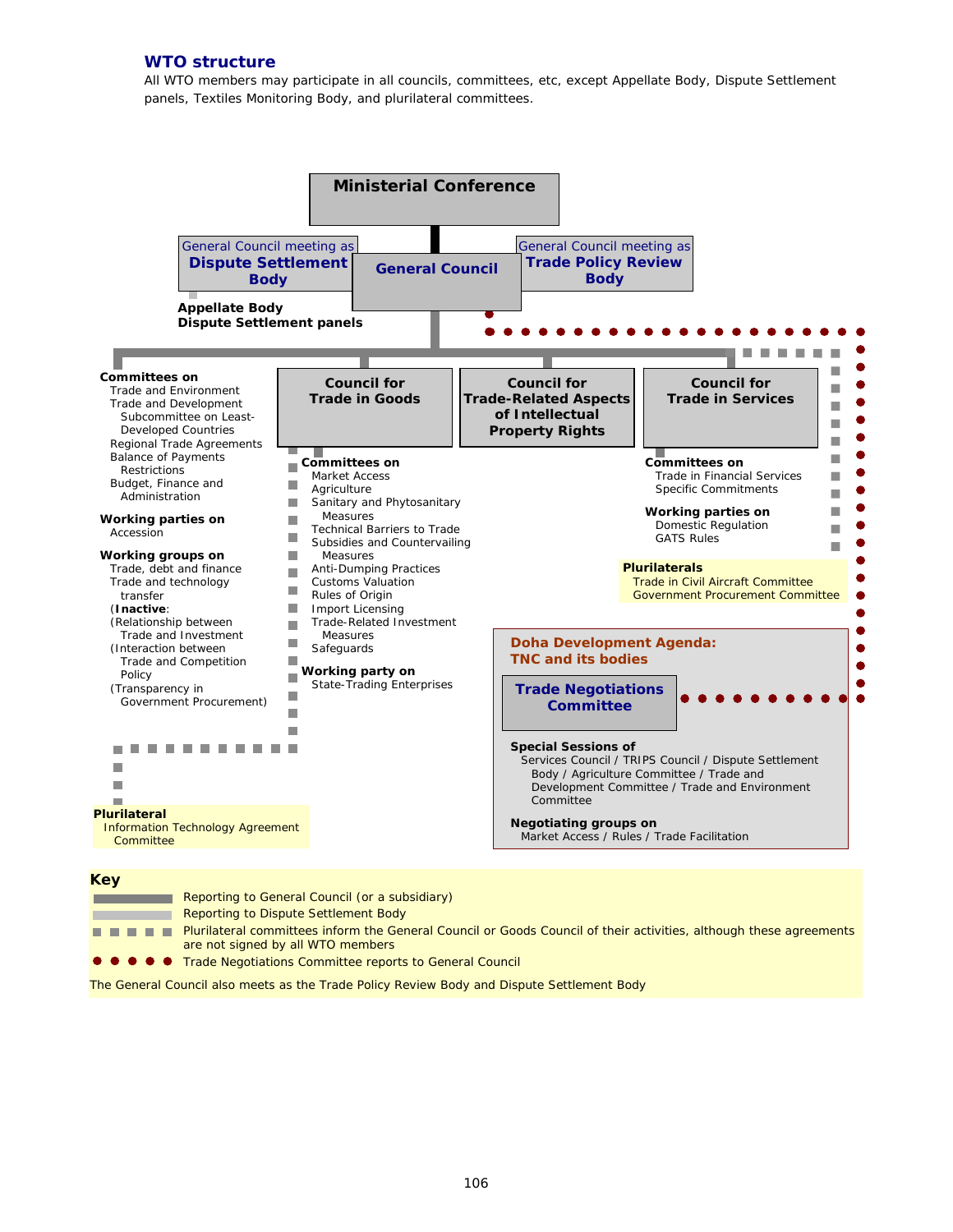## **Third level: councils for each broad area of trade, and more**

Three more councils, each handling a different broad area of trade, report to the General Council:

- The Council for Trade in Goods (**Goods Council**)
- The Council for Trade in Services (**Services Council**)
- The Council for Trade-Related Aspects of Intellectual Property Rights (**TRIPS Council**)

As their names indicate, the three are responsible for the workings of the WTO agreements dealing with their respective areas of trade. Again they consist of all WTO members. The three also have subsidiary bodies (*see below*).

Six other bodies report to the General Council. The scope of their coverage is smaller, so they are "committees". But they still consist of all WTO members. They cover issues such as trade and development, the environment, regional trading arrangements, and administrative issues. The Singapore Ministerial Conference in December 1996 decided to create new working groups to look at investment and competition policy, transparency in government procurement, and trade facilitation.

Two more subsidiary bodies dealing with the plurilateral agreements (which are not signed by all WTO members) keep the General Council informed of their activities regularly.

## **Fourth level: down to the nitty-gritty**

Each of the higher level councils has subsidiary bodies. The **Goods Council** has 11 committees dealing with specific subjects (such as agriculture, market access, subsidies, anti-dumping measures and so on). Again, these consist of all member countries. Also reporting to the Goods Council is the Textiles Monitoring Body, which consists of a chairman and 10 members acting in their personal capacities, and groups dealing with notifications (governments informing the WTO about current and new policies or measures) and state trading enterprises.

The **Services Council**'s subsidiary bodies deal with financial services, domestic regulations, GATS rules and specific commitments.

At the General Council level, the **Dispute Settlement Body** also has two subsidiaries: the dispute settlement "panels" of experts appointed to adjudicate on unresolved disputes, and the Appellate Body that deals with appeals.

## **'HODs' and other bods: the need for informality**

Important breakthroughs are rarely made in formal meetings of these bodies, least of all in the higher level councils. Since decisions are made by consensus, without voting, informal consultations within the WTO play a vital role in bringing a vastly diverse membership round to an agreement.

#### **Voting is possible, too**

The WTO continues GATT's tradition of making decisions not by voting but by consensus. This allows all members to ensure their interests are properly considered even though, on occasion, they may decide to join a consensus in the overall interests of the multilateral trading system.

Where consensus is not possible, the WTO agreement allows for voting — a vote being won with a majority of the votes cast and on the basis of "one country, one vote".

The WTO Agreement envisages four specific situations involving voting:

• An interpretation of any of the multilateral trade agreements can be adopted by a majority of three quarters of WTO members.

• The Ministerial Conference can waive an obligation imposed on a particular member by a multilateral agreement, also through a three-quarters majority.

• Decisions to amend provisions of the multilateral agreements can be adopted through approval either by all members or by a two-thirds majority depending on the nature of the provision concerned. But the amendments only take effect for those WTO members which accept them.

• A decision to admit a new member is taken by a two-thirds majority in the Ministerial Conference, or the General Council in between conferences.

## **Goods Council's committees**

Market access Agriculture Sanitary and phytosanitary measures Textiles Monitoring Body Technical barriers to trade Subsidies and countervail Anti-dumping Customs valuation Rules of origin Import licensing Investment measures **Safeguards** State trading (working party)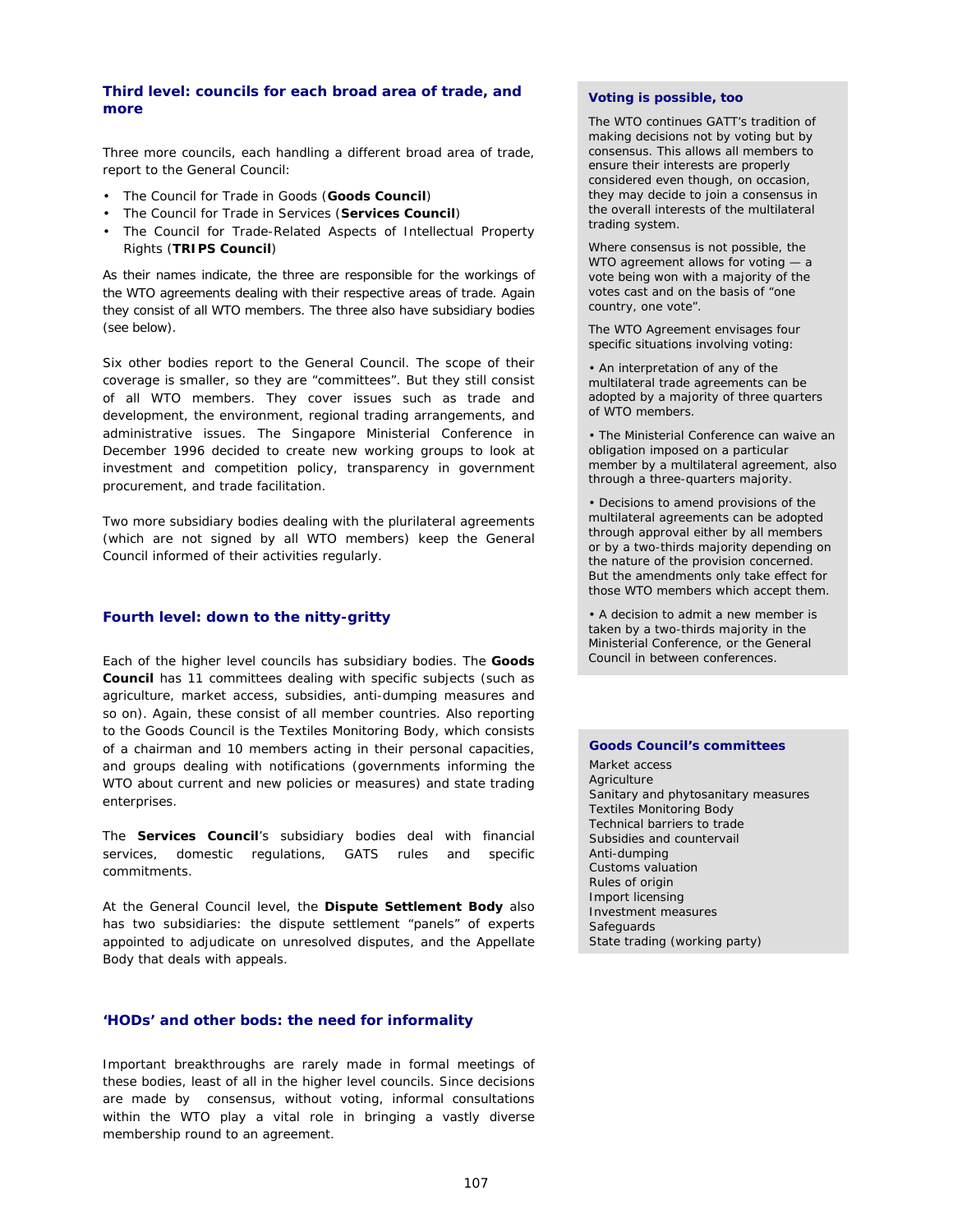One step away from the formal meetings are informal meetings that still include the full membership, such as those of the Heads of Delegations (HOD). More difficult issues have to be thrashed out in smaller groups. A common recent practice is for the chairperson of a negotiating group to attempt to forge a compromise by holding consultations with delegations individually, in twos or threes, or in groups of 20–30 of the most interested delegations.

These smaller meetings have to be handled sensitively. The key is to ensure that everyone is kept informed about what is going on (the process must be "transparent") even if they are not in a particular consultation or meeting, and that they have an opportunity to participate or provide input (it must be "inclusive").

One term has become controversial, but more among some outside observers than among delegations. The "Green Room" is a phrase taken from the informal name of the director-general's conference room. It is used to refer to meetings of 20–40 delegations. These meetings can be called by a committee chairperson as well as the director-general, and can take place elsewhere, such as at Ministerial Conferences. In the past delegations have sometimes felt that Green Room meetings could lead to compromises being struck behind their backs. So, extra efforts are made to ensure that the process is handled correctly, with regular reports back to the full membership. In the end, decisions have to be taken by all members and by consensus. No one has been able to find an alternative way of achieving consensus on difficult issues, because it is virtually impossible for members to change their positions voluntarily in meetings of the full membership.

Market access negotiations also involve small groups, but for a completely different reason. The final outcome is a multilateral package of individual countries' commitments, but those commitments are the result of numerous bilateral, informal bargaining sessions, which depend on individual countries' interests. (Examples include the traditional tariff negotiations, and market access talks in services.)

So, informal consultations in various forms play a vital role in allowing consensus to be reached, but they do not appear in organization charts, precisely because they are informal.

They are not separate from the formal meetings, however. They are necessary for making formal decisions in the councils and committees. Nor are the formal meetings unimportant. They are the forums for exchanging views, putting countries' positions on the record, and ultimately for confirming decisions. The art of achieving agreement among all WTO members is to strike an appropriate balance, so that a breakthrough achieved among only a few countries can be acceptable to the rest of the membership.

#### **Same people, different hats?**

No, not exactly.

Formally, all of these councils and committees consist of the full membership of the WTO. But that does not mean they are the same, or that the distinctions are purely bureaucratic.

In practice the people participating in the various councils and committees are different because different levels of seniority and different areas of expertise are needed.

Heads of missions in Geneva (usually ambassadors) normally represent their countries at the General Council level. Some of the committees can be highly specialized and sometimes governments send expert officials from their capital cities to participate in these meetings.

Even at the level of the Goods, Services and TRIPS councils, many delegations assign different officials to cover the different meetings.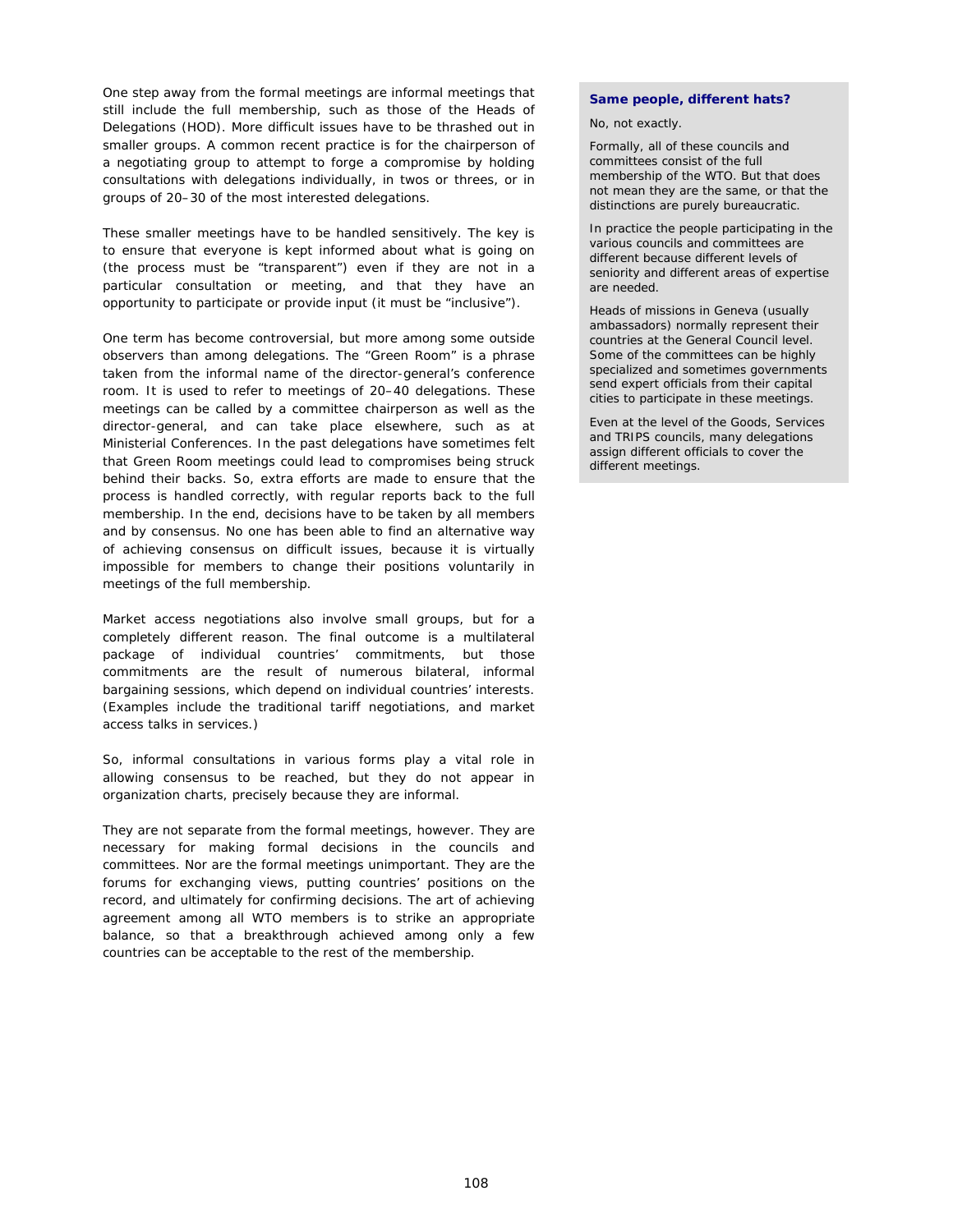# **2. Membership, alliances and bureaucracy**

All members have joined the system as a result of negotiation and therefore membership means a balance of rights and obligations. They enjoy the privileges that other member-countries give to them and the security that the trading rules provide. In return, they had to make commitments to open their markets and to abide by the rules — those commitments were the result of the membership (or "accession") negotiations. Countries negotiating membership are WTO "observers".

### **How to join the WTO: the accession process**

Any state or customs territory having full autonomy in the conduct of its trade policies may join ("accede to") the WTO, but WTO members must agree on the terms. Broadly speaking the application goes through four stages:

- **First, "tell us about yourself"**. The government applying for membership has to describe all aspects of its trade and economic policies that have a bearing on WTO agreements. This is submitted to the WTO in a memorandum which is examined by the working party dealing with the country's application. These working parties are open to all WTO members.
- **Second, "work out with us individually what you have to offer"**. When the working party has made sufficient progress on principles and policies, parallel bilateral talks begin between the prospective new member and individual countries. They are bilateral because different countries have different trading interests. These talks cover tariff rates and specific market access commitments, and other policies in goods and services. The new member's commitments are to apply equally to all WTO members under normal non-discrimination rules, even though they are negotiated bilaterally. In other words, the talks determine the benefits (in the form of export opportunities and guarantees) other WTO members can expect when the new member joins. (The talks can be highly complicated. It has been said that in some cases the negotiations are almost as large as an entire round of multilateral trade negotiations.)
- **Third, "let's draft membership terms"**. Once the working party has completed its examination of the applicant's trade regime, and the parallel bilateral market access negotiations are complete, the working party finalizes the terms of accession. These appear in a report, a draft membership treaty ("protocol of accession") and lists ("schedules") of the member-to-be's commitments.
- **Finally, "the decision"**. The final package, consisting of the report, protocol and lists of commitments, is presented to the WTO General Council or the Ministerial Conference. If a twothirds majority of WTO members vote in favour, the applicant is free to sign the protocol and to accede to the organization. In many cases, the country's own parliament or legislature has to ratify the agreement before membership is complete.

**ON THE WEBSITE: www.wto.org > the WTO > accessions**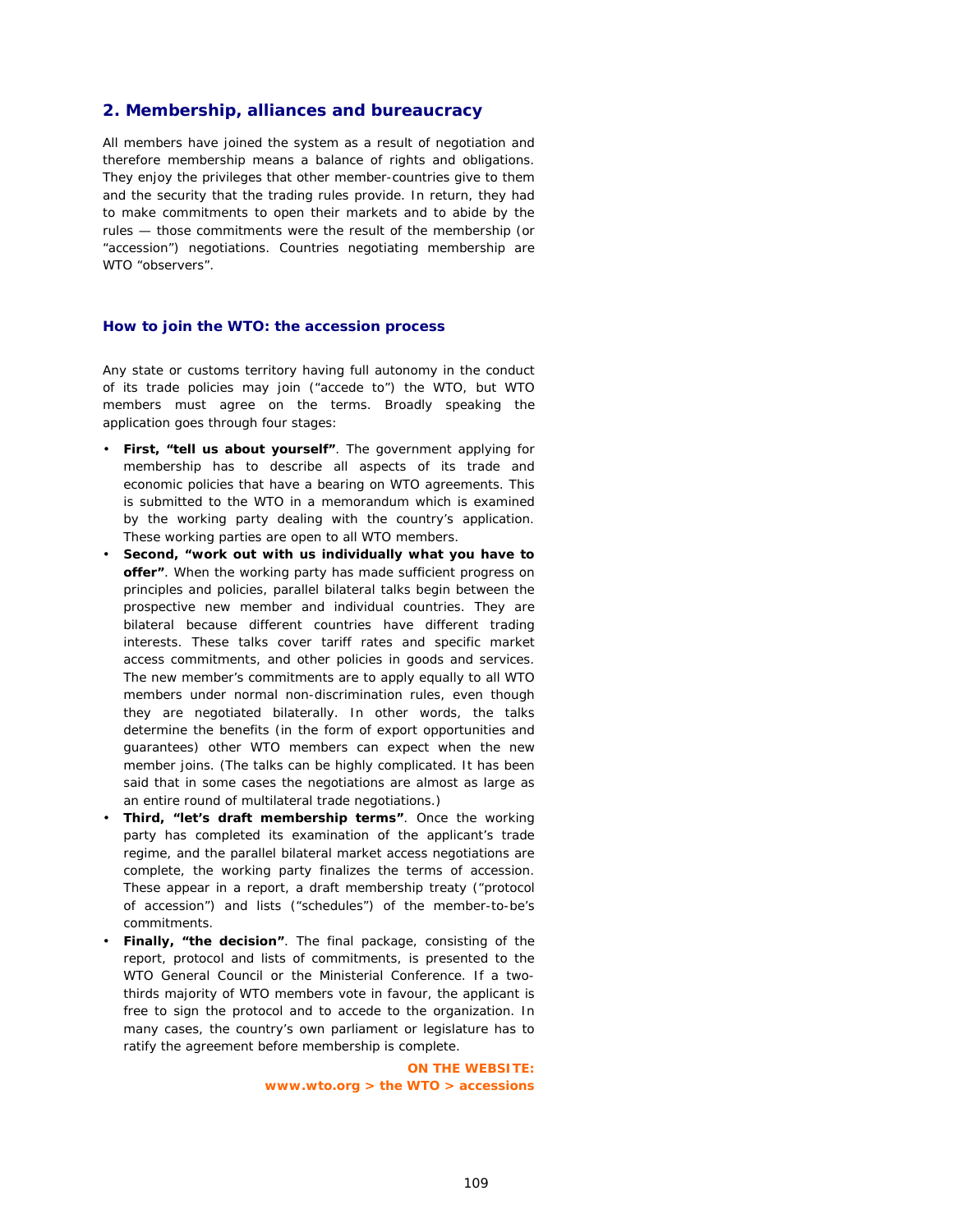### **Representing us ...**

The work of the WTO is undertaken by representatives of member governments but its roots lie in the everyday activity of industry and commerce. Trade policies and negotiating positions are prepared in capitals, usually taking into account advice from private firms, business organizations, farmers, consumers and other interest groups.

Most countries have a diplomatic mission in Geneva, sometimes headed by a special ambassador to the WTO. Officials from the missions attend meetings of the many councils, committees, working parties and negotiating groups at WTO headquarters. Sometimes expert representatives are sent directly from capitals to put forward their governments' views on specific questions.

### **Representing groups of countries ...**

Increasingly, countries are getting together to form groups and alliances in the WTO. In some cases they even speak with one voice using a single spokesman or negotiating team.

This is partly the natural result of economic integration — more customs unions, free trade areas and common markets are being set up around the world. It is also seen as a means for smaller countries to increase their bargaining power in negotiations with their larger trading partners. Sometimes when groups of countries adopt common positions consensus can be reached more easily. Sometimes the groups are specifically created to compromise and break a deadlock rather than to stick to a common position. But there are no hard and fast rules about the impact of groupings in the WTO.

The largest and most comprehensive group is the **European Union** (for legal reasons known officially as the **"European Communities"** in WTO business) and its 15 member states. The EU is a customs union with a single external trade policy and tariff. While the member states coordinate their position in Brussels and Geneva, the European Commission alone speaks for the EU at almost all WTO meetings. The EU is a WTO member in its own right as are each of its member states.

A lesser degree of economic integration has so far been achieved by WTO members in the **Association of South East Asian Nations (ASEAN)** — Brunei Darussalam, Indonesia, Malaysia, Myanmar, Philippines, Thailand and Singapore. (The three remaining members, Cambodia, Laos and Viet Nam, are applying to join the WTO.) Nevertheless, they have many common trade interests and are frequently able to coordinate positions and to speak with a single voice. The role of spokesman rotates among ASEAN members and can be shared out according to topic. **MERCOSUR, the Southern Common Market** (Argentina, Brazil, Paraguay and Uruguay, with Bolivia and Chile as associate members), has a similar set-up.

More recent efforts at regional economic integration have not yet reached the point where their constituents frequently have a single spokesman on WTO issues. An examples is the **North American Free Trade Agreement: NAFTA** (Canada, US and Mexico). Among

### **The Quad**

Some of the most difficult negotiations have needed an initial breakthrough in talks among the four largest members:

- Canada
- European Union
- Japan • United States

These are the "Quadrilaterals" or the "Quad".

### **European Union or Communities?**

For legal reasons, the European Union is known officially as the European Communities in WTO business. The EU is a WTO member in its own right as are each of its 15 member states — making 16 WTO members.

While the member states coordinate their position in Brussels and Geneva, the European Commission alone speaks for the EU at almost all WTO meetings. For this reason, in most issues WTO materials refer to the EU or the more legally-correct EC.

However, sometimes references are made to the specific member states, particularly where their laws differ. This is the case in some disputes when an EU member's law or measure is cited, or in notifications of EU member countries' laws, such as in intellectual property (TRIPS). Sometimes individuals' nationalities are identified, such as for WTO committee chairpersons.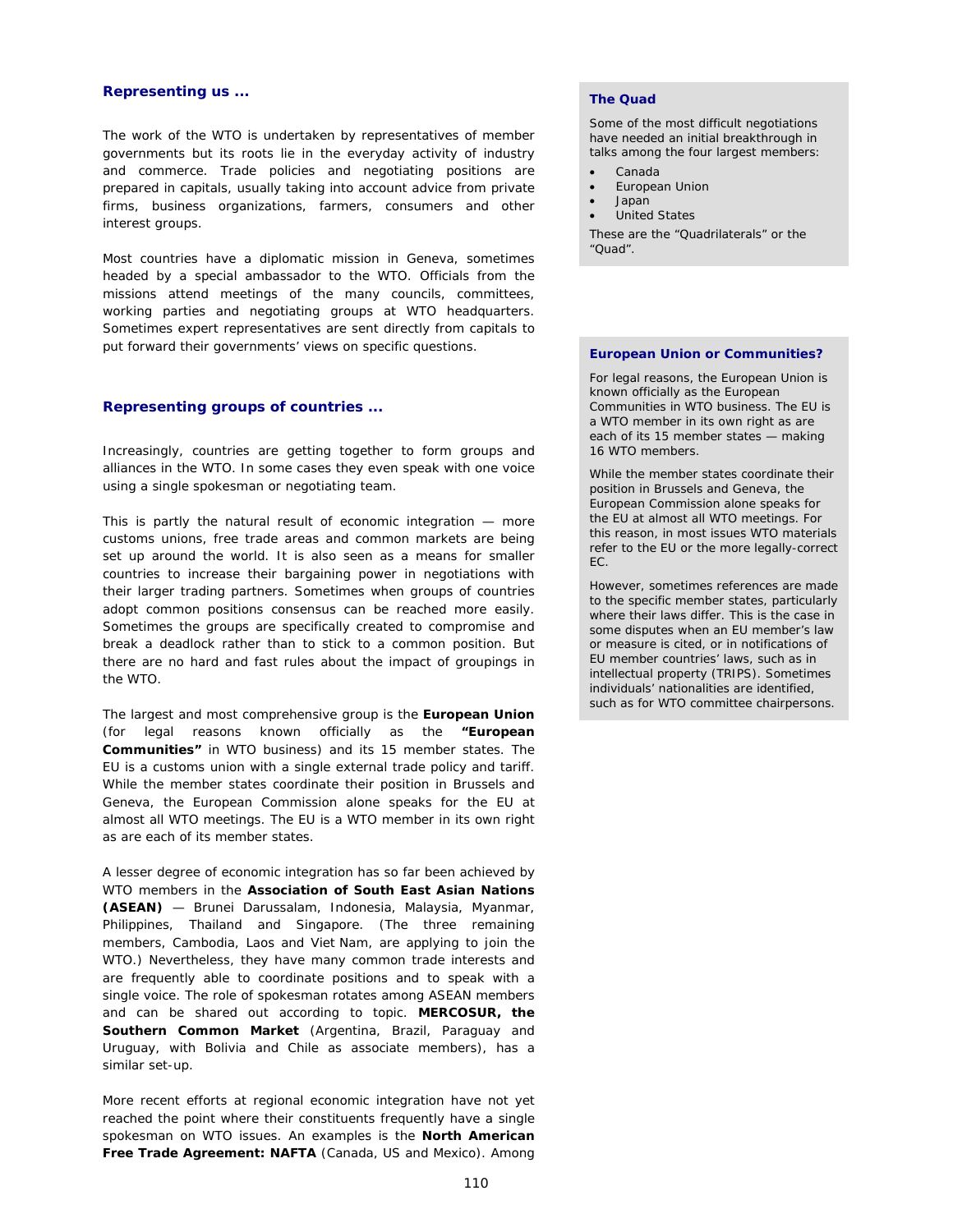other groupings which occasionally present unified statements are the **African Group**, the **least-developed countries**, the **African, Caribbean and Pacific Group (ACP)** and the **Latin American Economic System (SELA)**.

A well-known alliance of a different kind is the **Cairns Group**. It was set up just before the Uruguay Round began in 1986 to argue for agricultural trade liberalization. The group became an important third force in the farm talks and remains in operation. Its members are diverse, but sharing a common objective — that agriculture has to be liberalized — and the common view that they lack the resources to compete with larger countries in domestic and export subsidies.

# **The WTO Secretariat and budget**

The WTO Secretariat is located in Geneva. It has around 630 staff and is headed by a director-general. Its responsibilities include:

- Administrative and technical support for WTO delegate bodies (councils, committees, working parties, negotiating groups) for negotiations and the implementation of agreements.
- Technical support for developing countries, and especially the least-developed.
- Trade performance and trade policy analysis by WTO economists and statisticians.
- Assistance from legal staff in the resolution of trade disputes involving the interpretation of WTO rules and precedents.
- Dealing with accession negotiations for new members and providing advice to governments considering membership.

Some of the WTO's divisions are responsible for supporting particular committees: the Agriculture Division assists the committees on agriculture and on sanitary and phytosanitary measures, for example. Other divisions provide broader support for WTO activities: technical cooperation, economic analysis, and information, for example.

The WTO budget is over 160 million Swiss francs with individual contributions calculated on the basis of shares in the total trade conducted by WTO members. Part of the WTO budget also goes to the International Trade Centre.

#### **The Cairns Group**

From four continents, members ranging from OECD countries to the least developed

Argentina Australia Bolivia Brazil Canada Chile Colombia Costa Rica Guatemala Indonesia Malaysia New Zealand Paraguay **Philippines** South Africa Thailand Uruguay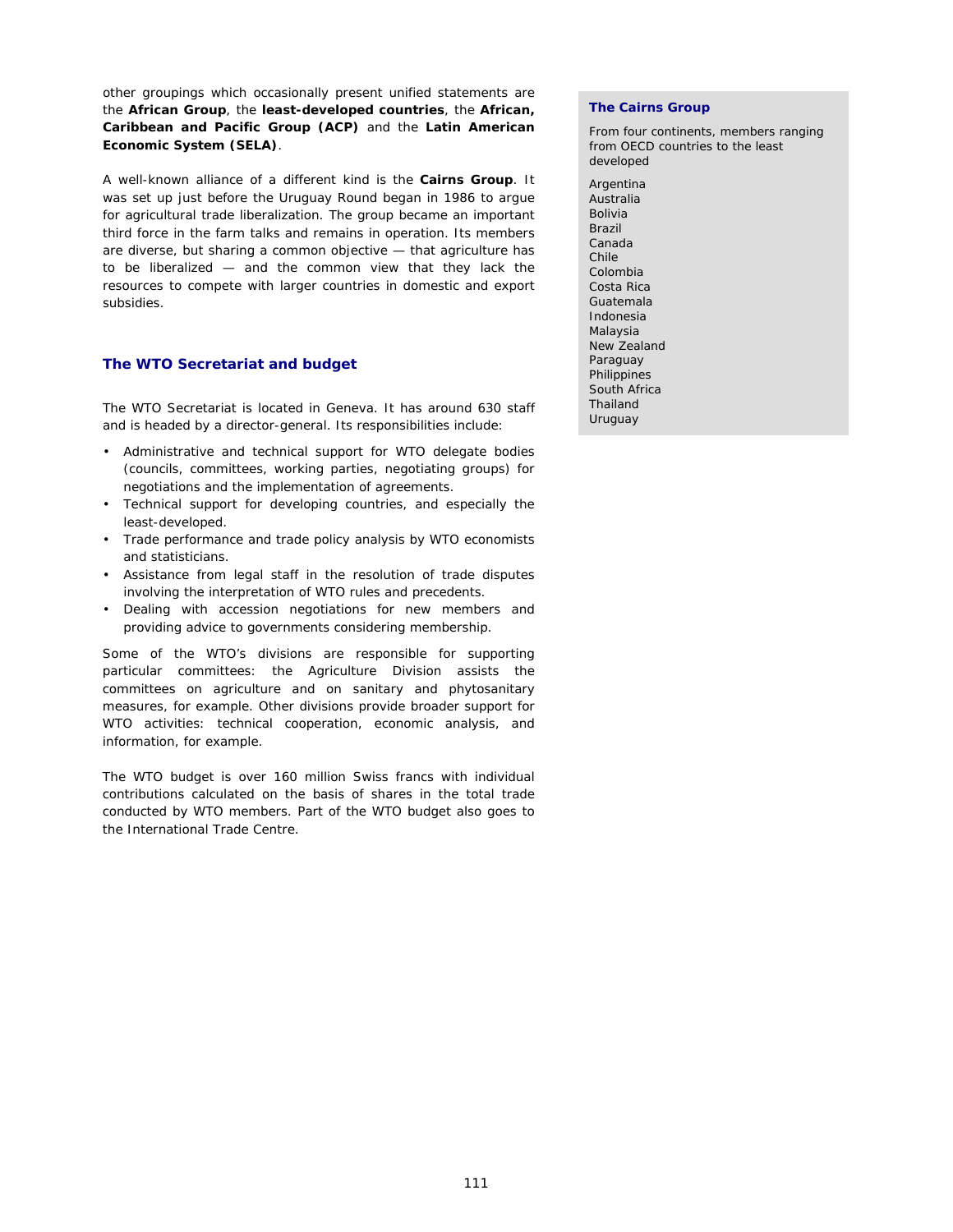# **3. The Secretariat**

The WTO Secretariat is headed by a director-general. Divisions come directly under the director-general or one of his deputies. This is the structure since 1 October 2005.

| Director-general<br>Pascal Lamy                  | Office of the director-general: administrative<br>support for (disputes) Appellate Body                                                                                                                        |
|--------------------------------------------------|----------------------------------------------------------------------------------------------------------------------------------------------------------------------------------------------------------------|
|                                                  | <b>Council and Trade Negotiations Committee</b><br><b>Division: General Council, Dispute Settlement</b><br>Body, Trade Negotiations Committee (DDA), etc                                                       |
|                                                  | DDA Special Duties Division: Special focus on<br>development assistance aspects of cotton and<br>other selected Doha Development Agenda issues                                                                 |
|                                                  | <b>Human Resources Division</b>                                                                                                                                                                                |
|                                                  | <b>Information and Media Relations Division</b>                                                                                                                                                                |
| Deputy director-general<br>Alejandro Jara        | Accessions Division: negotiations to join the<br><b>WTO</b>                                                                                                                                                    |
|                                                  | <b>Economic Research and Statistics Division</b>                                                                                                                                                               |
|                                                  | Legal Affairs Division: Dispute settlement, etc.                                                                                                                                                               |
|                                                  | Rules Division: anti-dumping, subsidies,<br>safeguards, state trading, civil aircraft, etc                                                                                                                     |
| Deputy director-general<br>Valentine Rugwabiza   | <b>Development Division:</b> trade and development,<br>least-developed countries                                                                                                                               |
|                                                  | <b>External Relations Division: relations with</b><br>intergovernmental and non-governmental<br>organizations, protocol                                                                                        |
|                                                  | <b>Technical Cooperation Audit</b>                                                                                                                                                                             |
|                                                  | Trade and Finance Division: TRIMs; trade,<br>debt and finance; balance of payments; links with<br>IMF and World Bank; trade facilitation<br>(simplification of trade procedures); trade and<br>investment; etc |
|                                                  | <b>Training and Technical Cooperation Institute</b>                                                                                                                                                            |
| Deputy director-general<br>Harsha Vardhana Singh | <b>Agriculture and Commodities Division:</b><br>agriculture, sanitary and phytosanitary measures,<br>etc                                                                                                       |
|                                                  | Trade and Environment Division: trade and<br>environment, technical barriers to trade, etc                                                                                                                     |
|                                                  | Trade in Services Division: GATS etc.                                                                                                                                                                          |
| Deputy director-general<br>Rufus Yerxa           | <b>Administration and General Services</b><br>Division: budget, finance and administration                                                                                                                     |
|                                                  | <b>Informatics Division</b>                                                                                                                                                                                    |
|                                                  | <b>Intellectual Property Division: TRIPS,</b><br>competition and government procurement                                                                                                                        |
|                                                  | Language Services and Documentation<br><b>Division</b>                                                                                                                                                         |
|                                                  | Market Access Division: Goods Council, market<br>access, tariffs, customs valuation, non-tariff<br>measures, import licensing, rules of origin,<br>preshipment inspection                                      |
|                                                  | Trade Policies Review Division: trade policy<br>reviews, regional trade agreements                                                                                                                             |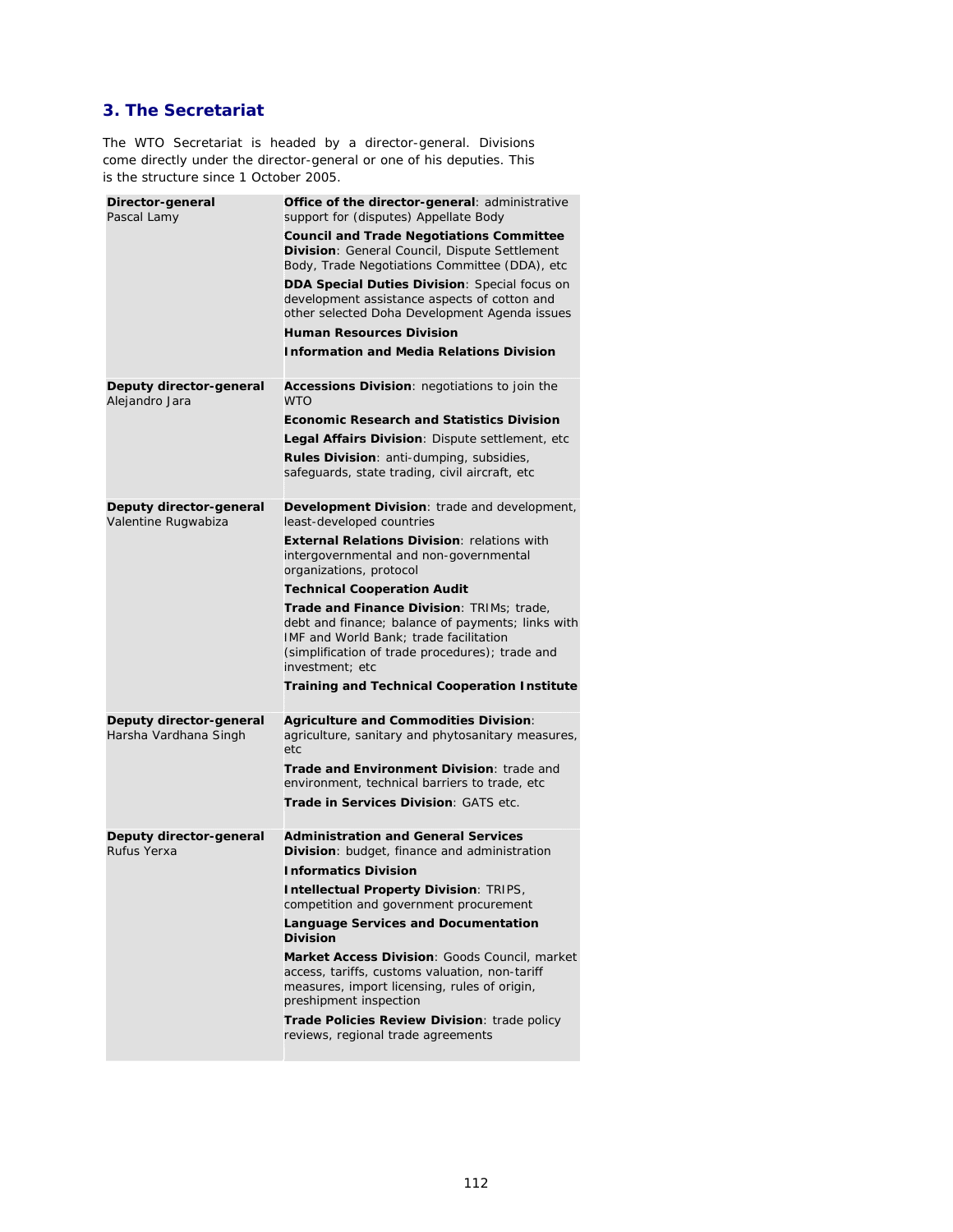# **4. Special policies**

The WTO's main functions are to do with trade negotiations and the enforcement of negotiated multilateral trade rules (including dispute settlement). Special focus is given to four particular policies supporting these functions:

- Assisting developing and transition economies
- Specialized help for export promotion
- Cooperation in global economic policy-making
- Routine notification when members introduce new trade measures or alter old ones.

### **Assisting developing and transition economies**

Developing countries make up about three quarters of the total WTO membership. Together with countries currently in the process of "transition" to market-based economies, they play an increasingly important role in the WTO.

Therefore, much attention is paid to the special needs and problems of developing and transition economies. The WTO Secretariat's Training and Technical Cooperation Institute organizes a number of programmes to explain how the system works and to help train government officials and negotiators. Some of the events are in Geneva, others are held in the countries concerned. A number of the programmes are organized jointly with other international organizations. Some take the form of training courses. In other cases individual assistance might be offered.

The subjects can be anything from help in dealing with negotiations to join the WTO and implementing WTO commitments to guidance in participating effectively in multilateral negotiations. Developing countries, especially the least-developed among them, are helped with trade and tariff data relating to their own export interests and to their participation in WTO bodies.

**ON THE WEBSITE: www.wto.org > trade topics > development > WTO Training Institute** 

### **Specialized help for exporting: the International Trade Centre**

The International Trade Centre was established by GATT in 1964 at the request of the developing countries to help them promote their exports. It is jointly operated by the WTO and the United Nations, the latter acting through UNCTAD (the UN Conference on Trade and Development).

The centre responds to requests from developing countries for assistance in formulating and implementing export promotion programmes as well as import operations and techniques. It provides information and advice on export markets and marketing techniques. It assists in establishing export promotion and marketing services, and in training personnel required for these services. The centre's help is freely available to the least-developed countries.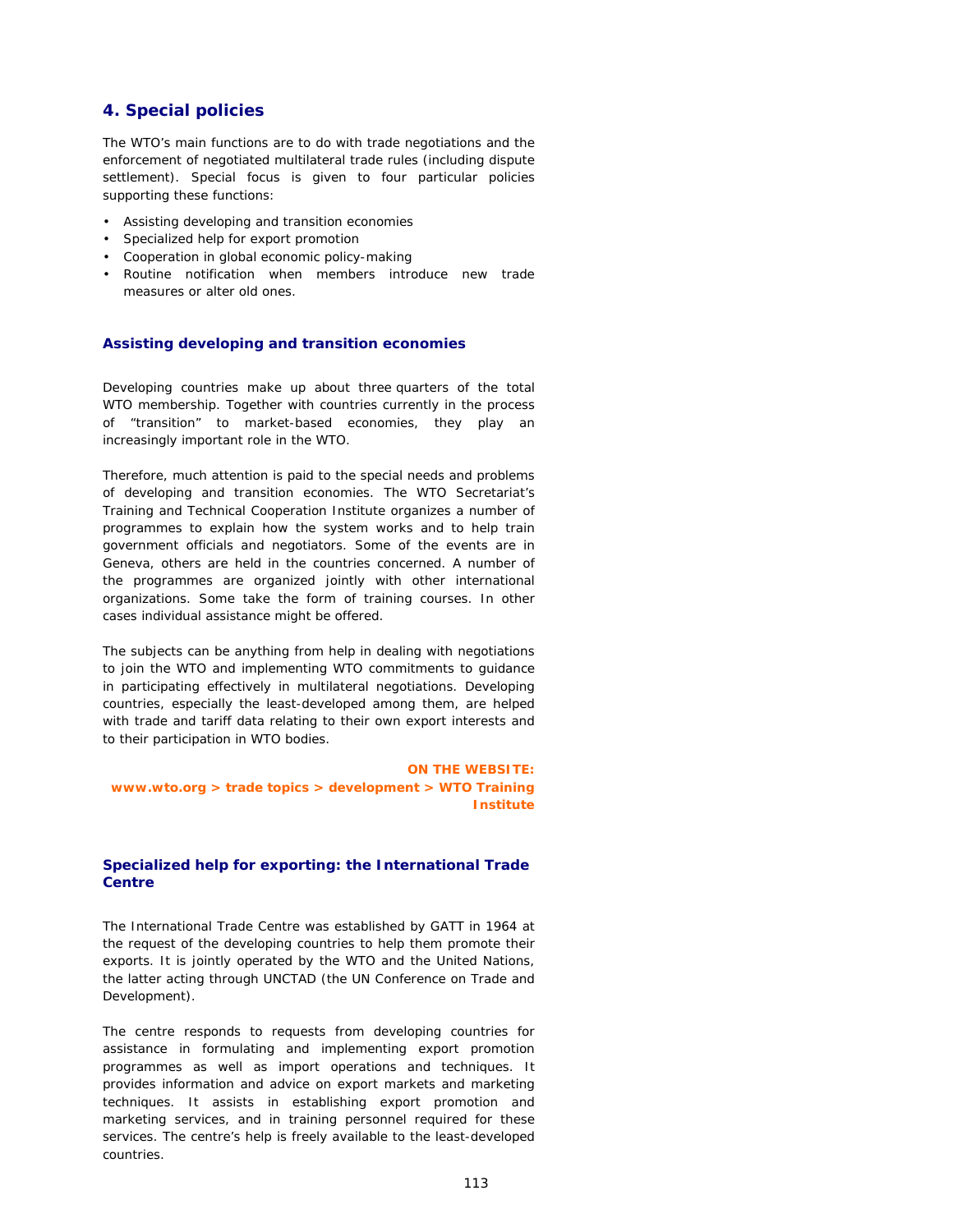### **The WTO in global economic policy-making**

An important aspect of the WTO's mandate is to cooperate with the International Monetary Fund, the World Bank and other multilateral institutions to achieve greater coherence in global economic policymaking. A separate Ministerial Declaration was adopted at the Marrakesh Ministerial Meeting in April 1994 to underscore this objective.

The declaration envisages an increased contribution by the WTO to achieving greater coherence in global economic policy-making. It recognizes that different aspects of economic policy are linked, and it calls on the WTO to develop its cooperation with the international organizations responsible for monetary and financial matters — the World Bank and the International Monetary Fund.

The declaration also recognizes the contribution that trade liberalization makes to the growth and development of national economies. It says this is an increasingly important component in the success of the economic adjustment programmes which many WTO members are undertaking, even though it may often involve significant social costs during the transition.

### **Transparency (1): keeping the WTO informed**

Often the only way to monitor whether commitments are being implemented fully is by requiring countries to notify the WTO promptly when they take relevant actions. Many WTO agreements say member governments have to notify the WTO Secretariat of new or modified trade measures. For example, details of any new anti-dumping or countervailing legislation, new technical standards affecting trade, changes to regulations affecting trade in services, and laws or regulations concerning the intellectual property agreement — they all have to be notified to the appropriate body of the WTO. Special groups are also established to examine new freetrade arrangements and the trade policies of countries joining as new members.

### **Transparency (2): keeping the public informed**

The main public access to the WTO is the website, www.wto.org. News of the latest developments are published daily. Background information and explanations of a wide range of issues — including "Understanding the WTO" — are also available. And those wanting to follow the nitty-gritty of WTO work can consult or download an ever-increasing number of official documents, now over 150,000, in Documents Online.

On 14 May 2002, the General Council decided to make more documents available to the public as soon as they are circulated. It also decided that the minority of documents that are restricted should be made public more quickly — after about two months, instead of the previous six. This was the second major decision on transparency. On 18 July 1996, the General Council had agreed to make more information about WTO activities available publicly and decided that public information, including derestricted WTO documents, would be accessible on-line.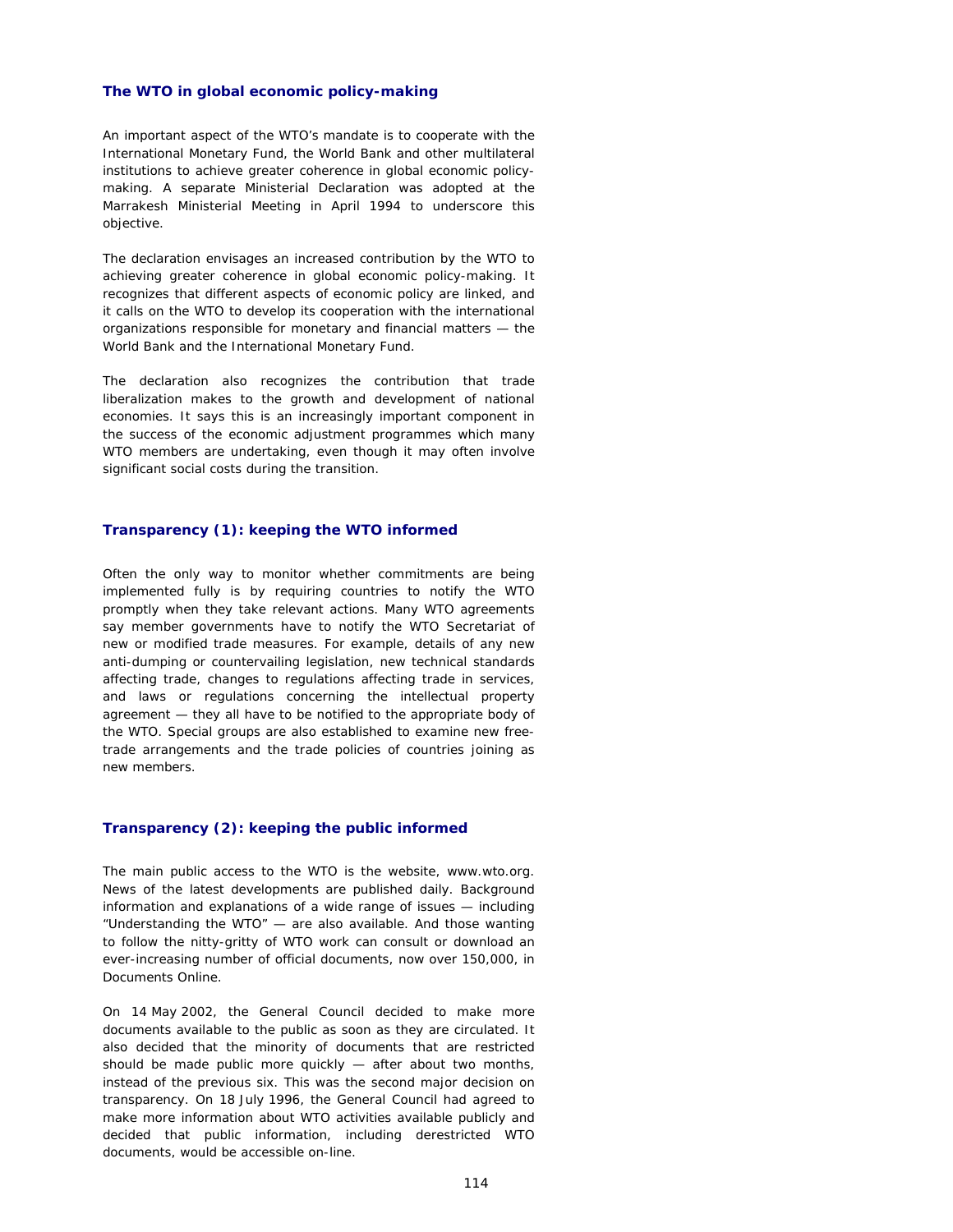The objective is to make more information available to the public. An important channel is through the media, with regular briefings on all major meetings for journalists in Geneva — and increasingly by email and other means for journalists around the world.

Meanwhile, over the years, the WTO Secretariat has enhanced its dialogue with civil society — non-governmental organizations (NGOs) interested in the WTO, parliamentarians, students, academics, and other groups.

In the run-up to the Doha Ministerial Conference in 2001, WTO members proposed and agreed on several new activities involving NGOs. In 2002, the WTO Secretariat increased the number of briefings for NGOs on all major WTO meetings and began listing the briefing schedules on its website. NGOs are also regularly invited to the WTO to present their recent policy research and analysis directly to member governments.

A monthly list of NGO position papers received by the Secretariat is compiled and circulated for the information of member governments. A monthly electronic news bulletin is also available to NGOs, enabling access to publicly available WTO information.

> **ON THE WEBSITE: www.wto.org > community/forums**